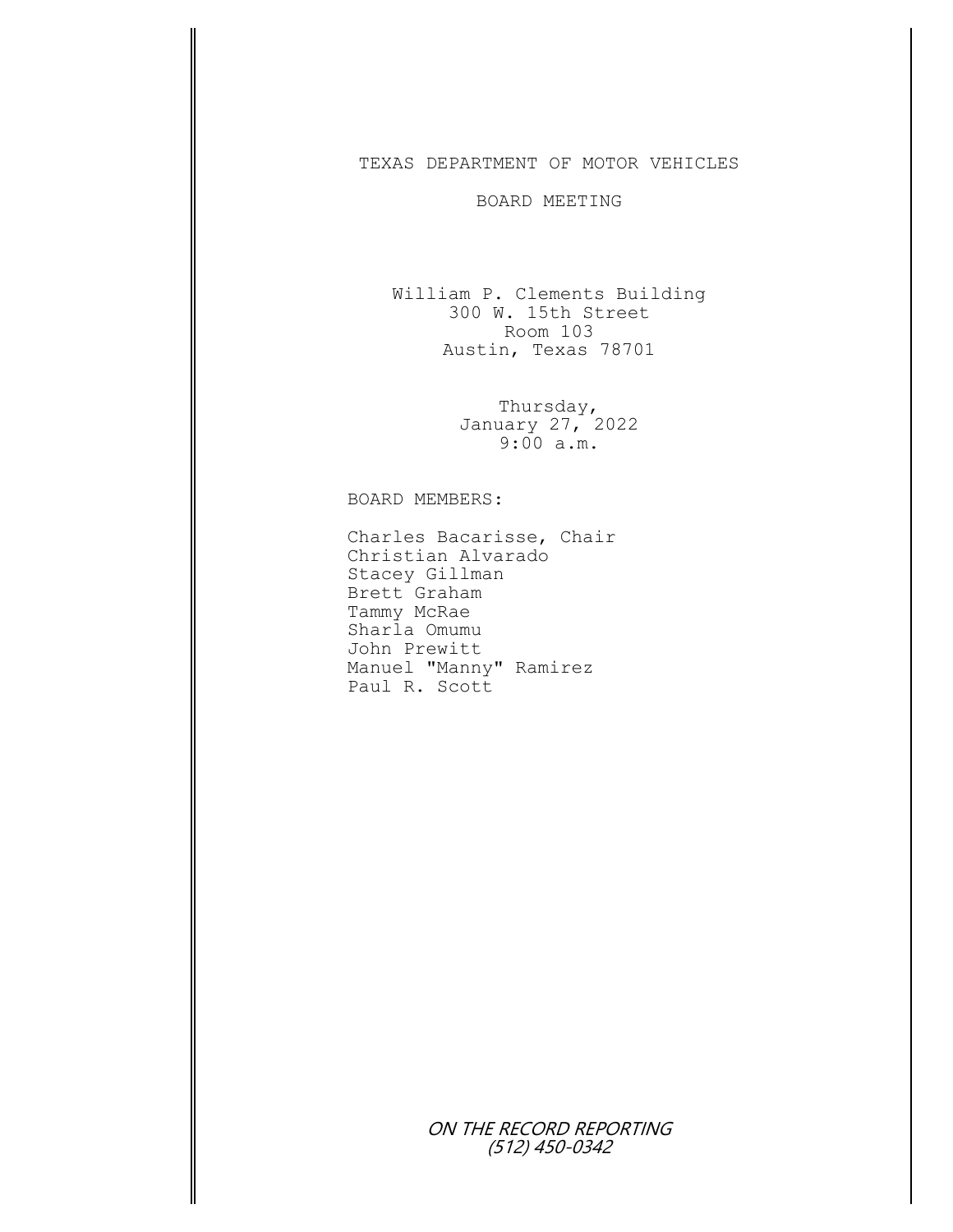|       | INDEX                                                                                                                                                                                                                                                                                                                                                                                         |      |
|-------|-----------------------------------------------------------------------------------------------------------------------------------------------------------------------------------------------------------------------------------------------------------------------------------------------------------------------------------------------------------------------------------------------|------|
|       | AGENDA ITEM                                                                                                                                                                                                                                                                                                                                                                                   | PAGE |
| $1$ . | Roll Call and Establishment of Quorum                                                                                                                                                                                                                                                                                                                                                         | 6    |
| $2$ . | Pledges of Allegiance - U.S. and Texas                                                                                                                                                                                                                                                                                                                                                        | 7    |
| 3.    | Executive Director Reports<br>Collaboration with Law Enforcement on<br>Α.<br>Criminal Referrals and Other Temporary<br>Tag Initiatives                                                                                                                                                                                                                                                        | 8    |
|       | Motor Vehicle Industry Regulation Advisory 15<br>B.<br>Committee (MVIRAC) Update                                                                                                                                                                                                                                                                                                              |      |
|       | <b>ACTION ITEMS</b>                                                                                                                                                                                                                                                                                                                                                                           |      |
| 4.    | Fingerprinting Policy and Rulemaking Discussion<br>regarding Applicants for Licensure<br>(ACTION ITEM)                                                                                                                                                                                                                                                                                        | 28   |
|       | RULE ADOPTIONS                                                                                                                                                                                                                                                                                                                                                                                |      |
| 5.    | Chapter 215, Motor Vehicle Distribution<br>(ACTION ITEM)<br>Amendments, \$215.152 and \$215.158<br>(Relating to HB 3927, establishing the maximum<br>number of temporary tags that a dealer or<br>converter may issue in a calendar year)<br>(Proposal Published - November 12, 2021 -<br>46 TexReq 7757)                                                                                     | 35   |
| 6.    | Chapter 215, Motor Vehicle Distribution<br>(ACTION ITEM)<br>Amendments, \$\$215.150, 215.151, 215.153,<br>215.154, and 215.155 New, \$215.505<br>(Relating to HB 3927, including, allowing for<br>denial of access to the temporary tag database<br>and issuance of temporary tags to certain<br>vehicles without inspection)<br>(Proposal Published - November 12, 2021 -<br>46 TexReq 7752) | 111  |
|       | CLOSED SESSION                                                                                                                                                                                                                                                                                                                                                                                |      |
| 7.    | The Board may enter into closed session under<br>one or more of the following provisions of the<br>Texas Open Meetings Act, Government Code<br>Chapter 551:<br>Section 551.071<br>Section 551.074                                                                                                                                                                                             | 161  |
|       | ON THE RECORD REPORTING<br>(512) 450-0342                                                                                                                                                                                                                                                                                                                                                     |      |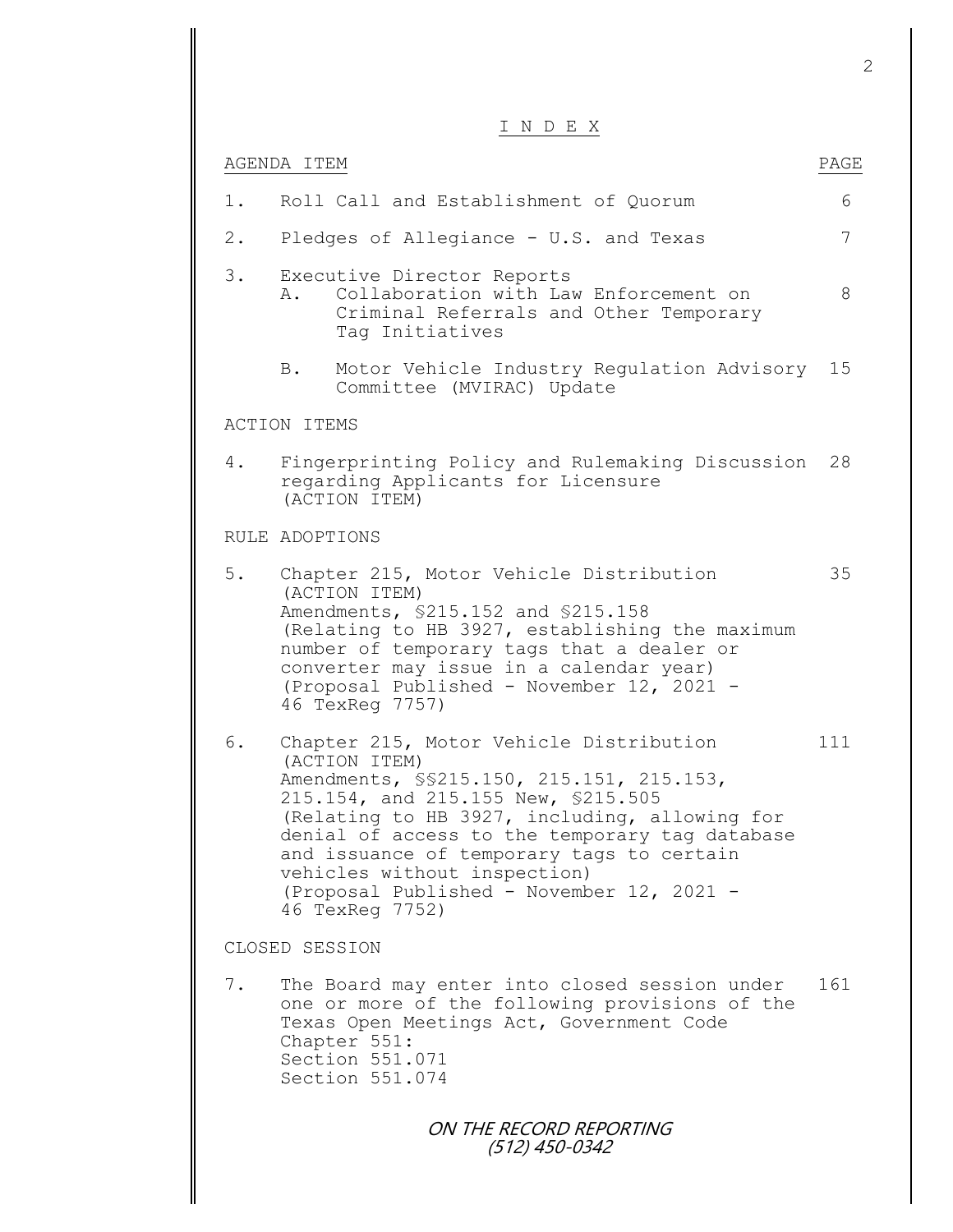| 8. | Section 551.076<br>Section 551.089<br>Action Items from Closed Session |      |
|----|------------------------------------------------------------------------|------|
| 9. | Public Comment                                                         | none |
|    | 10. Adjournment                                                        | 162  |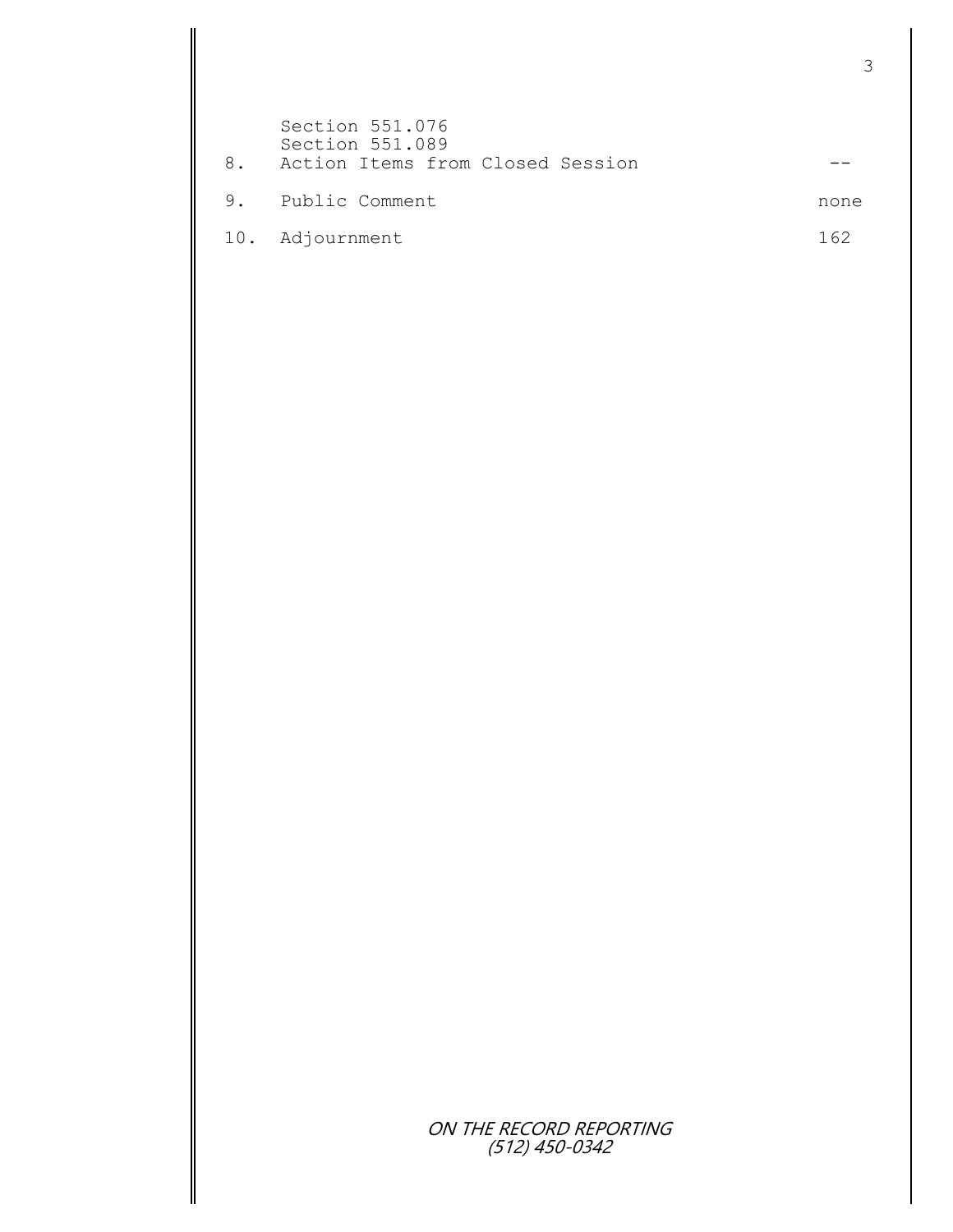|               | 4                                                          |
|---------------|------------------------------------------------------------|
|               |                                                            |
| 1             | P R O C E E D I N G S                                      |
| $\mathbf{2}$  | MR. BACARISSE: Good morning. Welcome to this               |
| 3             | cozy room. Glad to see you all here, glad to be here.      |
| 4             | My name is Charles Bacarisse, and I'm pleased              |
| 5             | to open the Board meeting of the Texas Department of Motor |
| 6             | vehicles. It is nine o'clock straight up, and I'm          |
| 7             | calling the Board meeting for January 27 to order. And I   |
| 8             | want to note for the record that the public notice of this |
| $\mathcal{G}$ | meeting, containing all the items on the agenda, has been  |
| 10            | filed with the Secretary of State's Office on January 19,  |
| 11            | 2022.                                                      |
| 12            | Before we begin today's meeting, please place              |
| 13            | all cell phones and other communication devices in the     |
| 14            | silent mode. And please, as a courtesy to others, do not   |
| 15            | carry on side conversations in this room since it's so     |
| 16            | small and intimate.                                        |
| 17            | I want to welcome those who are with us for                |
| 18            | today's Board meeting. Face coverings and social           |
| 19            | distancing are not required at this meeting, and each      |
| 20            | individual attending the meeting has the right and the     |
| 21            | responsibility to decide for themselves based on their     |
| 22            | personal circumstances what you'd like to do. It's your    |
| 23            | choice and we welcome you here at this meeting of the      |
| 24            | Texas DMV.                                                 |
| 25            | If you wish to address the Board or speak on an            |
|               | ON THE RECORD REPORTING<br>(512) 450-0342                  |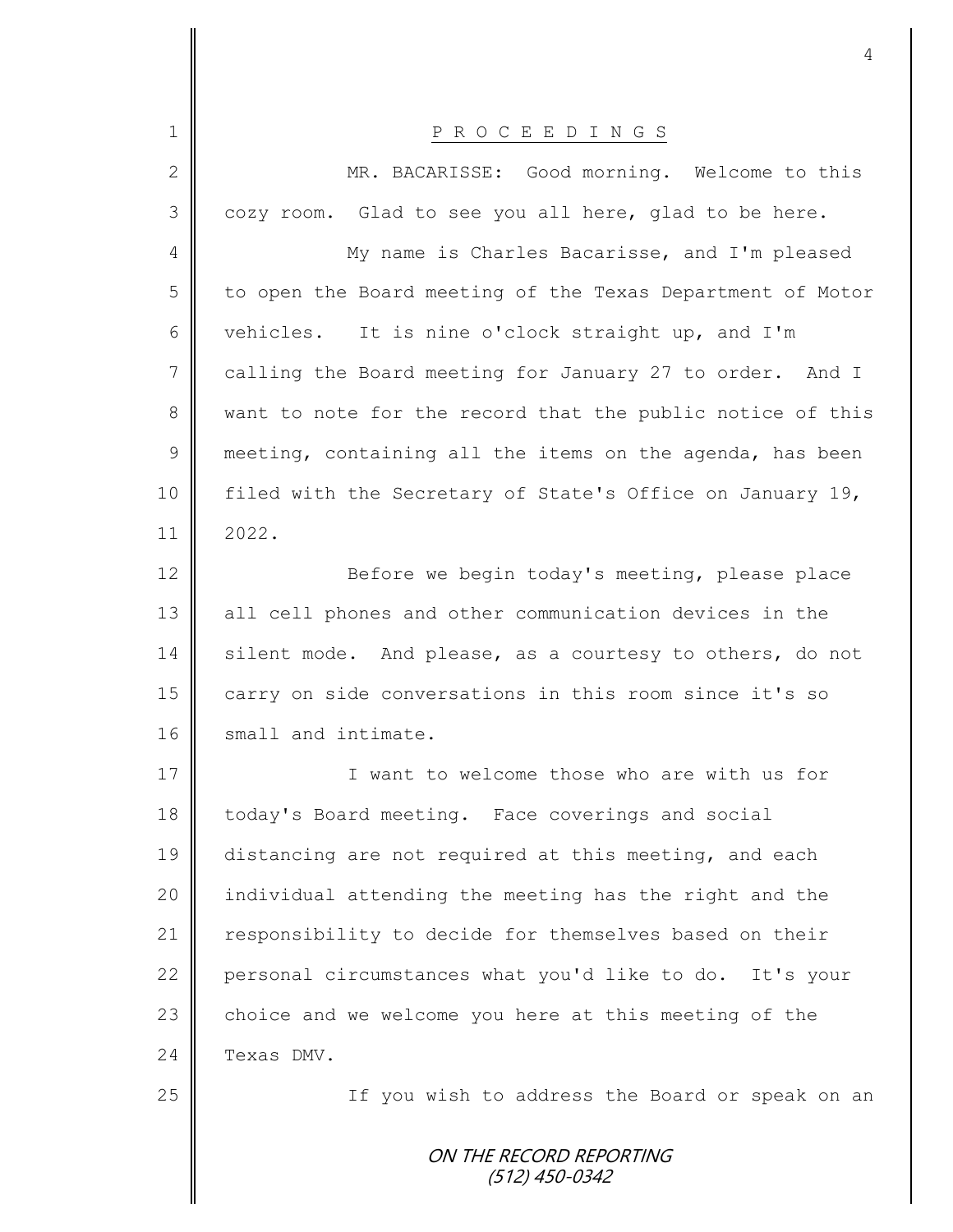1 agenda item during today's meeting, please complete a 2 speaker's sheet at the registration table or send an email 3 to GCO General@TxDMV.gov. That's GCO General@TxDMV.gov.

4 || Please identify in your email the specific item 5 you're interested in commenting on, your name and address, 6 and whether you are representing anyone or speaking for 7 || yourself. If your comment does not pertain to a specific 8 agenda item, we will take your comment during the general 9 public comment portion of the meeting.

10 || In accordance with department administrative 11 | rule, comments to the Board will be limited to three 12 minutes. To assist each speaker, a timer has been 13 provided. So the timer light will be green for the first 14 two minutes, yellow for one minute, and then red when your  $15$  | time is up.

16 Individuals cannot accumulate time from other 17 speakers, and comments should be pertinent to the issues 18 stated on the comment sheet. When addressing the Board, 19 please state your name and affiliation for the record.

20 || There are a few things that will assist in making the meeting run smoother and assist the court  $\parallel$  reporter in getting an accurate record: please identify 23 yourselves before speaking, speak clearly, do not speak  $\parallel$  over others, and please ask the chairman to proceed and be sure to get recognized before speaking.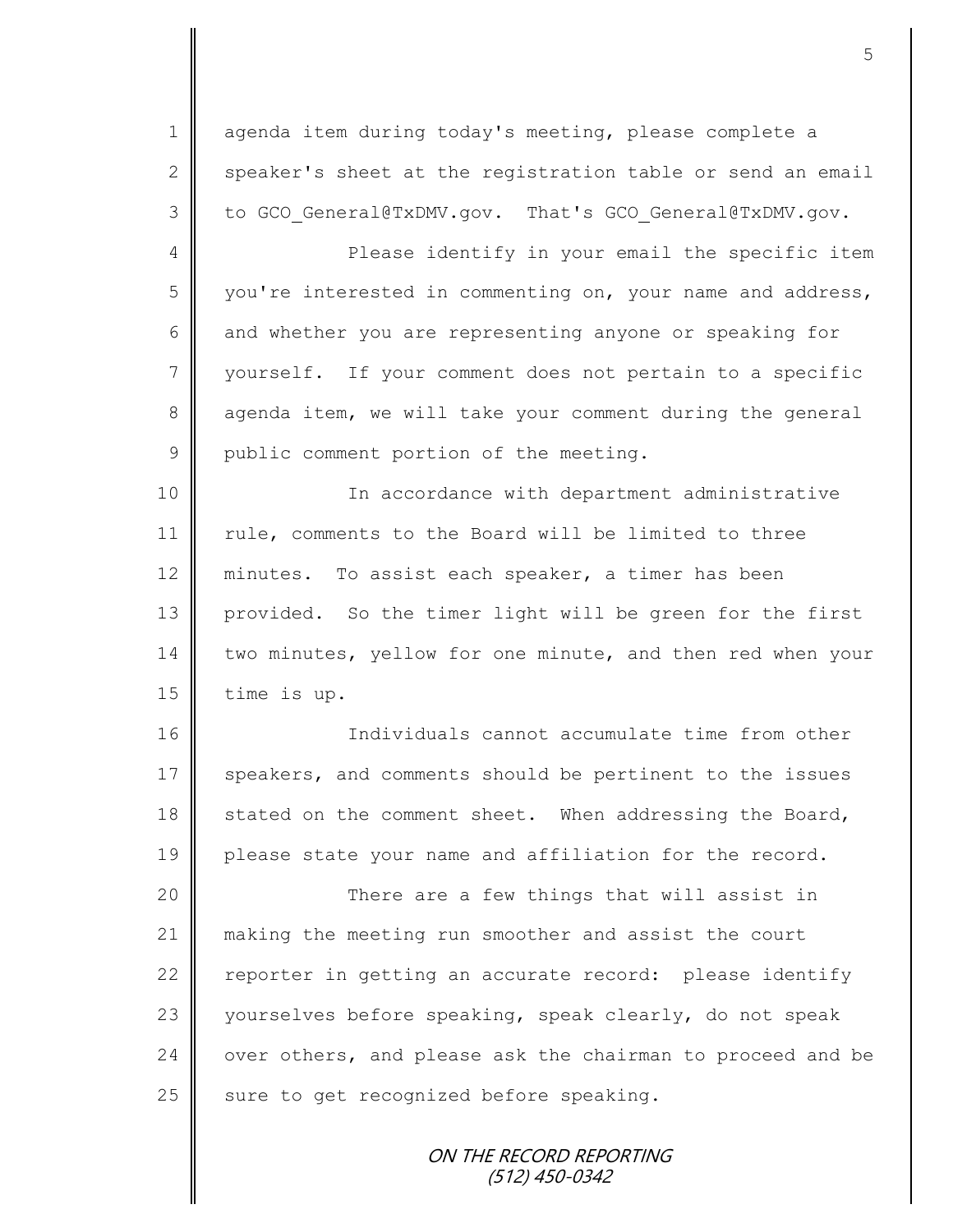ON THE RECORD REPORTING (512) 450-0342 1 || I'd like to also thank our court reporter who 2  $\parallel$  is transcribing this meeting. To make sure we have an 3 accurate recording of this meeting, it's very important 4 that Board members and anyone presenting today identify 5 | themselves by name before speaking and speak clearly and 6 slowly. 7 You might note, members, that there are little 8 round microphones on the table. Don't cover them in any 9 way, because that's the court reporter's ears, if you 10 | will. So keep those clear, if you would. 11 | Before we begin today, I'd like to remind all 12 presenters and those in attendance of the rules of conduct 13 at our Board meetings. In the department's Rules Section 14 206.22, the Board chair is given authority to supervise 15 and conduct the meetings. This includes the authority to 16 determine when a speaker is being disruptive of the 17 meeting or is otherwise violating the timing and 18 presentation rules that I just discussed. 19 So now I'd like to have a roll call of the 20 | Board members. Please respond verbally when I call your  $21$  name. 22 **| Member Alvarado, are you here?** 23 || MR. ALVARADO: Here. 24 MR. BACARISSE: Member Gillman? 25 | MS. GILLMAN: Here.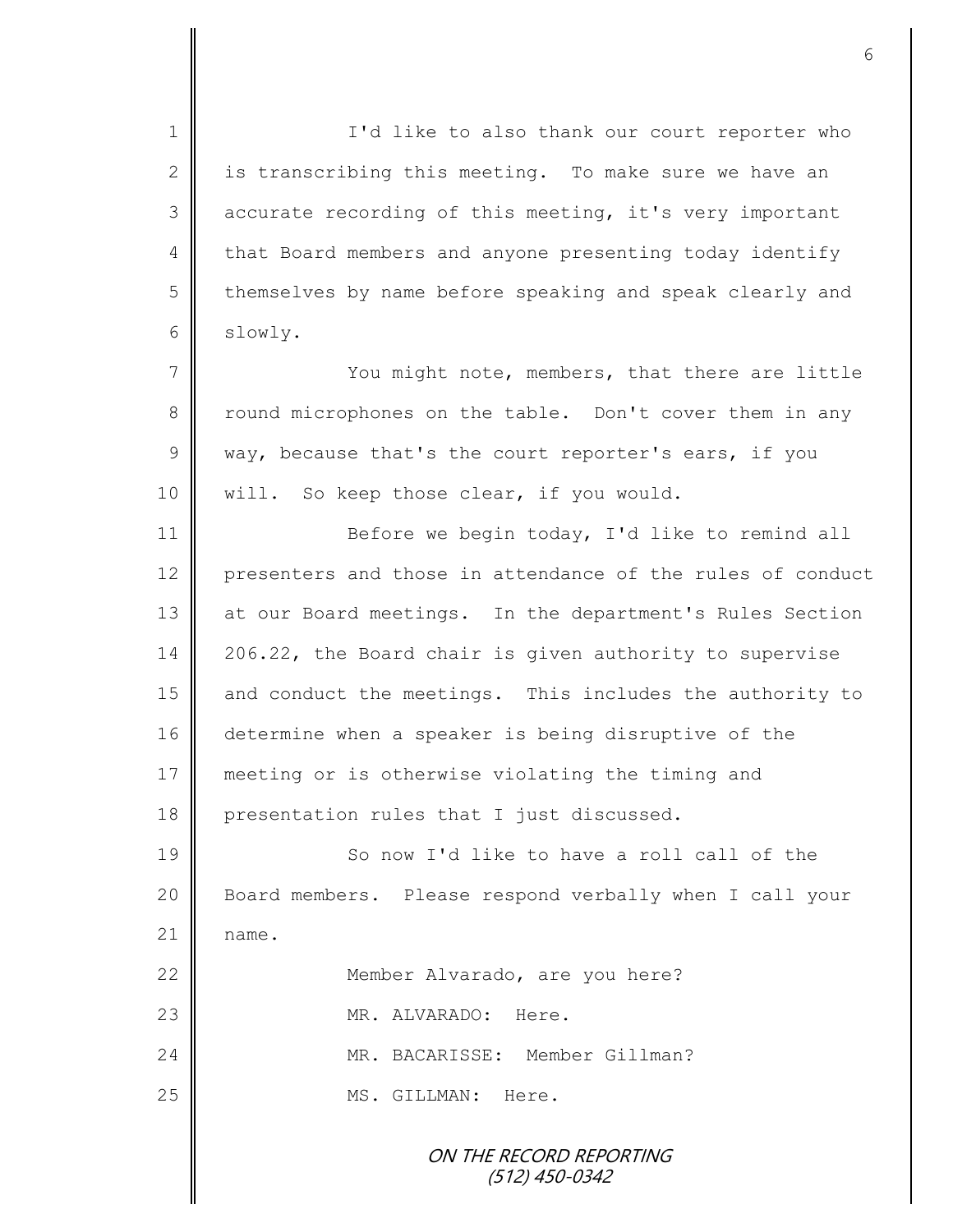|                | 7                                                          |
|----------------|------------------------------------------------------------|
|                |                                                            |
| 1              | MR. BACARISSE: Member Graham?                              |
| $\mathbf{2}$   | MR. GRAHAM: Here.                                          |
| 3              | MR. BACARISSE: Member McRae?                               |
| 4              | MS. McRAE: Here.                                           |
| 5              | MR. BACARISSE: Member Omumu?                               |
| 6              | MS. OMUMU: Here.                                           |
| $\overline{7}$ | MR. BACARISSE: Member Prewitt?                             |
| 8              | MR. PREWITT: Here.                                         |
| 9              | MR. BACARISSE: Member Ramirez?                             |
| 10             | MR. RAMIREZ: Here.                                         |
| 11             | MR. BACARISSE: Member Scott?                               |
| 12             | MR. SCOTT: Here.                                           |
| 13             | MR. BACARISSE: And let the record reflect that             |
| 14             | I, Charles Bacarisse, am here too, so we have a quorum.    |
| 15             | And so before we move on to agenda item number             |
| 16             | 2 -- well, actually let's do agenda item number 2 and then |
| 17             | I'll speak to that. So now we're going to move to our      |
| 18             | pledges of allegiance. Member Scott has the American       |
| 19             | pledge, and Member Ramirez will do the pledge to the Texas |
| 20             | flag.                                                      |
| 21             | (Whereupon, the Pledges of Allegiance, U.S. and            |
| 22             | Texas, were recited.)                                      |
| 23             | MR. BACARISSE: Thank you, members.                         |
| 24             | Before you're seated, I'd like to have a moment            |
| 25             | of silence as we recognize our law enforcement officers    |
|                | ON THE RECORD REPORTING<br>$(512)$ 450-0342                |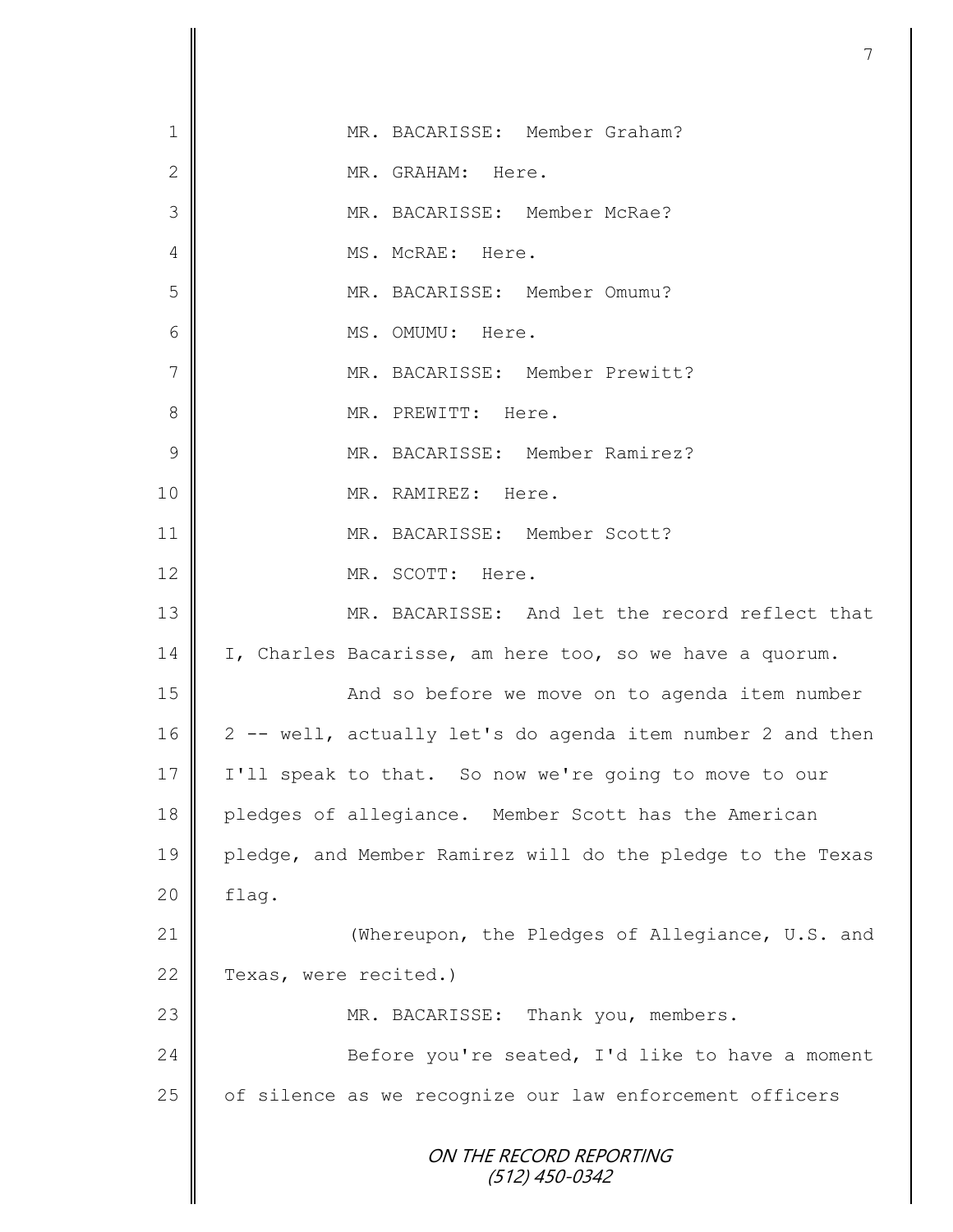ON THE RECORD REPORTING (512) 450-0342 1 who have fallen in the line of duty over the last couple 2  $\parallel$  of weeks. It's been a really tough week for Texas and the 3 nation, so let's just take a moment. 4 (A moment of silence was observed.) 5 MR. BACARISSE: Thank you. You may be seated, 6 members. 7 || Thank you, Member Scott and Member Ramirez, and 8 | I appreciate that very much. 9 || I would like to note that we have public 10 comment listed as agenda item 9, however, we'll be taking 11 || up public comment prior to our closed session. 12 | So we'll now move to agenda item 3 which is the 13 executive director report. Whitney. 14 | MS. BREWSTER: Good morning, Mr. Chairman, 15 members. My name is Whitney Brewster, executive director 16 | of the Texas Department of Motor Vehicles. Thank you for 17 allowing me this time this morning to share with you the 18 important actions that the agency has taken to combat 19 | temporary tag abuse. 20 | For those listening, I want to explain what 21 we're talking about when we're talking about temporary tag 22  $\parallel$  abuse. There is a proliferation of temporary tags on our 23 | roadways right now for several reasons. Increased vehicle  $24$  sales, difficulty in obtaining titles for vehicles coming 25 in from out of state, and the challenges of county office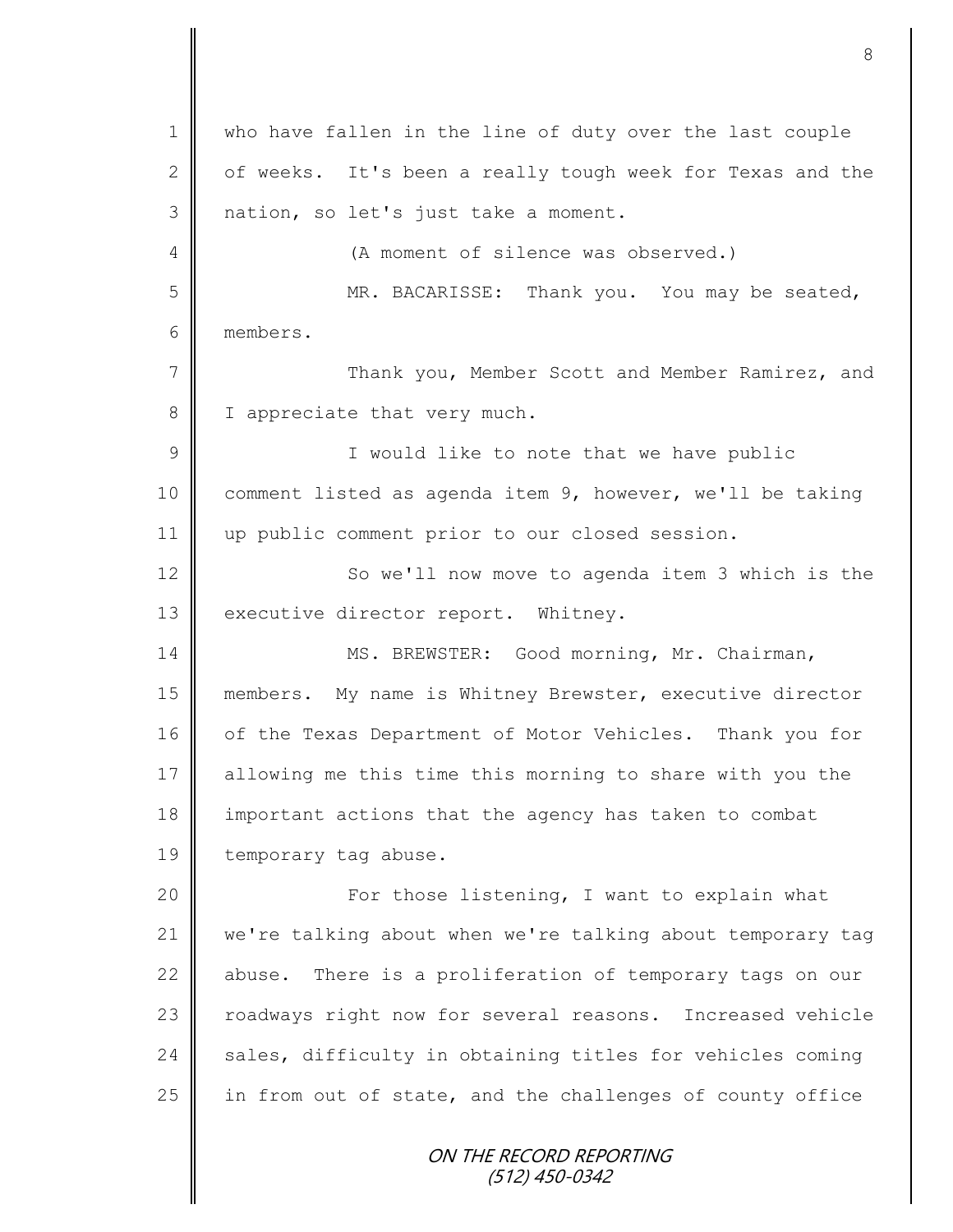1 || closures due to COVID-19 have all contributed to 2 additional tags being on our roadways. 3 || Many tags are completely valid, other tags are 4 expired, which requires law enforcement to take action to 5 Temove them from the roadways. As an administrative 6 agency, we do not have enforcement authority to stop the 7 use of expired tags on our roadways. 8 Some tags are straight up fake. People create 9 tags on their home computers or copy real temporary tags 10 and put them on vehicles. TxDMV has worked very hard to 11 include security features on the tag itself so that fake 12 tags are more easily detectable by law enforcement. 13 **Finally, and unfortunately, there are those** 14 tags that are legitimate tags issued fraudulently 15 | throughout eTAG system by dealers licensed by our 16 department. It is this type of temporary tag abuse that 17 we are working to address by the rules being considered by 18 the TxDMV Board today. 19 || I appreciate very much the Board accelerating 20 this decision by holding this special Board meeting to 21 dddress these provisions of HB 3927, which is limiting the 22 || number of temporary tags a dealer is allotted to be in 23 alignment with sales and other growth factors, and then 24 removing user access to the eTAG system immediately when 25 | it is being misused.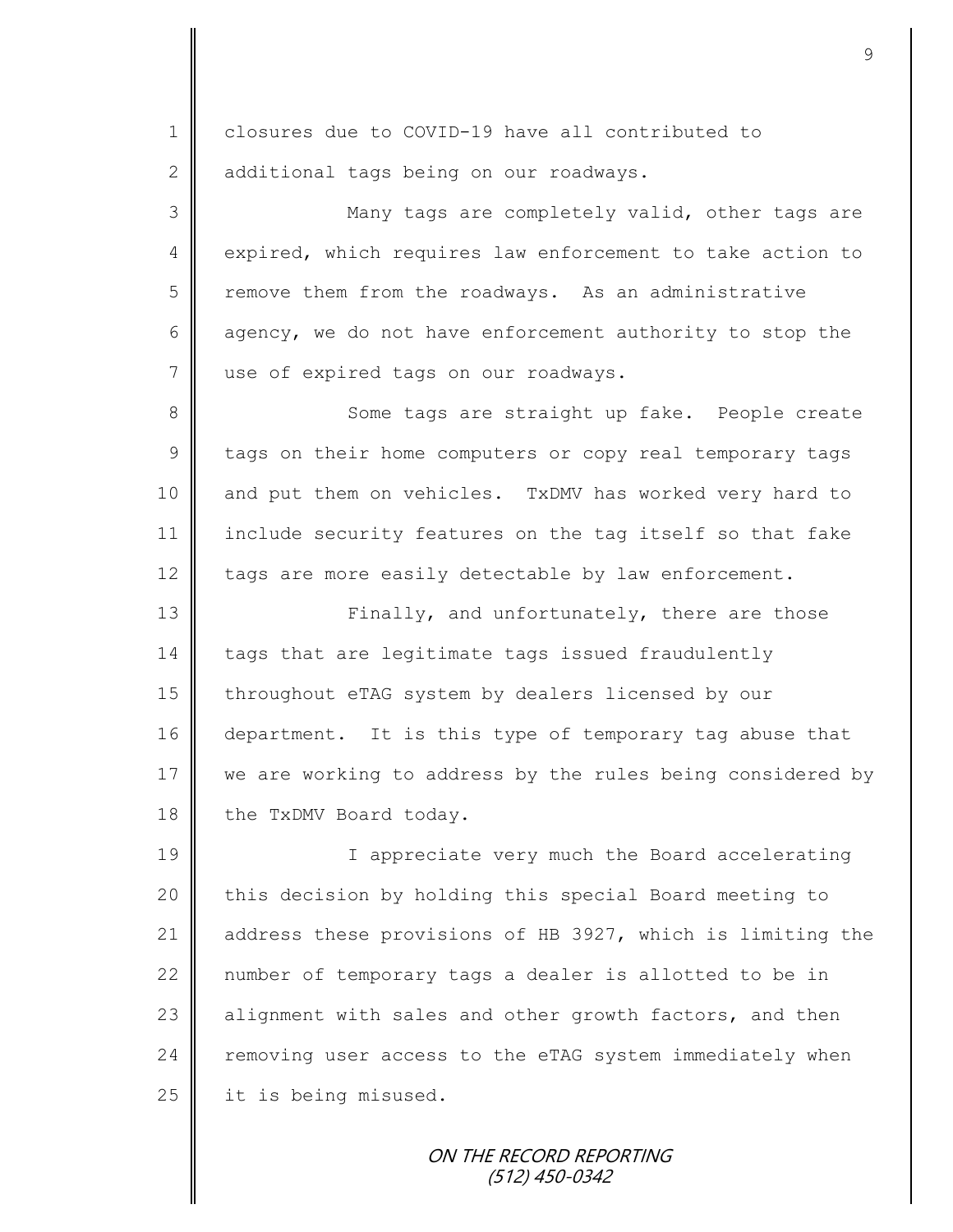1 || It takes all of us working together, TxDMV, 2 state policy makers, law enforcement, social media 3 platforms, and our stakeholders to address the issue of 4 temporary tag abuse. And I'd like to talk further about  $5 \parallel$  the initiatives the agency has been working on to work 6 with these various entities on this important issue. 7 || The department is grateful for the ongoing 8 cooperation and engagement of law enforcement agencies 9 across the state and their efforts to combat the 10 | fraudulent use of temporary tags. My staff are committed 11 to working with law enforcement in every way we can to end 12 this illegal activity. 13 || In the last several months, we have 14 Successfully engaged with law enforcement in joint 15 operations around the state, resulting in the 16 identification, investigation and prosecution of illegal 17 activities. This includes recent operations in the 18 state's largest jurisdictions, including Montgomery 19 County, Houston and Dallas. 20 || I would like to very much thank the Texas 21 Department of Public Safety, the Montgomery County 22 Sheriff's Office, the Harris County Toll Road Authority, 23 and the Dallas, Houston and Laredo police departments for  $24$  their recent successful efforts to identify this illegal 25 behavior and remove the tags and, in many instances,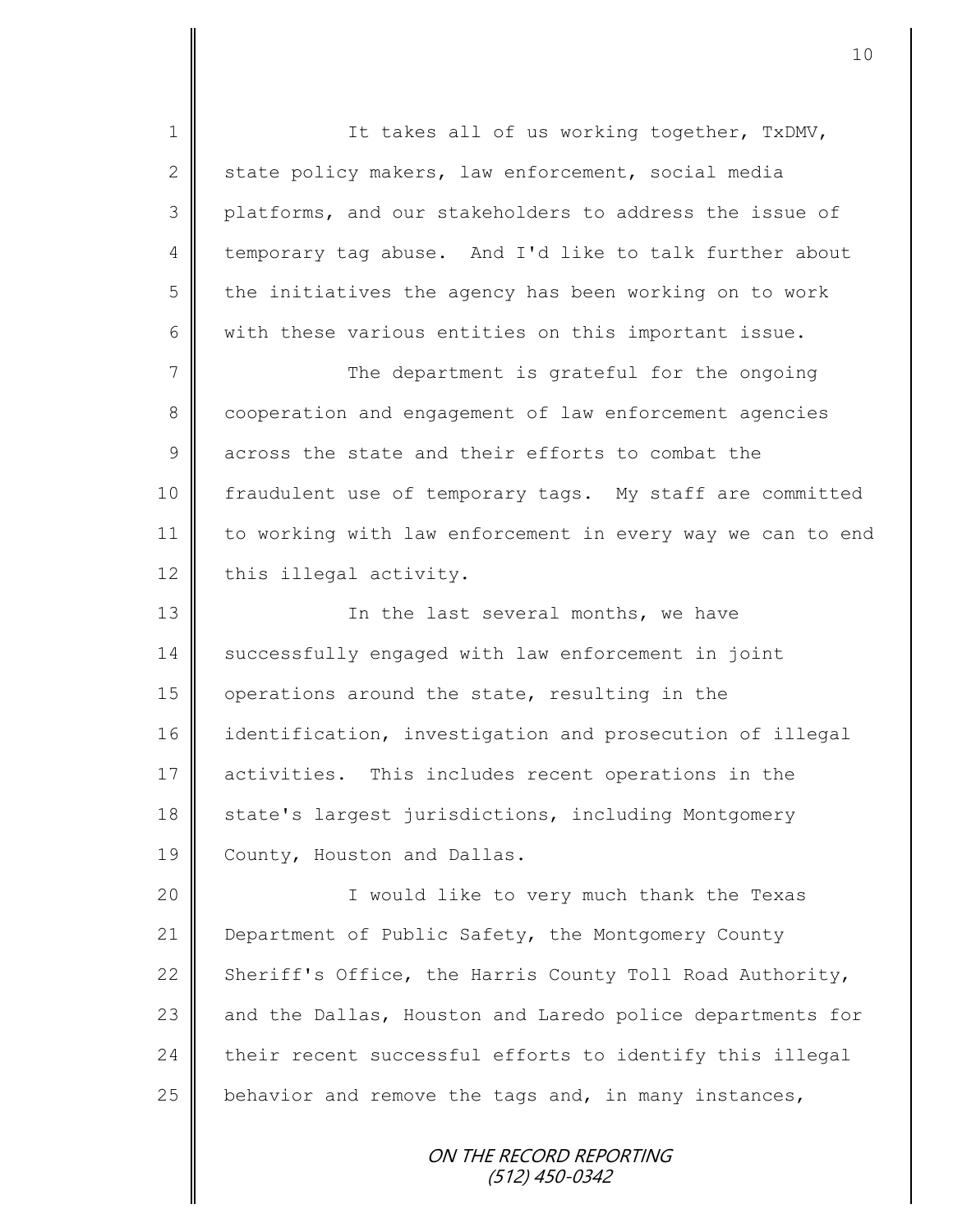1 | remove the perpetrators from Texas roadways. This is just 2 an example of the great work by law enforcement that is 3 underway right now all across the state.

4 Great things can happen when law enforcement 5 | and our department work together collaboratively and 6 transparently to address the issues of temporary tag 7 abuse. We're also working with local law enforcement to 8 embed TxDMV investigators in operations around the state  $9 \parallel$  to help identify the illegal sale and use of temporary 10 | tags as a part of criminal investigations. We welcome the 11 | opportunity to work with law enforcement across the state  $12$  and at all levels of government as they pursue 13 | investigations into motor vehicle crimes.

14 | Additionally, our department staff has been 15 working with the investigators and compliance programs of 16 social media platforms, and that is to help identify and 17 Tremove the advertisements and the postings and the groups 18 | related to the attempted sale of temporary tags through 19 only marketplace type platforms. These cooperative 20 | activities have already resulted in the removal of 21  $\parallel$  thousands of illicit postings, and are assisting the 22 machine learning algorithms to better identify the tactics 23 used by criminals to avoid detection and to more quickly  $24$  act on illegal sales activity.

25 || And finally, beginning last year, TxDMV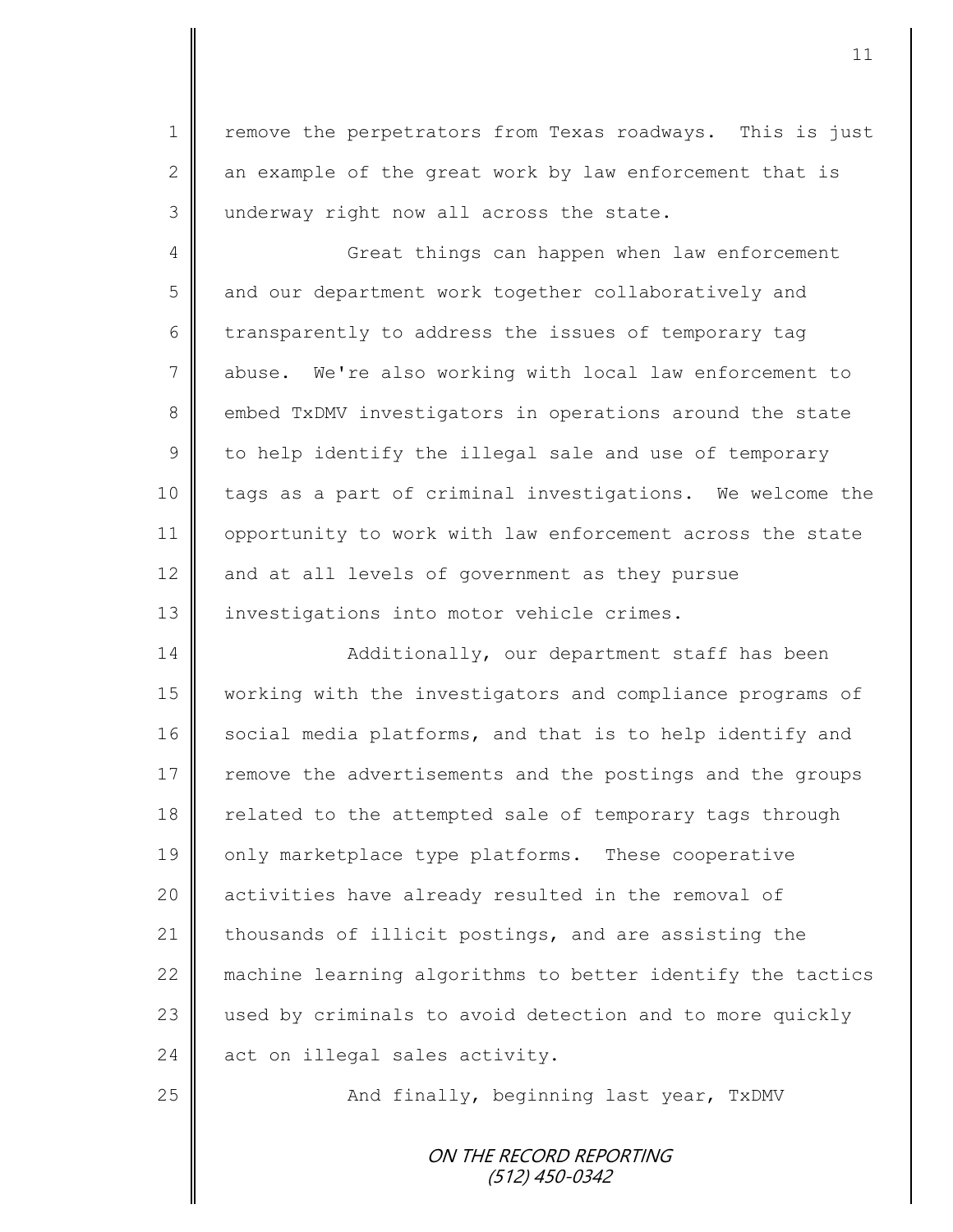1 | Licensing and Enforcement staff began reexamining 2 | licensing application records to identify existing 3 licensed dealers and refer specific concerns to local law 4 enforcement for potential criminal investigations. 5 Department staff is also able to use this information 6 collected from these reviews to take administrative action 7 to reduce access to our temporary tag system when 8 appropriate and allowed by law.

9 || Staff has reviewed the applications of system 10 abusers to proactively identify commonalities in the 11 behavior and use that information to help identify others 12 | involved in illegal activities. After a review of over 13 | 12,000 documents by our Motor Vehicle Division, 164 were 14 referred to our Enforcement team for site visits to date, 15 | resulting in 48 dealers found not operating at their 16 | location and 52 dealers with premise defects requiring 17 followup. The TxDMV is now reviewing all new applications 18 for similar commonalities and, when found, requesting that 19 || our Enforcement Division staff conduct a site visit prior 20 | to licensure.

21 | I'd like to thank very much our Motor Vehicle 22 | Division and our Enforcement staff. They have made this 23 their top priority, and I sincerely appreciate the hard  $24$  work that they have put into this very important issue. 25 || Although the rules being considered here today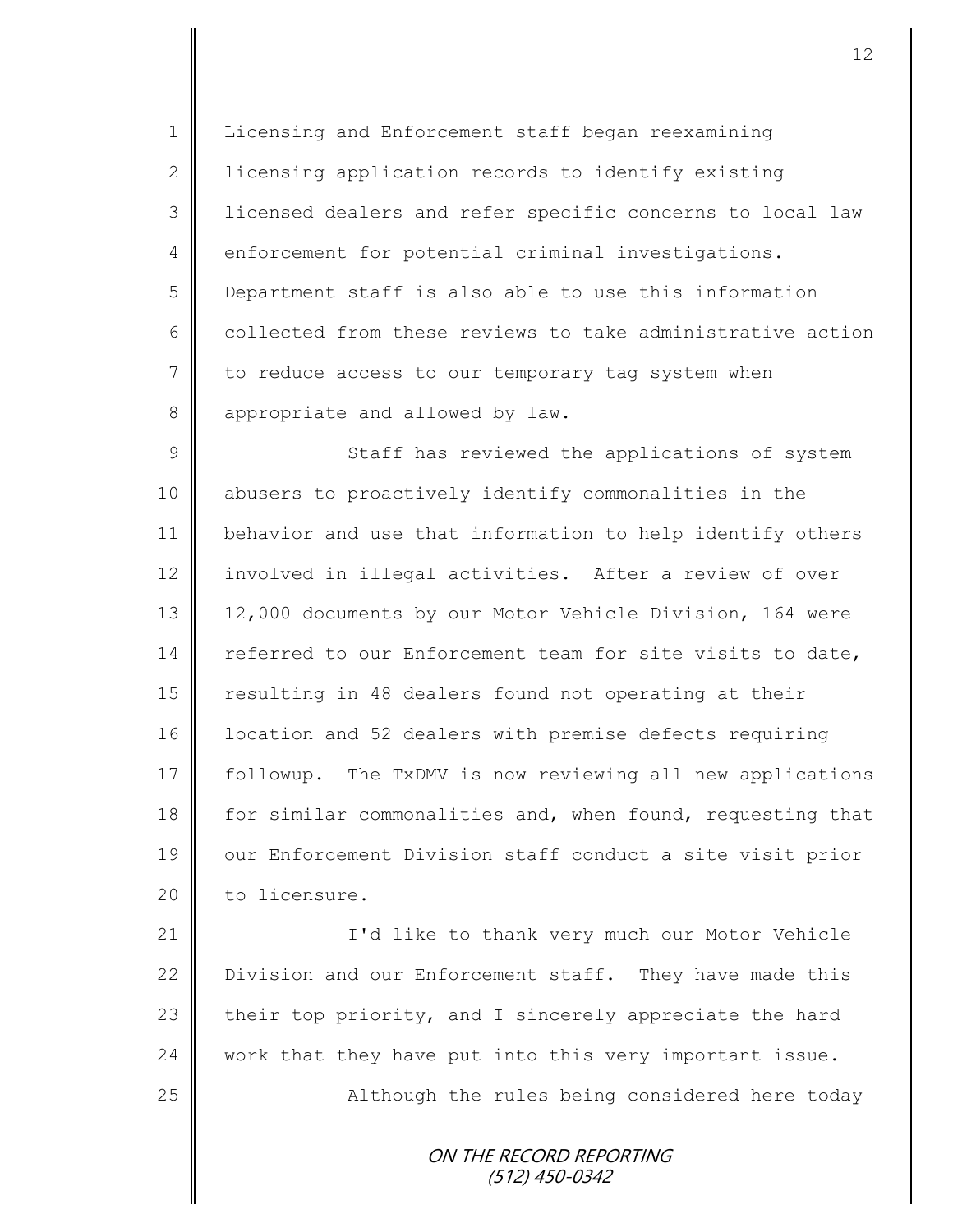| $\mathbf 1$    | are a huge step in the right direction, it is further          |
|----------------|----------------------------------------------------------------|
| $\overline{2}$ | collaboration with those entities that I just mentioned        |
| 3              | that will really address the issue of temporary tag abuse      |
| 4              | holistically.                                                  |
| 5              | And Mr. Chairman, that concludes this portion                  |
| 6              | of my report and I'm happy to answer any questions.            |
| 7              | MR. BACARISSE: Are there any questions for Ms.                 |
| $8\,$          | Brewster? Tammy, did you have something you'd like to          |
| $\mathcal{G}$  | share?                                                         |
| 10             | MS. McRAE: I did. Thank you, Chairman.                         |
| 11             | Whitney, I just want to thank you and your                     |
| 12             | staff for reviewing them and the activities that the           |
| 13             | agency has been undertaking to address this serious issue.     |
| 14             | And I wanted just to take a minute, if you                     |
| 15             | don't mind, Chairman, to highlight for the Board one of        |
| 16             | the effective collaborations with law enforcement              |
| 17             | mentioned.                                                     |
| 18             | As you all know, TxDMV is not a law enforcement                |
| 19             | agency, and we're limited to our authorized regulatory and     |
| 20             | administrative functions in working toward a resolution to     |
| 21             | the problem. However, our agency is the custodian of           |
| 22             | records that can be highly beneficial to law enforcement       |
| 23             | officers on the front lines to make the distinction            |
| 24             | between tags that are used appropriately and those that        |
| 25             | are being used in criminal activities.                         |
|                | $\sim$ $\sim$ $\sim$ $\sim$ $\sim$ $\sim$ $\sim$ $\sim$ $\sim$ |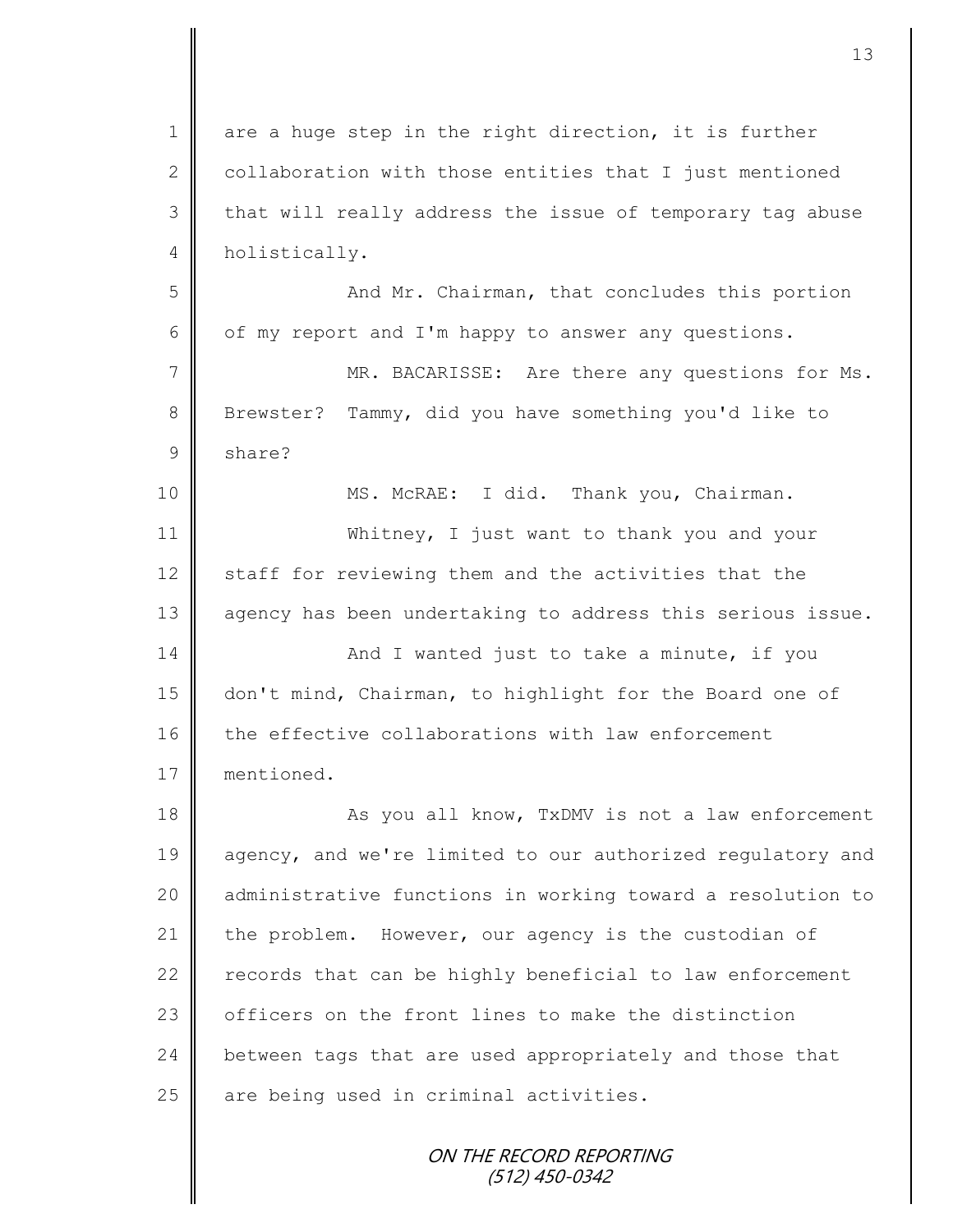ON THE RECORD REPORTING (512) 450-0342 1 Just recently, I'm very proud to say, that 2 TxDMV staff worked closely with both the Montgomery County 3 Sheriff's Office and Department of Public Safety to 4 identify and arrest several individuals that were 5 | illegally producing, selling or using temp tags in my 6 county. The effort was effective and successful because 7 of the joint collaboration mentioned and the use of 8 appropriate resources of the groups at the right stage of 9 the process. 10 || I applaud Whitney and her team for their 11 efforts to make this so effective and to work with law 12 enforcement across the state, and I'm happy that we're 13 seeing results in the Dallas and Houston areas. I know 14 that the investigative work of law enforcement is 15  $\parallel$  critical, but at TxDMV we must continue to take these 16 actions necessary to prevent the tags from being 17 | accessible to criminals in the first place. 18 || So I just want to applaud everyone involved. 19 Thank you. 20 || MR. BACARISSE: It's a great start, more work 21 to do, but thank you. 22 | At this time, any other questions or comments 23 on Ms. Brewster's report? 24 (No response.) 25 || MR. BACARISSE: We're going to move on to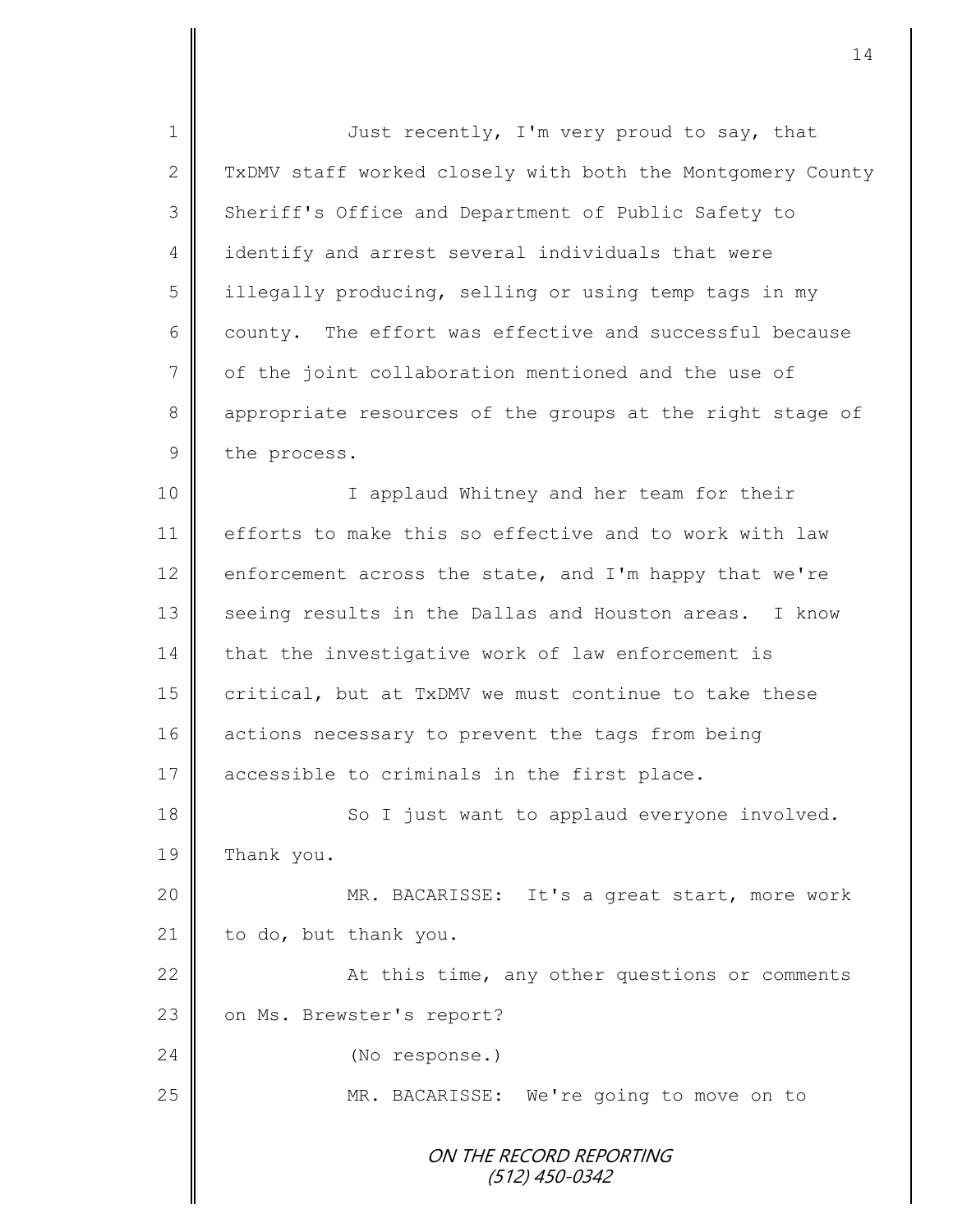ON THE RECORD REPORTING (512) 450-0342 1 agenda item 3.B. and I will now turn it back to Ms. 2 Brewster. 3 || I understand also that we might have cured our 4 audio problem, is that correct, before we move forward? 5 MS. BEAVER: Tracey Beaver, general counsel, 6 for the record. 7 | I understand that our streaming audio may have 8 had a glitch, however, we are having the court reporter  $9 \parallel$  recording the meeting and so we are trying to continue. I 10 understand that the audio is turned back on for the live 11 stream. 12 Thank you. 13 MR. BACARISSE: Okay. So we're good to go on 14 that point? 15 NS. BEAVER: Yes. 16 MR. BACARISSE: Okay. Thank you. 17 So we will take up item 3.B. at this point. 18 | Ms. Brewster. 19 MS. BREWSTER: Thank you, Mr. Chairman. 20 | The Motor Vehicle Industry Regulation Advisory 21 Commissioner, or MVIRAC, met on December 16, 2021, to 22 discuss two primary items. And just a reminder, the 23 | MVIRAC is composed of volunteers from the motor vehicle 24 industry, as well as law enforcement and public members. 25 | And they provide recommendations both to the agency and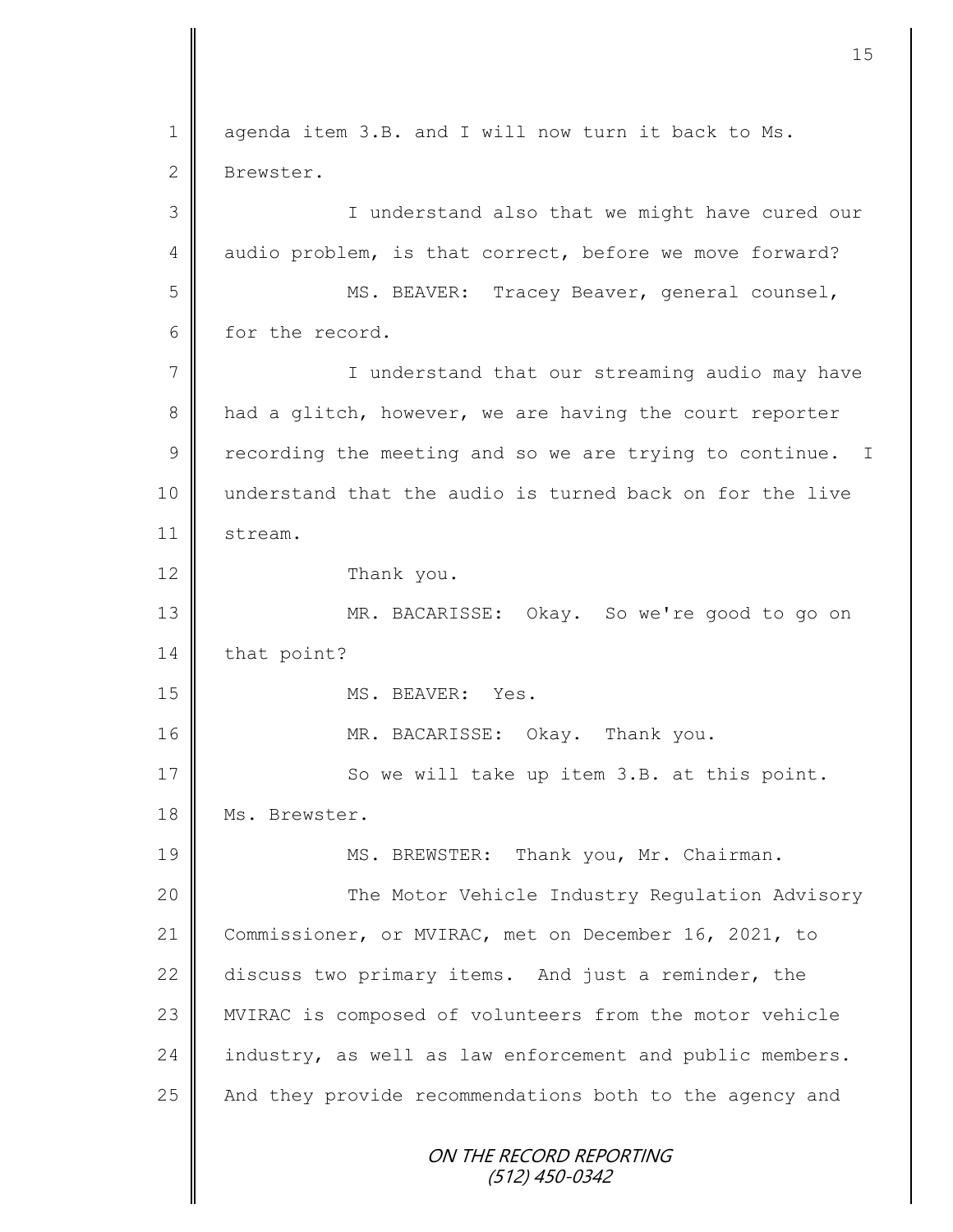1 Board on issues of policy.

| $\overline{2}$ | So the MVIRAC met and they addressed two                   |
|----------------|------------------------------------------------------------|
| 3              | primary items. One, they addressed the metric used in the  |
| 4              | draft rule to determine temporary tag allotments following |
| 5              | the public comment period to determine if there were       |
| 6              | further recommendations that were necessary to bring       |
| 7              | before this Board. And second, to discuss recommendations  |
| 8              | to staff on policy changes prior to licensure that could   |
| $\mathsf 9$    | potentially help keep bad actors from getting a dealer     |
| 10             | license in the first place.                                |
| 11             | And so we are fortunate today to have the                  |
| 12             | presiding officer of the MVIRAC, Presiding Officer David   |
| 13             | Earl Blassingame. I do want to thank him very much for     |
| 14             | his leadership and his service and his willingness to be   |
| 15             | here today to provide comments to the Board. And he will   |
| 16             | go into more detail in his comments about MVIRAC's         |
| 17             | activities, but I do want to mention two of the            |
| 18             | recommendations that were made to staff during that MVIRAC |
| 19             | meeting.                                                   |
| 20             | So MVIRAC recommended that the department                  |
| 21             | require non-franchised dealers or independent dealers to   |
| 22             | be electronically fingerprinted at their personal expense  |
| 23             | with a records review by TxDMV Licensing prior to being    |
| 24             | issued a license. And then also the committee recommended  |
| 25             | that the department conduct in-person, on-site premise     |
|                |                                                            |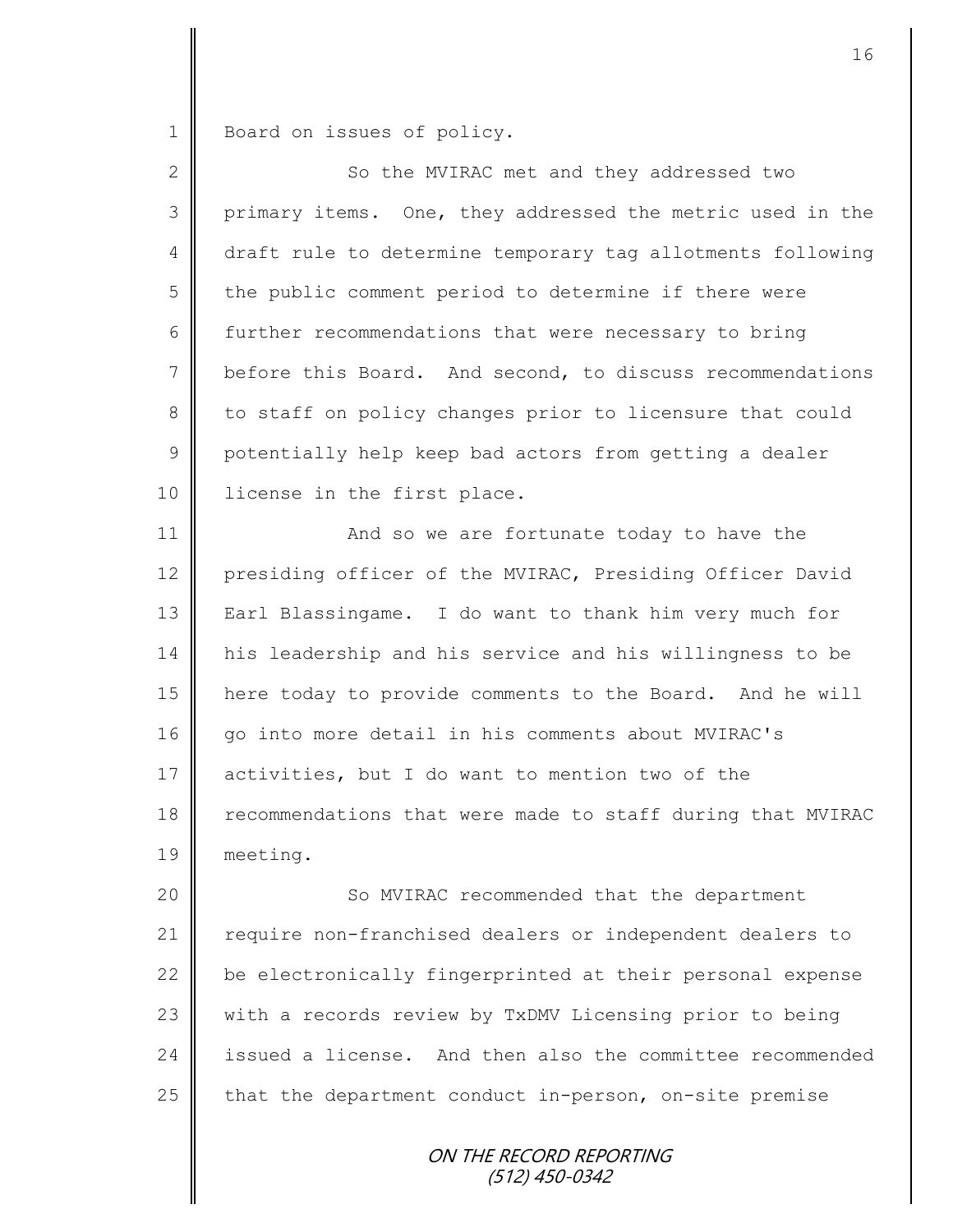1 | inspections of all used car applicants prior to their 2 being issued a license, to ensure that they are in 3 | compliance with TxDMV requirements.

ON THE RECORD REPORTING (512) 450-0342 4 So those recommendation to staff, I just wanted 5 to let the Board know and the public know that those will 6 be discussed further in an upcoming agenda item, and they 7 are scheduled to be taken up by the Legislative and Public 8 Affairs Committee, chaired by Member Scott, on February 9. 9  $\parallel$  At that meeting, TxDMV will do a deeper dive into each of 10 those recommendations so that the Board has a clearer 11 picture and understanding of the potential impacts of 12 those policy changes, the operational impacts of these 13 recommendations on our agency and our stakeholder groups. 14 So Mr. Chairman, that concludes my update on 15 | MVIRAC. 16 | MR. BACARISSE: Members, are there any 17 | questions for Ms. Brewster on this item? 18 (No response.) 19 MR. BACARISSE: I'm sorry? 20 | MS. BEAVER: Chairman, Tracey Beaver, general 21 counsel, for the record. 22 We have two public commenters on this agenda  $23 \parallel$  item. 24 MR. BACARISSE: Right. I was just going to ask  $25$  | you that.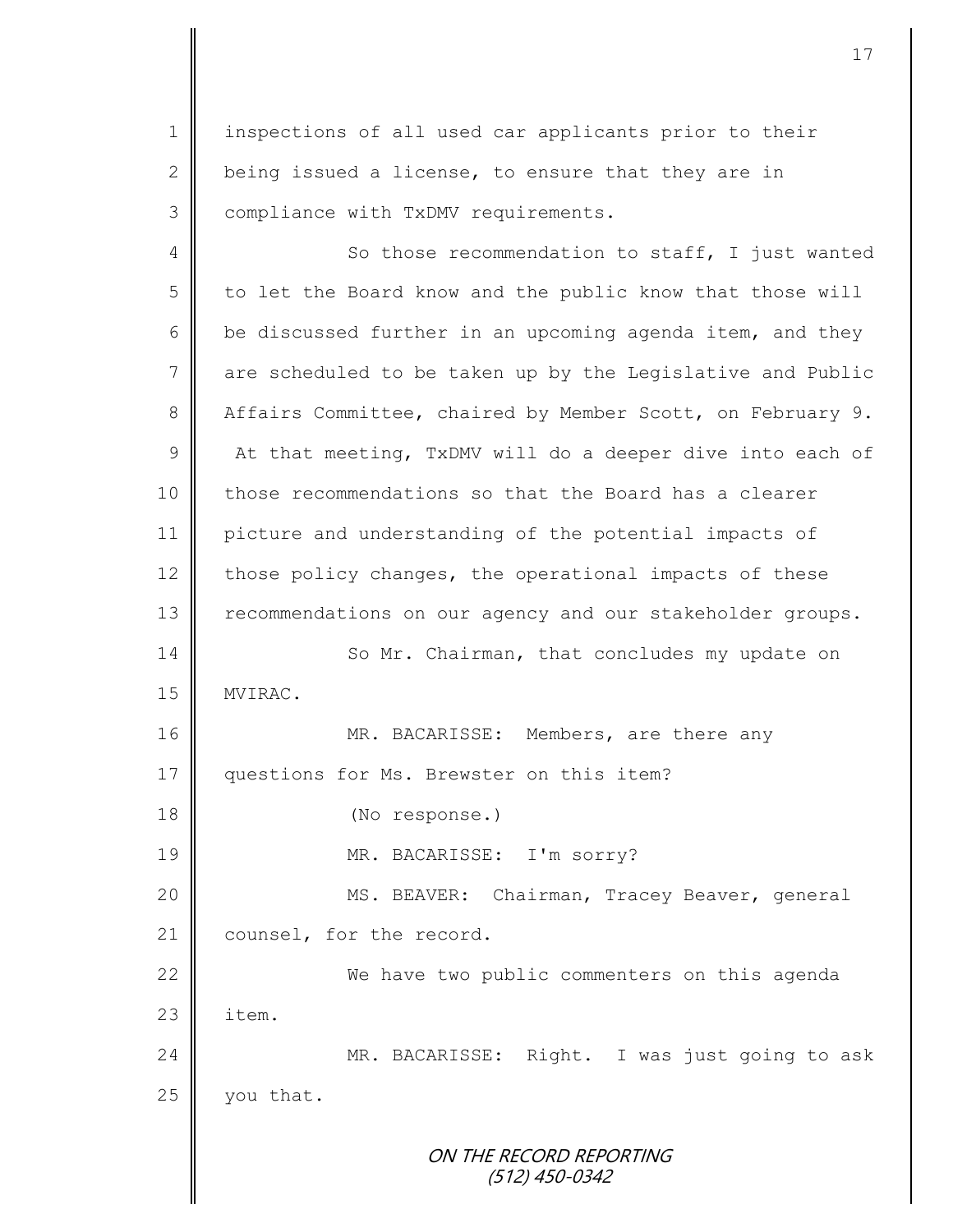| 1               | MS. BEAVER: Sorry to interrupt.                           |
|-----------------|-----------------------------------------------------------|
| $\mathbf{2}$    | MR. BACARISSE: No, that's good.                           |
| 3               | MS. BEAVER: It's Mr. Escribano and Mr. Kohler.            |
| $\overline{4}$  | MR. BACARISSE: Great. Sgt. Escribano, are you             |
| 5               | ready to come and speak to us right now? Love to have     |
| 6               | you. Come on up.                                          |
| $7\phantom{.0}$ | SGT. ESCRIBANO: Good morning, Mr. Chairman.               |
| 8               | I'm Jose Escribano, Constable Precinct 3, and I'm         |
| $\mathsf 9$     | representing the Constable's Office.                      |
| 10              | Is my time starting now, sir?                             |
| 11              | MR. BACARISSE: I believe it is.                           |
| 12              | SGT. ESCRIBANO: Well, let me just jump right              |
| 13              | into it, please, sir.                                     |
| 14              | MR. BACARISSE: Please.                                    |
| 15              | SGT. ESCRIBANO: Ms. Brewster stated that                  |
| 16              | stopping the fraudulent production and use of temporary   |
| 17              | tags is the top priority of the Texas Department of Motor |
| 18              | Vehicles. Actions speak louder than words. During the     |
| 19              | 2020 legislation, Texas DMV did not support House Bill    |
| 20              | 3927 or the Combined Law Enforcement Association of Texas |
| 21              | or the Constable's Office of Precinct 3. As a matter of   |
| 22              | fact, nobody from DMV contacted our office.               |
| 23              | Ms. Brewster stated that we are working close             |
| 24              | with law enforcement, although this is true, just not the |
| 25              | Travis County Constable's Office of Precinct 3 that is    |
|                 | ON THE RECORD REPORTING<br>$(512)$ 450-0342               |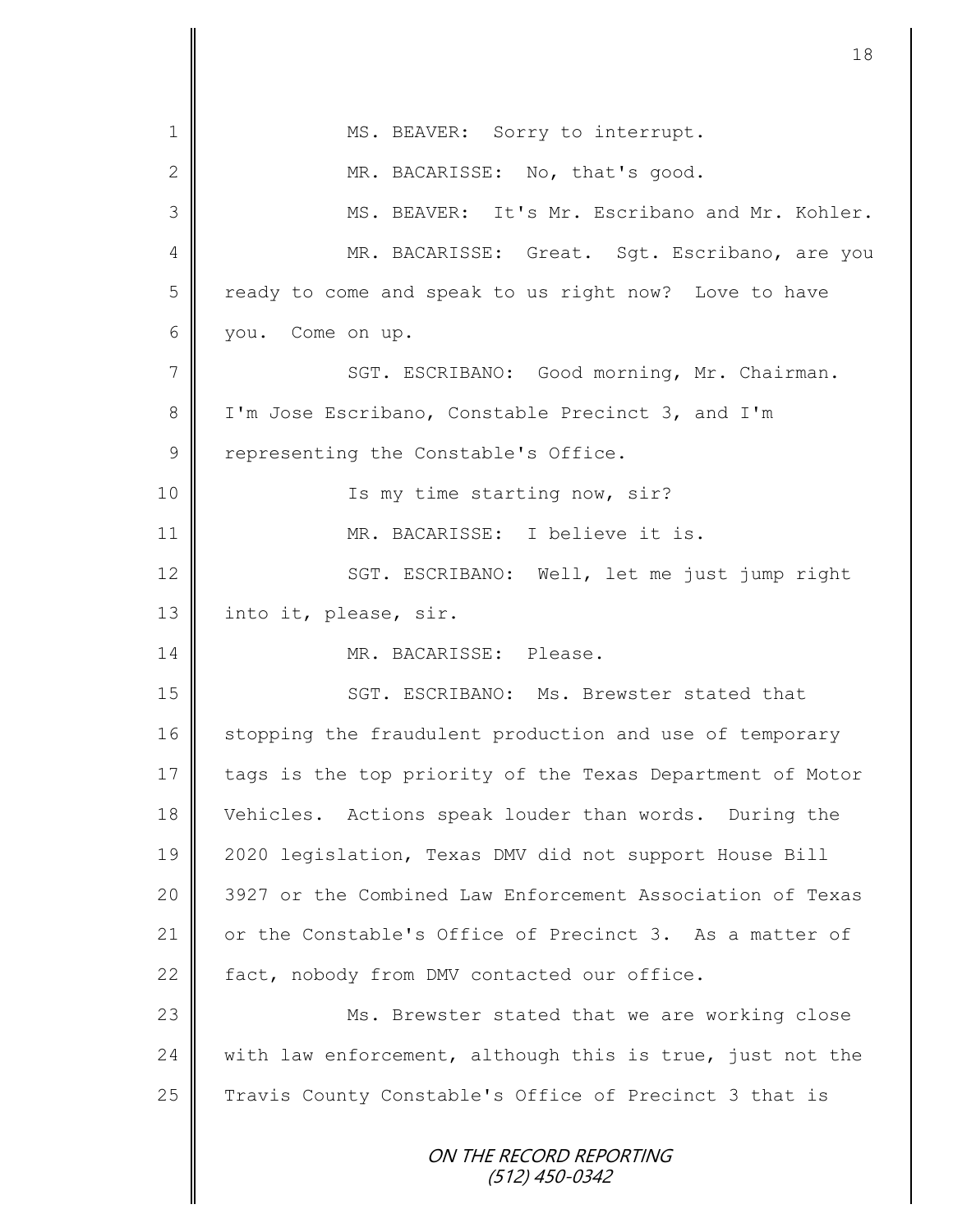1 | recognized as the top expert in the field of Texas tag 2 fraud throughout Texas and the United States. We share 3 tag information across a network of over 330 law 4 enforcement agencies in Texas and the United States and  $5 \parallel$  Canada. We also were the first to create a eight-hour 6 fraud tag provided for law enforcement in the State of 7 Texas.

8 || I have been waiting for over three years for 9 Someone from the Texas Department of Motor Vehicles to 10 liaison with our office and collaborate. Director 11 | Brewster said that Texas DMV recently worked with 12 Montgomery County Sheriff's Office and that resulted in 13 arrests. I applaud that action.

14 What they don't mention is that in 2019, 15 Montgomery County Sheriff's Office had to run a search 16 warrant on the Texas DMV for IP addresses. On December 17 | 20, 2019, the Constable's Office LE met with the Texas DMV 18 in a roundtable meeting that was recorded. We offered our 19 assistance on the tag issue and asked for access to the 20 | webDEALER and eTAG reports. Director then, Jeremiah 21 | Kuntz, advised that it could be done by creating a law 22 enforcement email and we could get that done, which is an 23 || important tool on our investigations.

24 Since 2019, we have been denied time and again 25  $\parallel$  to the point that in March of 2020 we had to execute a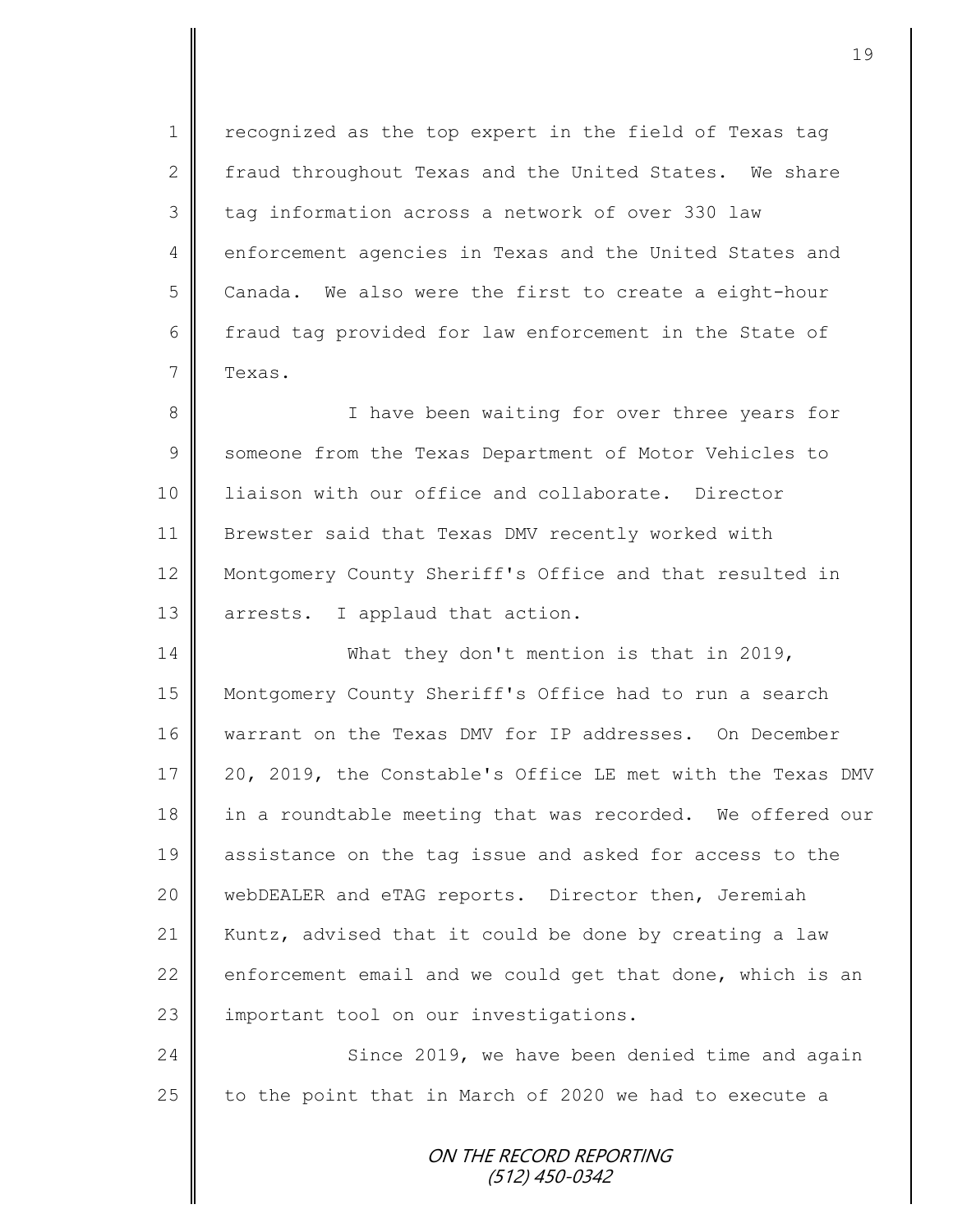1 | search warrant on the Texas DMV. The Texas DMV has denied 2 | over ten requests for information from Det. Mike Bradburn  $3 \parallel$  and delayed the information by the use of attorney 4 qeneral's opinions.

5 || As recently as the last month, I was denied a 6  $\parallel$  location -- the location of the servers of the DMV that we 7 needed for criminal investigation to establish venue. The 8 AG's opinion letter from the DMV stated that the Constable  $9 \parallel$  of Precinct 3 and the way it was worded, we posed a threat 10 to those servers. I assure you on the Board that the 11 Constable's Office of Precinct 3 is not a domestic 12 terrorist organization; we are a law enforcement agency.

13 || Director Brewster, I would ask that you could 14 please give me the number and the liaison for our office. 15 We would be more than happy to cooperate and form a 16 partnership with you, that you said you want to have that. 17 | Also, we would ask that we get access to the eTAG reports 18 on webDEALER, just like your investigators do and the 19 criminals that access that report.

20 **That is my comments.** 21 MR. BACARISSE: Thank you very much. 22 | SGT. ESCRIBANO: Any comments? 23 || MR. BACARISSE: Your time is up. Thank you. 24 SGT. ESCRIBANO: Thank you, sir. 25 MR. BACARISSE: Do we have any other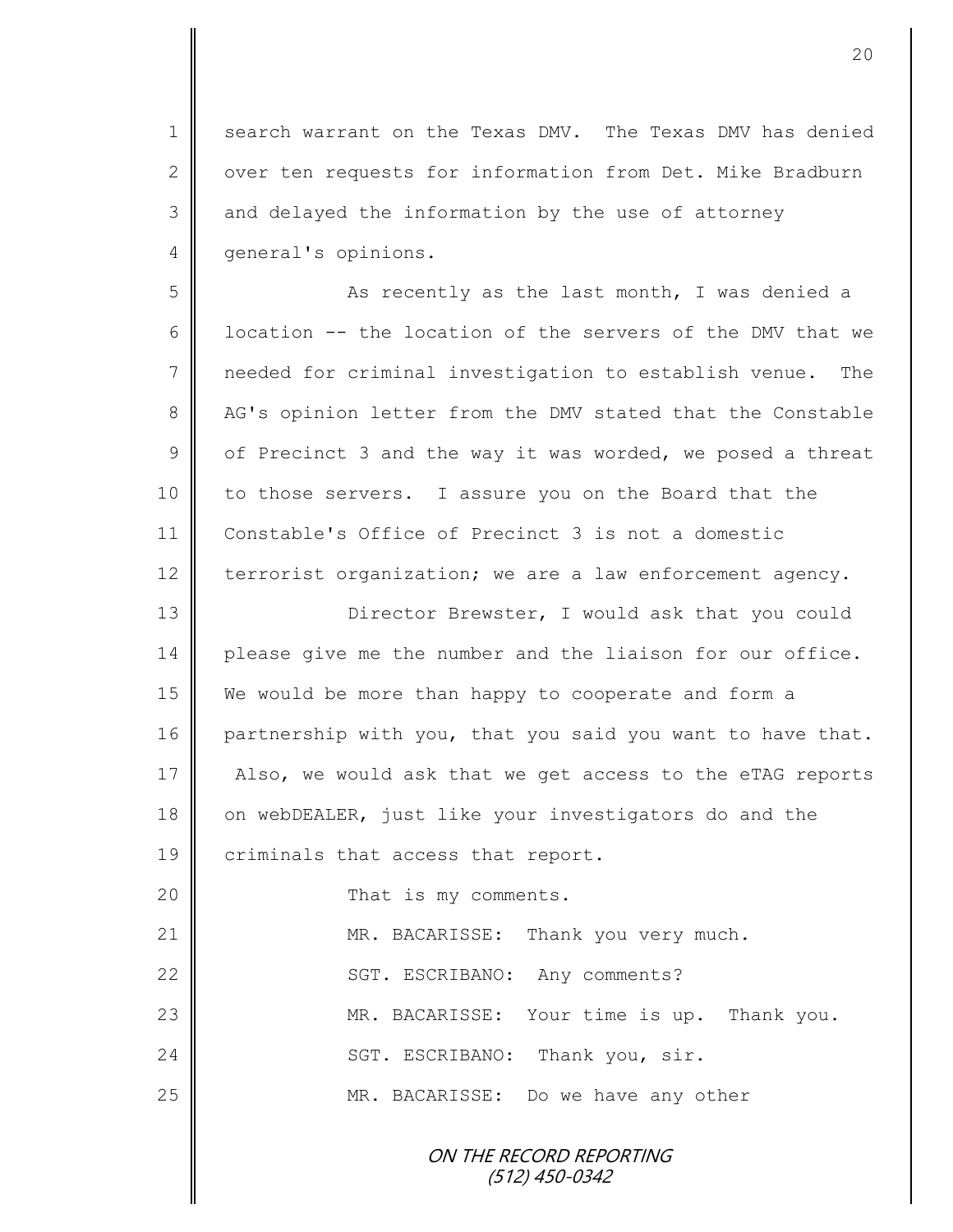ON THE RECORD REPORTING (512) 450-0342 1 commenters? Yes, we do. 2 | MS. BEAVER: Mr. Kohler. 3 MR. BACARISSE: Mr. Kohler, are you ready? 4 || MR. KOHLER: Good morning, Mr. Chairman. Thank 5 you for your time. Good morning, Board members. 6 **C** Does my time start now? 7 MR. BACARISSE: Yes, sir. Go right ahead. 8 || MR. KOHLER: Most of you. I'll introduce 9 || myself again. David Kohler. I'm a 30-year law 10 enforcement veteran. I work here in Central Texas, and 11 | I'm here representing myself, not my agency. 12 With regards to the comments of section 3, some 13 | of the comments that Sgt. Escribano made, working with law 14 enforcement, yes, it's a top priority. It does not 15 | happen, and I can tell you it doesn't happen. 16 | The interpretent on September 7. The intervals in the Integration of the Intervalse Intervalse Intervalse 17 investigator reached out to me on September 8. Today is 18 January 27, almost five months. Maybe I got the anomaly 19 | of the investigator why I don't have information back on 20 my complaint from five months ago to look into a 21 | fraudulent dealer. 22 | If there's a liaison to pick up a phone where I 23 can call  $--$  New York PD, I just communicated with them  $24$  this morning. They can pick up a phone and call their 25  $\parallel$  local DMV and be able to speak with somebody without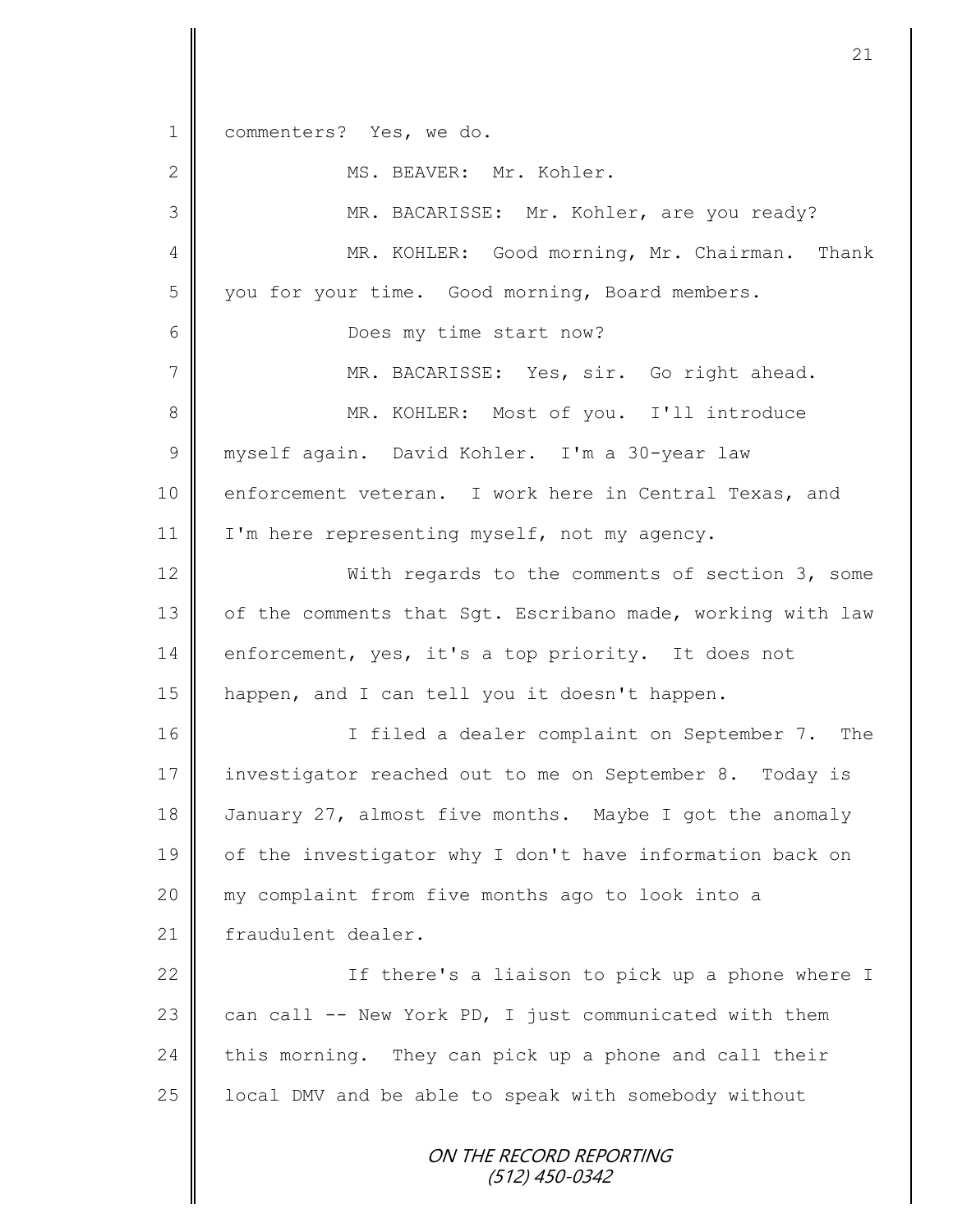1 filling out a DCR-275 to have to wait seven to ten days to  $2 \parallel$  get the information back. 3 I work weekends, I work holidays, so do 4 | criminals. I need access to the information with regard 5 to criminal investigations, whether it's an email, user 6 | name and password, read only that I can  $-$  as law 7 enforcement, I've got access to FBI websites. I've got 8 access to other secured websites. If I violate it, I get 9 punished. 10 || This should be no different from the DMV 11 system. If I violate it, I get punished. But I should be 12 allowed to log in, read only, not to manipulate your 13  $\parallel$  system, to gain access to the eTAGs for criminal activity, 14 whether it's the death of a law enforcement officer or 15 another loved one's family. 16 | And that is my speech and I appreciate it. And 17  $\parallel$  I will be happy to answer any questions if I can. 18 | MR. BACARISSE: Members, any questions for Mr. 19 Kohler? 20 (No response.) 21 | MR. BACARISSE: Thank you, appreciate it. 22 | MR. RAMIREZ: I've got a few comments, Mr. 23 Chairman. 24 MR. BACARISSE: All right, yes. Go ahead, 25 | Member Ramirez.

> ON THE RECORD REPORTING (512) 450-0342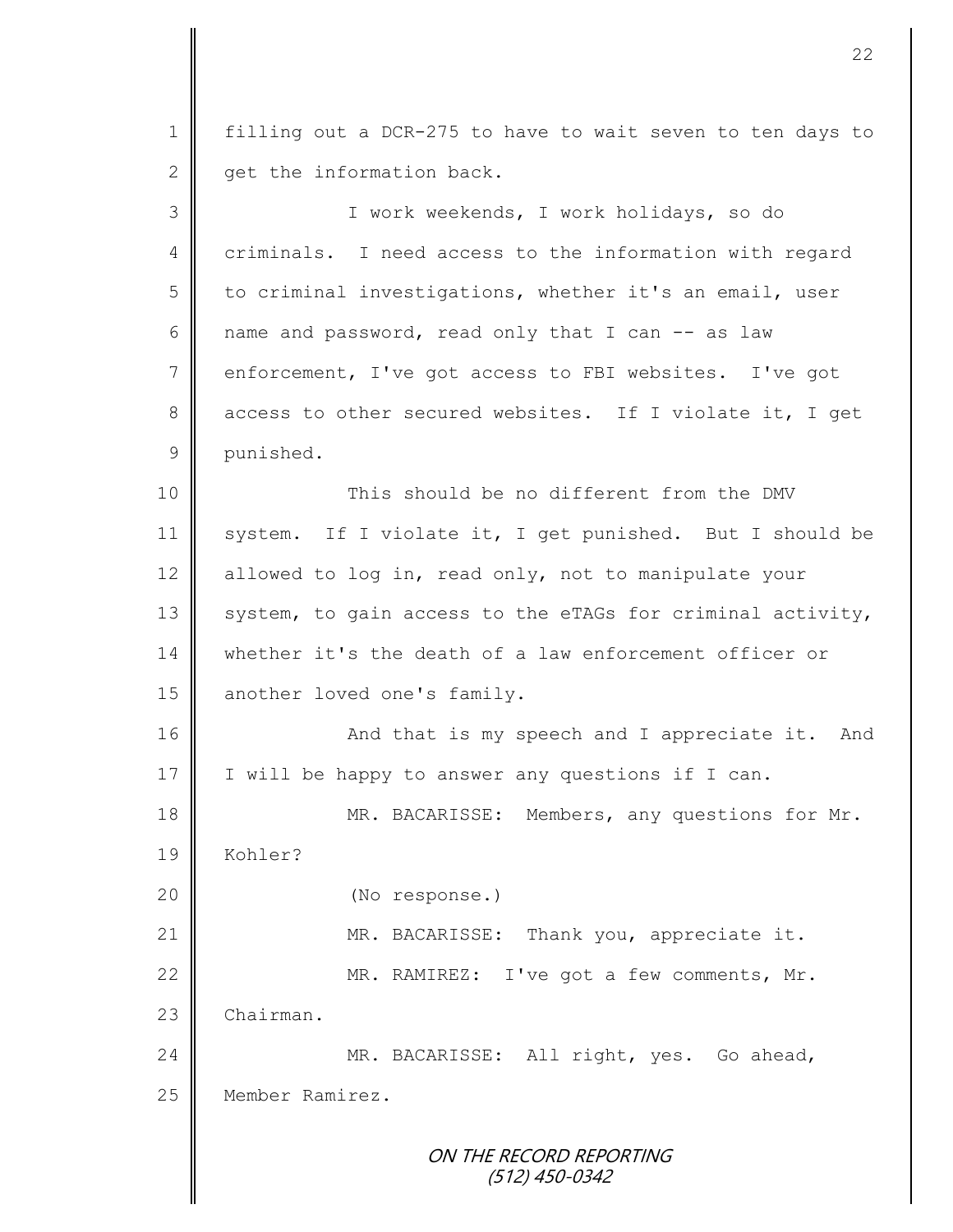| $\mathbf 1$  | MR. RAMIREZ: Thank you, Sgt. Escribano, Mr.                |
|--------------|------------------------------------------------------------|
| $\mathbf{2}$ | Kohler.                                                    |
| 3            | I'll tell you from law enforcement's                       |
| 4            | perspective, these two gentlemen are absolutely right. I   |
| 5            | think that we have to, as an agency, be able to share      |
| 6            | information timely when we're helping these                |
| 7            | investigations. I've worked as a detective and I know how  |
| 8            | critical it is that we are working directly with them in a |
| $\mathsf 9$  | timely fashion.                                            |
| 10           | As I mentioned, or as Vice Chairman McRae                  |
| 11           | mentioned, we're not a law enforcement agency at DMV, so   |
| 12           | we have to ensure that our law enforcement agencies have   |
| 13           | the information and resources they need to take law        |
| 14           | enforcement action, and that's our part of the puzzle. So  |
| 15           | I would like to see, if there is an issue ongoing, this    |
| 16           | agency work towards giving that information a lot more     |
| 17           | timely.                                                    |
| 18           | Those are my comments.                                     |
| 19           | MR. BACARISSE: Well made and well taken.                   |
| 20           | MS. BREWSTER: Mr. Chairman, if I may?                      |
| 21           | MR. BACARISSE: Whitney.                                    |
| 22           | MS. BREWSTER: And thank you for your comments,             |
| 23           | Member Ramirez and Mr. Kohler and Sgt. Escribano.<br>- I   |
| 24           | appreciate those comments and I look forward to further    |
| 25           | conversing on ways in which we can address the concerns    |
|              |                                                            |
|              | ON THE RECORD REPORTING<br>(512) 450-0342                  |
|              |                                                            |

 $\overline{\mathsf{I}}$ ∥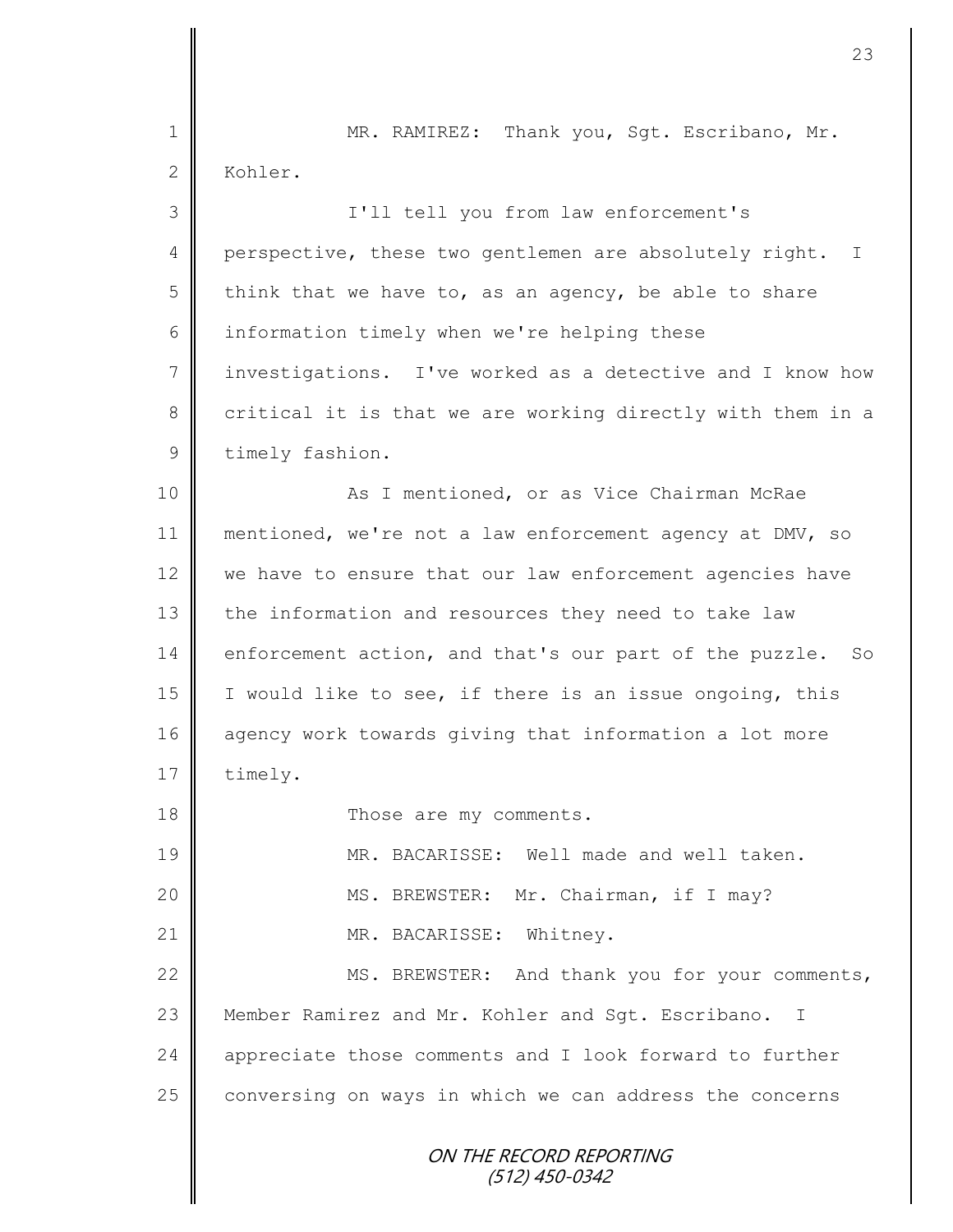1 | that you're expressing, and I look forward to a very  $2 \parallel$  transparent and collaborative relationship moving forward.  $3 \parallel$  So I commit to you after this meeting that we can sit 4 down and have further discussions on ways that we can 5 | collaborate as well.

6 || And also, I do want to make mention that we do 7 | have a section on our website specific for law 8 enforcement, devoted to law enforcement requesting 9 **i** information. We do have a direct line for law enforcement 10 | to be able to ask questions as well, so we will work on 11 getting that information out. And also, we have been 12 meeting with the police departments, as I stated, to 13 understand further what information law enforcement is 14 seeking so we can make standardized reports so that we can 15 pull that information very quickly for their use in 16 | investigations.

17 So I recognize that there is room for improvement there. We are committed to working with the law enforcement agencies across the state to get them the  $\parallel$  information that they need.

21 MR. BACARISSE: And I know for a fact that Ms. 22 Brewster has been in touch and in contact with the 23 | leadership in Dallas's and Houston's police departments, 24 but there are other obviously many other agencies, so we  $25$  | need to pick up that pace, and I think we will do that.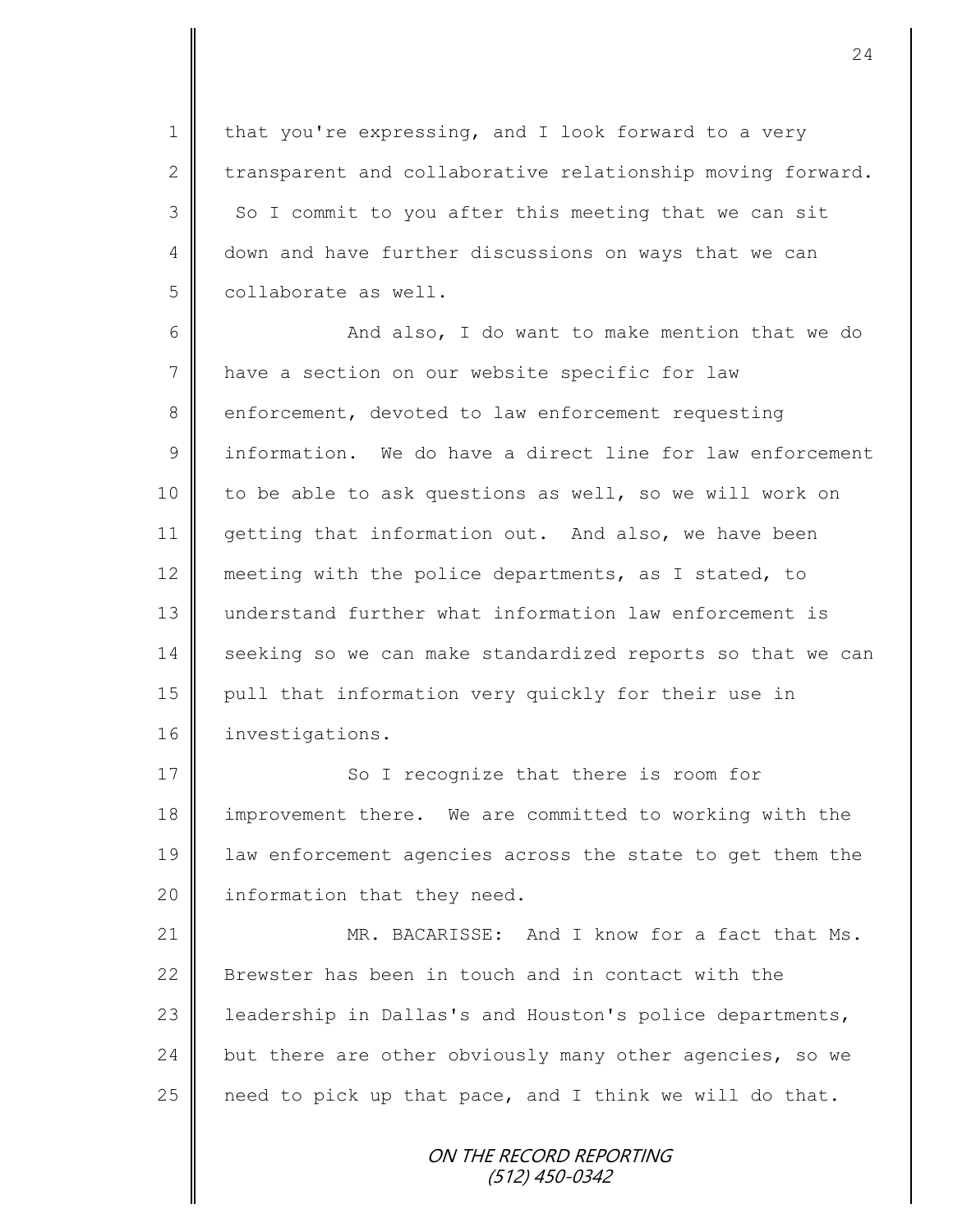ON THE RECORD REPORTING (512) 450-0342 1 So thank you. 2 MS. BREWSTER: Thank you. 3 MR. BACARISSE: Members, anything else? Any 4 | other questions? 5 (No response.) 6 MR. BACARISSE: All right. Let's now take up  $7 \parallel$  agenda item B if we may, and we might want to pause just a 8 moment. I'm getting a message that there's still some 9 audio challenges going on. 10 || So do we want to just take about a five-minute 11 | pause in the meeting and address that? 12 | MS. BEAVER: Tracey Beaver, general counsel, 13 for the record. 14 That would be nice to take a five-minute break 15  $\parallel$  to address any audio issues, and I'd just like to ask 16 anyone commenting as well as members to make sure that the 17 mic is as close as it can be. They don't have a very good 18 system. Thank you. 19 || MR. BACARISSE: Got it. Thank you. 20 || So we will be in recess for five minutes and 21 | we'll return at 9:33. Thank you. 22  $\parallel$  (Whereupon, at 9:27 a.m., a brief recess was  $23$   $\parallel$  taken.) 24 MR. BACARISSE: Let's try to bring the meeting 25  $\parallel$  back to order if I may, please. To make note of the time,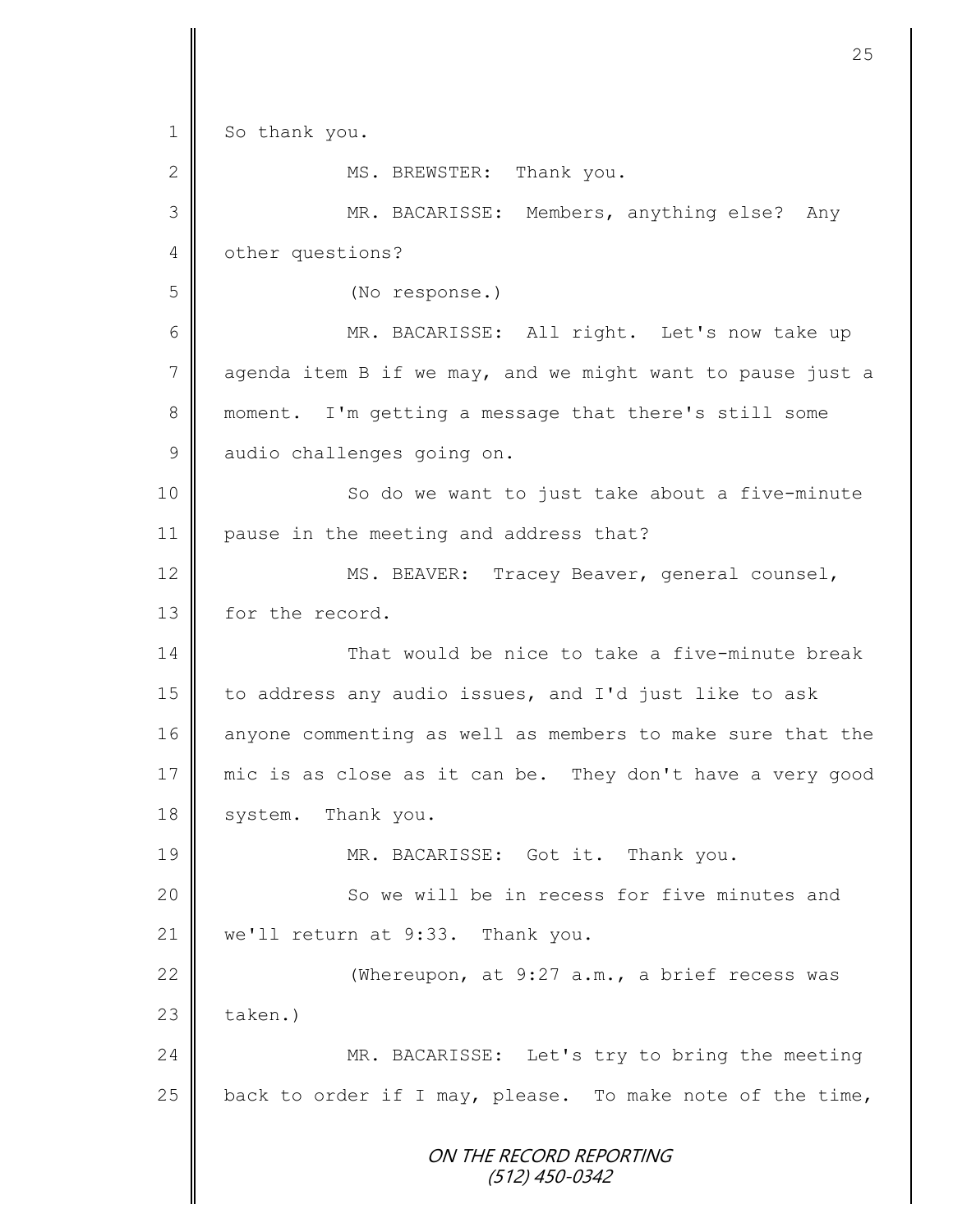| $\mathbf 1$    | it is 9:37 in the morning. I'm making a note of that time  |
|----------------|------------------------------------------------------------|
| $\mathbf{2}$   | for the record.                                            |
| 3              | We now want to move to item on the agenda 3.B.             |
| $\overline{4}$ | which is the Motor Vehicle Industry Regulation Advisory    |
| 5              | Committee. Before we start that though, Ms. Brewster, did  |
| 6              | you have an additional information you wanted to share?    |
| 7              | MS. BREWSTER: Yes, sir. In fact, we already                |
| 8              | covered the Motor Vehicle Industry Advisory Committee.     |
| $\mathcal{G}$  | MR. BACARISSE: I'm sorry. We've done that.                 |
| 10             | MS. BREWSTER: We've done that item.                        |
| 11             | MR. BACARISSE: We're going to 4.                           |
| 12             | MS. BREWSTER: We are going to item number 4,               |
| 13             | but I did want to mention that the agency just recently    |
| 14             | went through the informal rulemaking process on SB 15 and  |
| 15             | gathered initial feedback from law enforcement and other   |
| 16             | interested parties on ways that we can streamline the way  |
| $17$           | in which we get information to law enforcement. And we     |
| 18             | had a lot of feedback from law enforcement, and so we are  |
| 19             | working through that feedback and will be coming forward   |
| 20             | with rules regarding implementation of SB 15 and ways in   |
| 21             | which we can streamline the process for providing          |
| 22             | information to law enforcement.                            |
| 23             | So I just wanted to provide that information               |
| 24             | since we are going through that process right now, and it  |
| 25             | was very pertinent to the comments made earlier by our law |
|                | ON THE RECORD REPORTING<br>$(512)$ 450-0342                |

II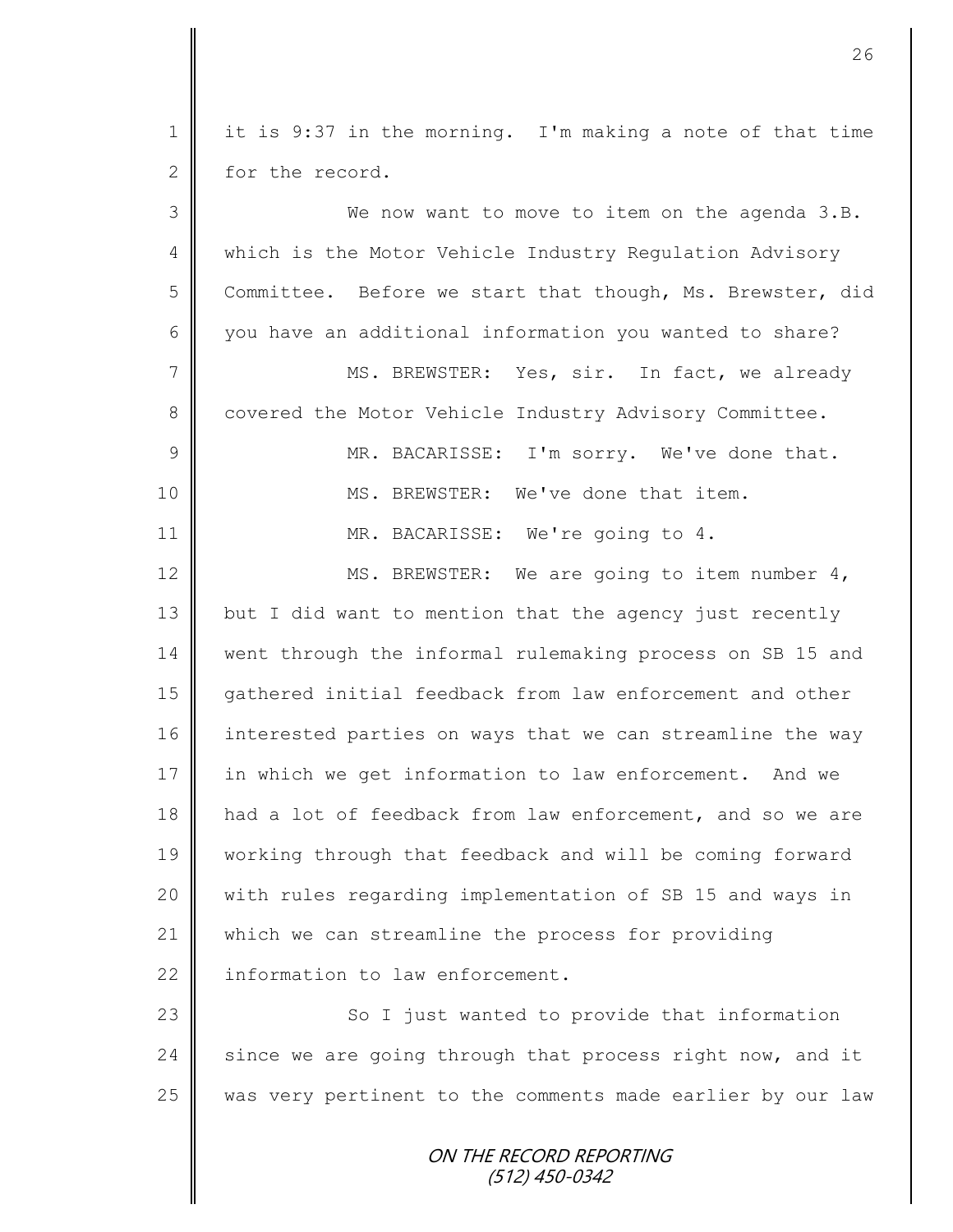1 enforcement. So thank you for the opportunity to share  $2 \parallel$  that information.

3 MR. BACARISSE: Sure.

4 Before we get into agenda item 4, let me just  $5 \parallel$  remind the members that if you want the floor just ask for 6 me to recognize you and I'll do that, just so we can keep 7 the conversation separated and easier for the audio 8 transcription to be done and for those who are listening 9 to be able to make sense of our conversation. So I'll 10 give all members wishing to speak obviously a turn before 11 giving the floor to a member for a second time in the 12 discussion.

13 || And then just address me as the chairman and 14 not the other Board members during the discussion, that 15 helps as well. And then at some point, if necessary, 16 members or the chair may ask to confer with general 17 | counsel and take a brief recess if we need to as we work 18 through this.

19 Before we move to that agenda item, I'd like to 20  $\parallel$  note that I've asked staff to include this agenda item, 21 the fingerprinting of applicants for licensure, so that 22 the staff can evaluate our statutory authority very 23 clearly and very thoroughly and also business processes to 24  $\parallel$  look at curbing abuse in the system.

 $25$   $\parallel$  So let me do move to agenda item 4, and I'll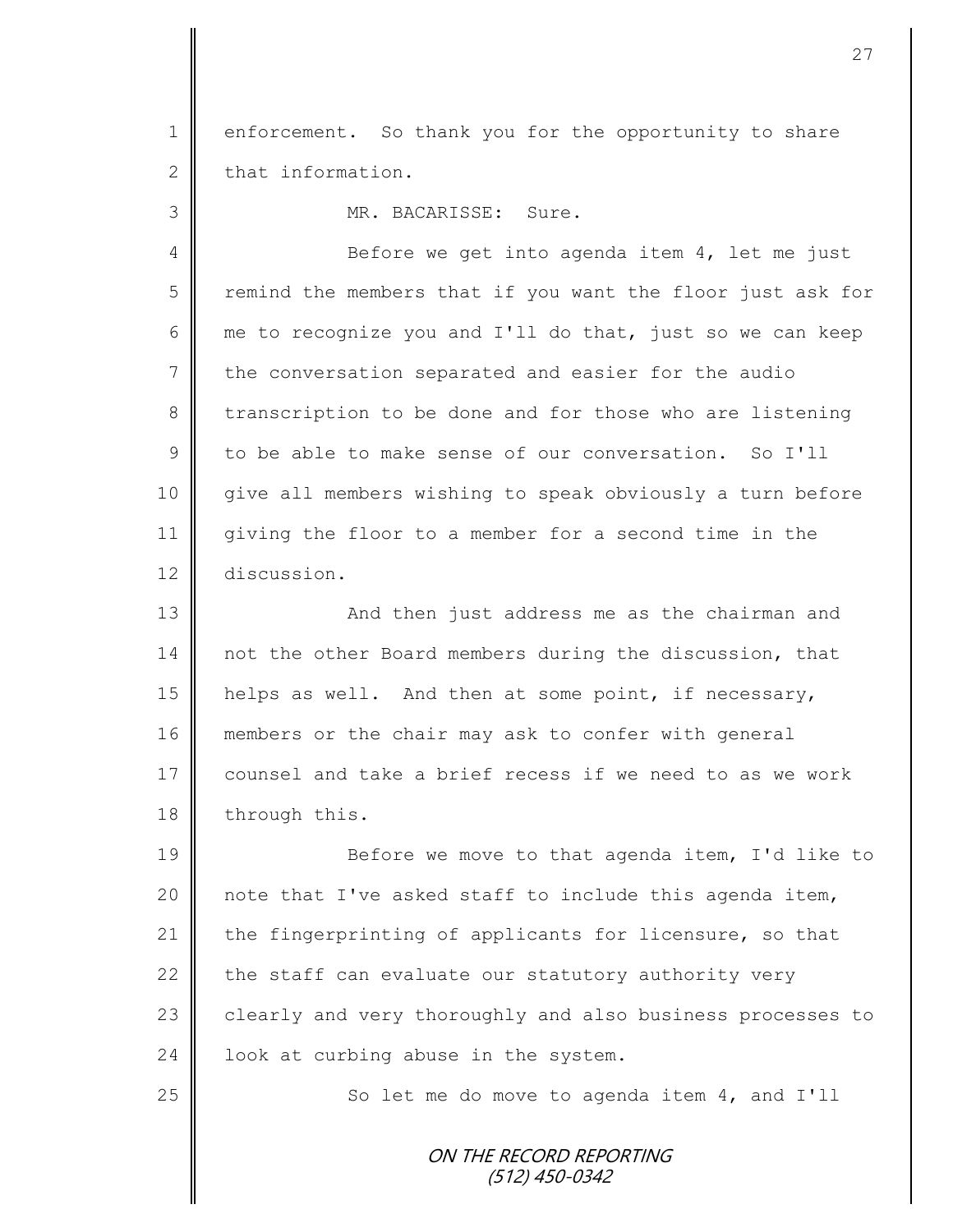1 | turn it back over to Ms. Brewster.

2 MS. BREWSTER: Thank you, Mr. Chairman. 3 Whitney Brewster, executive director.

4 As I mentioned in the previous agenda item, 5 there are different types of temp tag abuse. There are 6 also distinctions between system abusers. We have abusers  $7 \parallel$  of the system that get a license and print excessive tags, 8 and then we have a subset of those temp tag abusers who  $9 \parallel$  are stealing identities to get a dealer license to then 10 | misuse the system.

11 **As you know, there have been requests from law** 12 enforcement to expedite rulemaking to require 13 fingerprinting to address criminals circumventing our name 14 base background check requirements by using a stolen 15 | identity. In these instances, the background check 16 information provided by the applicant comes back clean. 17 Tying a biometric identifier to the applicants increases 18 the assurance that the fingerprint-based background check 19 || will verify the identity of the applicant.

20 || The purpose of item number 4 on the agenda is 21  $\parallel$  to allow the department to initiate rulemaking while the 22 agency further explores the legal and operational impacts 23 | of fingerprinting on the department, its stakeholders and  $24$  the public. So this will allow us to expeditiously begin 25 drafting the potential policy considerations while we're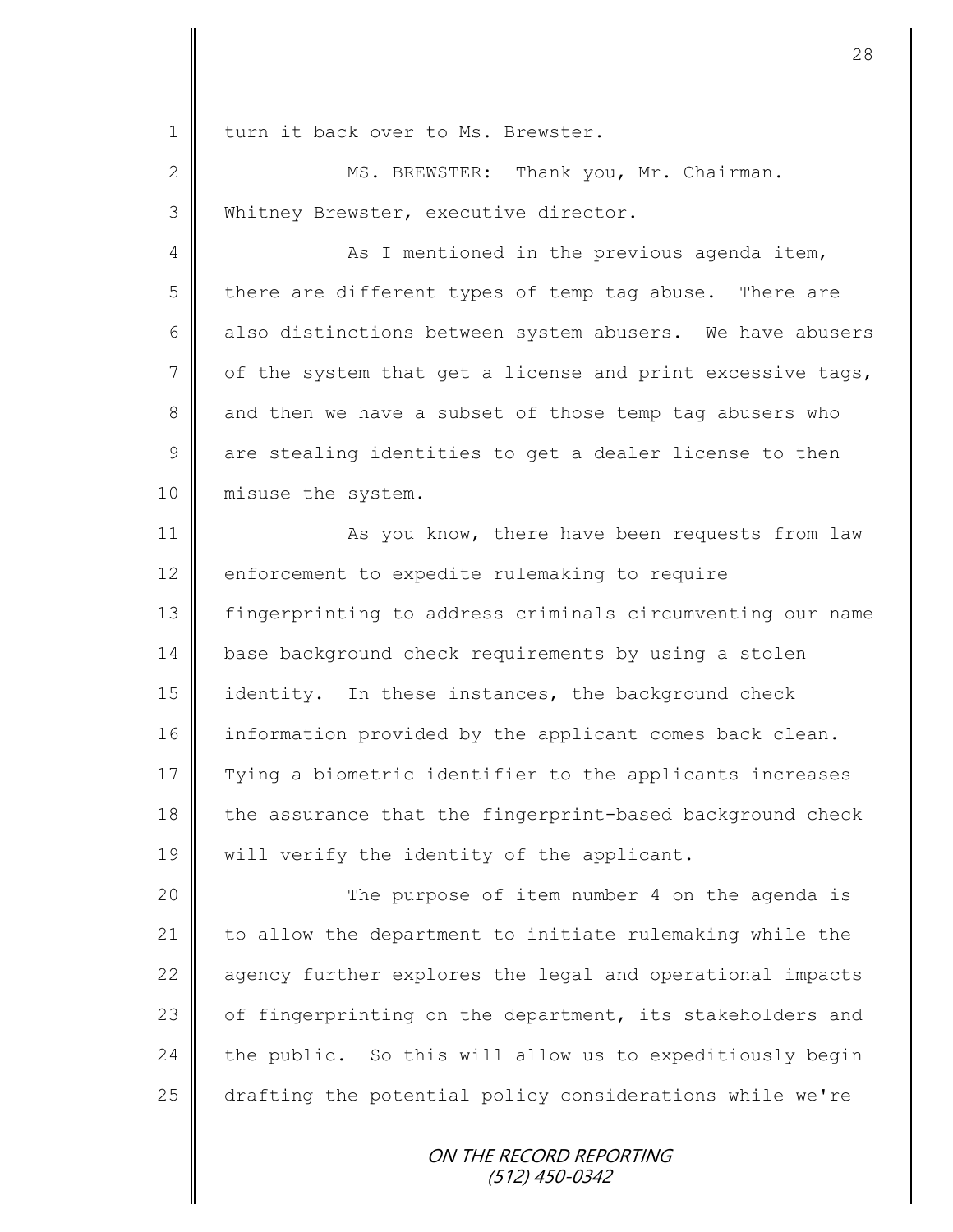1 also exploring the impacts of those policies so that the 2 | Board has a fuller picture of what that means prior to the 3 Board's consideration of the rules for adoption.

4 || I acknowledge that this will have an impact 5 both on the department as well as industry, and it is 6 important that we be transparent in how we provide and 7 seek feedback. I sincerely ask that industry and all 8 impacted parties provide honest and constructive feedback  $9 \parallel$  to the department as we go through this expedited process 10 so that the Board can determine the most appropriate 11 | policy direction on this important matter.

12 What is being recommended is for the TxDMV 13 **Board to instruct the department to draft proposed rules** 14 | related to fingerprinting independent and franchised 15 dealer applicants, with all costs paid by the applicant, 16 for the department to publish the proposed rules in the 17 *Texas Register* for public comment, and for the department 18 to bring the proposed rules and any public comment back to 19 | the Board in a future Board meeting to consider for final 20 | adoption.

21 | Cur goal here is to be responsive to our law 22 enforcement partners, while also looking at ways to pursue 23 policy changes that do not disrupt the over 20,000 24 **l** legitimate dealers that contribute to the citizens and 25 economy of the state.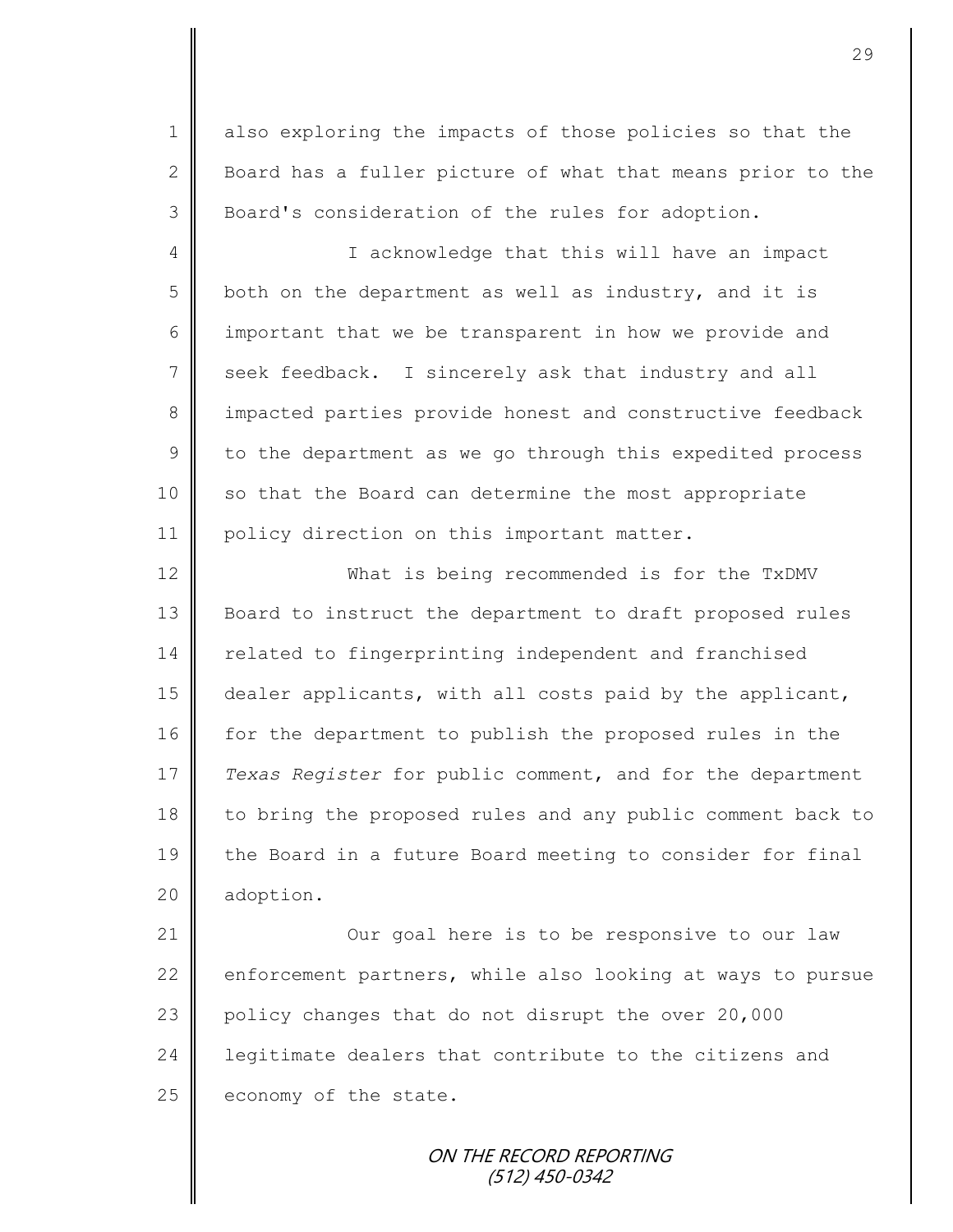ON THE RECORD REPORTING 1 So with that, Mr. Chairman, that ends my 2 executive director's report and I'd be happy to answer any 3 | questions that Board members may have. 4 || MR. BACARISSE: Members, any questions for Ms. 5 Brewster on this item? 6 MR. RAMIREZ: Mr. Chairman. 7 || MR. BACARISSE: Yes, Mr. Ramirez. 8 || MR. RAMIREZ: You know, this step -- the steps  $9 \parallel$  we're going to talk about later that we've already gone 10 through the process of rulemaking, those are to stop the 11 criminal activity that's already happening, stop the 12 bleeding, so to speak. I think rulemaking that includes 13 fingerprinting, that's to stop it from ever happening in  $14$  the first place -- to stop criminals from getting in the 15 front door. So I do think that it's an important thing 16 that we ought to be discussing. 17 | T will move that the department initiate 18 Tulemaking for fingerprinting of applicants for holders of 19 franchised and independent dealer general distinguishing 20 number. I move that the department review their statutory 21 authority and business processes for fingerprinting of 22 || applicants for a new GDN and at renewal of a GDN for 23 existing licensees. I move that the department publish 24 any proposed rules in the *Texas Register* for public  $25$  comment and for the department to bring the proposed rules

30

(512) 450-0342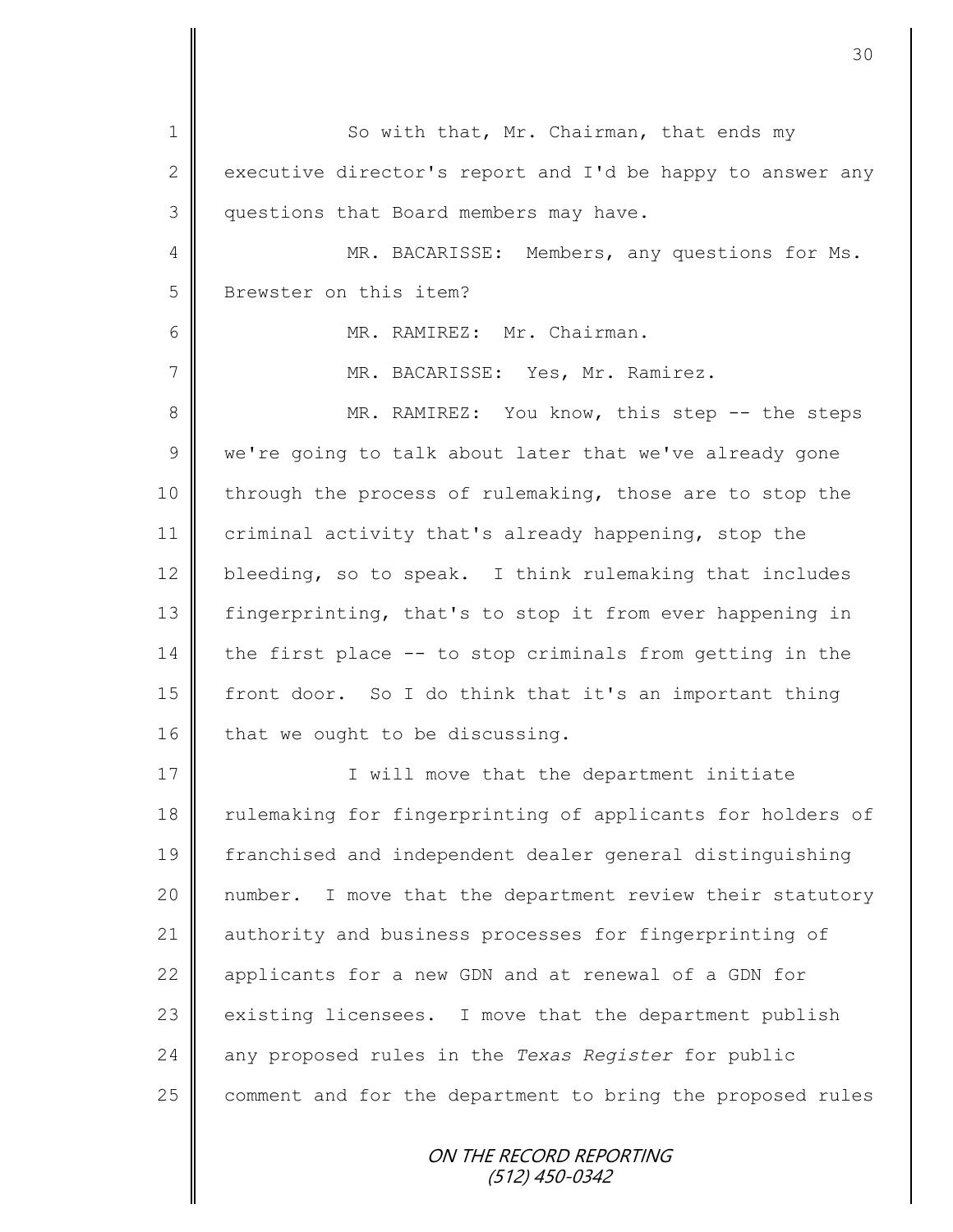ON THE RECORD REPORTING (512) 450-0342 1 and any public comment back to the Board in a future Board 2 meeting to consider for adoption. 3 MR. BACARISSE: Thank you, Mr. Ramirez. 4 We have a motion. Is there a second? 5 MR. SCOTT: Second. 6 MR. BACARISSE: There is a second by Member 7 Scott. Members, is there discussion on this item? 8 || MS. GILLMAN: Yes, Mr. Chairman. 9 || MR. BACARISSE: Yes, Ms. Gillman. 10 || MS. GILLMAN: My only comment is while I 11 completely agree, Member Ramirez, that fingerprinting at 12  $\parallel$  the time of licensure to try and catch these guys at the 13 very beginning is absolutely the right thing to do. I 14 applaud those efforts and agree that we should press 15 | forward with that. 16 | However, I am opposed to the mandatory 17 fingerprinting of franchised dealers because there are no 18 | violations by franchised dealers. And I respectfully 19 would like the department's factual data regarding any 20 || abuse of the temp tags and illegal fraud and abuse by 21 | franchised dealers. 22  $\parallel$  With that in mind and the facts to back it up, 23 | I would like for consideration for franchised dealers to 24 be excluded from fingerprinting, and I believe that MVIRAC  $25$  also, the committee looking at this, stated the same. So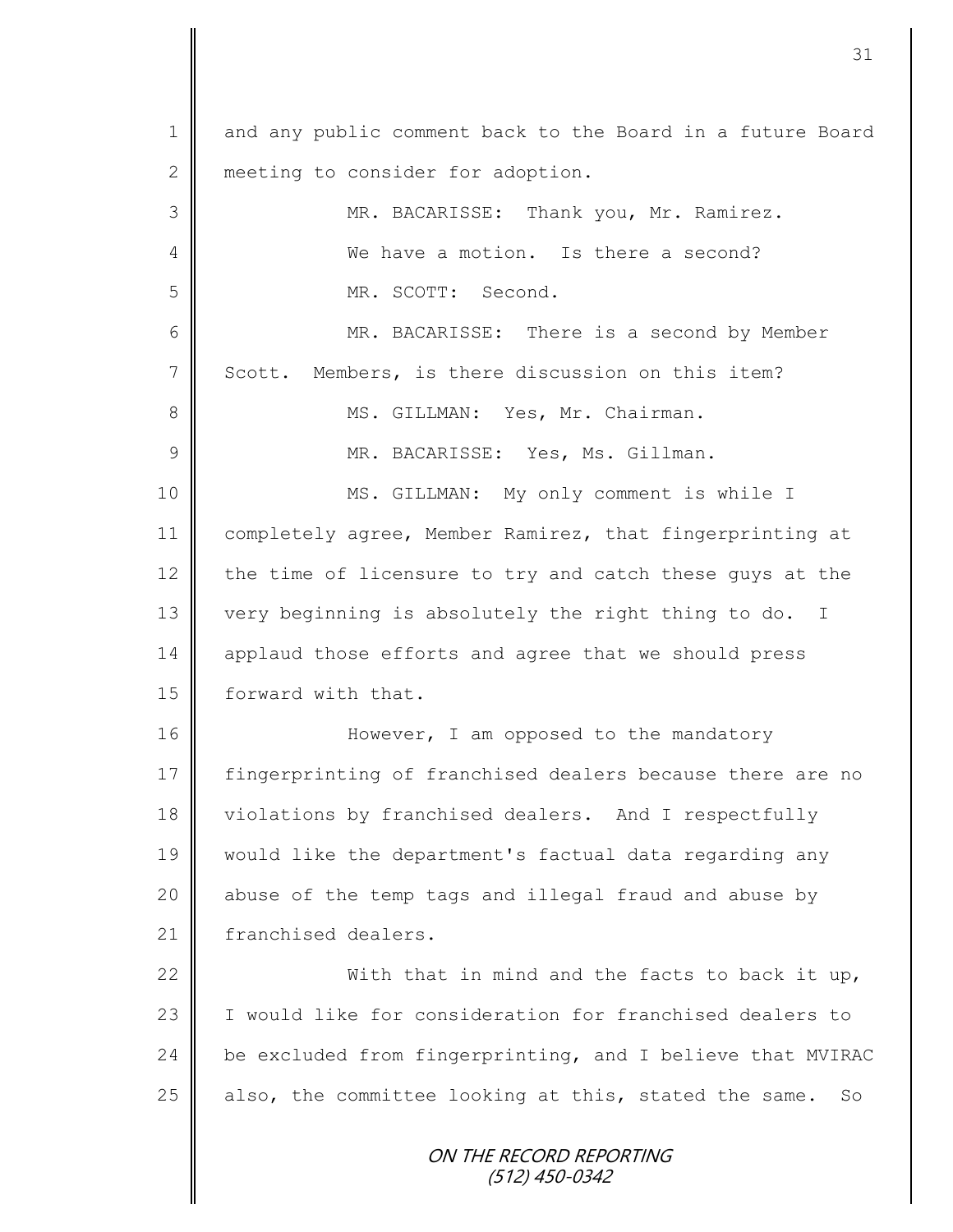ON THE RECORD REPORTING (512) 450-0342 1 | I agree with your motion, I welcome the public comment, I 2  $\parallel$  appreciate the agency gathering facts and research. 3 || And so as we look forward to the February 9 4 meeting where this is really going to be the discussion  $5$  | happening, I just ask for that consideration in rulemaking 6 | going forward. 7 | Thank you. 8 MR. BACARISSE: Members, anyone else on this?  $9 \parallel$  We have a motion before us. Any other questions, comments 10 | on the motion? 11 || MR. RAMIREZ: Mr. Chairman? 12 | MR. BACARISSE: Yes, Mr. Ramirez. 13 MR. RAMIREZ: I'll address Member Gillman's 14 | comments. I completely agree with you. I believe that 15 | our great franchised dealers go through a tremendous 16 vetting process to get set up in the State of Texas as 17 | franchised dealers already. 18 | Communist Communist Communist Communist Communist Communist Communist Communist Communist Communist Communist Communist Communist Communist Communist Communist Communist Communist Communist Communist Communist Communi 19 that the impacts to our great auto dealers should be 20 minimized if there is no history of abuse or there is no 21 exclusive potential of abuse. I do also welcome the 22 public comments and I think this is a good jumping off  $23$  point. 24 MR. BACARISSE: Tracey, I just have a question 25 | for you on procedure. We have a motion and a second that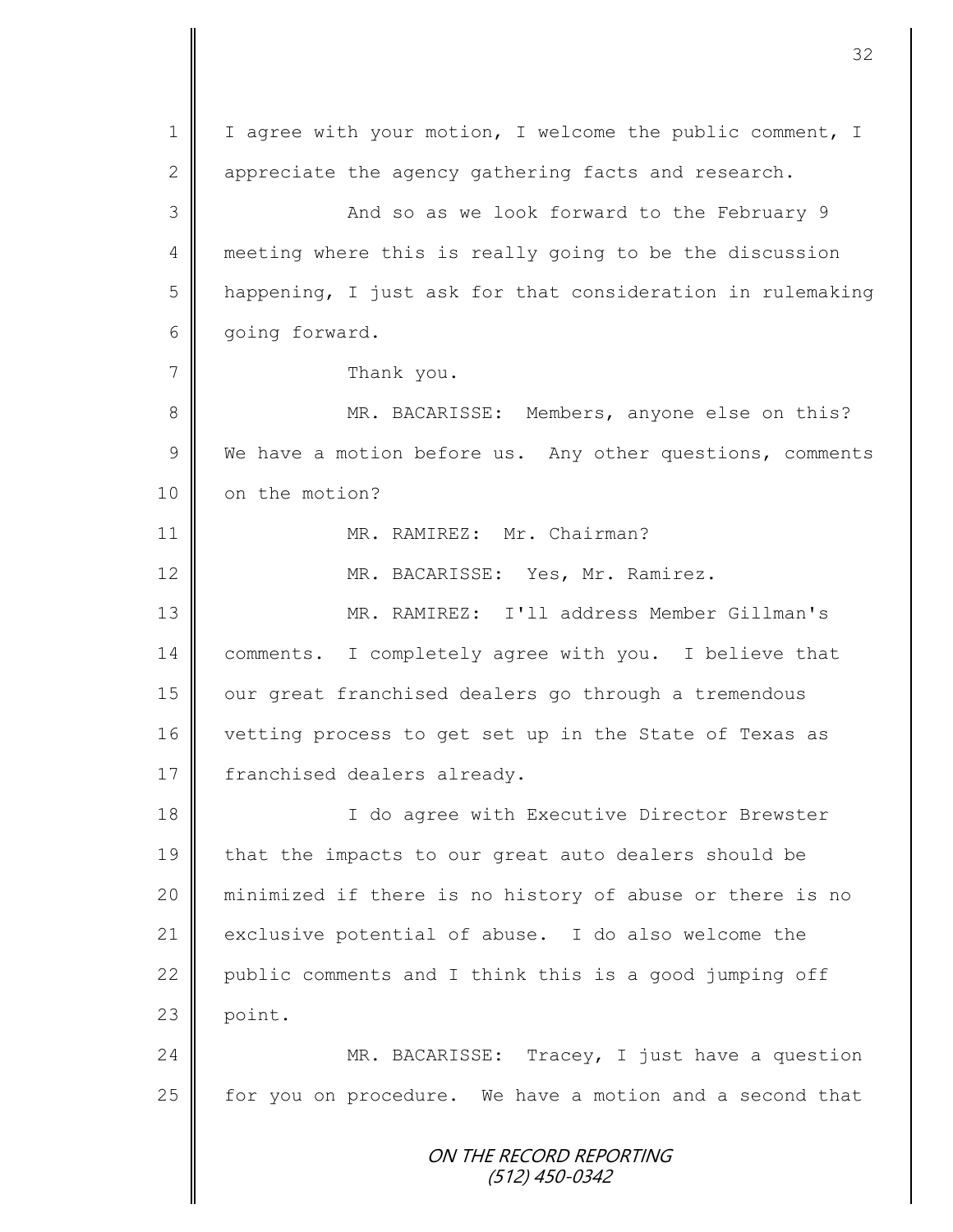Member Ramirez put on the floor and we're discussing it. Would Member Ramirez need to amend his motion to include Ms. Gillman's request, or can that be studied -- do we 4 need to amend the motion or can we just -- you know what I'm saying?

6 MS. BEAVER: Yes. Thank you, Chairman. Tracey 7 Beaver, general counsel, for the record.

8 And remember to make sure that the microphones  $9 \parallel$  are right in front of your face as you're talking. 10 They're not picking up very clearly so we want to make 11  $\parallel$  sure that everybody in the public can hear.

12 | But to your question, Chairman, the prior 13 || motion and a second for this particular agenda item, the 14 request from Member Gillman that franchised dealers be 15 excluded from fingerprinting, the motion is to ask the 16 department to study and look into which type of licensees 17  $\parallel$  the department would fingerprint to, then bring that for 18 | public comment fully vetted with the public, get that 19 comment from stakeholders and those who are interested 20 parties and experts in the field, and then bring that back 21  $\parallel$  to the Board for consideration of rulemaking and adoption.

22 | And so the motion is not to require the 23 department to actually have rules for fingerprinting 24 franchised and independent dealers. It's to review our 25  $\parallel$  statutory authority, do the research, vet it and then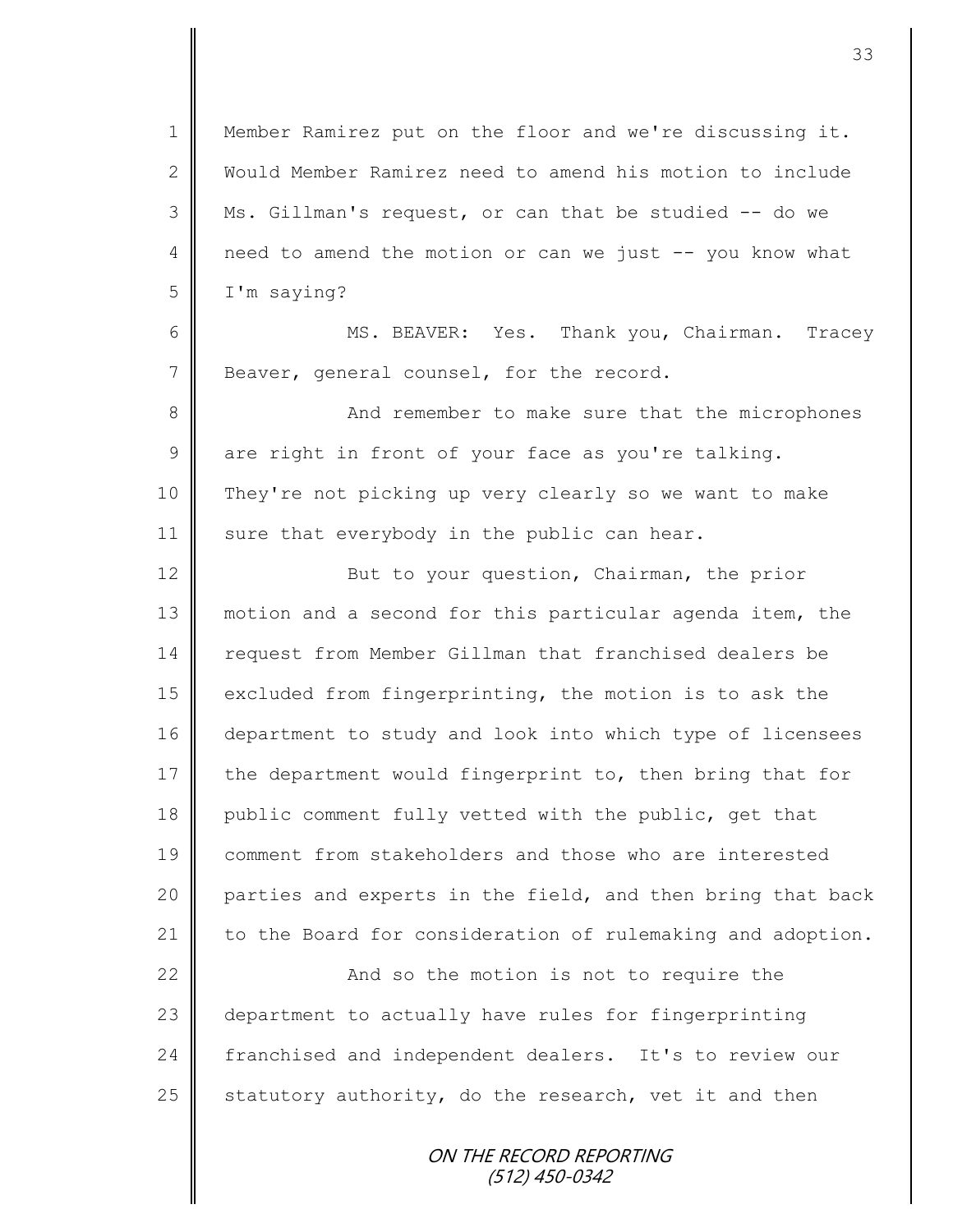|                | 34                                                        |
|----------------|-----------------------------------------------------------|
|                |                                                           |
| $\mathbf 1$    | bring it back with more knowledge and allow the Board to  |
| 2              | make that consideration and decision at a later date.     |
| 3              | MR. BACARISSE: Okay. Thank you.                           |
| 4              | Members, any other questions?                             |
| 5              | (No response.)                                            |
| 6              | MR. BACARISSE: Seeing none, I'll call the vote            |
| $\overline{7}$ | if I may. And so we have a motion from Member Ramirez and |
| 8              | a second by Member Scott, and now we're voting.           |
| $\mathcal{G}$  | Member Alvarado?                                          |
| $10$           | MR. ALVARADO: Aye.                                        |
| 11             | MR. BACARISSE: Member Gillman?                            |
| 12             | MS. GILLMAN: Aye.                                         |
| 13             | MR. BACARISSE: Member Graham?                             |
| 14             | MR. GRAHAM: Aye.                                          |
| 15             | MR. BACARISSE: Member McRae?                              |
| 16             | MS. McRAE: Aye.                                           |
| 17             | MR. BACARISSE: Member Omumu?                              |
| 18             | MS. OMUMU: Aye.                                           |
| 19             | MR. BACARISSE: Member Prewitt?                            |
| 20             | MR. PREWITT: Aye.                                         |
| 21             | MR. BACARISSE: Member Ramirez?                            |
| 22             | MR. RAMIREZ: Aye.                                         |
| 23             | MR. BACARISSE: Member Scott?                              |
| 24             | MR. SCOTT: Aye.                                           |
| 25             | MR. BACARISSE: And I, Chairman Bacarisse, vote            |
|                |                                                           |
|                | ON THE RECORD REPORTING<br>$(512)$ 450-0342               |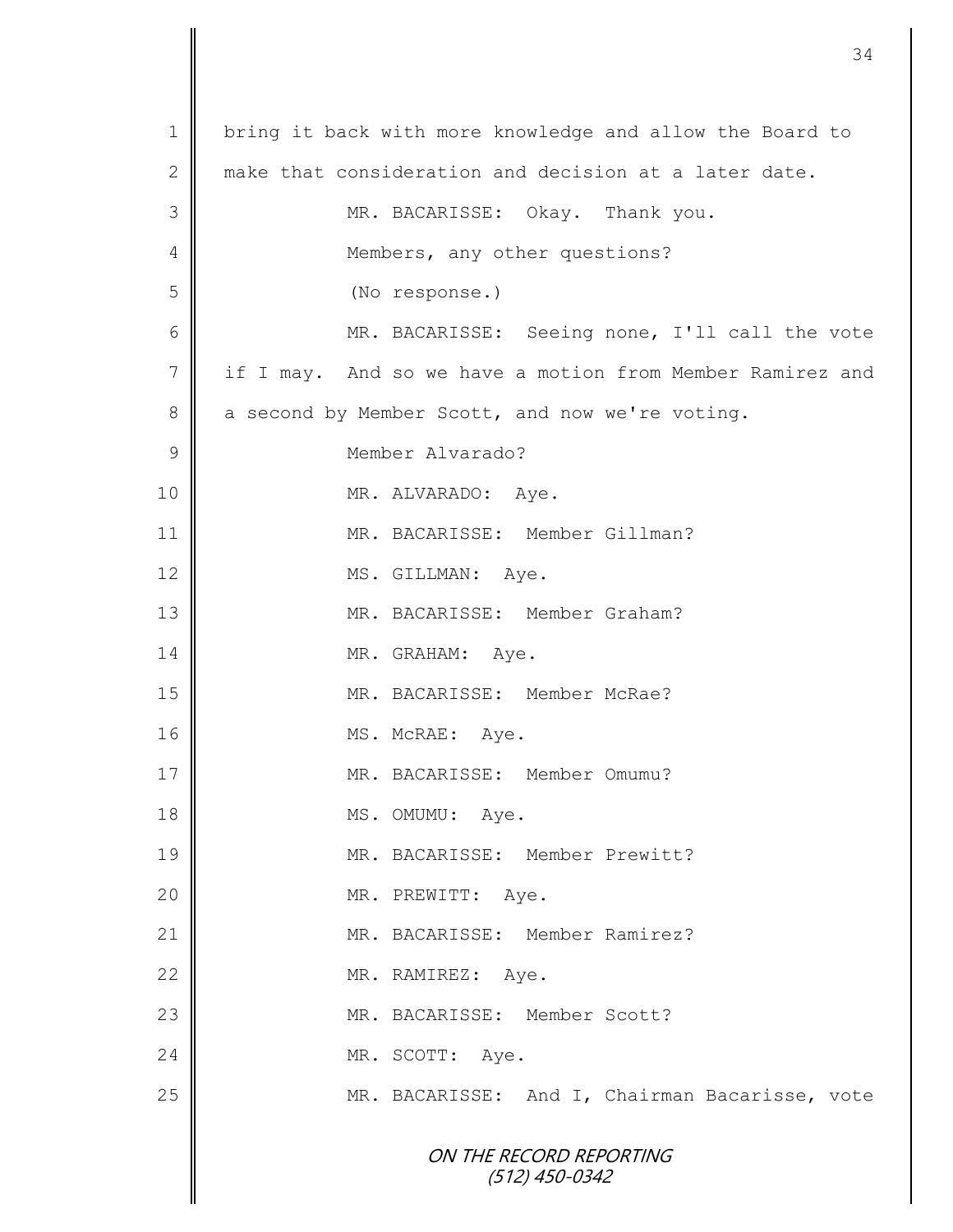ON THE RECORD REPORTING (512) 450-0342 1 aye as well. It is unanimous, so we will send this item 2 to staff for their quick work. 3 || MS. BREWSTER: Thank you, members. 4 MR. BACARISSE: You bet. 5 So let the record reflect that that was a 6 unanimous vote. 7 || Agenda item 5 is now before us, and that is 8 adoption of Chapter 215, Motor Vehicle Distribution. So I 9 think we need to ask Mr. Thompson to come up, or Monique. 10 Good morning. 11 || MS. JOHNSTON: Good morning. 12 || MR. BACARISSE: Go right ahead. 13 || MS. JOHNSTON: Chairman, members, Ms. Brewster, 14 | good morning. For the record, I'm Monique Johnston, 15 director of the Motor Vehicle Division. 16 | First, I would like to give a brief overview of 17 House Bill 3927, which is the bill that gives the 18 department the authority for the rules that we will be 19 presenting under the next two agenda items, number 5 and 20 number 6. 21 | The 2021, the Texas Department of Motor Vehicles 22 Board requested the legislature provide the Texas DMV with 23 tools to combat misuse and fraud in the issuance of 24 temporary tags. With the additional input from law 25  $\parallel$  enforcement, motor vehicle dealers and the industry, the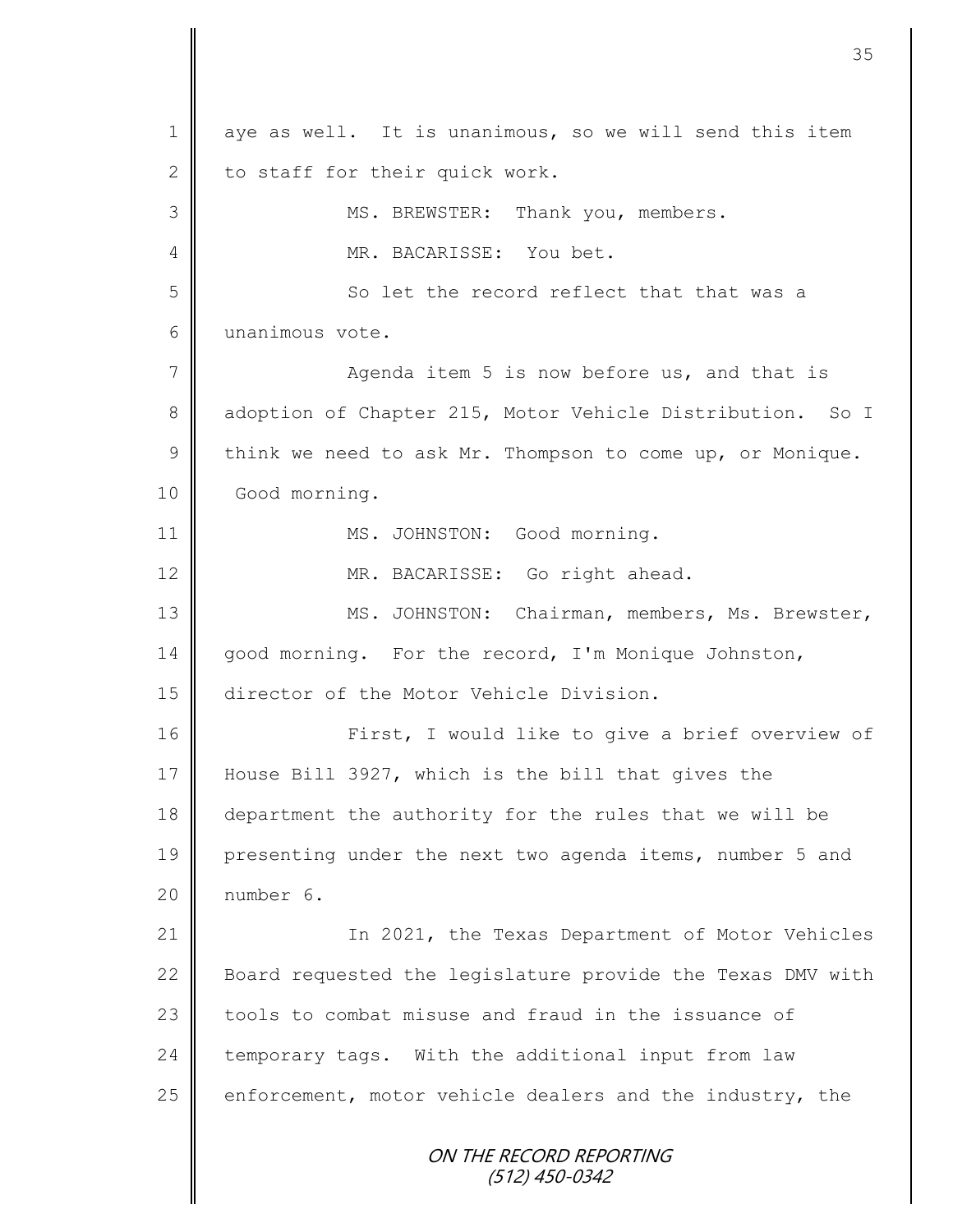1 | legislature responded with House Bill 3927. Prior to 2  $\parallel$  3927, TxDMV was specifically prohibited by statute from 3 denying a dealer or converter who was fraudulently 4 | obtaining thousands of excess temporary tags access to the 5 database. The department's only recourse was license 6 Tevocation, and this administrative process could take 7 || months and years to complete.

8 House Bill 3927 removes the statutory 9 prohibition and authorizes TxDMV to deny a dealer's or a 10 converter's access to the temporary tag database if the 11 department determines a dealer or converter is 12 fraudulently obtaining temporary tags. Now, while denial 13 | of access is a powerful tool to stop those few who are 14 misusing the system and fraudulently misusing these tags, 15 | it addresses only stopping additional fraudulent activity. 16 To minimize fraud on the front-end, the legislature also 17 asked TxDMV to establish the maximum number of temporary 18 | tags a dealer or converter may obtain in a calendar year.

19 With that overview, I will now move on to 20 | agenda item number 5 for the Board's consideration. Today 21 we are seeking the Board's approval to adopt the proposed 22  $\parallel$  amendments to Sections 215.152 and 215.158, which 23 establish the maximum number of tags a dealer or converter 24 may issue in a calendar year. The rule package is listed  $25$  on your agenda as item number 5 and the details may be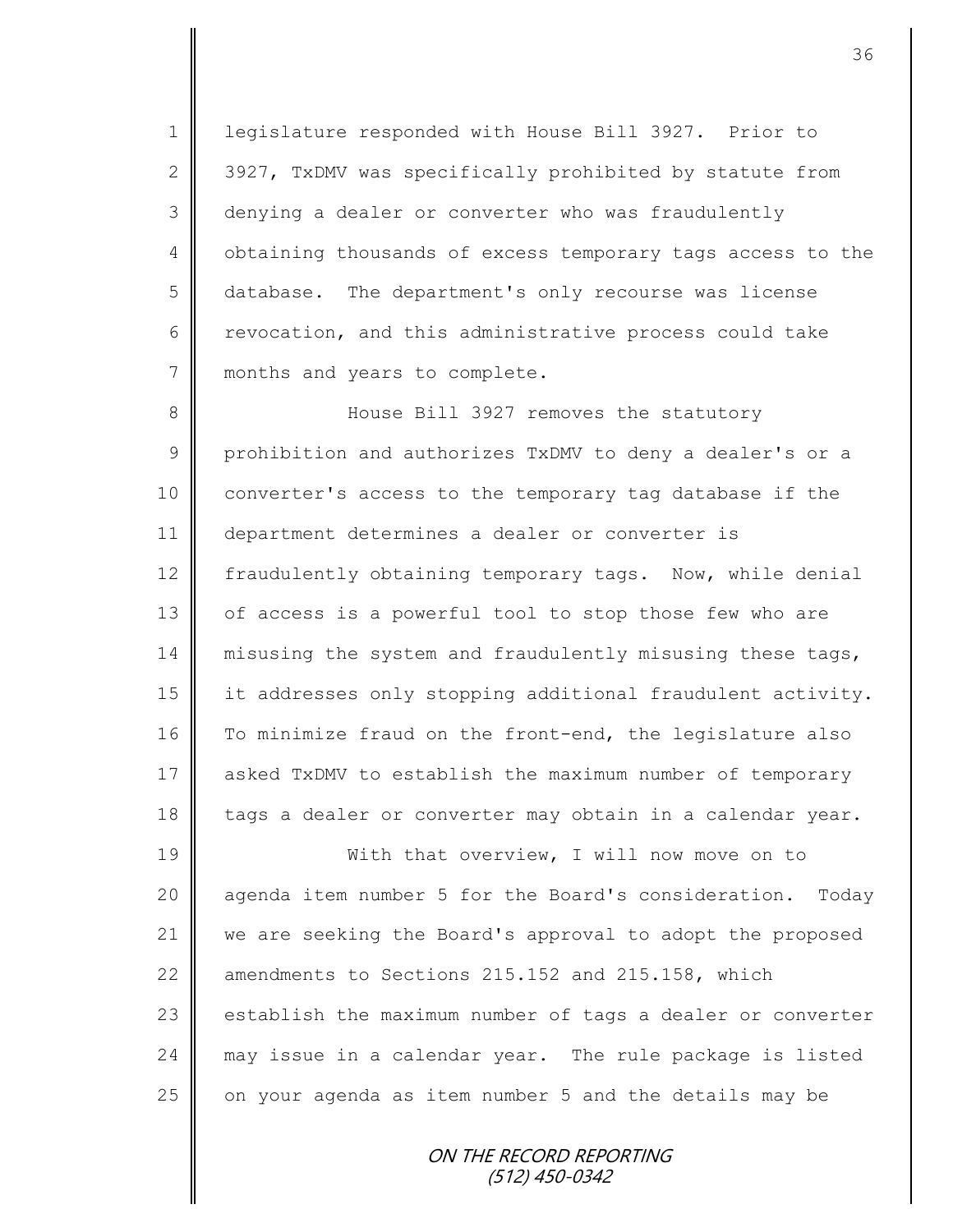| $\mathbf 1$    | found in the Board book beginning on page 9.               |
|----------------|------------------------------------------------------------|
| $\mathbf{2}$   | The proposal modifies two existing sections:               |
| 3              | 215.152 which is obtaining numbers of issuance of          |
| $\overline{4}$ | temporary tags, and 215.158 which is general requirements  |
| 5              | and allocation of preprinted internet down tags. The most  |
| 6              | significant proposed changes are in Section 215.152.       |
| 7              | Subsections (c) through (1) describe the                   |
| 8              | separate methods to establish temporary tag limits for     |
| $\mathcal{G}$  | existing dealers and converters, as well as licensees.     |
| 10             | The proposal also sets different maximums for franchised   |
| 11             | and independent dealers. This proposal establishes the     |
| 12             | process for when and how dealers and converters can        |
| 13             | request more tags and the review and appeals process.      |
| 14             | In setting maximum temporary tag limits, our               |
| 15             | goal is to carefully balance three needs: to combat        |
| 16             | fraud, to ensure lawfully operating dealers and converters |
| 17             | can continue to grow and conduct business efficiently, and |
| 18             | to minimize the administrative burden for both licensed    |
| 19             | dealers and the TxDMV. We believe these proposed rule      |
| 20             | changes strike the right balance.                          |
| 21             | As part of this process, the dealer or                     |
| 22             | converter will be able to monitor their temporary tags in  |
| 23             | real time through the system. The max tags and how many    |
| 24             | tags are remaining will be displayed every time an         |
| 25             | authorized user assigns a tag. The proposed rules will     |
|                | ON THE RECORD REPORTING<br>$(512)$ 450-0342                |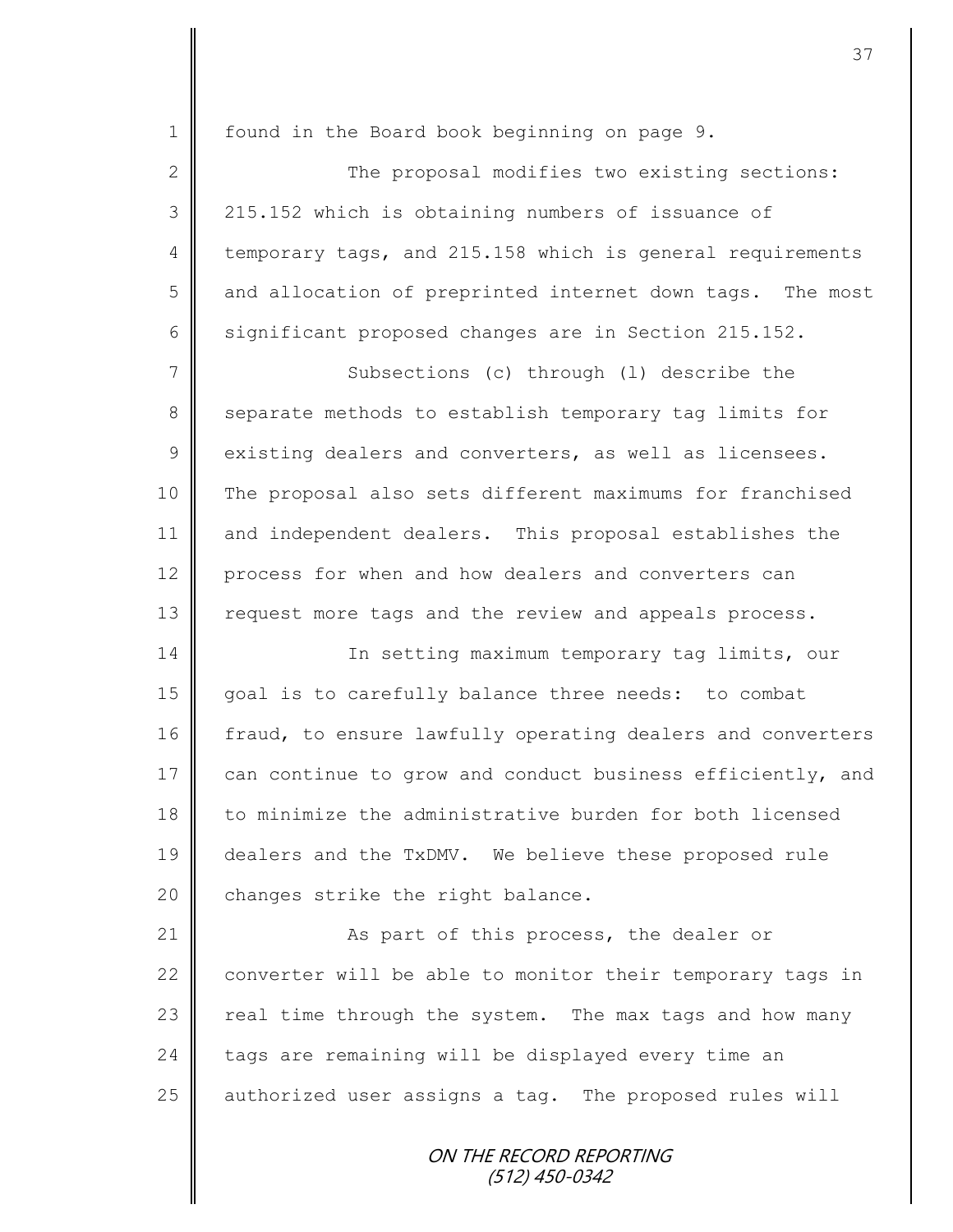1 | allow the dealer or converter to request additional tags  $2 \parallel$  once they have used 50 percent of their annual allotment  $3 \parallel$  for a specific tag type.

4 || These requests would be submitted through the 5 | eLICENSING system, which is already a familiar tool for 6 all of our license holders. This is the system they use 7 to renew and apply for licenses and to request dealer 8 metal plates. And the application that's going to be used  $9 \parallel$  for this request is similar to what a dealer would use to 10 | request metal plates, so it's going to be very easy to 11 follow. With the proposed tag limit methodology, our 12 | legitimate dealers and converters will be able to conduct 13 | regular business without impediments or additional cost.

14 The Motor Vehicle Industry Regulatory Advisory 15 Committee, or MVIRAC, discussed tag limits during two 16 meetings, providing important input used in establishing  $17$  the original formula and calculating the maximum tags 18 dealers and converters may issue in a calendar year.

19 || At the October Board meeting, the proposed 20 || rules were presented for publication. The Board voted to 21 publish the rules for public comment and directed staff to 22 reconvene the MVIRAC to review the rule package and any 23 public comments received. Based on additional feedback 24  $\parallel$  from MVIRAC, the department added language clarifying that  $25$  a dealer may submit information from their manufacturer or

> ON THE RECORD REPORTING (512) 450-0342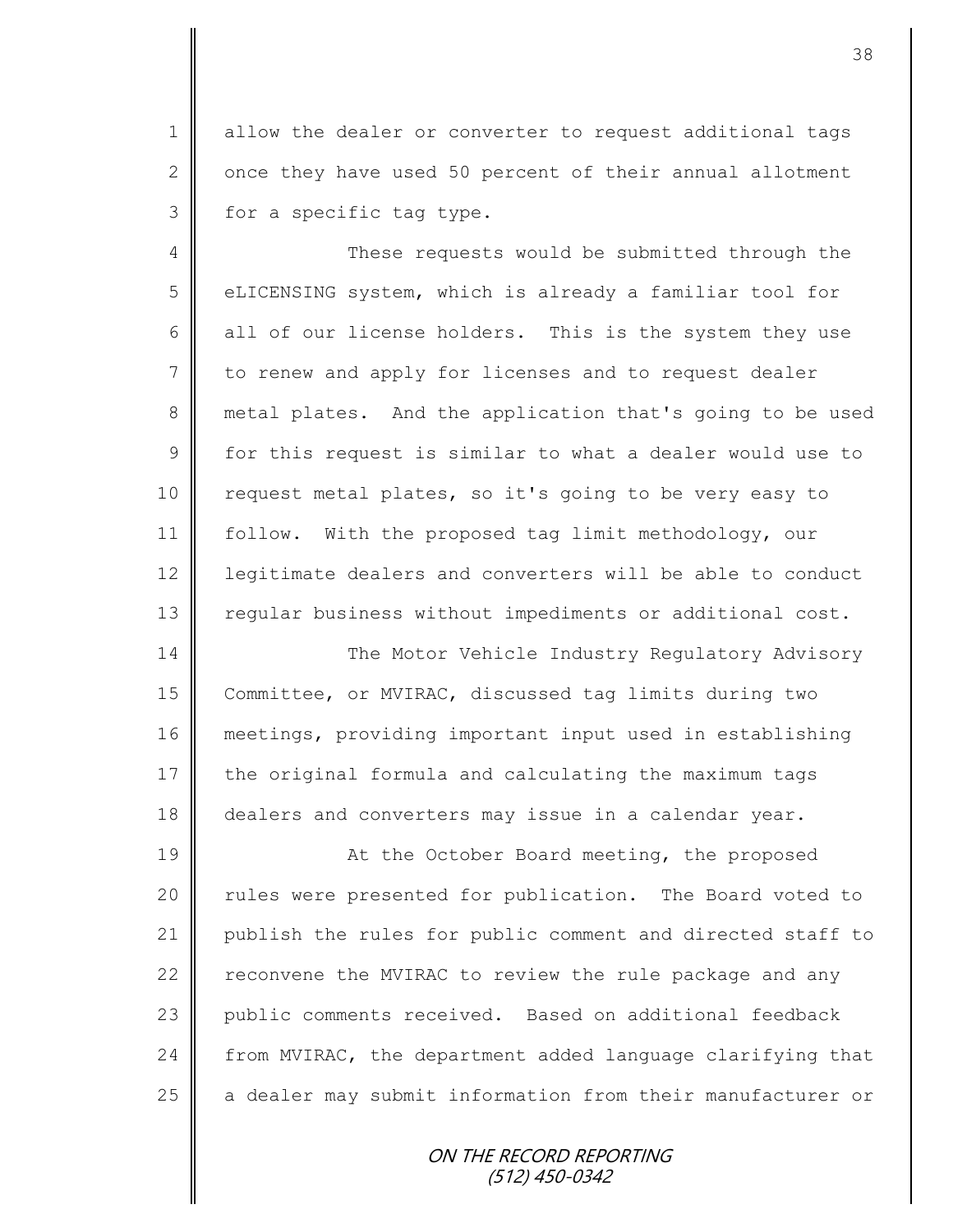1 distributor to justify a larger number of temporary tags 2  $\parallel$  be allotted, either initially or as part of a later 3 || request. The department also received 35 written comments 4 from legislators, industry groups and individuals, with 5 many expressing concerns about temporary tag fraud and 6 support for our efforts to prevent this fraud.

7 || Clarifying text was added to the proposed rules 8 in response to several specific comments, making it clear  $9 \parallel$  that dealers and converters may receive more tags 10 initially based on specific circumstances, such as when an 11 established dealer opens a new location or when a new 12 dealer opens a high volume dealership or relocates. For 13 example, when an established dealership applies for a new 14 | location, the dealer will be notified at the time of 15 application what their initial tag allotment for that 16 calendar year would be, and this will be based on the 17 average tag allotment for their existing locations. So 18 they would not be defaulted to the standard 300 or 600 19 allotment per calendar year if the average allotment for 20  $\parallel$  their locations exceeded that amount.

21 | Chamber 1 If a dealer believes this allotment will not be 22  $\parallel$  sufficient for the new location, they will be able to 23 Submit supporting documentation at the time of application  $24$  to increase the initial calendar year allotment. This 25 documentation could include manufacturer projections, the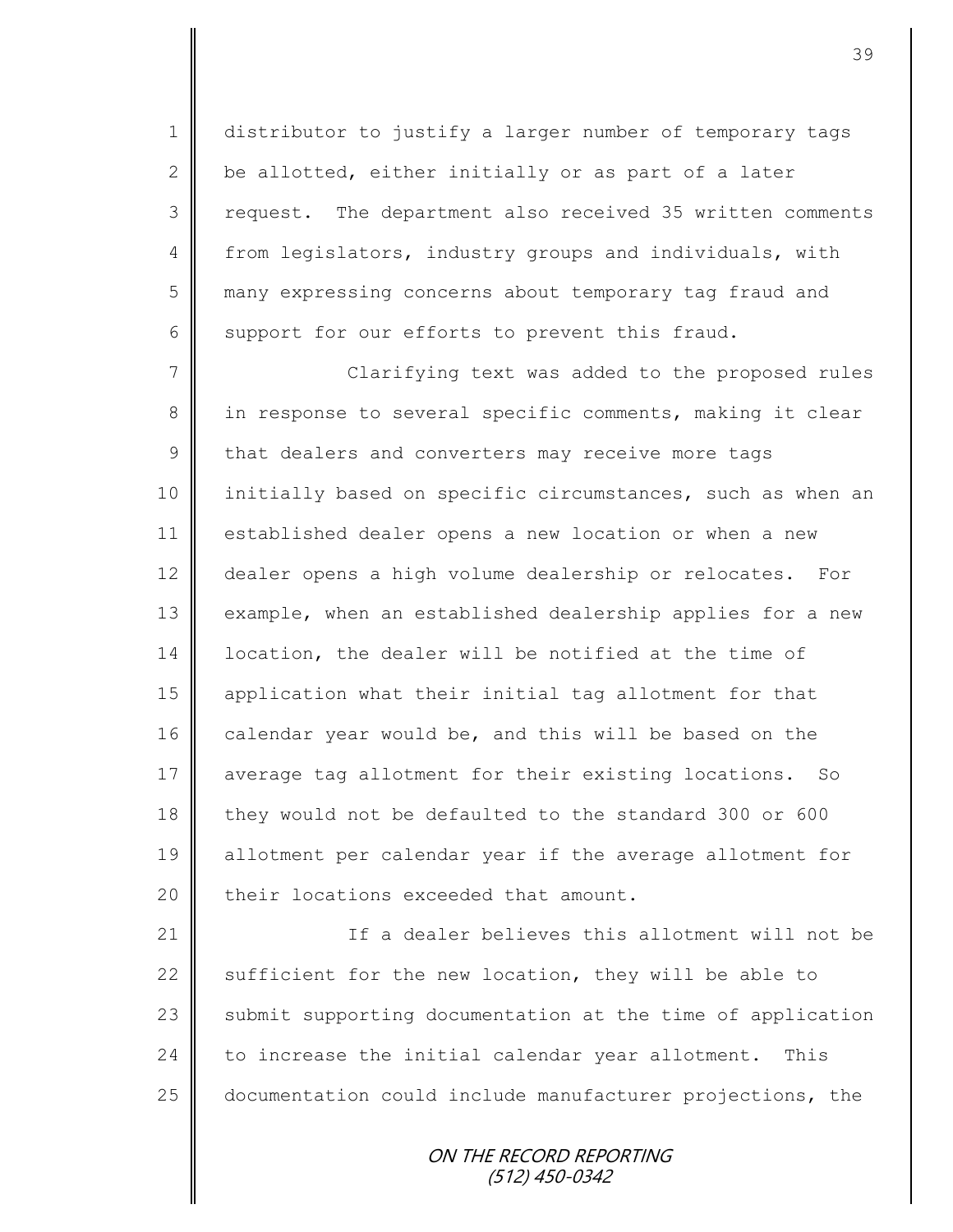1 | franchised dealer's own projections, and also used car 2 sales data from other locations, as well as any other kind  $3 \parallel$  of information the dealer would like to supply to the 4 Board. With the submission of acceptable supporting 5 documentation, initial calendar year allotments for the 6  $\parallel$  new location could then be adjusted at the time when a new 7 license was issued.

8 || This process will ensure that legitimate 9 dealers will be able to have the proper number of tags 10 when that new location is opened, based on what they feel 11 | their projections and their sales will be.

12 | Additionally, changes in the temporary tag 13 | allocation formula were made in response to comments. 14 Here today with me is the deputy director of our Vehicle 15 Titles and Registration Division, Clint Thompson. And he 16 | will provide you with an overview of the changes and the 17 methodology that the department used to determine the 18 | initial maximum temporary tags.

19 || MR. BACARISSE: Come on up, Clint.

20 | Thank you, Monique.

21 MR. THOMPSON: Good morning, Chairman. Good 22 morning, Executive Director Brewster. How're y'all doing? 23 || Clint Thompson, deputy director of the Vehicle

24 Titles and Registration Division. I'm going to provide 25  $\parallel$  y'all an overview of the mechanics of the criteria used to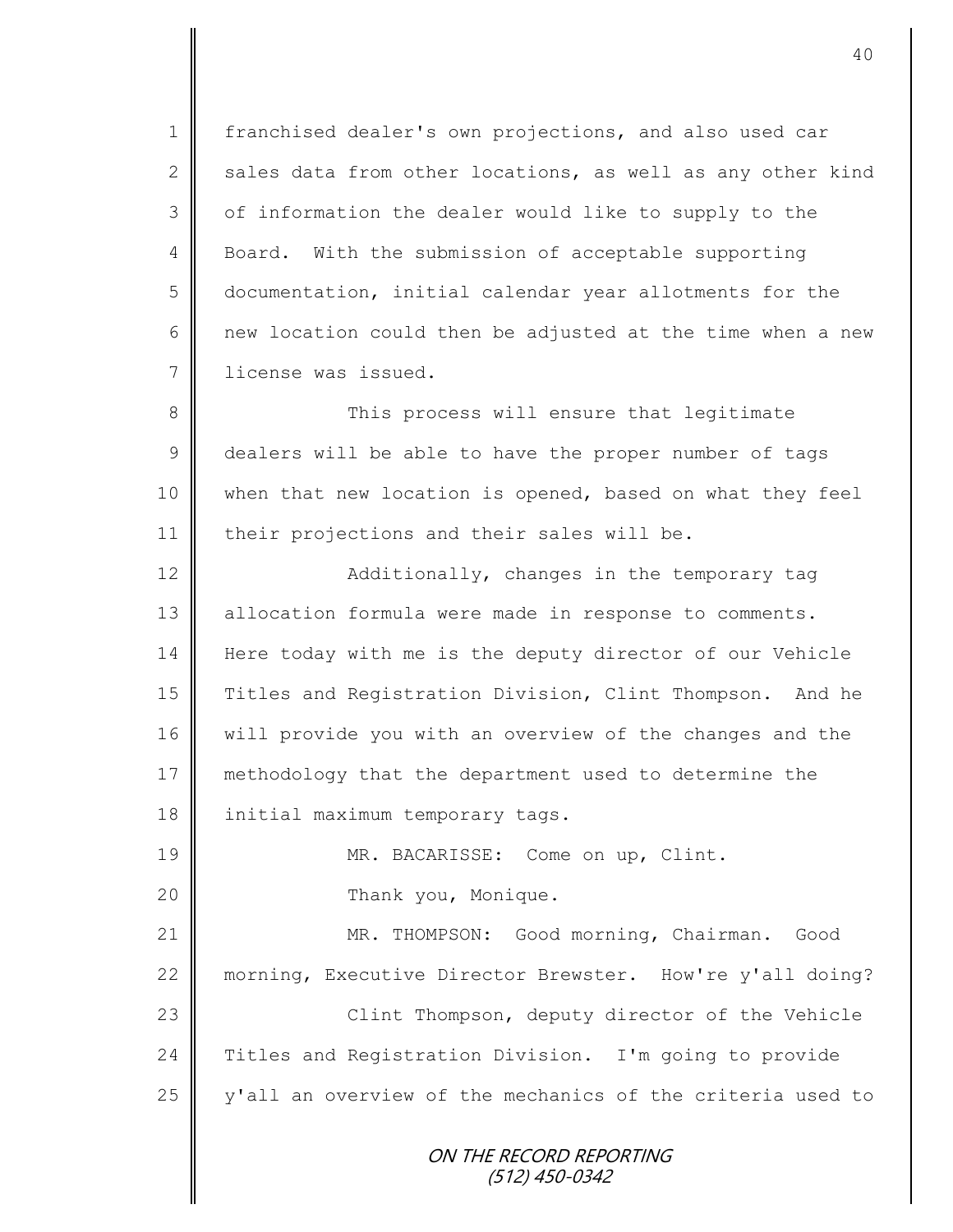1 | establish the maximum limits. I want to make sure that 2 there's a shared understanding of what this looks like, 3 | how this will be implemented, if adopted today, but also 4 want to address the changes that Director Johnston  $5 \parallel$  referenced that we made relative to public comment.

6 There are statutory considerations that we are 7 required to factor into these maximum tag limits: sales 8 data, license tenure, expected growth, temporary  $9 \parallel$  conditions that may affect the dealer, and market 10 conditions as well, among other criteria that the 11 | department deems pertinent in order to increase maximums.

12 With that, we absolutely understand the nature 13 | of the fraud going on. We understand the tags are being 14 issued fraudulently; we understand that crimes are being 15 committed as a result of that. Even at that, we have to 16 balance the fact that we have legitimate businesses that 17 are not committing fraud. We've heard that from law 18 enforcement, we've heard that in the advisory committee 19 meetings, we've heard that at Board meetings.

20 The vast majority of dealers in this state are 21 not committing fraud. That is the goal behind this is to 22 balance the fraud and to balance the fact that we have 23 | legitimate businesses that do not need impediments created 24 for them.

25 || The rule text I'll be speaking to starts on

ON THE RECORD REPORTING (512) 450-0342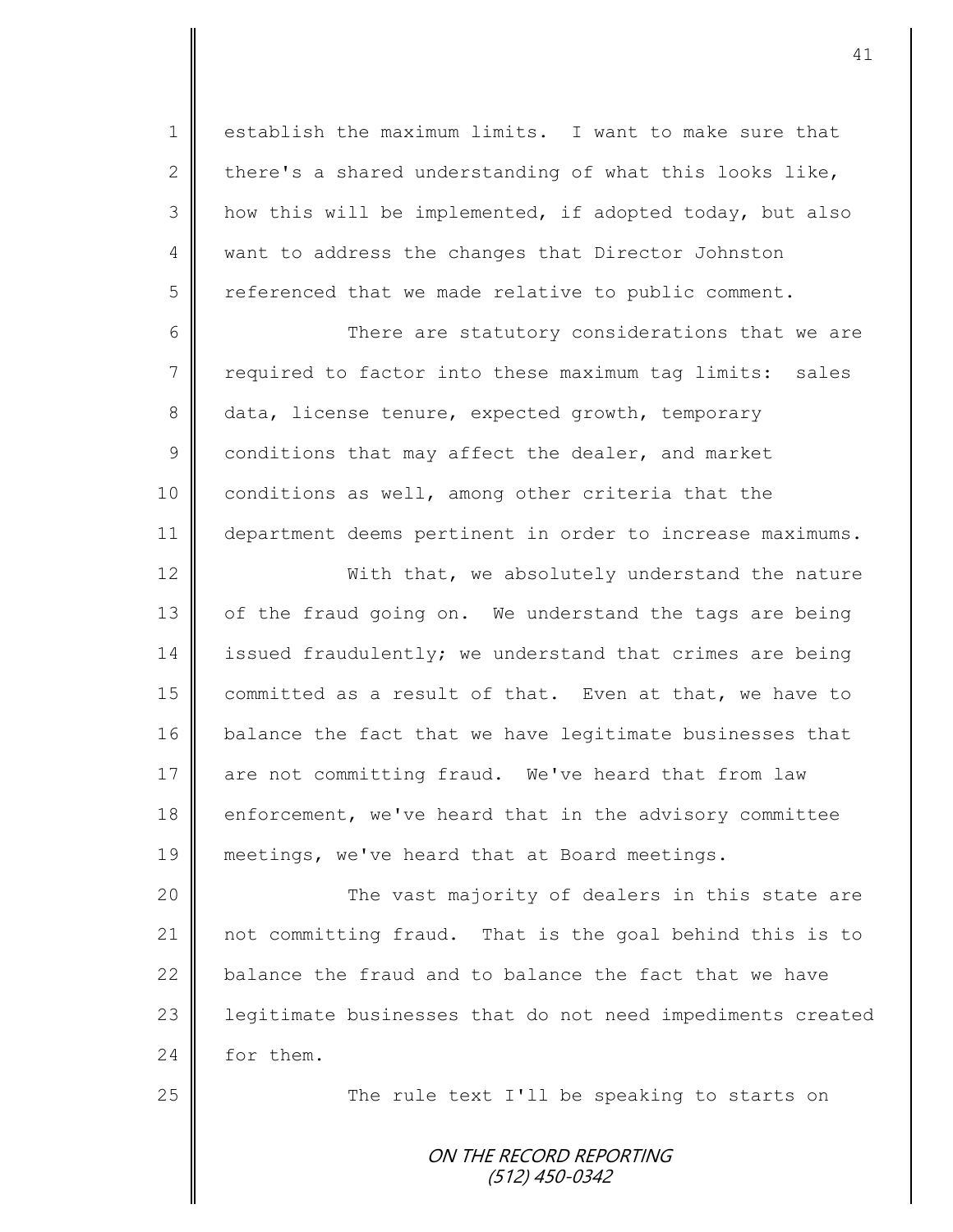1 | page 54. This is a similar format that y'all saw. Again,  $2 \parallel$  I'll walk through the mechanics of this. 3 || With not burdening dealers, we started out with 4 not requiring them to submit data to us. We had the 5 | opportunity to go and say, Give us what you think your 6 actual sales data is. Y'all provide us documentation, 7 Substantiate this for us on the front-end. 8 **Rather than burden those folks, we looked at**  $9 \parallel$  the various systems that the department has to determine 10 what is actual sales, one of the factors the statute 11 | requires. We used the data available in eTAG and looked 12 at historical tag issuance per dealer. We also looked at 13 the title transactions processed by county tax offices 14 through the Registration and Title System, and using that 15 data we established the base. 16 | And what we've done with this proposal, based 17  $\parallel$  on public comment originally, we looked at the higher of

18 the buyer tags issued to Texas residents compared to title 19 || applications. We gave dealers credit for whichever one 20 was higher. In theory you should have a one for one.

21 We understand that there are administrative 22  $\parallel$  concerns with folks changing their mind about vehicles, 23 which results in another tag being issued. We've heard 24 that testimony, we understand that. We're factoring in 25 those cases where individuals return vehicles to a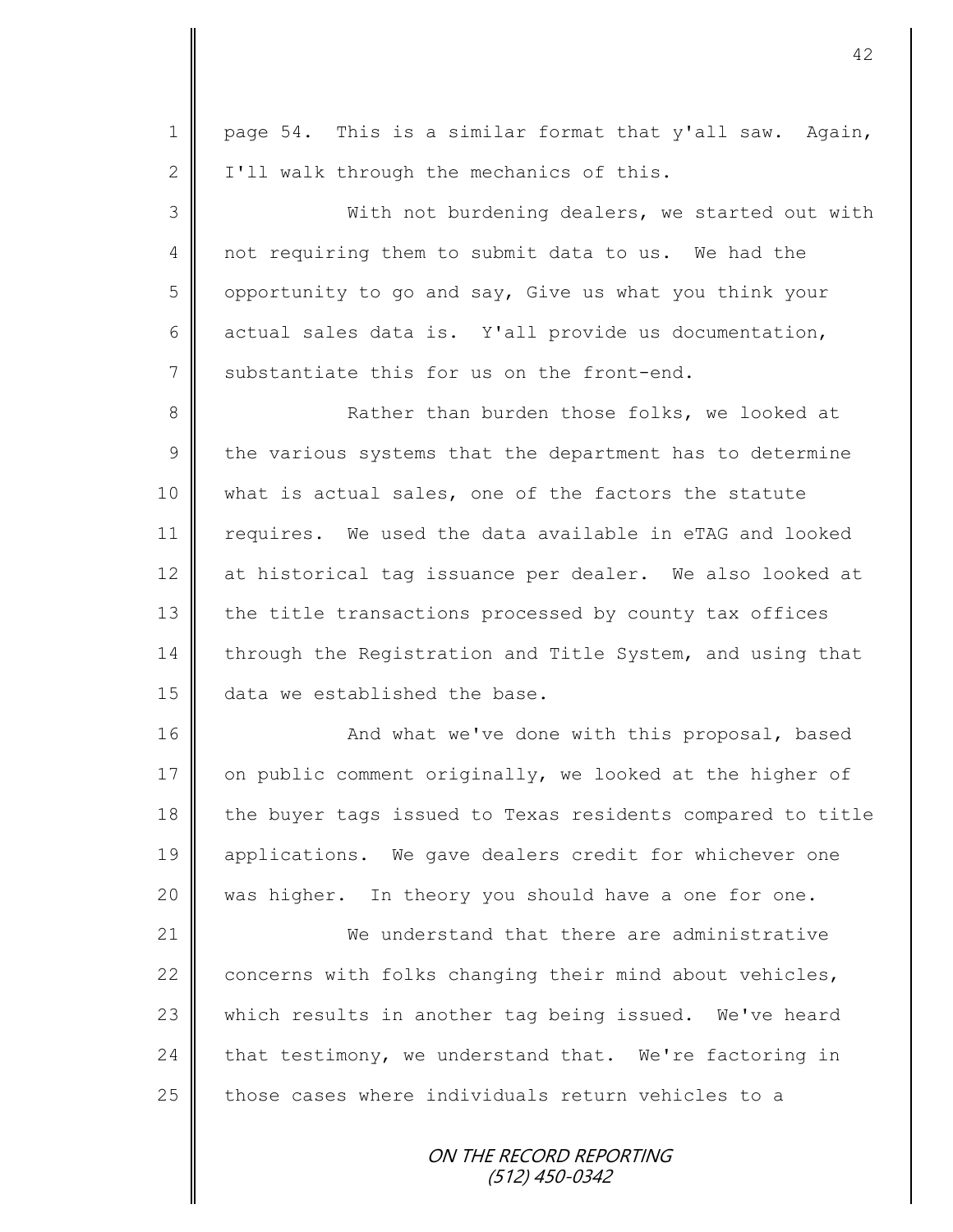1 | dealership. That's considered in the maximums.

2  $\parallel$  So what we are doing to combat the fraud  $-$ 3 | because we understand that folks are fraudulently issuing 4 tags and they're not applying for titles as statutorily  $5 \parallel$  required to when it's a retail sale, we are doing that 6 comparison for in-state buyer tags to title transfers. If 7 || your in-state buyer tags are more than twice your title 8 transfers, we're not going to give credit for it. There's 9 Something going on there that our Enforcement Division is 10 || going to have to look at and investigate.

11 **Deta** 11 Other than that, assuming that the in-state 12 buyer tags are not more than twice the number of title 13 transfers, we will use that in-state buyer tag maximum 14 | over the prior three fiscal years. And that's one thing 15 that we changed. We received public comment asking for us  $16$  to clarify, and so we put in the actual rule language 17 three fiscal years is what we're looking at, and we will 18 take the higher of the in-state buyer tags over those 19 | three fiscal years.

20 || Previously we had the out-of-state buyer tags 21 | lumped in with the title transfers and the two-to-one 22  $\parallel$  ratio constrained use of the out-of-state buyer tags in 23 the base formula. We looked at that  $-$ - based on public 24 comment, we understand there is no correlation between a 25  $\parallel$  buyer issued to an out-of-state resident and a title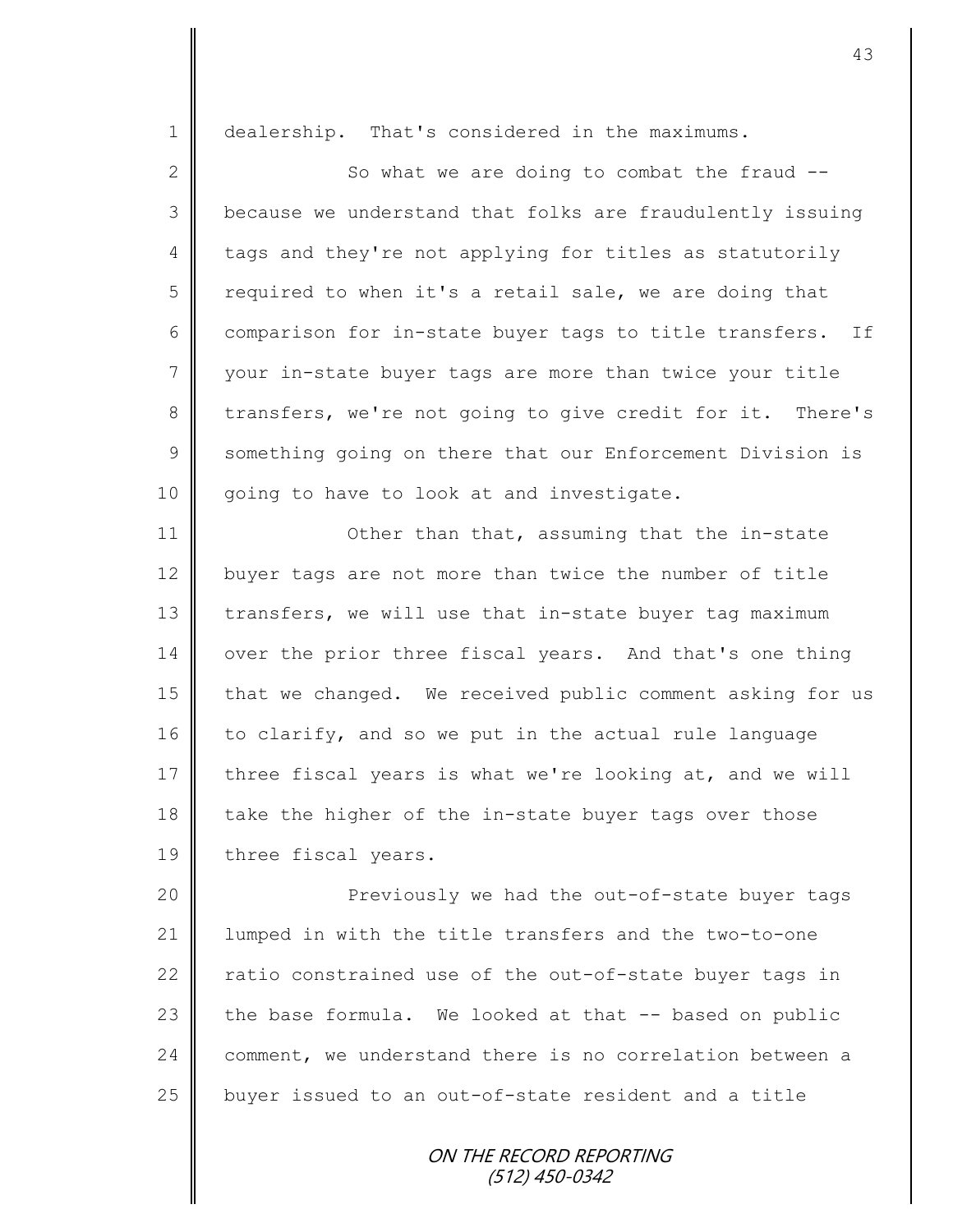1 | application. Those folks are driving those vehicles out  $2 \parallel$  of Texas and they're applying for title in their 3 | jurisdiction. We understand that.

4 As a result on that public comment, we removed 5 that constraint. So now we have the greater of the in-6 state buyer tags or the title transfers, with the limit of 7 no more than two times the title transfers, added to the 8 highest number of out-of-state buyer tags issued over the  $9 \parallel$  previous three fiscal years. That establishes the base.

10 We still have the growth factor for time in 11 | operation. We received public comment saying we want that 12 absolute in statute. We don't want to have to go back and 13 | look at the preamble, and we appreciate that and we 14 understand it. We put the 10 percent per year up to ten 15 years in the rule, so now it's obvious that every year 16 you're in operation you get an additional 10 percent 17 increase to your base limit of in-state buyer tags plus 18 out-of-state.

19 || Also, we received public comment based on the 20 growth. We originally proposed this to use the statewide 21 growth for dealers. We understand that dealers exceed 22 this, but that was an average that we've used initially.

23 | So we've taken that into consideration, and we  $24$  are giving dealers their actual growth in buyer tags for  $25$   $\parallel$  out-of-state tags and title transfers and making sure that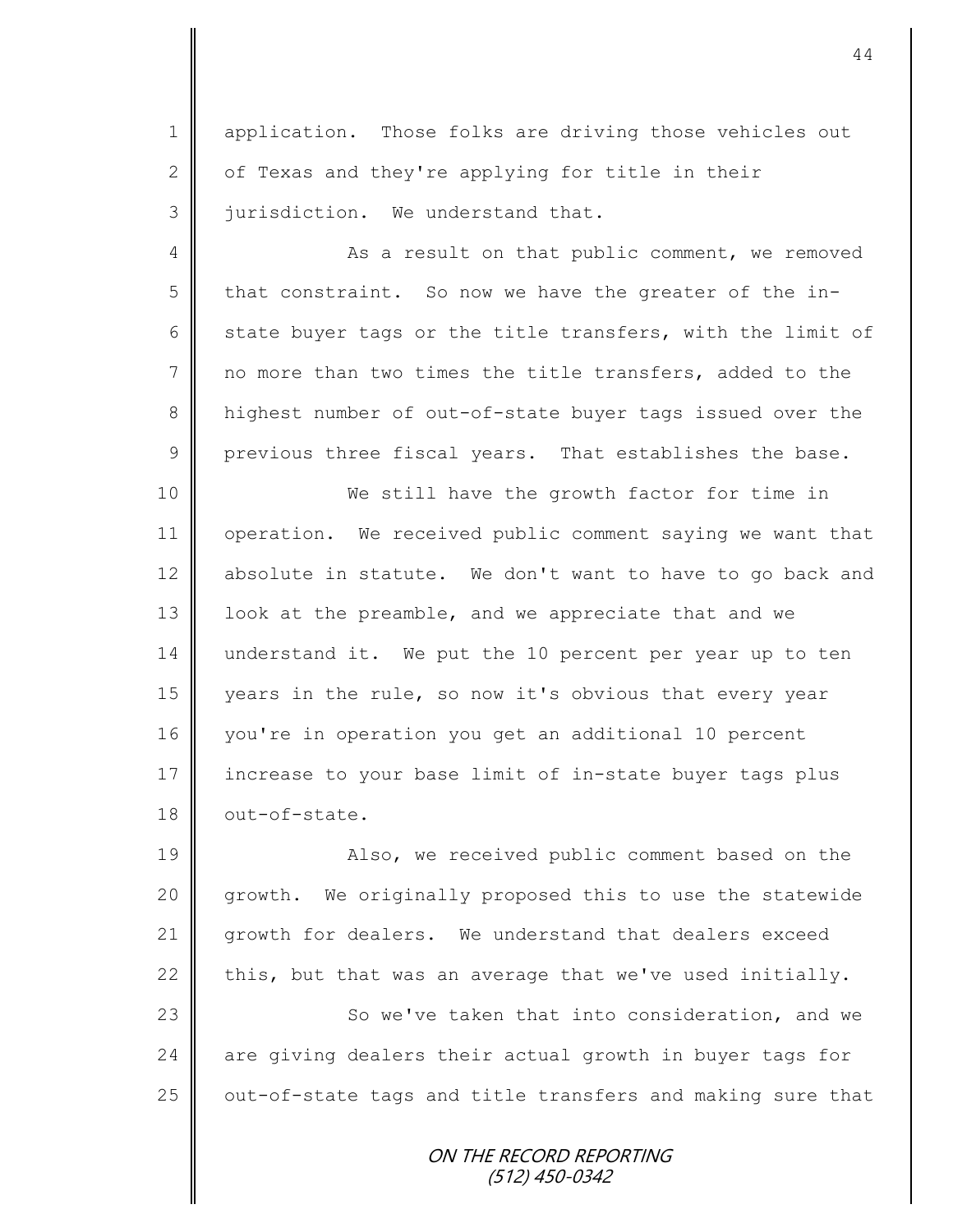1 there is a cap, however, of 200 percent. If the dealer's 2 growth does not meet or exceed the statewide average 3 growth, which based on '19, '20 and '21 fiscal year data 4 is about 14.5 percent, we will attribute that dealer's 5 growth to the statewide average.

6 We're not going to penalize them for being 7 below the statewide growth. They'll get the 14.5 percent. 8 If they exceed 14.5 percent, they will get their actual 9 growth up to the 200 percent.

10 || When we applied the formula initially, we had 11 some anomalies and some outliers that we needed to make 12 sure we took care of and did not increase their amount 13 based on exponential growth. Mainly this was folks who 14 were licensed at the end of the fiscal year in August, 15 sold a couple of vehicles, issued a couple of tags, and 16 then they come back in the subsequent fiscal year and they 17 issued 300 or 500. Obviously they didn't have the 18 exponential growth that we needed to account for, hence 19 the 200 percent cap.

20 || Again, we've got the additional market 21 conditions. The statute contemplates the change in the 22 market, temporary conditions that may affect sales. Those 23  $\parallel$  are on top of the calculations that we have.

24 So we've got the base established by actual tag 25 | issuance, we've got the growth for time in operation.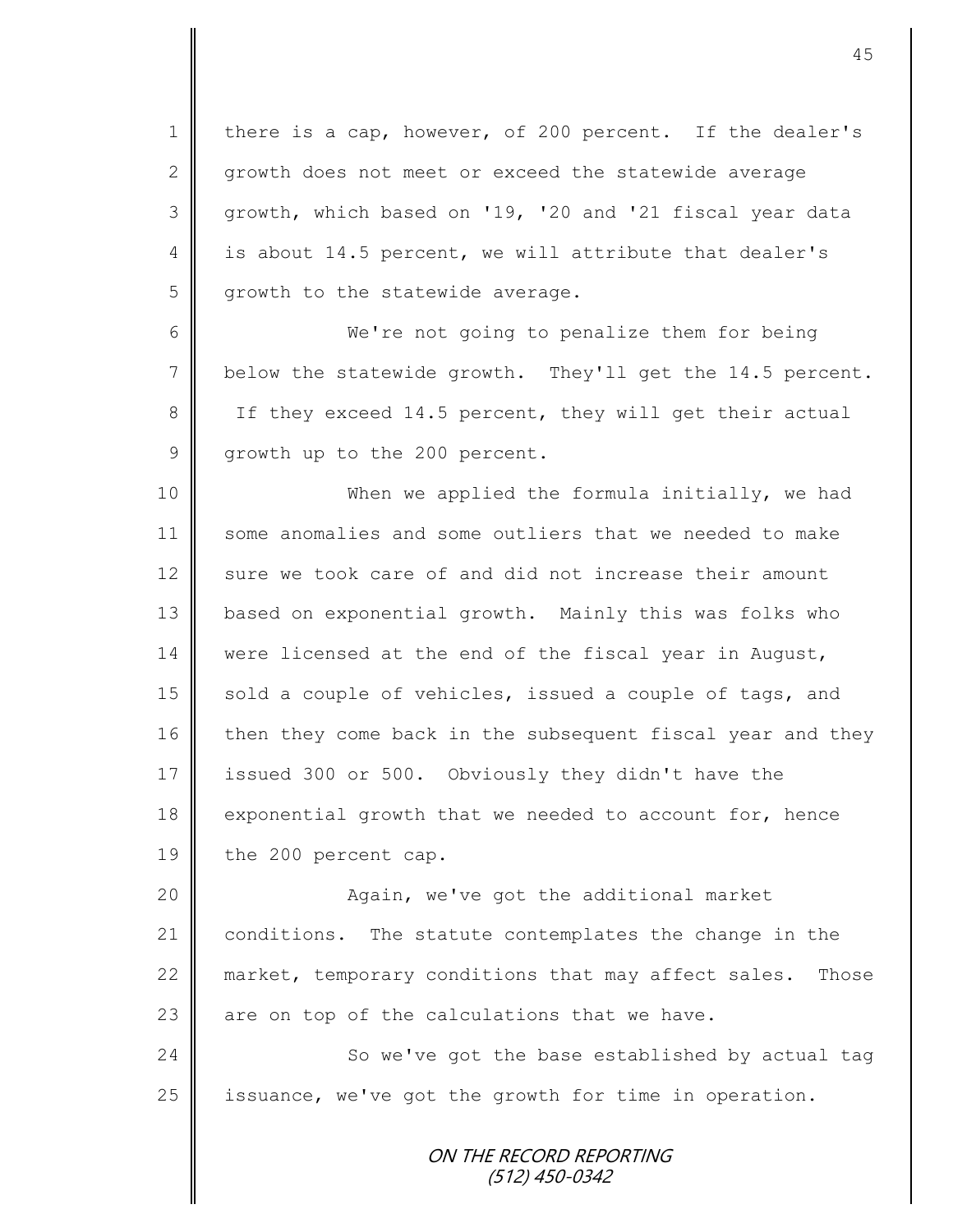1 | We've got the actual growth of the dealer, if they exceed 2 statewide average, not more than 200 percent, and then 3 | we've got the ability to increase that.

4 So the purpose of the other metrics of changes 5 || in market conditions or temporary factors affecting the 6 dealership -- again, to keep in line with the intent of  $7 \parallel$  the department, folks do not have to come to us when we 8 recognize there are fluctuations in the market. We get  $9 \parallel$  our chips back, we've got vehicles coming from 10 || manufacturers and lots are full, we do recognize that. We 11 can increase the maximums without dealerships having to 12 request that.

13 || I just want to give one quick example of what 14 this looks like. Obviously we can throw whatever numbers 15 we want out there, but if we look at tag issuance, in-16 state and out-of-state, let's assume a maximum of 500. We 17 || have a dealer who's been in business for ten or more 18 years, that factor for time in operation automatically 19  $\parallel$  doubles that base, a thousand tags.

20 | T've been in operation for ten years or more, I 21 automatically get two years' worth of tags is what that 22 means for a single calendar year. Then I grow, so my 23 growth percent: if I'm below the statewide average I get 24  $\parallel$  14.5 percent based on current calculations; if I'm above 25  $\parallel$  that I get my growth factor for my actual dealership up to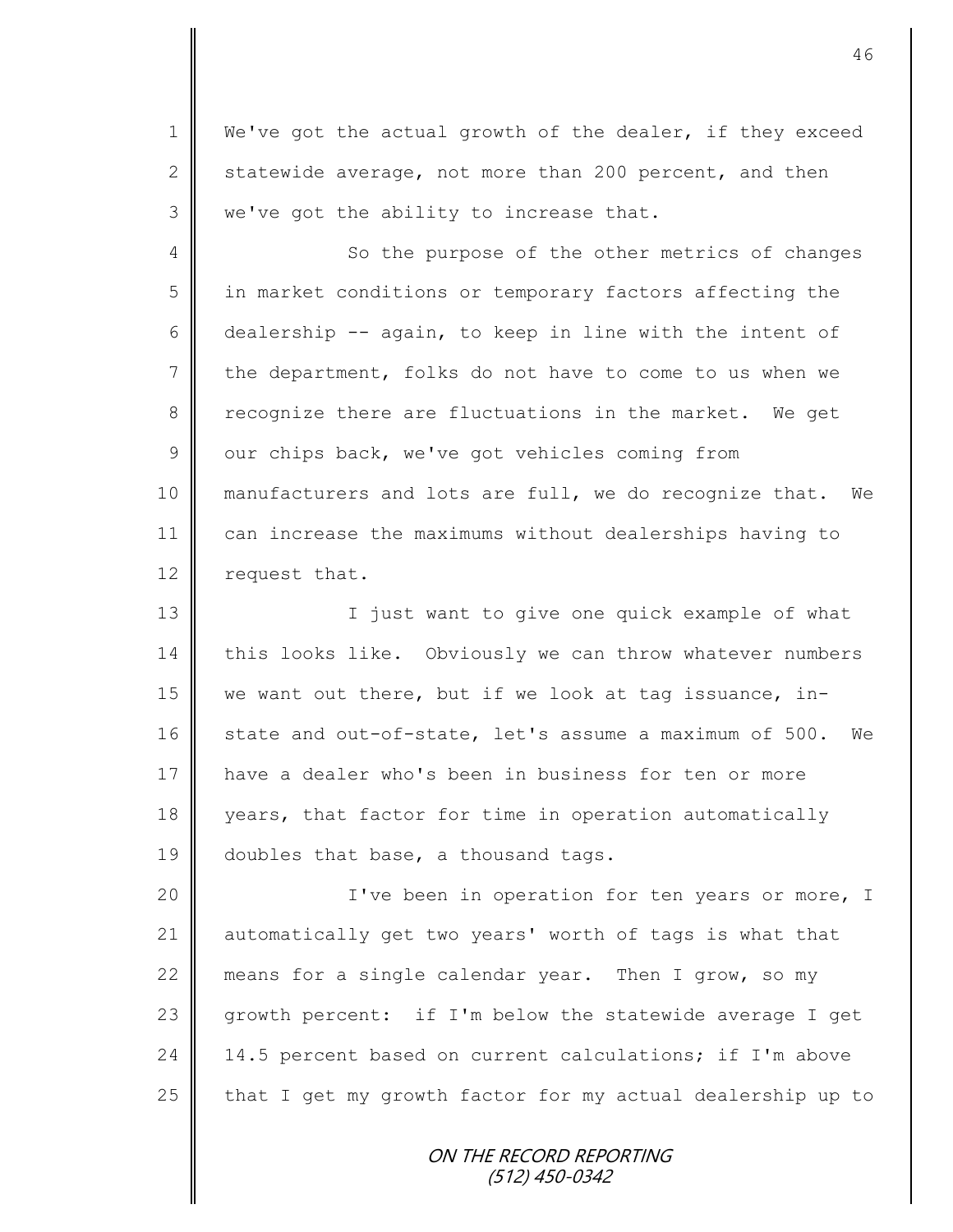1 the 200 percent. At 50 percent growth, obviously that 2 increases it by 100 percent  $-$ - 100 percent growth, that 3 doubles it.

4 So again, we've looked at this based on public 5 comment and recognize we don't have the vast majority of 6 dealers committing fraud in the state. We're looking at 7 their actual sales, we're doing validations to ensure that 8 that's not fraudulent, and we're giving them the room that 9 they need to grow.

10 || I will move quickly to new dealers. Obviously 11 those are folks that we have data on, so if you'll look at 12 page 58 and 59 for the rule text. We maintain the caps, 13 | if you will, for 600 for franchised dealers, 300 for 14 independent, and 600 for converters.

15 What we did for each of those scenarios for a 16 brand new dealer is we gave them the ability, as Director 17 Johnston said, to ask for tags on the front-end,  $18$  substantiate that through anticipated sales, the factors 19 that are identified in subsection (h) in 215.152. That 20  $\parallel$  information can be provided on the front-end to get them 21  $\parallel$  beyond the 600 or 300, depending on what type of license 22 that they have.

23 We also clarified that existing licenses -- 24 | again based on public comment, existing licensees who are 25 | opening a new location or moving locations to make sure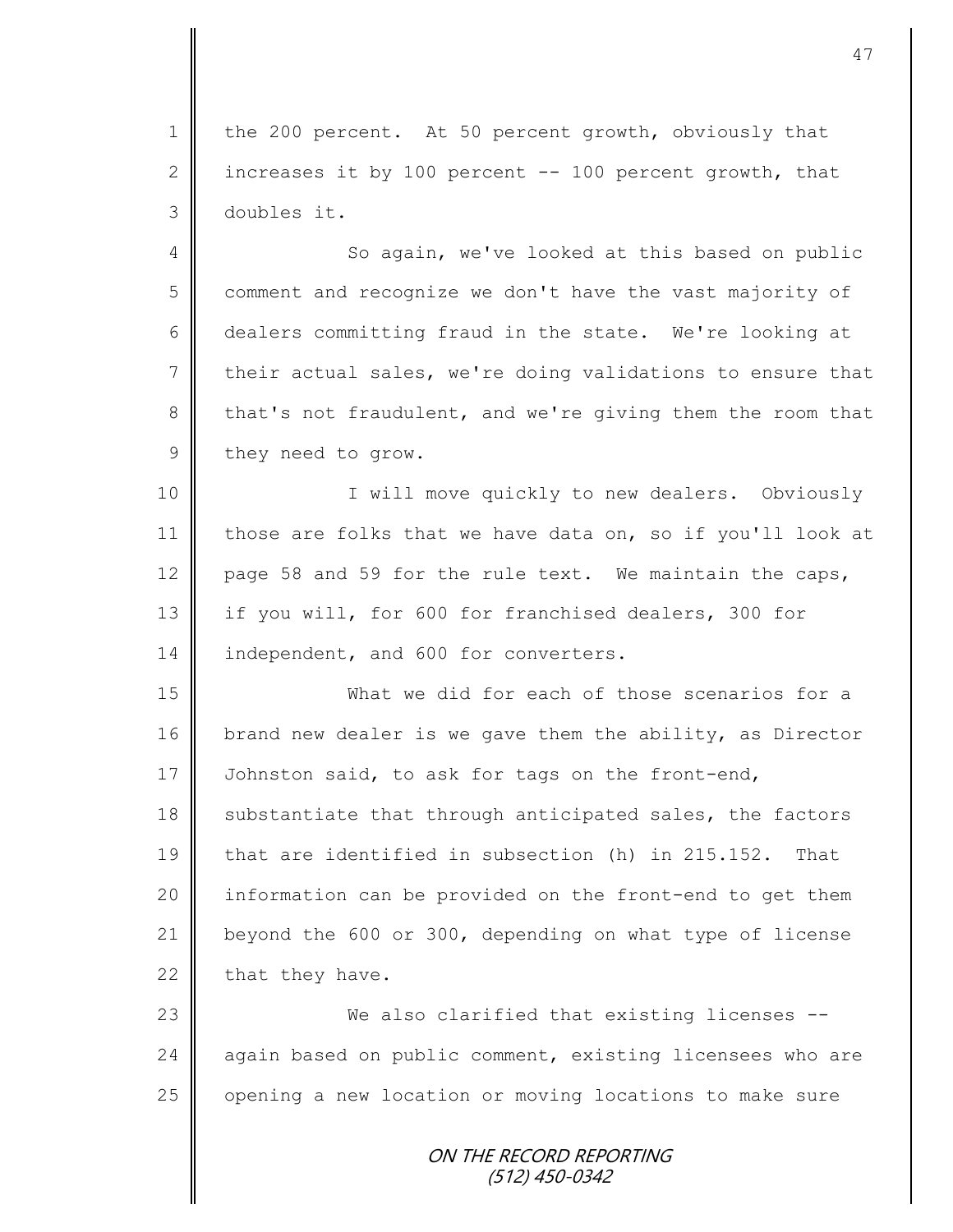ON THE RECORD REPORTING (512) 450-0342 1 | that they are not in fact subject to the 600 or 300 2 | initial limit that's in subsection (f), again based on 3 comments to clarify that. And then also, in subsection 4 (h), we added additional information for various business  $5 \parallel$  operations such as a buy/sell, such as someone inheriting  $6 \parallel$  a dealership, and called those specific scenarios out that 7 we heard from public comments to make sure those folks 8 | have the opportunity to request additional tags on the 9 front-end. 10 || And that concludes my presentation. I am glad 11 | to answer any questions if you have them now, otherwise, I 12 | will turn it over to Presiding Officer Blassingame. 13 MR. BACARISSE: Great. Members, any questions 14 for Clint? 15 || MS. OMUMU: Mr. Chairman, I have a question. 16 || MR. BACARISSE: Yes, Ms. Omumu. 17 MS. OMUMU: So in the event of a buy/sell or a 18 new dealer, there is a cap, right, the 300 or the 600? 19 Will you go on record and say that you are willing to 20 accept information from the manufacturer or the OEM to 21  $\parallel$  help aid in that new dealer, who may not fully understand, 22  $\parallel$  you know, what his capacity may be -- to help gauge the 23 || number that would be above the 300 or the 600? Will you 24 accept that information? 25 MR. THOMPSON: Clint Thompson, deputy director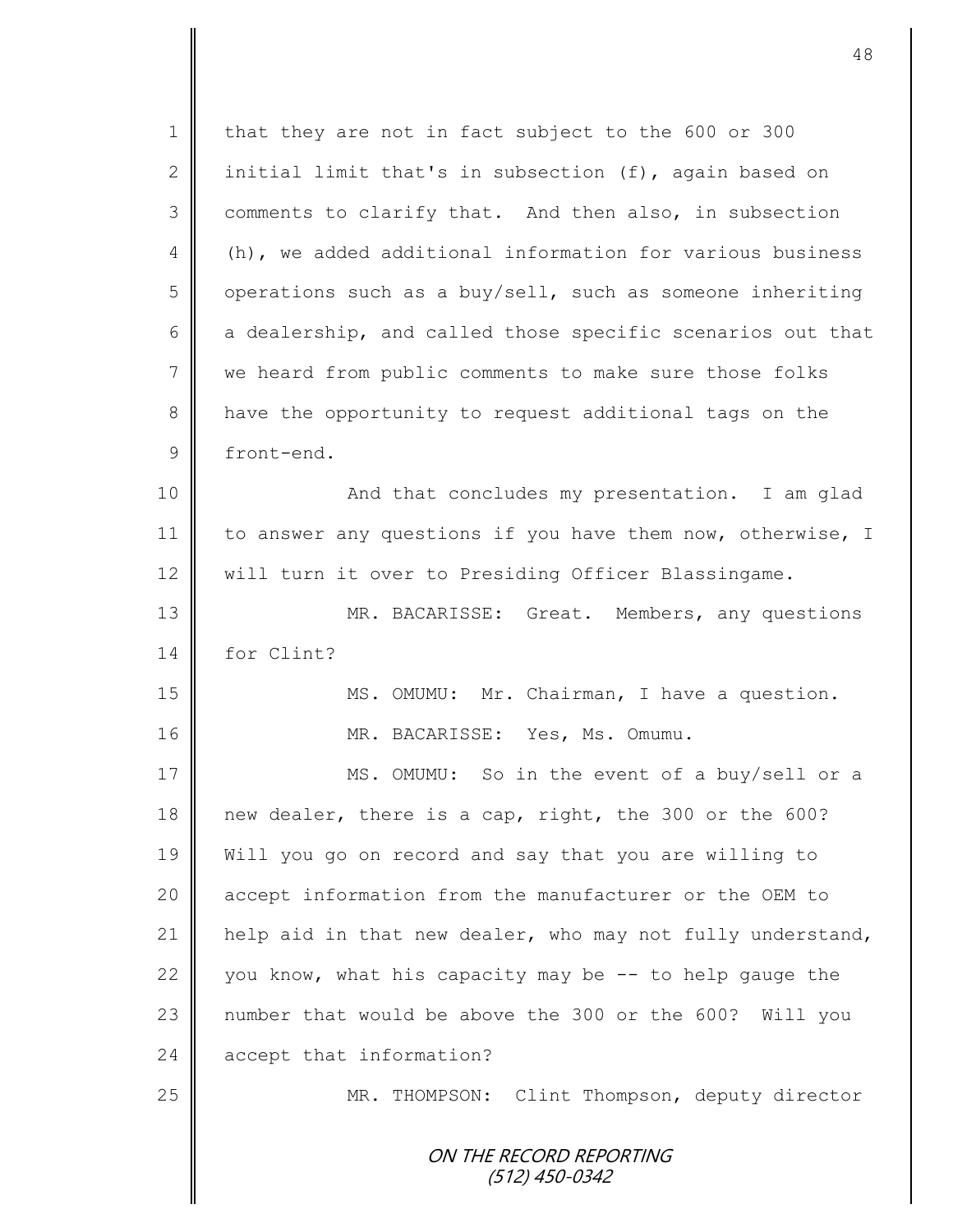ON THE RECORD REPORTING (512) 450-0342 1 | of the Vehicle Titles and Registration Division. 2  $\parallel$  215.152(h), I believe, is one that calls out 3 that  $-$  that should be on page 59, I believe  $-$  (h)(1), a 4 franchised dealer's manufacturer/distributor sales 5 expectations, that's criteria that we would consider when  $6 \parallel$  submitted to the department. 7 || MS. OMUMU: Okay. 8 || MR. BACARISSE: So you have that language in  $9 \parallel$  the draft? 10 NR. THOMPSON: Yes, sir. 11 MR. BACARISSE: Is that satisfactory, Member 12 Omumu? Would you like to ask for an amendment or 13 | something? 14 MS. OMUMU: No. I'd like to make a motion. 15 MR. BACARISSE: Okay, hold on. We've got some 16 more to go. Hang on to that. 17 Member Graham. 18 || MR. GRAHAM: So I just want to make sure I 19 understood 100 percent. You look at the last three years 20 as sort of the base calculation, and in that number is 21 || going to include not only actual transactions but any 22  $\parallel$  consideration of necessary reprints up to two times.  $23$  Right? 24 MR. THOMPSON: Correct. Clint Thompson, deputy 25 director of the Vehicle Titles and Registration Division.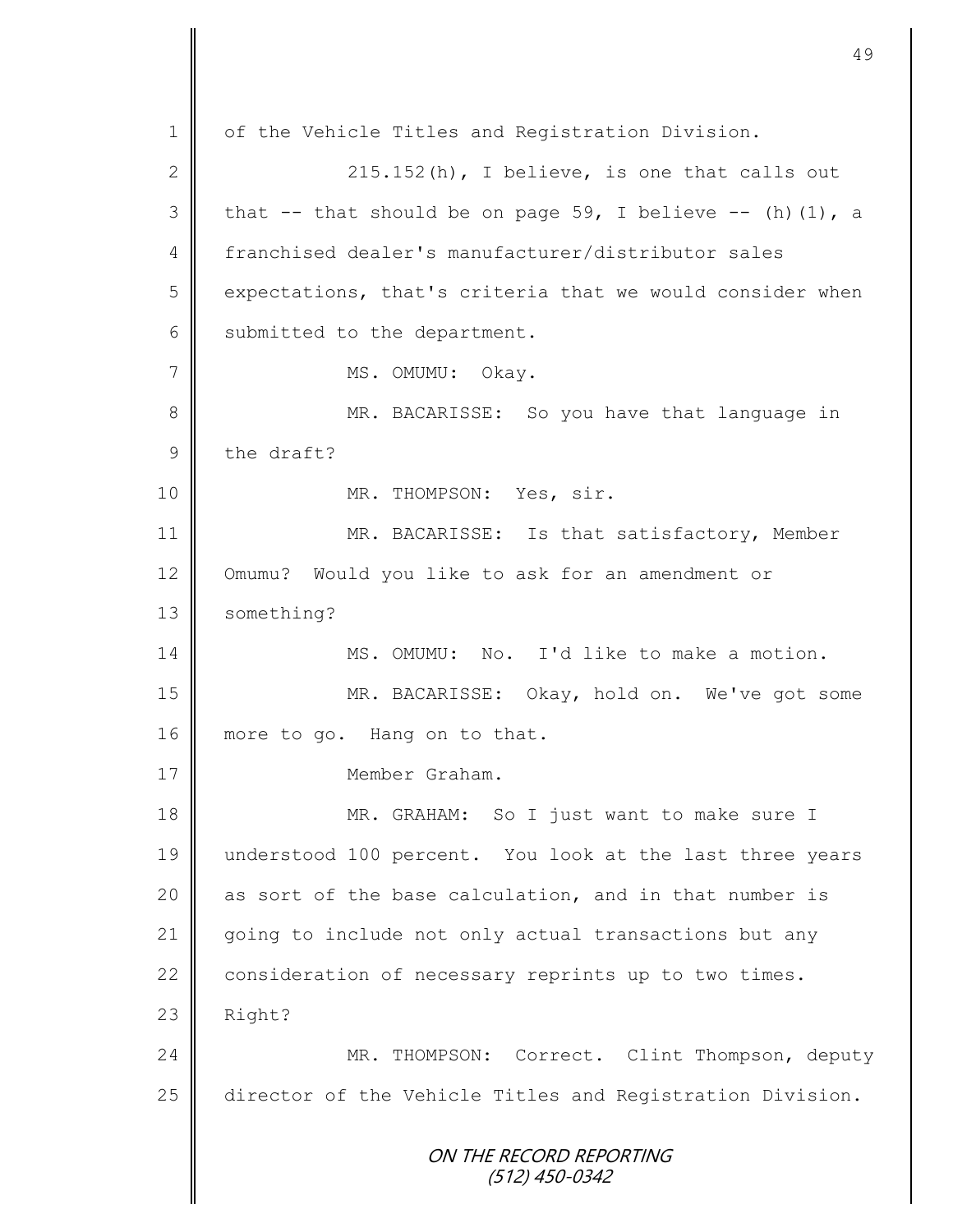1 Essentially what we've done, whatever the 2 calendar year is in front of us, i.e. we get to 2023, 3 we'll look back over -- we'll have FY 2022 data now to 4 | look at '22, '21 and '20, our new three years, and we will  $5 \parallel$  look at the maximum over the course of those three years, 6 and we're picking the highest between '20, '21 and '22. 7 Vou have in-state buyer tags that are highest in '20 and 8 you may have out-of-state buyer tags that are highest in  $9 \parallel$  '22. We're taking both of them, taking the highest. 10 || If your title transfers were higher in '21 as 11 opposed to '20 where your buyer tags were, we will take 12 vour title transfers in '21. So basically we've looked at 13 the data over three fiscal years for determining what the 14 maximum amount is, validating it for fraud, i.e. in-state 15 versus the title transactions, and then taking the higher 16 of those. 17 MR. GRAHAM: And I would love to hear Member 18 Gillman's input, because I know that there are things that 19 happen, tags get tore off, you know, they drive through a 20  $\parallel$  carwash and the tag goes away, or there's a financing 21 issue, as I had in my last vehicle transaction and the 22 process did not get completed before the 30-days were out 23  $\parallel$  and I had to get new paper tags. And so I do not know 24 what that buffer is for those reprints, so to speak. I  $25$  | just want to make sure that's covered.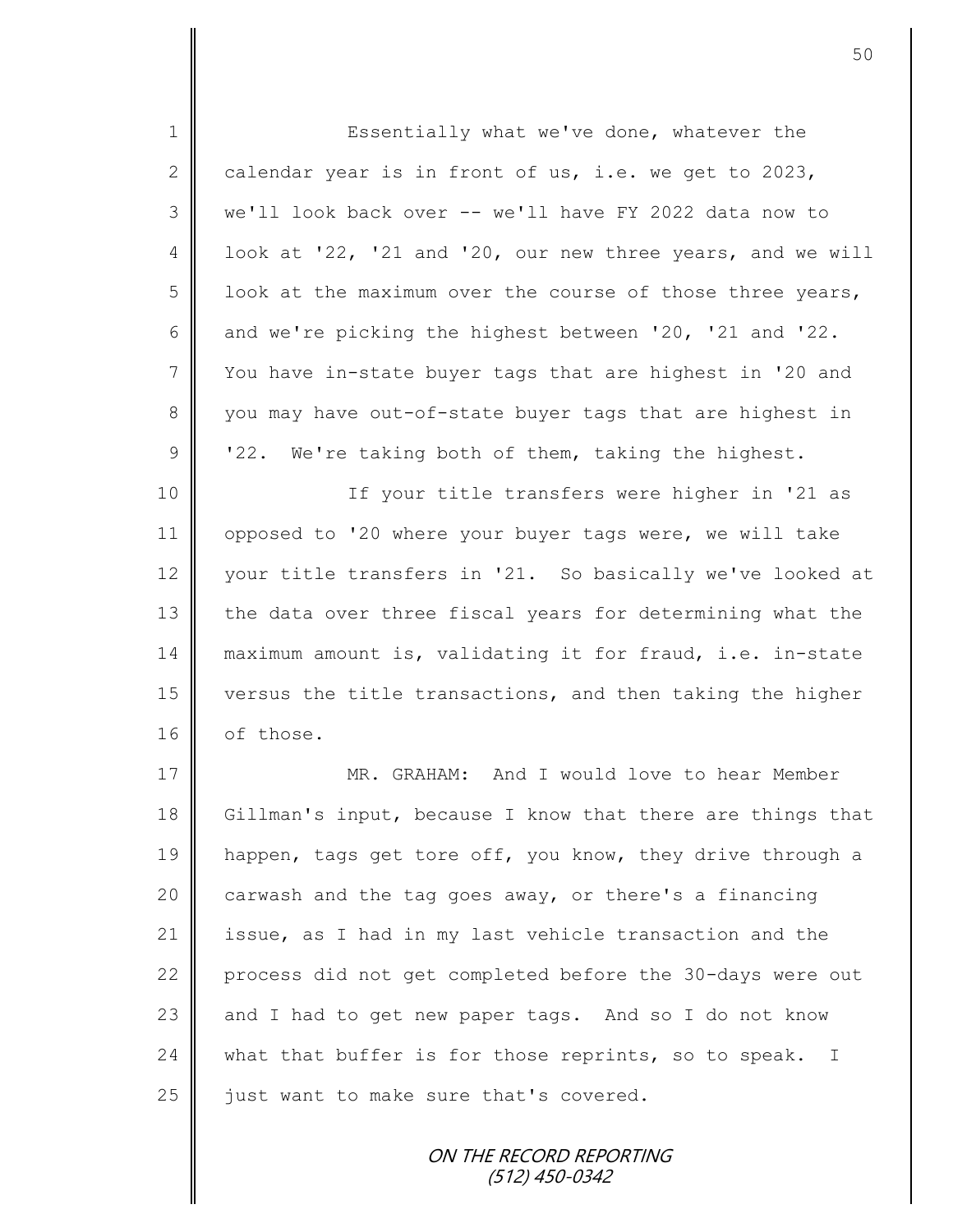| $\mathbf 1$   | At the end of the day, I'm sure we can                     |
|---------------|------------------------------------------------------------|
| $\mathbf{2}$  | deliberate the pros and cons of all these calculations,    |
| 3             | but the most important thing in my mind is there will be a |
| 4             | dealer one day who doesn't catch that they've run out of   |
| 5             | tags that realizes, from whoever's fault, their fault,     |
| 6             | doesn't matter, it is critical that when they have to make |
| 7             | that request for additional tags that that not turn into a |
| 8             | bureaucratic process that takes days or weeks, because     |
| $\mathcal{G}$ | essentially that dealer is shut down, I mean, they are out |
| 10            | of business.                                               |
| 11            | And so I would love to hear your thoughts on               |
| 12            | what that process would look like if and when that occurs, |
| 13            | and how responsive can the agency be to those needs for a  |
| 14            | legitimate dealer doing business and has that arise.       |
| 15            | MR. THOMPSON: Clint Thompson, deputy director              |
| 16            | of the Vehicle Titles and Registration Division. And I     |
| 17            | apologize if I didn't answer your first question           |
| 18            | sufficiently.                                              |
| 19            | So back to the administrative overhead, if you             |
| 20            | will, financing falling through, somebody changing their   |
| 21            | mind, bringing their car back, we get you've issued a tag  |
| 22            | to that buyer. Yes, that comes out of your allotment, but  |
| 23            | you did that in '20, '21 and '22 when we're looking at     |
| 24            | Right? That's already factored into your maximum.<br>2023. |
| 25            |                                                            |
|               | ON THE RECORD REPORTING<br>(512) 450-0342                  |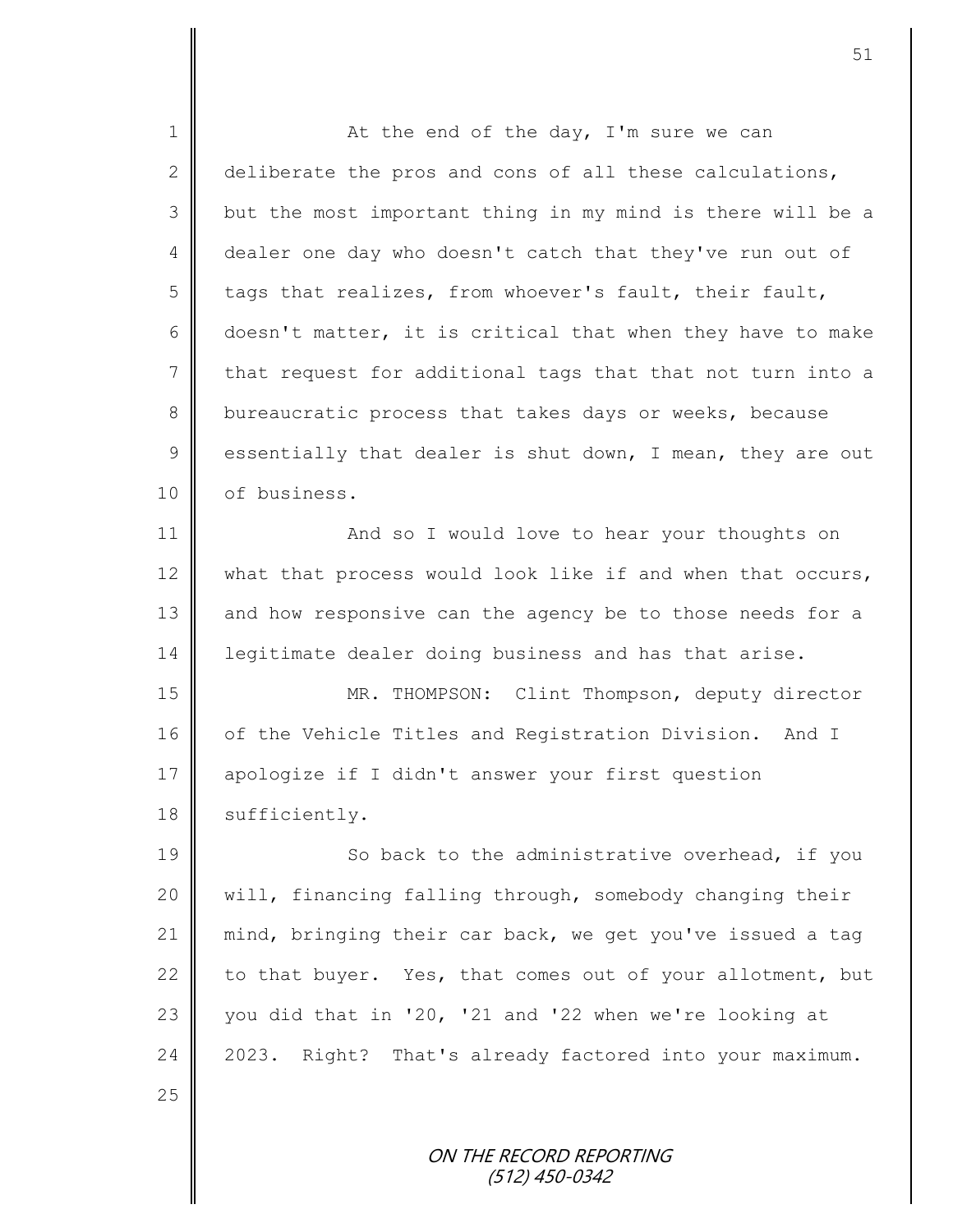| $\mathbf 1$    | You had five folks change their mind in 2021.              |
|----------------|------------------------------------------------------------|
| $\overline{2}$ | Those five folks are a tag that y'all issued, and if       |
| 3              | that's your maximum, that's carried forward to your base   |
| 4              | and you get an additional multiplier for your years in     |
| 5              | operation. So basically the administrative cost of         |
| 6              | issuing those tags and folks changing their mind and       |
| $\overline{7}$ | whatever happens with financing, that's already factored   |
| 8              | into your maximum. You're getting credit for that.         |
| $\mathsf 9$    | Relative to the other, I'll speak on this just             |
| 10             | very briefly.                                              |
| 11             | MR. BACARISSE: Please.                                     |
| 12             | MR. THOMPSON: This is more in Monique's                    |
| 13             | wheelhouse. We did make significant changes and it's to    |
| 14             | the appeal process and submission for more tags. We want   |
| 15             | to make sure that we have flexibility, first and foremost. |
| 16             | We're not constraining ourselves to two                    |
| 17             | documents, three documents, five documents, whatever the   |
| 18             | case may be. If a dealer can demonstrate the need for      |
| 19             | additional tags and it's substantiated, we're going to     |
| 20             | authorize it. That's just a touch point for us to make     |
| 21             | sure, again, we're running reports, we're looking at folks |
| 22             | that are hitting their maximums and when, but this is an   |
| 23             | opportunity for us to have another touch point and look    |
| 24             | and say, okay, are you in fact a legitimate dealer rather  |
| 25             | than us go check a box and give you more tags.             |
|                | ON THE RECORD REPORTING                                    |
|                |                                                            |

(512) 450-0342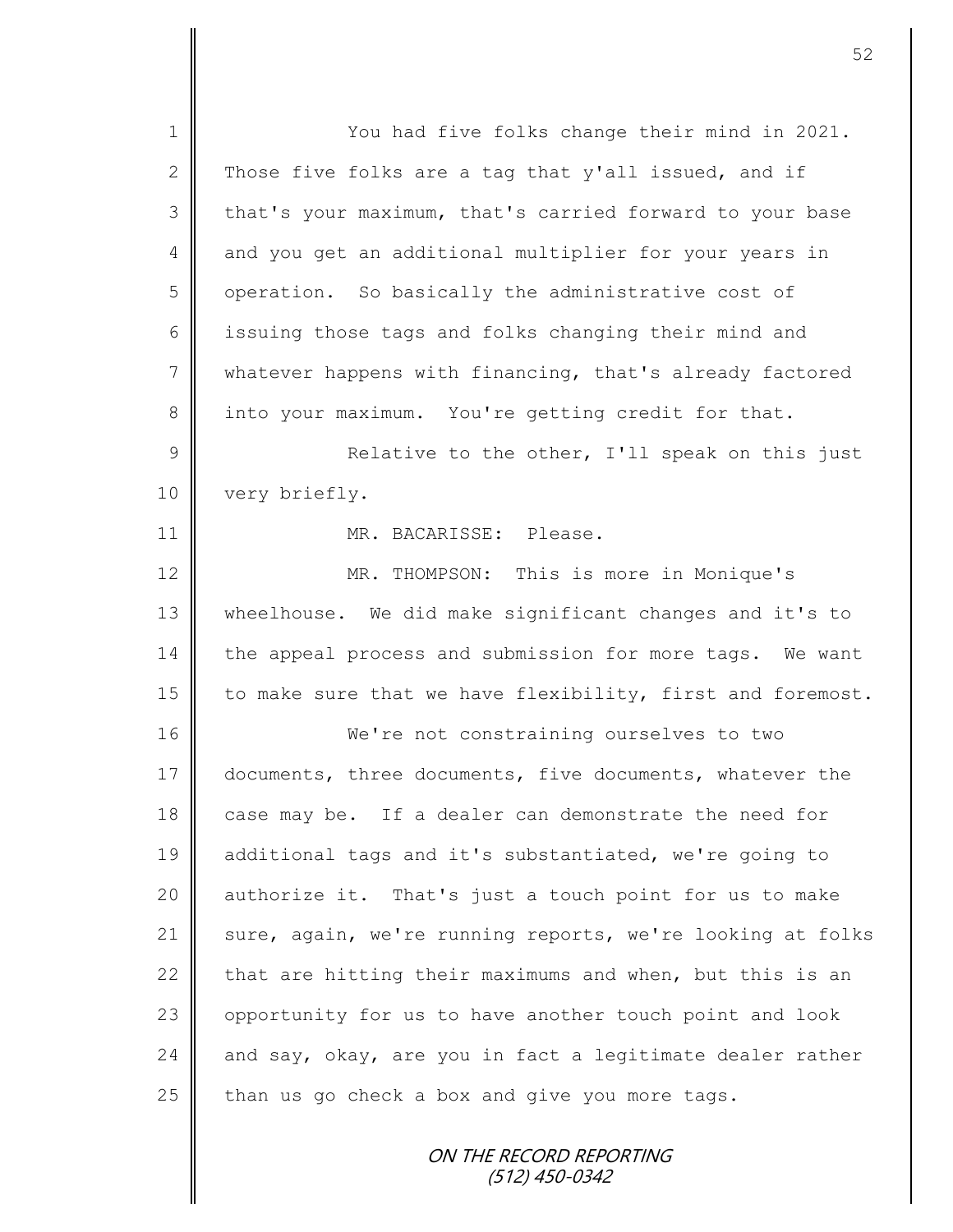1 So we tried to give ourselves enough 2 | flexibility to accept a variety of documents from dealers  $3 \parallel$  that would validate the sales and for us to approve those. 4 Also, we would absolutely not make this an administrative 5 burden on us or a slow process that it's going to take 6 | weeks to get this done.

7 We understand, hey, folks don't pay attention, 8 and if they miss the 50 percent mark and then next thing  $9 \parallel$  you know it's 95, and then it's a Saturday. We get it. 10 That's why we're factoring in the tenure to give you the 11 additional for the base. We're factoring in the growth 12 for your actual dealership to try and give you sufficient 13 cushion.

14 | Again, with the example that I provided, you've 15 got two years' worth of tags in one year. Are you really 16 going to have that phenomenal year and not recognize it? 17 May happen. If it does, yes, we want an expedited 18 process, an efficient process when y'all contact the 19 department to make sure that we're turning those around 20 timely, which is also why we gave ourselves the 21 | flexibility of we don't have to just approve -- if you ask 22 for 500, we don't have to approve the 500, we can give you 23 | 1,500 if we see it, depending on where they're at in the 24  $\blacksquare$  vear.

25 | The goal here is not for dealers to come to

ON THE RECORD REPORTING (512) 450-0342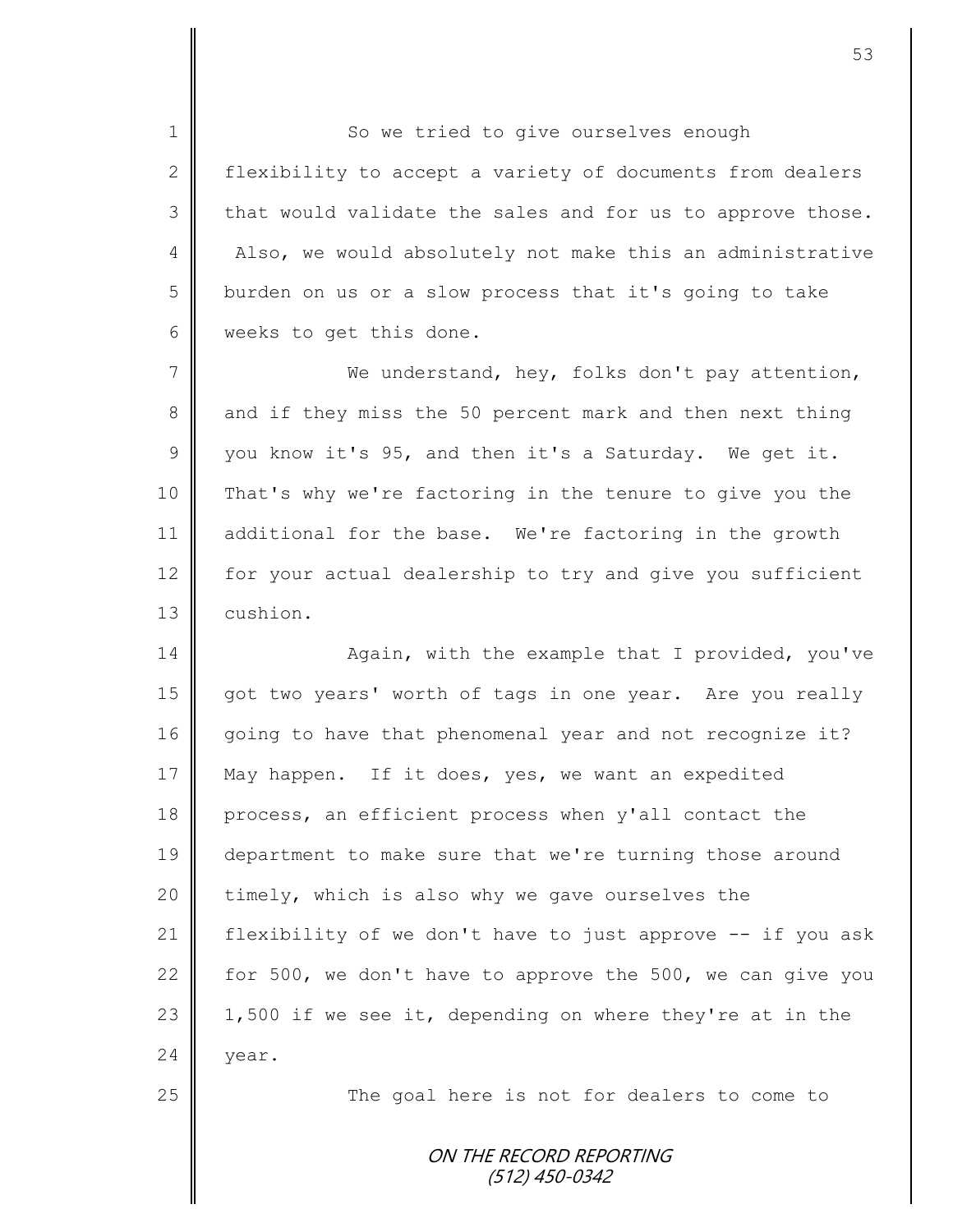| $\mathbf 1$    | us -- the goal is for them not to come to us, period,      |
|----------------|------------------------------------------------------------|
| 2              | certainly we don't want them to come back to us time after |
| 3              | time. This is not a monthly thing. This is a calendar      |
| 4              | year allocation; we're giving you that on the front-end.   |
| 5              | If it's not sufficient for whatever reason,                |
| 6              | provide the documentation that you have at your disposal   |
| $\overline{7}$ | and we'll make that determination and increase the tag     |
| 8              | limit.                                                     |
| $\mathcal{G}$  | MR. BACARISSE: I think Vice Chair McRae has a              |
| 10             | question.                                                  |
| 11             | MS. McRAE: First of all, I just want to make a             |
| 12             | comment. At the county level, we order plates and          |
| 13             | inventory from DMV and we have to track that inventory and |
| 14             | maintain that inventory to make sure we have sufficient    |
| 15             | inventory, plates, stickers, et cetera, so that we can     |
| 16             | provide that service to our customers. I don't see why     |
| 17             | that would be an issue for our dealers.                    |
| 18             | You just track and maintain your inventory.<br>We          |
| 19             | do it at the county level. I get pallets of plates         |
| 20             | delivered, and I keep up with that at all five of my       |
| 21             | locations to make sure that we don't run out of those      |
| 22             | plates.                                                    |
| 23             | But I have another comment, and I don't want to            |
| 24             | take anything from public comment later, but you made a    |
| 25             | comment about how the paper plates, you know, you go to a  |
|                | ON THE RECORD REPORTING<br>(512) 450-0342                  |

II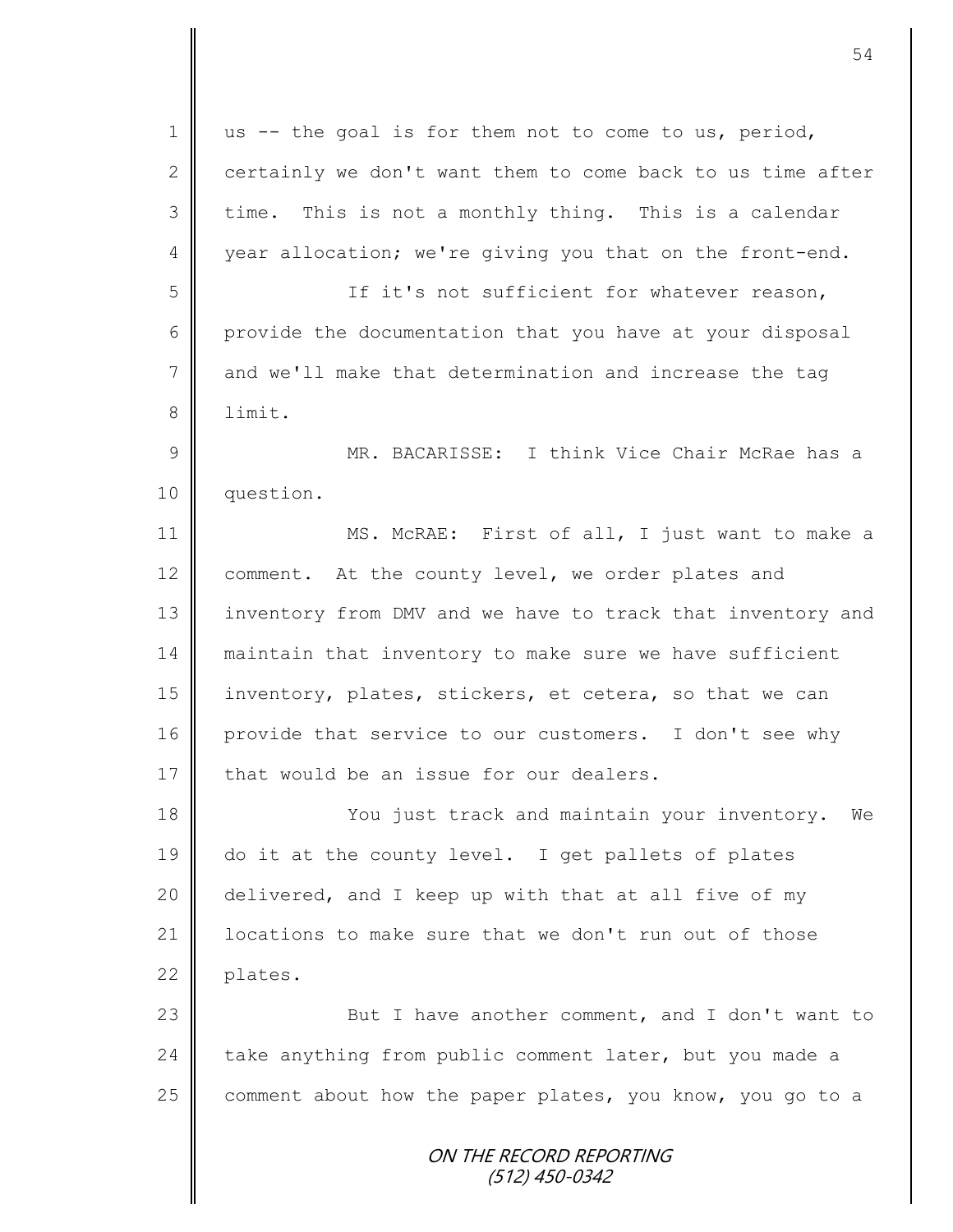ON THE RECORD REPORTING 1 carwash and they're gone, you get past the 30 days and you 2 | need a new one. What if  $-$  or has the department 3 considered going back to the metal plates, having dealers 4 | have an allocation of metal plates and give that to their 5 customers instead of a paper tag which is so easily and 6 fraudulently made. Have you given any thought to that? 7 || MR. THOMPSON: Clint Thompson, deputy director 8 | of the Vehicle Titles and Registration Division. 9 || There has been discussion about multiple 10 | solutions to the issue. I think the real issue at hand, 11 | though, is folks fraudulently obtaining a dealer's 12 license, logging into our database and issuing tags to 13 | folks that have not bought vehicles from them. That's the 14 primary concern. 15 That's the volume that we're looking at, so 16 really that's what we're focused on right now, if you 17 | will, of any task at hand to get the maximum limits with 18 our current system. That way we can impose those as 19 quickly as possible, and then also move forward with the 20 denial process, and making sure that folks that get 21 | licenses with us are legitimate and need a license.  $22$  That's the primary focus. 23 | But even with that, we have discussed options. 24 You know, we've received public comment on plastic tags 25  $\parallel$  and metal tags and what are other jurisdictions doing,

(512) 450-0342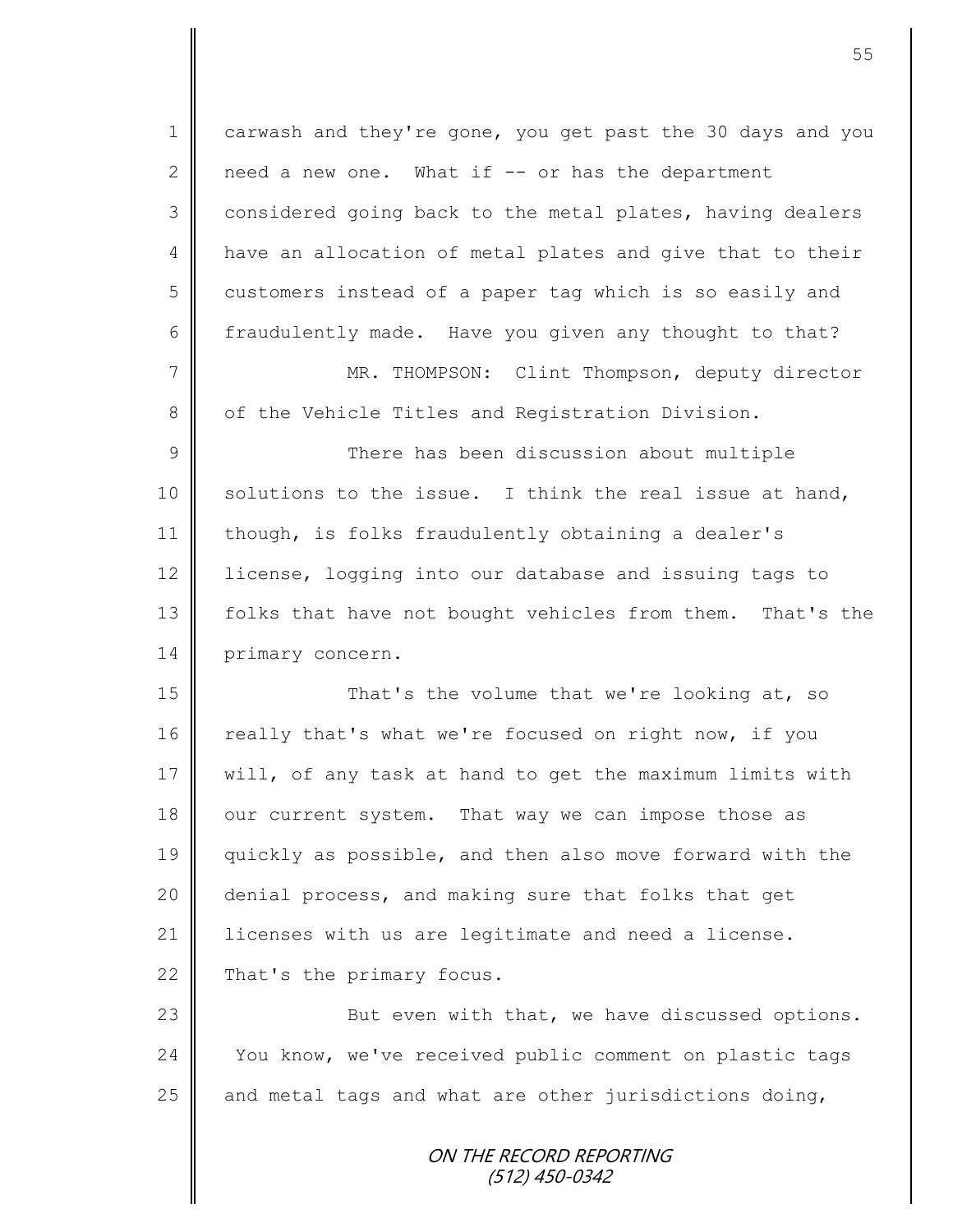1 | things of that nature. That's something that we always 2  $\parallel$  do, we reach out to other jurisdictions, we look at their 3 process.

4 Hey, if somebody has got a better way of doing  $5 \parallel$  it, that's great. I'm not going to say this is the only 6 way to do it. There are logistical issues with that that 7 we would have to work through and evaluate, but it's been 8 a discussion level at this point of potential solutions. 9 MR. BACARISSE: I believe Member Ramirez has a

10 question.

11 MR. RAMIREZ: Can we get a report on what that 12 would cost, I mean, on what the logistical complications 13 would be and what some of those solutions would look like 14 stacked up against these? I'd be curious. I know it's 15 going to incur a cost to the agency or the dealer.

16 I'm curious what that would look like or if 17 that would be favorable over something like this. I'm 100 18 percent in favor of this, but since it did come up in 19 public comment, I'd be interested in seeing a report on 20 what exactly it means to go back to a metal plate or a 21 plastic plate, to have the data in front of us. 22 | MS. BREWSTER: May I, Mr. Chairman? 23 MR. BACARISSE: Ms. Brewster. 24 | MS. BREWSTER: Whitney Brewster, executive 25 director.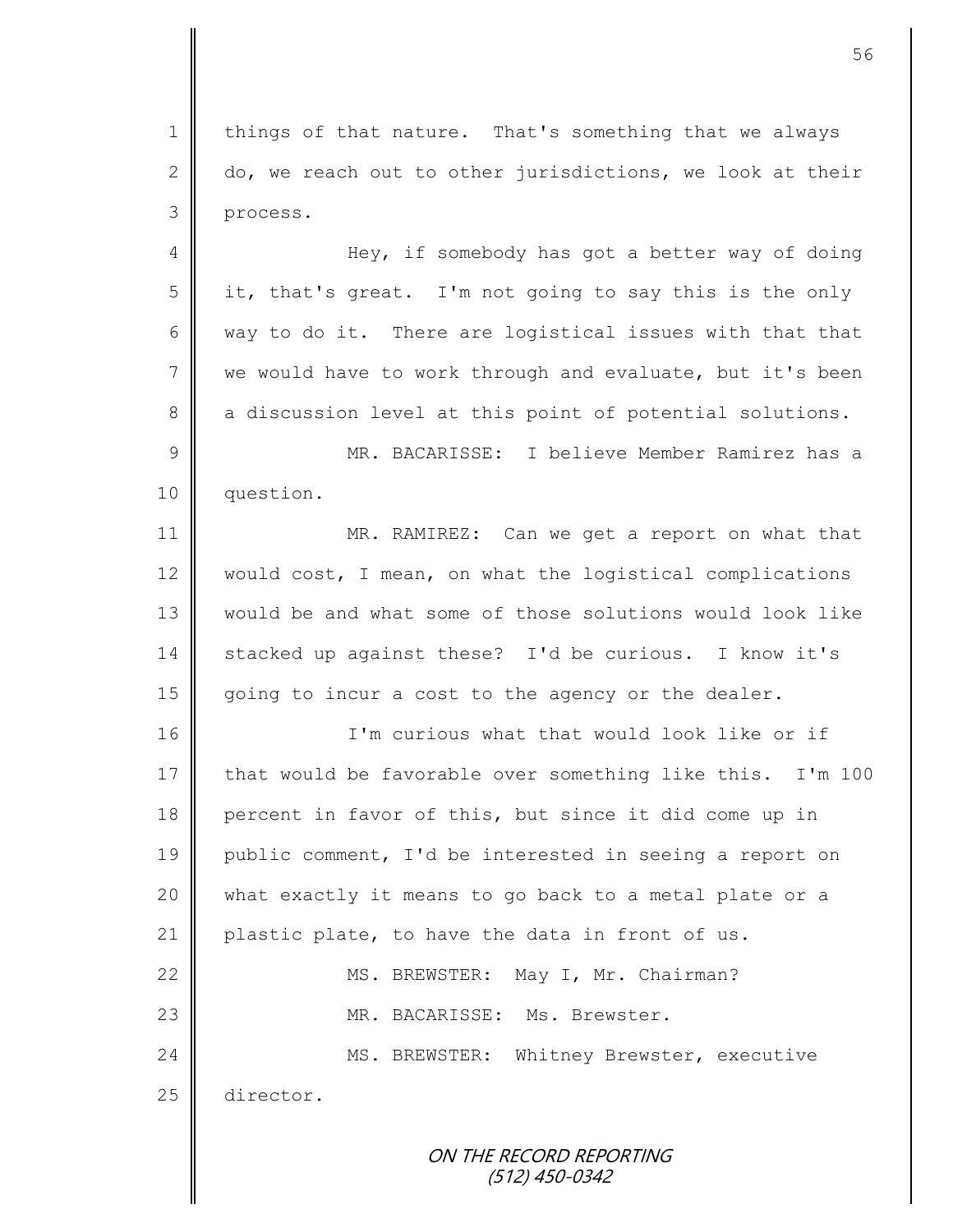ON THE RECORD REPORTING (512) 450-0342 1 **We've** received the comments from the Tax 2 Assessor-Collector Association yesterday and we look 3 | forward to working through those ideas with our partners 4 to see what the impact of that would be. And we will  $5 \parallel$  certainly bring that information to the Board, as well as  $6 \parallel$  any other items that we're evaluating to potentially 7 | replace the current temporary tags. 8 || MR. RAMIREZ: Anything that helps in our  $9 \parallel$  general understanding, so yes, thank you. 10 || MS. BREWSTER: Absolutely. 11 | MR. BACARISSE: Member Gillman, and you have  $12 \parallel$  one? 13 | MS. OMUMU: I do, I have another. 14 | MR. BACARISSE: I'm sorry. Go ahead, Member 15 Gillman. 16 MS. GILLMAN: I'm going to ask Clint, just like 17 Sharla asked or confirmed, manufacturer input in 18 determining the sales expectations of new. I know because 19 | I've spoken with you, Clint, and Whitney, but for  $20$  clarification, there are many dealers that sell equal in 21 volume used cars and sometimes, in many cases, more used 22 cars than new, and so will you just speak to that 23 | regarding allocation as well? 24 | I think what I'm asking is for a dealer's 25 allotment, in addition to manufacturer input regarding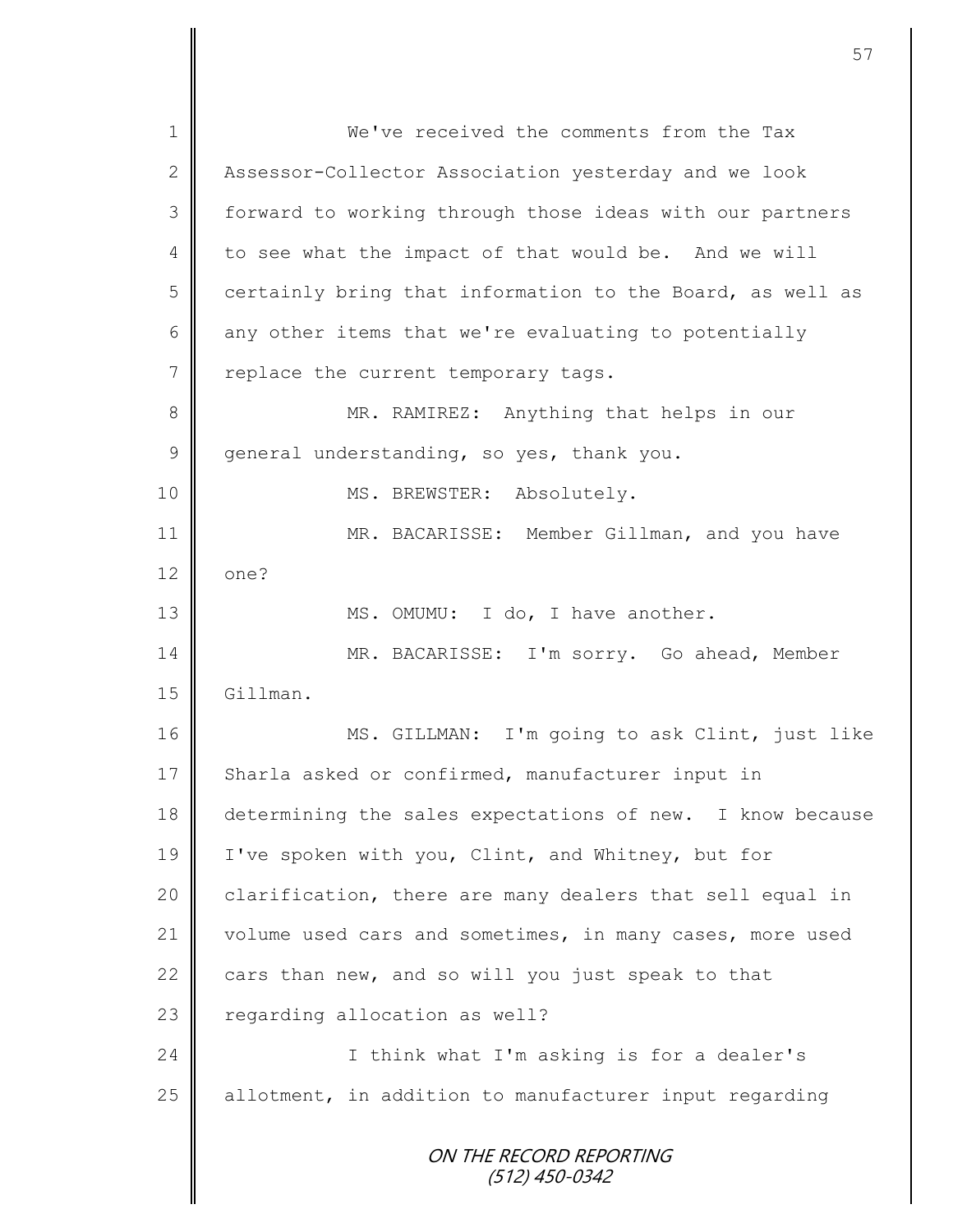1 sales expectations new, just some acknowledgment that car 2 dealers also sell used and often equal to new or even 3 exceeding.

4 || MR. THOMPSON: Clint Thompson, deputy director 5 | of the Vehicle Titles and Registration Division.

6 || Yes, ma'am, we absolutely recognize that 7 franchised dealers sell both new and used and understand 8 that sales numbers, allocations, whatever the format is  $9 \parallel$  that's provided by a manufacturer to the franchised dealer 10 | that those represent new vehicles of the franchise or of 11 | that line make that would come to them. We recognize  $12$  there's a component of used vehicles.

13 We did not put in the rule a constraint of you 14 can have 600, you can have 400 used, 200 new, or the 15 inverse of that, 400 new, 200 used. The initial tag 16 allotment is for all sales that a franchised dealer will 17 be conducting.

18 **But again, we have the ability for franchised** 19 dealers and independents, for that matter, to request 20 additional tags, if they even have to. And when I say if 21 they even have to, if they get into the I am a brand new 22 dealer and I'm not an existing dealer, an existing 23 converter, and I'm moving locations or I'm opening an 24 additional location, that 600 or that 300 doesn't even  $25$  | apply.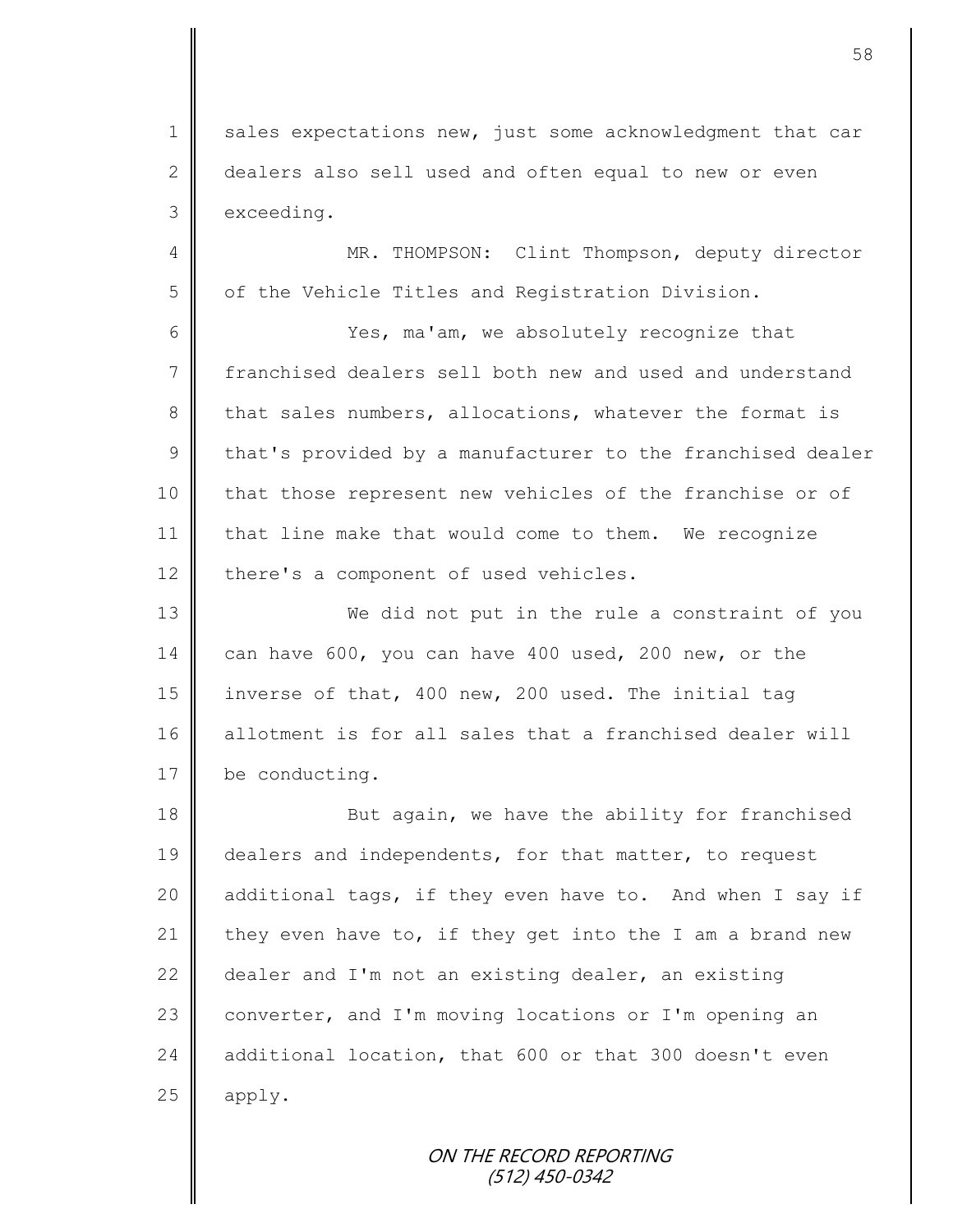ON THE RECORD REPORTING (512) 450-0342 1 || Now you're looking at where are you moving your 2 U location from. Example, north Austin to south Austin, 3 take your allotment with you. You've got an existing 4 dealer who's opening a new location, whether it's in the 5 same city, a different city or a different line make, 6 we're evaluating those situations at the time of 7 | application and have flexibility within the rule to 8 recognize you exceed the 600 need and we're going to 9 increase that on the front-end to include both new and 10 used. 11 | If we get something from a dealership that says 12 vou have 500 new vehicles that you're going to be selling 13 in a year, in a month, whatever the case may be, we are 14 going to recognize there's a used vehicle component that 15 | needs to go with that. We are not bound by the 500; we 16 can increase that beyond. 17 || MS. GILLMAN: And last confirming question. If 18 the sales expectations both new and used for a new dealer 19 and they've never been a dealer before, but he's been 20 granted a brand new Subaru store in Austin, Texas, and the 21  $\parallel$  sales expectation is, for both new and used, 3,000. Is it 22 for tag allotment, do you  $-$  is it going to be an agency 23 norm to double it? 24 | Christ If a brand new dealer, never been a dealer 25  $\parallel$  before, gets a Subaru store and the sales expectation, new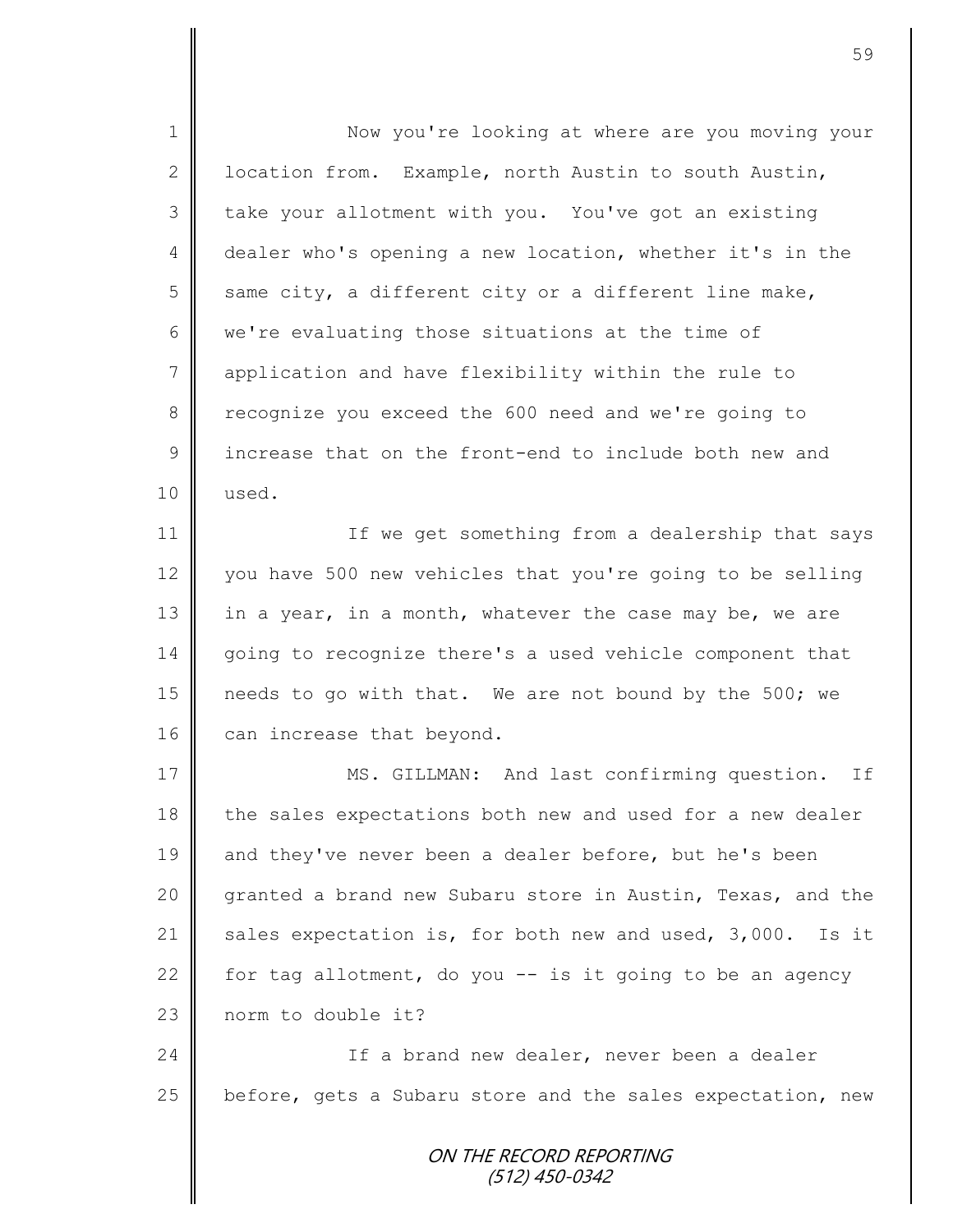| $\mathbf 1$    | and used, is 3,000, is it generally agency for allotment   |
|----------------|------------------------------------------------------------|
| $\mathbf{2}$   | to double it -- for tag allotment?                         |
| 3              | MR. THOMPSON: Clint Thompson, deputy director              |
| 4              | of the Vehicle Titles and Registration Division.           |
| 5              | We have not discussed an actual process where a            |
| 6              | franchised dealer comes in to request tags beyond the 600  |
| $7\phantom{.}$ | and gives us a number of, i.e. 3,000, and merely doubling  |
| 8              | it. What we have in the rule as presented to the Board is  |
| $\mathcal{G}$  | the flexibility to evaluate the information provided to us |
| 10             | by each dealer and make a determination -- do you need     |
| 11             | 3,000 or do you need $4-$ , or do you need $2-$ . And it's |
| 12             | based on the entity, it's based on the location. We've     |
| 13             | got the ability to look at things geographically, things   |
| 14             | of that nature, and considering those allotments, but we   |
| 15             | have not established just a hard and fast -- you need      |
| 16             | twice as many.                                             |
| 17             | Looking at the example I gave earlier, a dealer            |
| 18             | who has been in operation for ten years or more, right off |
| 19             | the top gets twice as many tags. So I would ask what's     |
| 20             | the rationale for a brand new dealer that they             |
| 21             | automatically need twice as many as they think they're     |
| 22             | going to need. I'm not saying that we would not allocate   |
| 23             | that depending on the information provided, but the rules  |
| 24             | do afford us the flexibility to make that determination of |
| 25             | lower amount, same amount, increased amount, with the goal |
|                | ON THE RECORD REPORTING<br>$(512)$ 450-0342                |

II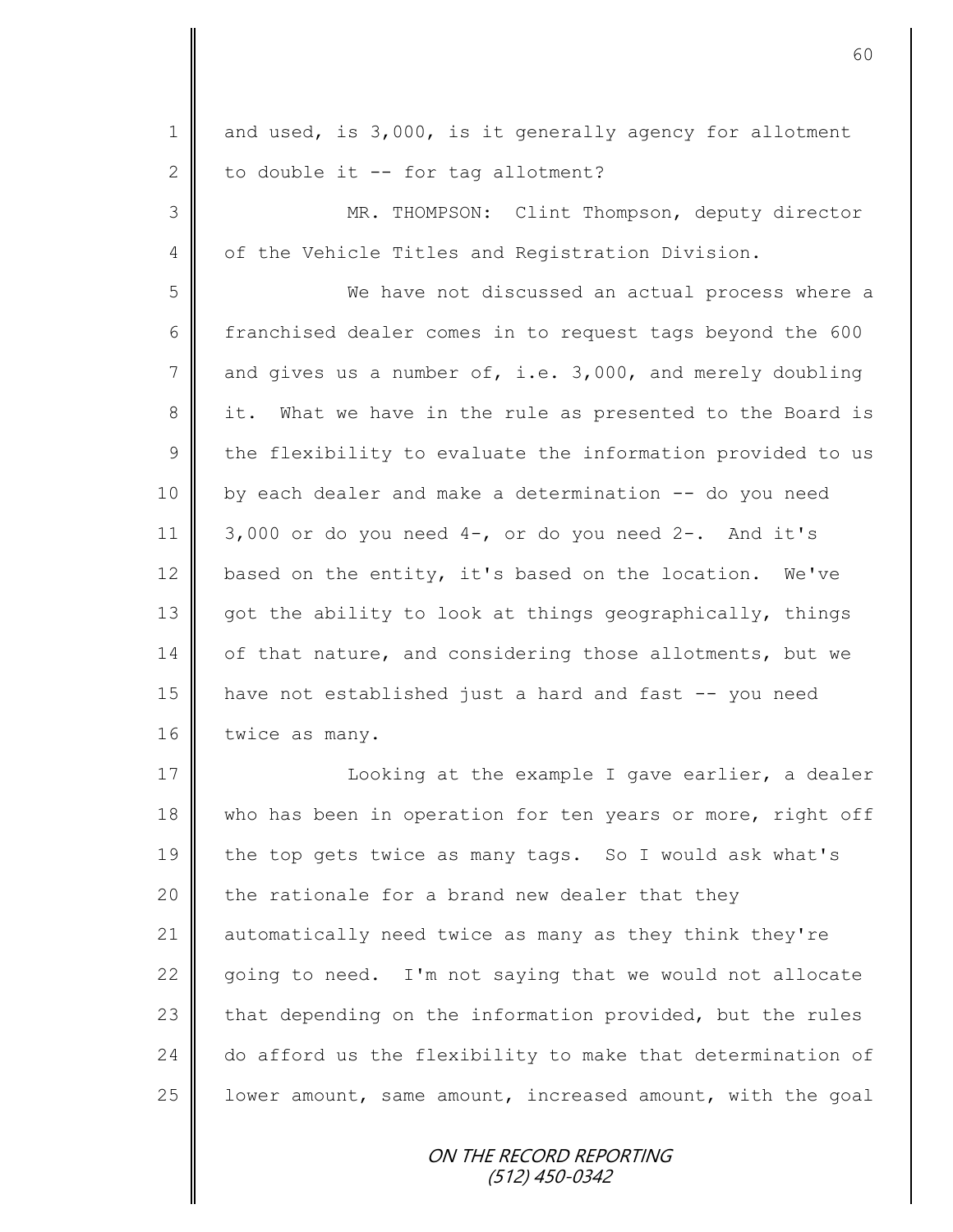1 | of, again, giving a calendar year allocation without those 2 folks having to come back and see us every month. 3 MR. BACARISSE: May I see if Member Omumu has a 4 question that you need to pose? 5 MS. OMUMU: I do. I probably have more 6 comments than questions. 7 || MR. BACARISSE: Sure, Member Omumu. 8 || MS. OMUMU: But one of the challenges with the  $9 \parallel$  formula just in general, using the last three fiscal 10 years, is that the last two of the three fiscal years the 11 industry has faced a major shortage of vehicles across the 12 board. Right? So that's just a challenge in itself, so 13 the formula, in essence, it will be flawed. I think you 14 guys did an excellent job in trying to come up with it, 15  $\parallel$  but I just wanted to point that out. 16 **And just a couple of, I guess, concerns that I** 17 have from a manufacturer/distributor point of view is that 18 if a dealer, a franchised dealer -- who we've all agreed, 19 | law enforcement has said, you know, they really aren't the 20 | issue whatsoever but they're going to have to deal with 21 the implications of all of this, right? If they happen to 22  $\parallel$  reach their max limit of temp tags, and they will, and 23 | Member McRae made a valid point that it should be a simple  $24$  process, right, but this is something that they've never 25 done before. So we're asking them to implement a process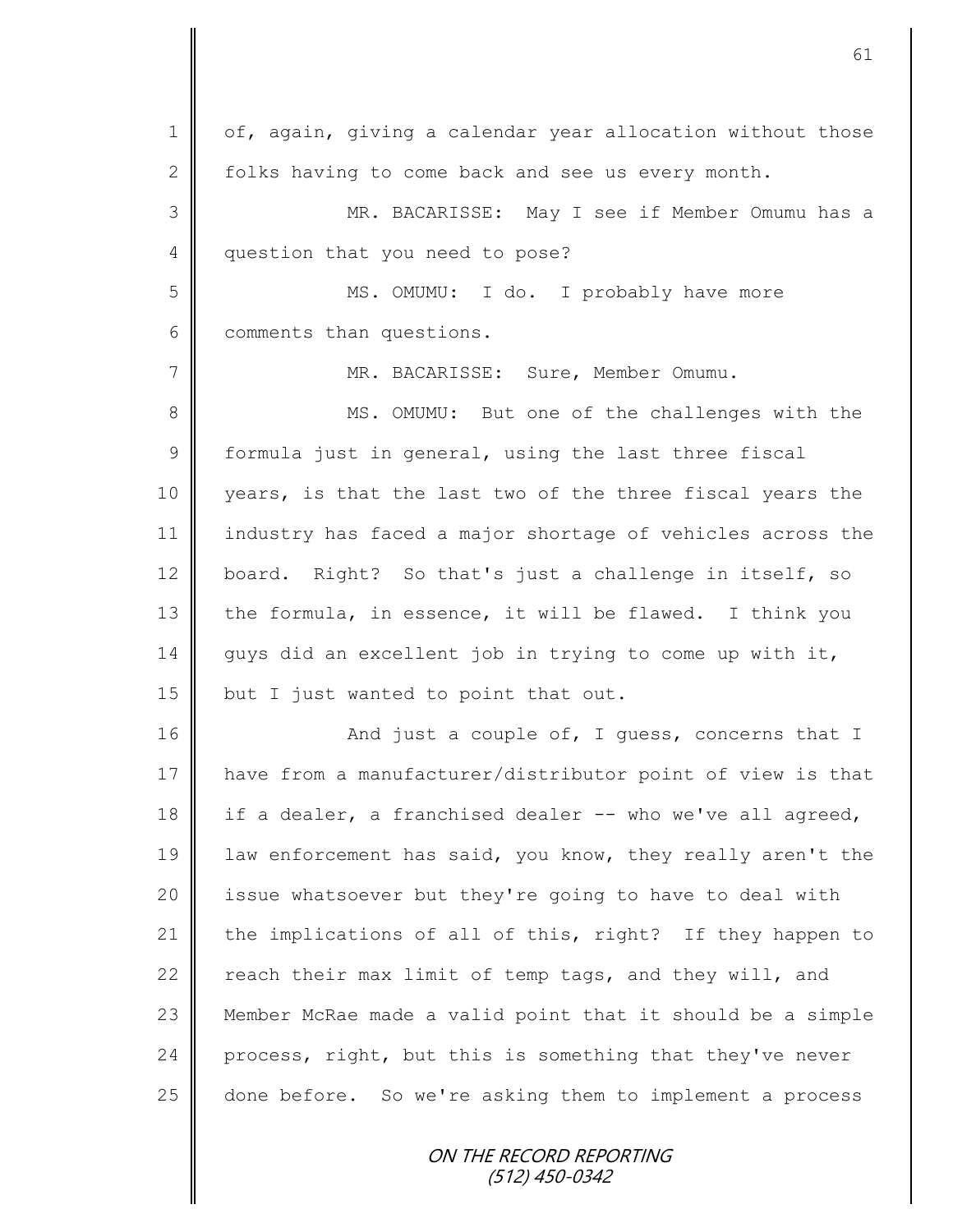1 and do something that they've never done, they don't have 2 staff in place to do it. 3 || So it's going to happen. They're going to run 4 | out of tags, make no mistake. The time that it will take  $5 \parallel$  to get them back in business is a concern just because the 6 | way manufacturers allocate vehicles to franchised dealers, 7 you know, each region -- I guess each manufacturer breaks 8 | out the U.S. in different regions. Right? 9 || So Texas is included in a region for all 10 manufacturers, New York, California, what-have-you. If a 11 dealer is essentially out of business, the way that they 12 earn their allocation is through vehicle sales. So in 13 essence, if a Texas dealer, franchised dealer is down 14 because for whatever reason they've reached their max temp 15 tag limit and they can't retail vehicles, well, quess 16 || what, they lose their allocation of vehicles and that 17 allocation goes somewhere else, particularly out of the 18 State of Texas. 19 That could be an issue. And I mean, we all 20  $\parallel$  know that vehicle sales, it's a big contributor to the 21  $\parallel$  revenue of sales tax here in the state, I think roughly 22 close to 10 percent, 8 to 10 percent. 23 | So it's just a concern that I have with, you  $24$  | know, if a dealer happens to get turned off and it takes

> ON THE RECORD REPORTING (512) 450-0342

25  $\parallel$  five to seven days to get them turned back on, what's the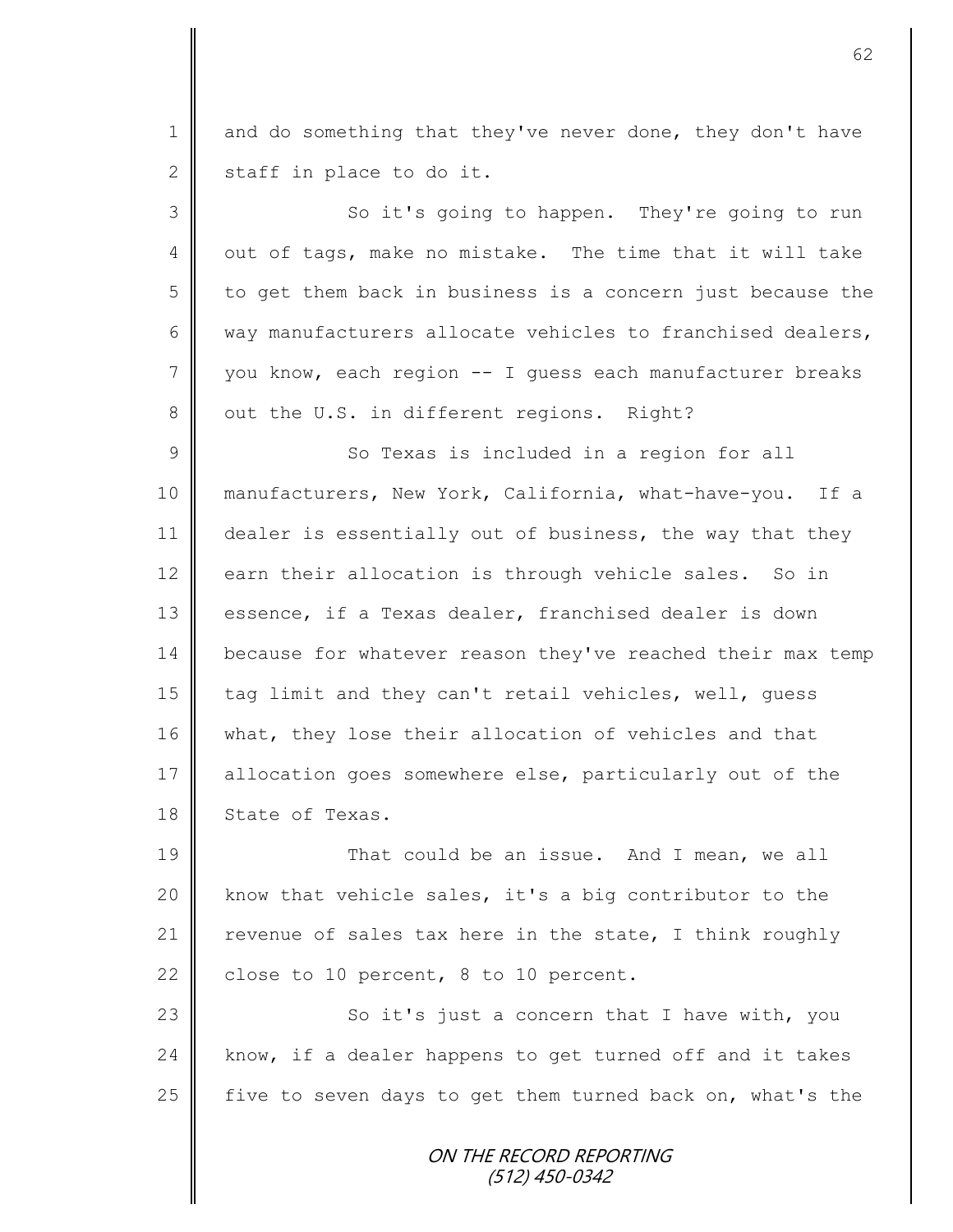1 || implication of that? Is it lost vehicle sales, lost 2 decations, lost tax revenue to the state? So we have to  $3 \parallel$  continue to have this conversation as to how we can 4 rectify it.

5 Just one other point I'd like to make is the 6 fleet business as well, which has been severely depressed 7 over this whole COVID period. They are rebuilding their 8 business as well and growing their inventory, and dealers 9 Support the fleet businesses and they could  $-$  you know, 10 Stacey, for instance, could get a large fleet order just 11 | out of the blue which would take her well over whatever 12 her max temp tag limit is. So if she's now at her max, so 13 who's going to suffer now?

14 || A retail customer suffers because they can't, 15 you know, purchase a vehicle because there are no more 16 temp tags to hand out, because you know, it's a new 17 process in place. Oh, yeah, I forgot, we're at our max 18 limit, we didn't notify the agency to have more tags. 19 It's just a concern. Right?

20 || So now these fleet companies, if this happens 21 once or twice, they're taking their business away from the 22 Texas dealer and they're going elsewhere. They're not 23  $\parallel$  going to deal with this situation.

24 So that's just only two concerns of many that I 25  $\parallel$  have for franchised dealers, in the event that they reach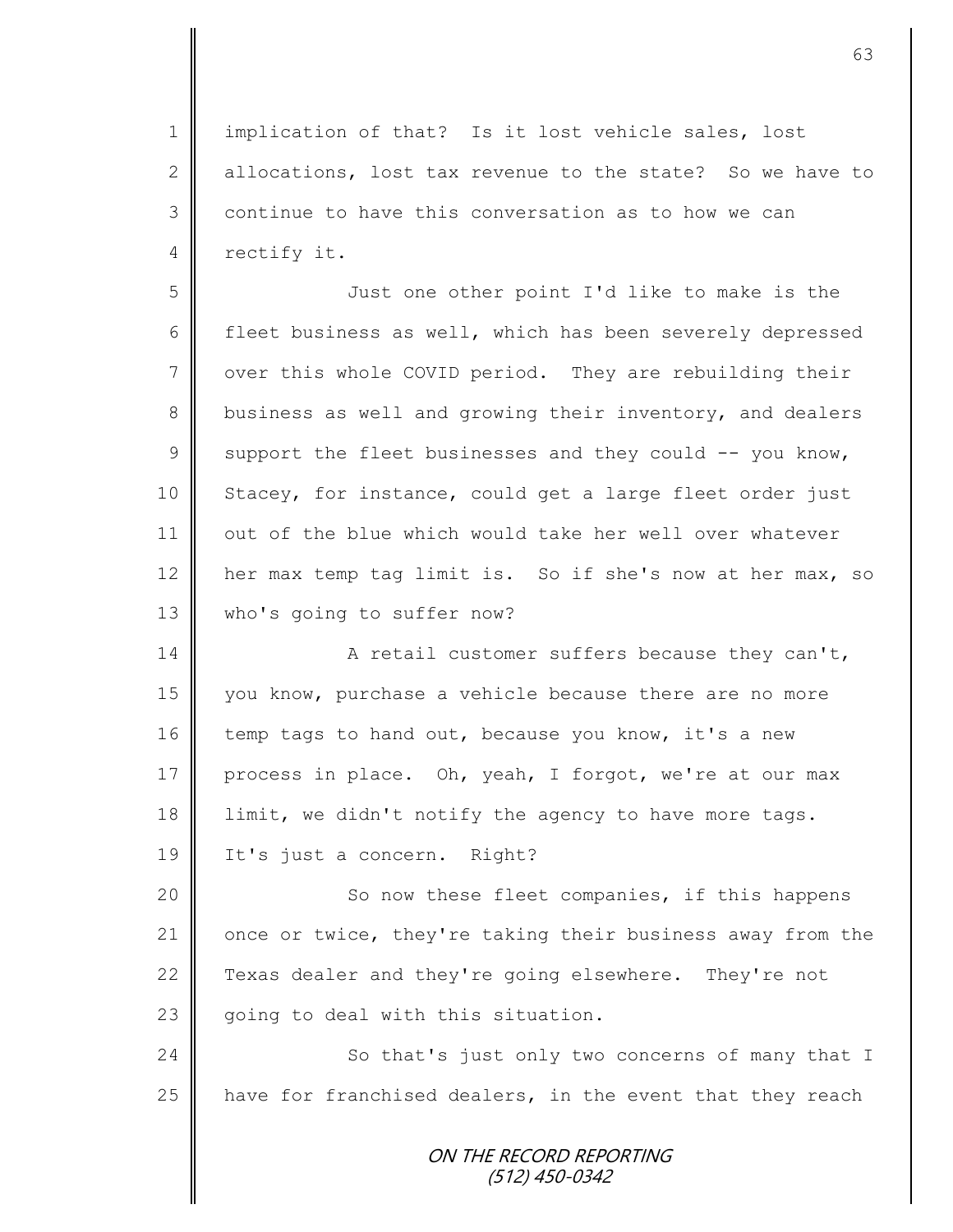ON THE RECORD REPORTING (512) 450-0342 1 | their max limit and they're shut off for a period of --2 even if it's a few days, it's a few days too many. So we 3 || just need to continue to have conversations about how we 4 can, you know, improve the formula and the process 5 | altogether to really support our franchised dealers. 6 MR. BACARISSE: Those are excellent points. 7 Thank you. 8 || MS. GILLMAN: I have a comment. 9 || MR. BACARISSE: Yes, Member Gillman. 10 MS. GILLMAN: Member Graham asked a very good 11 | question, and my biggest concern also is getting turned  $12$  | off and shutting down my business. 13 || I cannot sell a car if I cannot put a temporary 14 plate on. And I asked Executive Brewster what happens 15 when that happens, like the day it happens, because if it 16 will happen on a Saturday at two o'clock in the afternoon, 17  $\parallel$  and I can't get ahold of anyone, and the machine is shut 18  $\parallel$  off, my biggest sales day and certainly it will be a big 19 holiday and Monday and Tuesday will be off too. 20 MR. BACARISSE: That's the worst scenario. 21 | MS. GILLMAN: The worst. That will happen. 22 | And Whitney, tell me -- I don't want to put 23 words in your mouth, but what you said was you get a list 24  $\parallel$  of who's getting cut off. Is that right? 25 MS. BREWSTER: That's correct. We will be able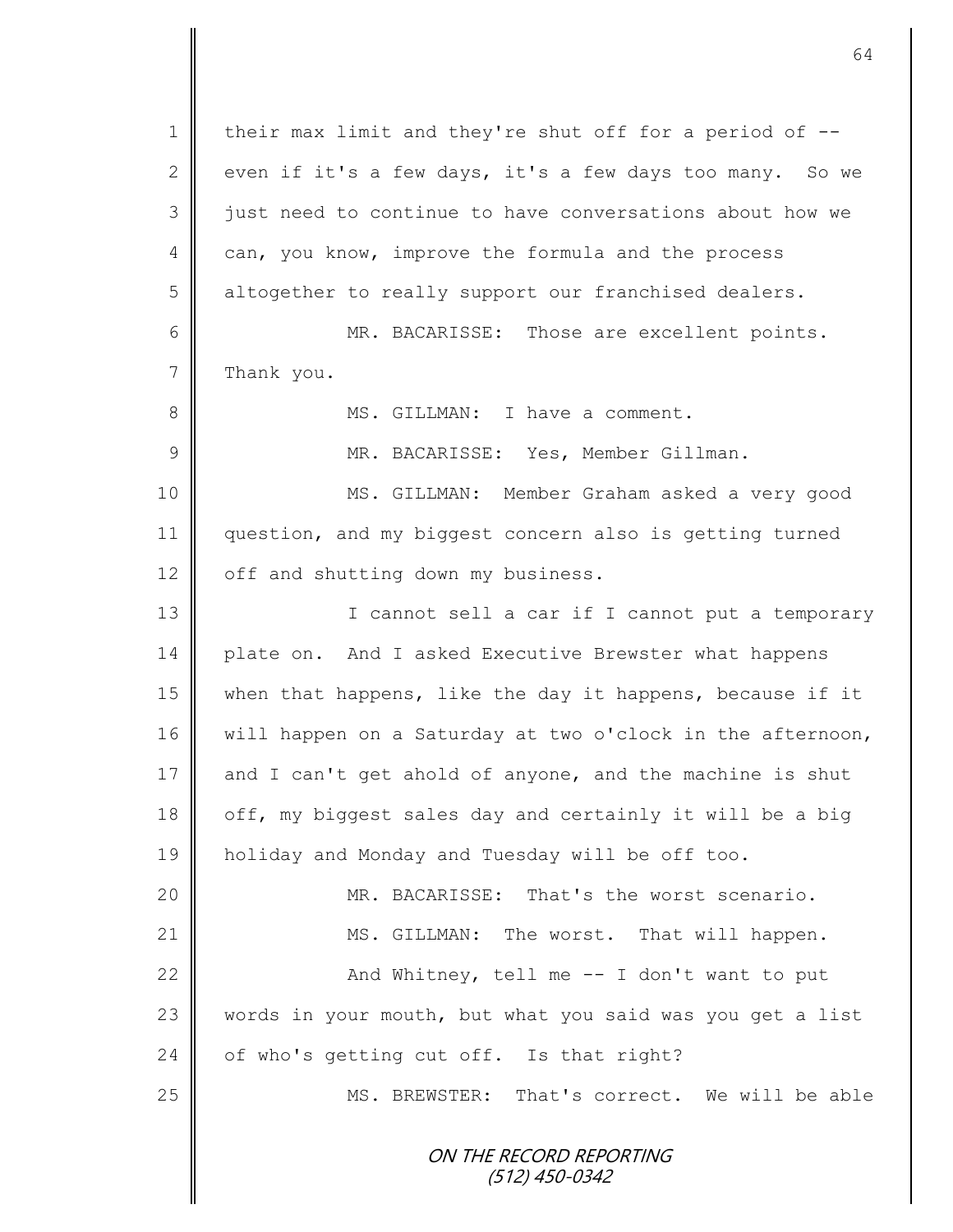ON THE RECORD REPORTING (512) 450-0342  $1 \parallel$  to track on our end the number of tags printed by dealer, 2  $\parallel$  based on their allotment, to be able to determine where  $3 \parallel$  they are in that allotment, and the ability to then reach 4 out to the dealer. 5 If we see that a dealer is making great strides  $6 \parallel$  in sales and putting temp tags on and that we foresee them  $7 \parallel$  blowing through that allotment, we have the ability to 8 then reach out to the dealer as well. So we have that 9 ability. 10 || Also, when a dealer is logging into the system 11 to print the tag, they will see how many they have. 12 | MS. GILLMAN: But I've got a brand-new sales 13 manager who just started yesterday, he has no idea. He's 14 just not trained, and I'm not there on Saturdays, 15 | whatever. 16 MS. BREWSTER: If it would be of help to 17 provide some training the stakeholders on this, we'd be 18 happy to do that. 19 || MS. GILLMAN: Well, I think what I'm asking for 20 | is kind of an alert system within the agency and where 21  $\parallel$  there's --22 | MR. THOMPSON: Chairman, can I? 23 | MR. BACARISSE: Yeah, go ahead. 24 MS. GILLMAN: Please. 25 | MR. THOMPSON: Clint Thompson, deputy director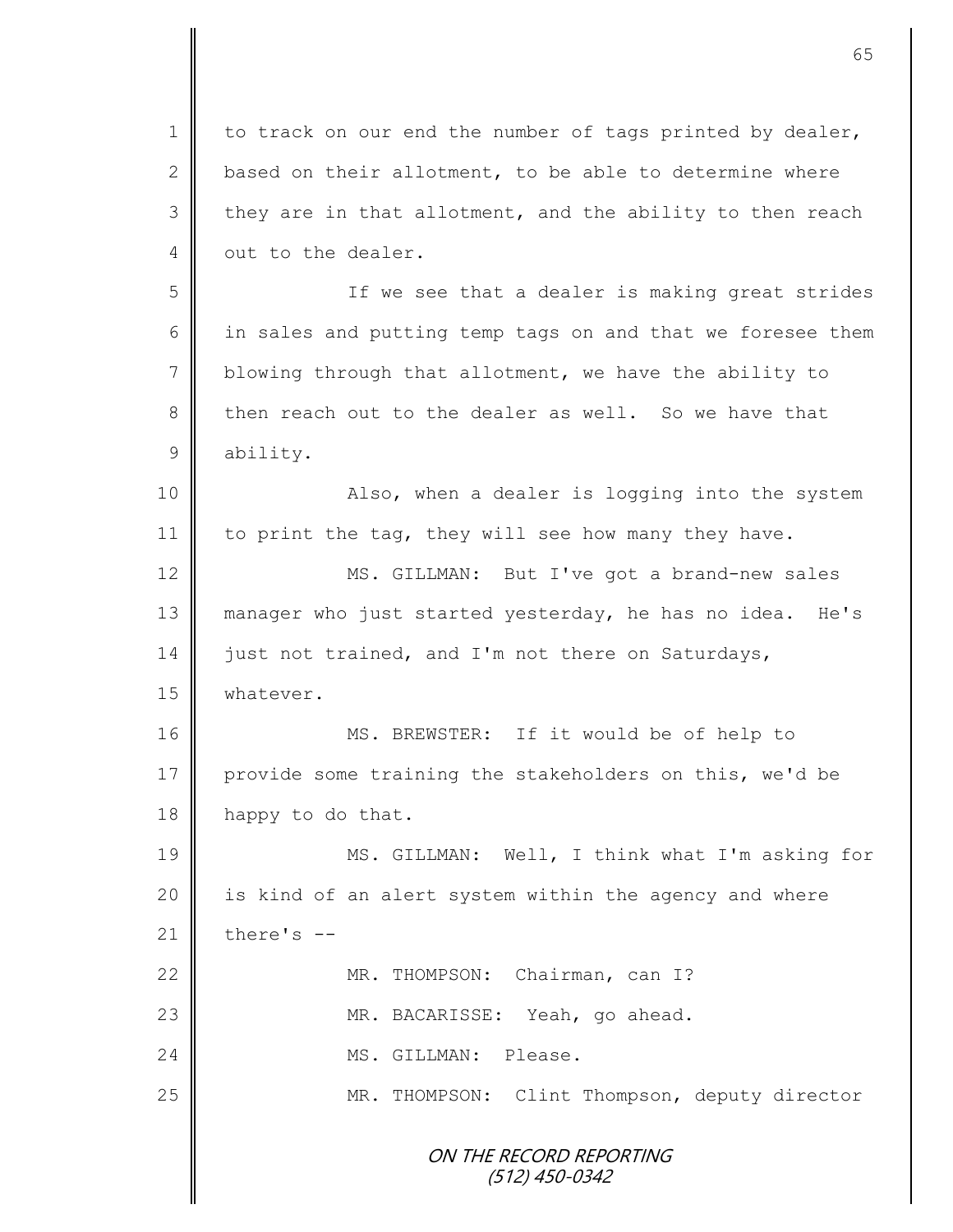| $\mathbf 1$     | of the Vehicle Titles and Registration Division.           |
|-----------------|------------------------------------------------------------|
| $\mathbf{2}$    | To Executive Director Brewster's point, we're              |
| 3               | going to be reaching out, and we're probably going to be   |
| $\overline{4}$  | reaching out because we think you're committing fraud.     |
| 5               | You blow through your maximum and we see you getting       |
| 6               | there, you're on another report, and we're contacting you  |
| $7\phantom{.0}$ | and we're asking for records. So it's going to be a        |
| 8               | self-service submission for additional data to be able to  |
| $\mathcal{G}$   | get an increase, I promise you that.                       |
| 10              | The other side of that is, unfortunately, given            |
| 11              | the time frame that we're moving these rules forward as    |
| 12              | quickly as possible, we can't get all the programming that |
| 13              | we want in the system; we recognize that.                  |
| 14              | That's true for a lot of things that we do. We             |
| 15              | are putting the programming in place that we can right now |
| 16              | to facilitate the threshold, i.e., the 50 percent, the     |
| 17              | notification in the system when folks log in.              |
| 18              | And I get it, it's new. To Executive Director              |
| 19              | Brewster's point, we can conduct outreach, we can let      |
| 20              | folks know this is coming. Obviously we've published the   |
| 21              | fact that we've adopted rules. We have a means of          |
| 22              | communication with our licensees, obviously, to let them   |
| 23              | know this is a new thing -- here's what you're going to    |
| 24              | see -- to give them that awareness.                        |
| 25              | But again, there is some -- Member Omumu, I get            |
|                 |                                                            |
|                 | ON THE RECORD REPORTING<br>$(512)$ 450-0342                |
|                 |                                                            |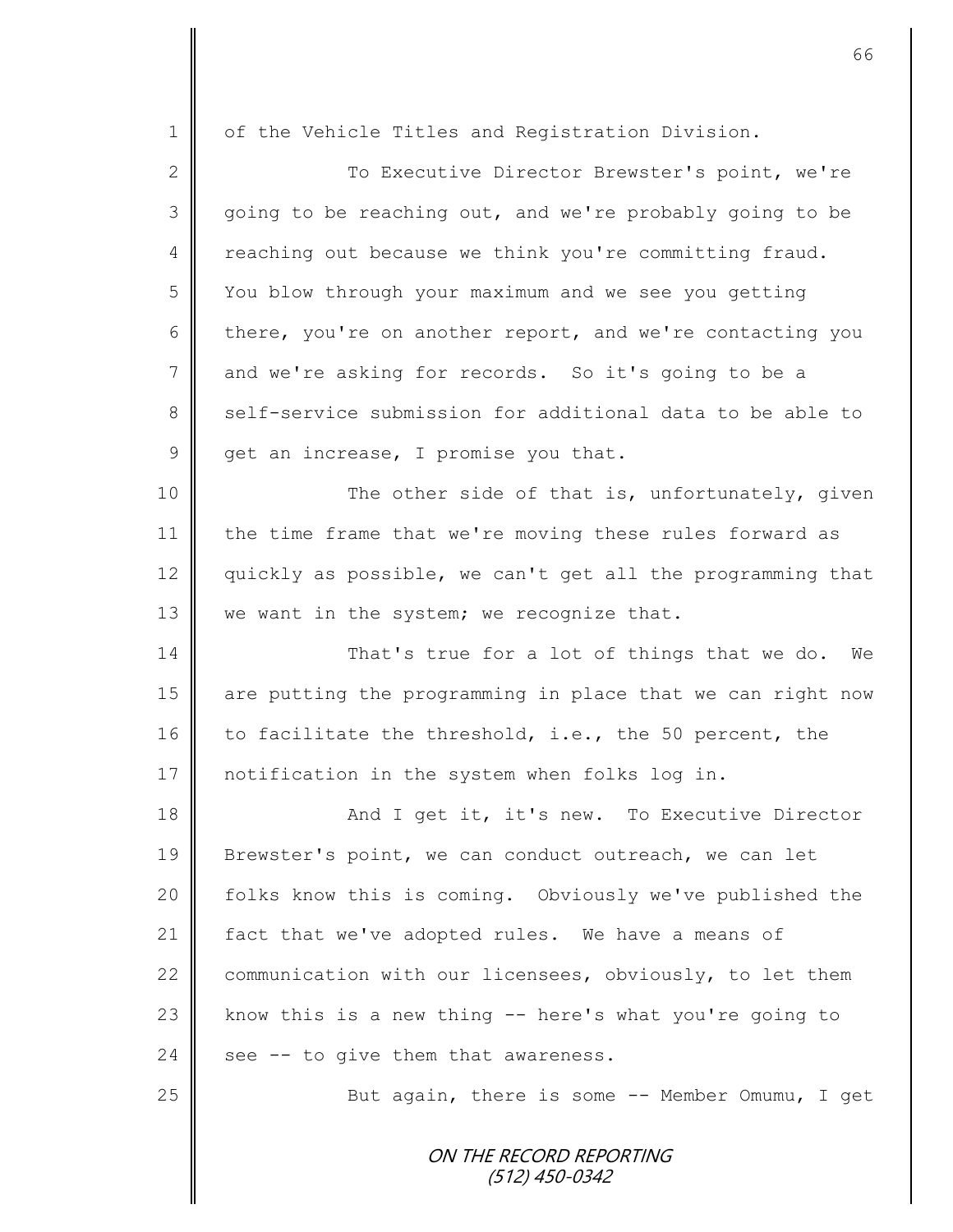1 || it, and I get that folks are new. You know, we've got 2 challenges all the time, we get a COVID closure, and then 3 I forget that we've got hoteling stations on the floor 4 | below us and then the next thing I know I'm sending folks 5 home with laptops.

6 || And I get it; we forget sometimes. I recognize 7 that this is new and we're going to have to change and 8 we're going to have to educate our dealer community; I get 9 that.

10 || But the key is there is an onus on an entity 11 who is licensed in the state of Texas to maintain their 12 | license. We don't renew your motor vehicle license for 13 you every year automatically. There's a process that you 14 have to follow to make sure that you're still licensed to  $15$   $\parallel$  conduct business in the state.

16 || T get that's probably not the comfortable 17 answer, but there is a requirement for the dealers to 18 maintain their license and to conduct operations 19 efficiently to make sure that they can sell those vehicles 20  $\parallel$  on Saturday and not run up against that.

21  $\parallel$  all that aside, yes, we absolutely are going to 22 build in eventually alerts, 50 percent, 75 percent, 95 23 percent. They'll get emails. We get the more robust 24 implementation in at a future date. That way it's more 25 evident, and it's not I've got to log in and pay attention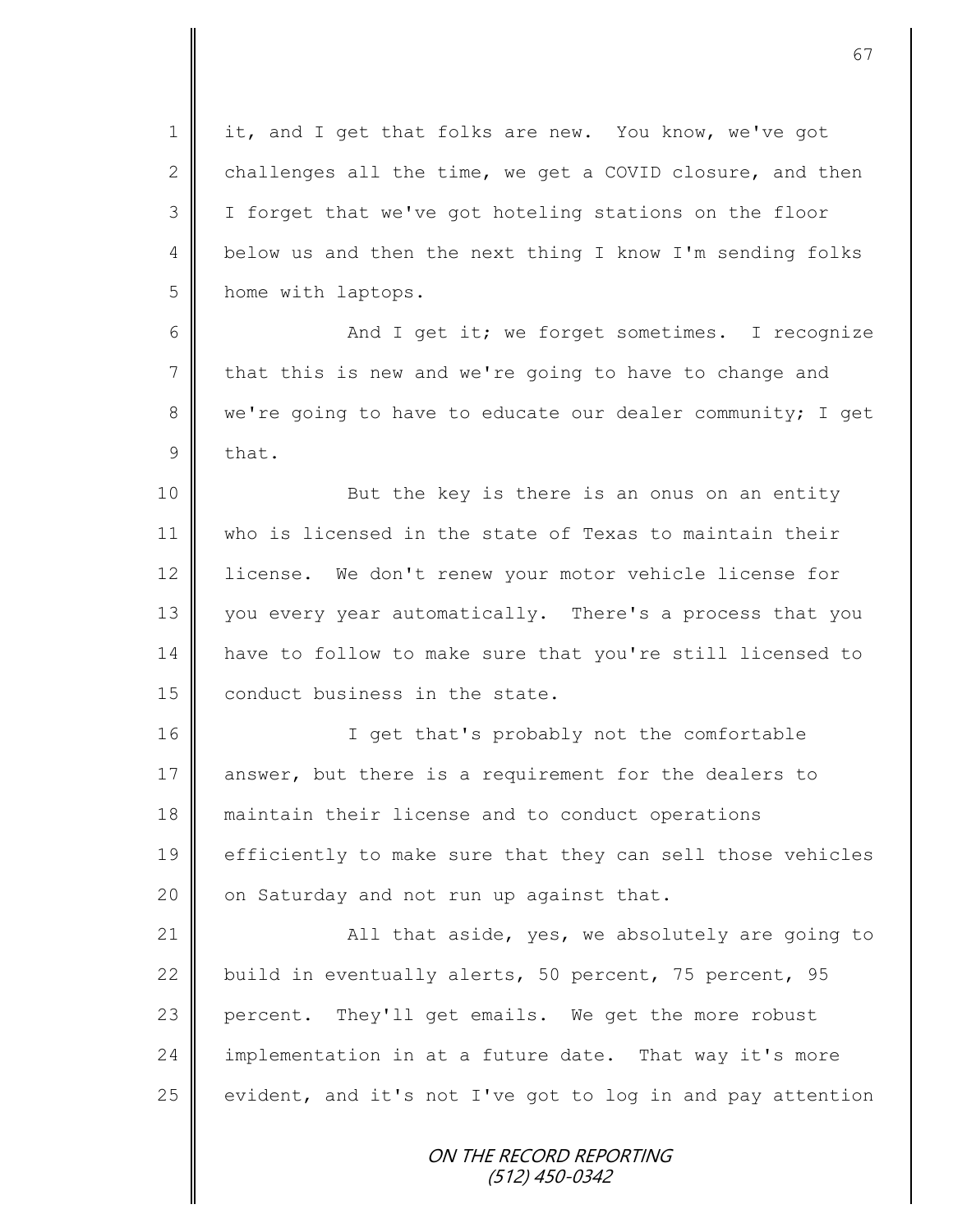1 to the counter over on the side.

| $\mathbf{2}$   | I get when you log in every day you start                 |
|----------------|-----------------------------------------------------------|
| 3              | ignoring it; I recognize that. But when we start pushing  |
| $\overline{4}$ | emails with a subsequent release, that will make it       |
| 5              | evident for folks.                                        |
| 6              | And on top of us reaching out and letting                 |
| $7\phantom{.}$ | dealers know that this is coming, here's the implication  |
| 8              | of this: You need to pay attention; here's what happens   |
| $\overline{9}$ | if you run out of tags. I think those things coupled will |
| 10             | be beneficial.                                            |
| 11             | MR. BACARISSE: I believe Member McRae -- Vice             |
| 12             | Chair McRae, you had a question?                          |
| 13             | MS. McRAE: I have a comment, and you made some            |
| 14             | great points, Sharla, some points that I hadn't really    |
| 15             | considered. But I think there is an alternative. It's     |
| 16             | not convenient for the dealer, but they can come into the |
| 17             | county. Right, Clint? We can issue temp tags for them?    |
| 18             | MR. THOMPSON: Clint Thompson, deputy director             |
| 19             | of the Vehicle Titles and Registration Division.          |
| 20             | A dealer conducting a retail sale is                      |
| 21             | statutorily required to issue a buyer tag. Do they have   |
| 22             | the ability to obtain a 30-day permit from a county tax   |
| 23             | Absolutely. But again, there's a statutory<br>office?     |
| 24             | requirement for that buyer tag to be issued.              |
| 25             | Is that something that they could obtain on the           |
|                | ON THE RECORD REPORTING<br>$(512)$ 450-0342               |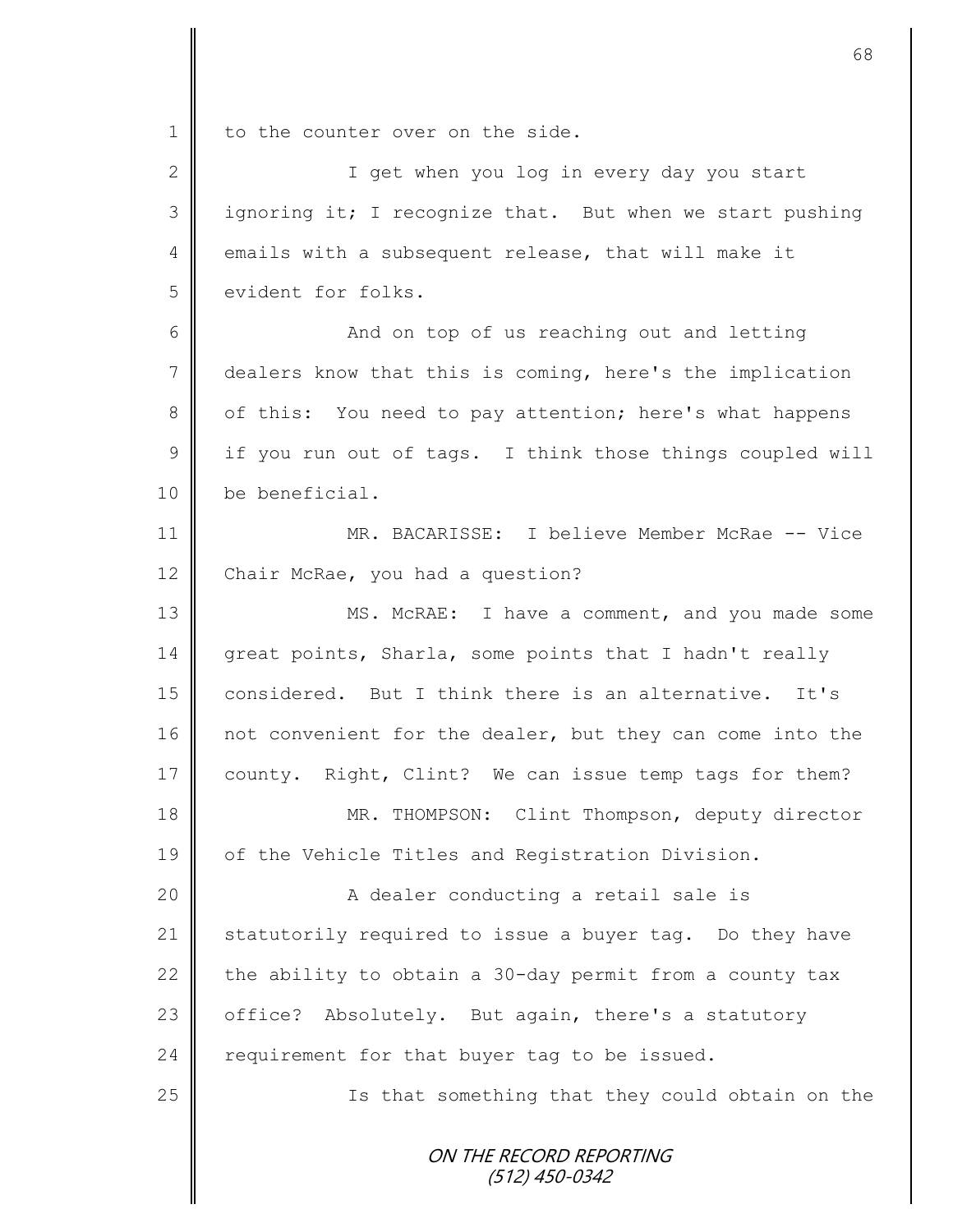ON THE RECORD REPORTING (512) 450-0342 1 | front-end when they don't have tags? That's a 2 possibility, but there is still a statutory requirement to 3 issue it. I get the argument that y'all aren't open on 4 Saturdays either. 5 || MS. McRAE: Right. 6 MR. THOMPSON: So I get that; I get both sides  $7$  of it. 8 || MS. McRAE: I mean, it's just an alternative 9  $\parallel$  that I thought we could throw out there in the event that 10 | something did happen. 11 || MS. GILLMAN: That I'm turned off, but on 12 Monday I could go to the county and request a temp tag. 13 || MS. McRAE: A 30-day. 14 | MR. BACARISSE: Request a 30-day. 15 || MS. McRAE: I mean, it's an option. It would 16 still be inconvenient. 17 || MS. GILLMAN: It would -- that would not be a 18 good solution for us, but I appreciate it, I appreciate 19 it. 20 || The conversation, Mr. Chairman, is I know the 21 purpose of this meeting is to curb criminal activity, and 22  $\parallel$  based on the department's history and the agency's facts, 23 if franchised dealers are not part of the problem, the 24 administration of this may be more cumbersome for all  $25$  than  $-$  the cure may be worse than the disease.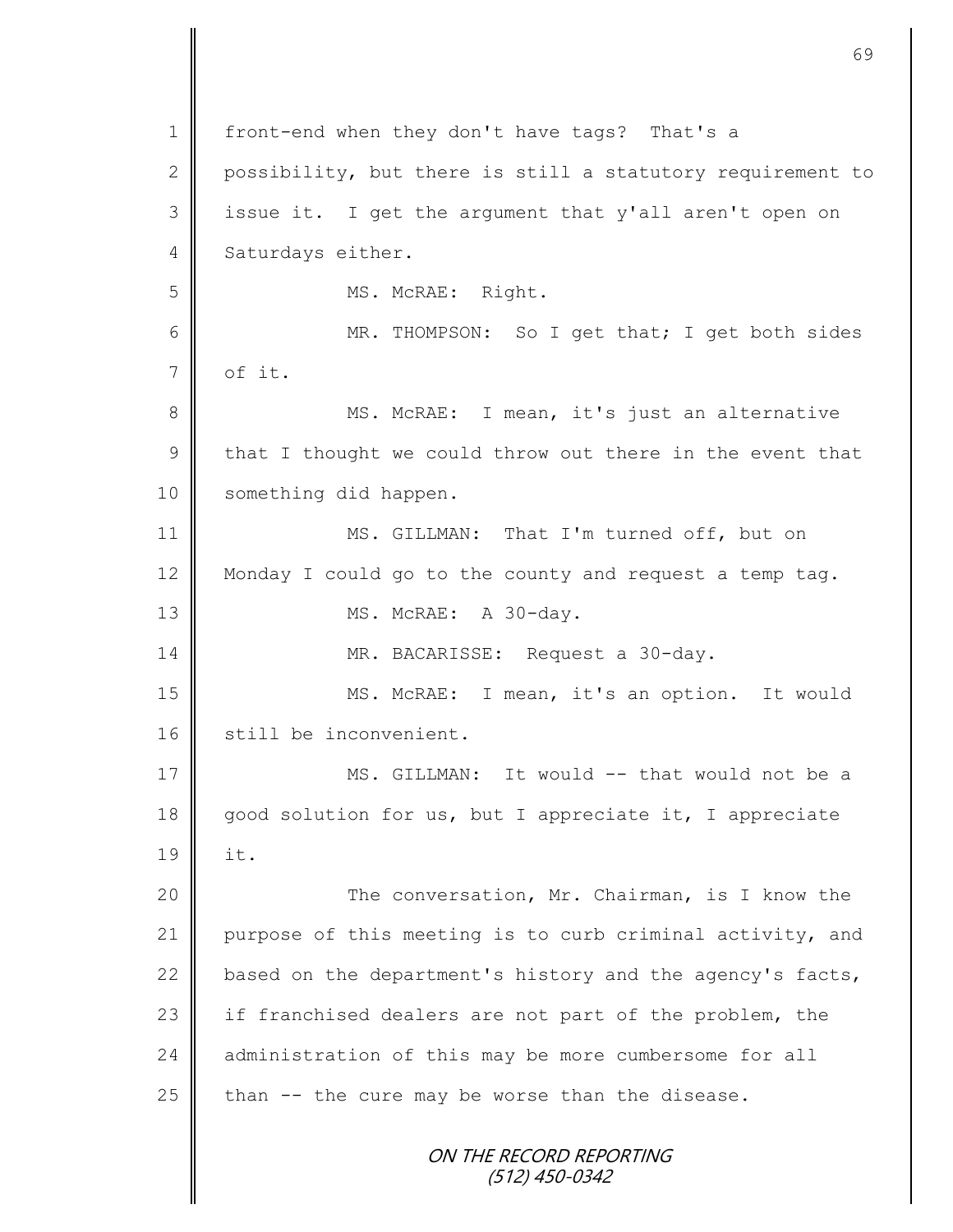ON THE RECORD REPORTING (512) 450-0342 1 || And I think if we can go forward with our 215 2 | rulemaking  $-$  but it is a strong concern that the cure is 3 worse than the disease for some. And I promise you, 4 franchised dealers want to catch the bad guys also. 5 MR. BACARISSE: Sure. 6 MS. GILLMAN: However, the problems that come 7 With some of these rules may impede business, and I know  $8$  the State of Texas is not really wanting that. 9 || MR. BACARISSE: That's right. Your point is 10 || well made, absolutely. We must find the balance. 11 || MR. GRAHAM: On point, sir. 12 MR. BACARISSE: Member Graham. 13 MR. GRAHAM: In the event that it's determined  $14$  | that some adjustments need to be made to these 15 calculations, would that require a complete rewrite of the 16  $\parallel$  rule, starting the whole process over? 17 || And you made the point about -- Member Omumu, 18 you made the point about commercial vehicles. I mean, I 19 probably need to buy ten right now, and I have bought one 20 | in a year, and when those trucks come available, guess 21 what I'm going to do? I'm going to run out there and buy 22  $\parallel$  it. 23 MS. GILLMAN: You're not the only one; everyone 24 is needing them. 25 || MR. GRAHAM: Yeah, I know. In the commercial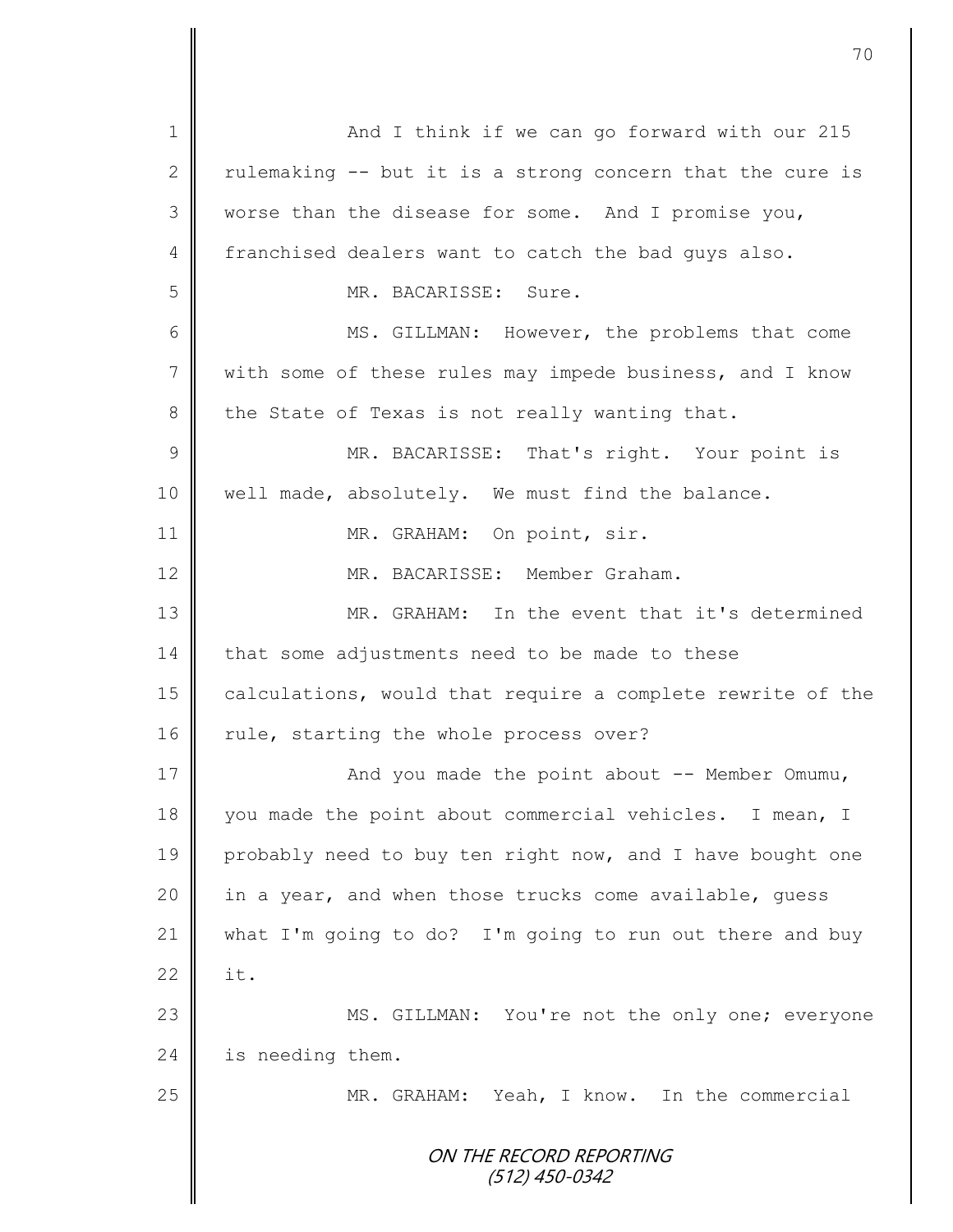ON THE RECORD REPORTING (512) 450-0342 1 | world it's been bad. 2 MR. BACARISSE: Okay. One at a time, please,  $3 \parallel$  just for the record. Everybody is making great points. 4 || MR. GRAHAM: But my question is can these -- if  $5 \parallel$  a revision needs to occur to these calculations, can that  $6 \parallel$  be done without a complete rewrite of the rule, or does  $7$  that require the whole process to start over? 8 || MR. THOMPSON: Clint Thompson, deputy director  $9 \parallel$  of the Vehicle Titles and Registration Division. 10 I'll tread lightly here. Y'all have already 11 got me doing math up here, and that's never good. Y'all 12 got me talking about licensing, that's never good either. 13 || And now I'm going to talk for our General Counsel's 14 Office. 15 | (General laughter.) 16 || MR. BACARISSE: I'm glad it's you rather than 17 me. 18 MR. THOMPSON: It depends on the nature of the 19 change. I'll give you an example. If we want to now 20 change the 10 percent per year in business, that's 21 | obviously in our rule and the Board has adopted that. 22 Should that happen today, now we have to come back and  $23$  change that to 20. 24 **That's the challenge, if you will, of us being** 25 very prescriptive in our rule. The way we proposed it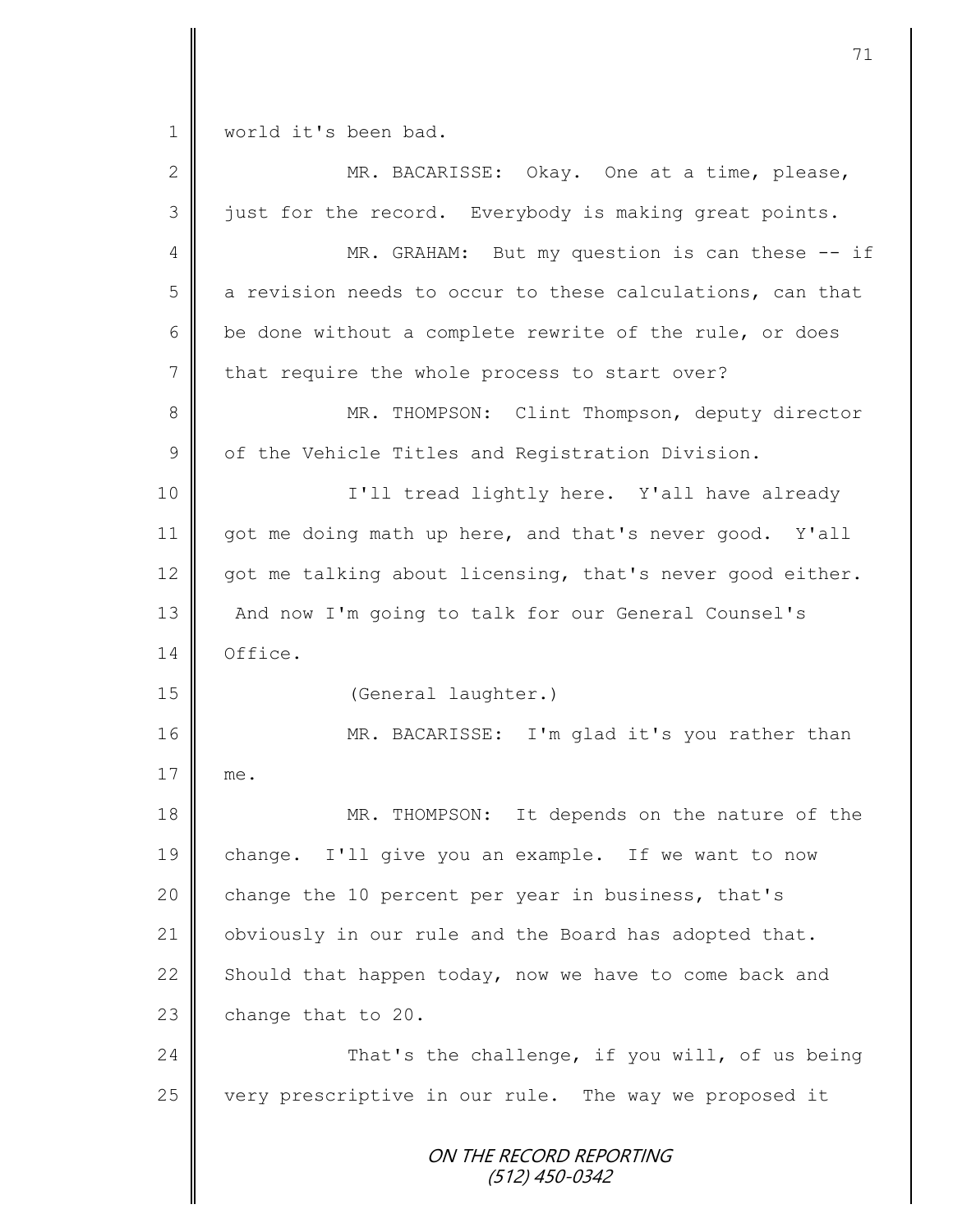ON THE RECORD REPORTING (512) 450-0342 1 initially was you would be give credit for time in  $2 \parallel$  operation. We had some flexibility. 3 Of course, the inverse of that, if you don't 4 believe that we're going to up it to 15 percent, we're 5 going to drop it down to 5 percent, well, then there's 6 concern there as well. 7 || But what you're describing, again, the fleet 8 issue, the vehicles come back, that's a change in the  $9 \parallel$  market. That's a temporary condition affecting a dealer. 10 We have statutory authority to do that, and the rule just 11 | supports that. 12 MR. GRAHAM: Okay. That's great. Thank you. 13 MR. BACARISSE: Member Scott, did I see you? 14 || MR. SCOTT: Can we entertain a motion at this  $15$  point? 16 MR. BACARISSE: I believe we can. We have some 17 public comment to do first. I'm sorry. Right. And then 18 we also need to hear from Mr. Blassingame -- thank you --19 who was an integral part of this. 20 | Richtlere any more questions that pertain to 21 | Mr. Thompson and his work? 22 | MS. GILLMAN: I have a clarifying questions. 23 | MR. BACARISSE: Yes, Member Gillman. 24 MS. GILLMAN: Member Graham, you asked if we 25 | approve something today and then in practice going along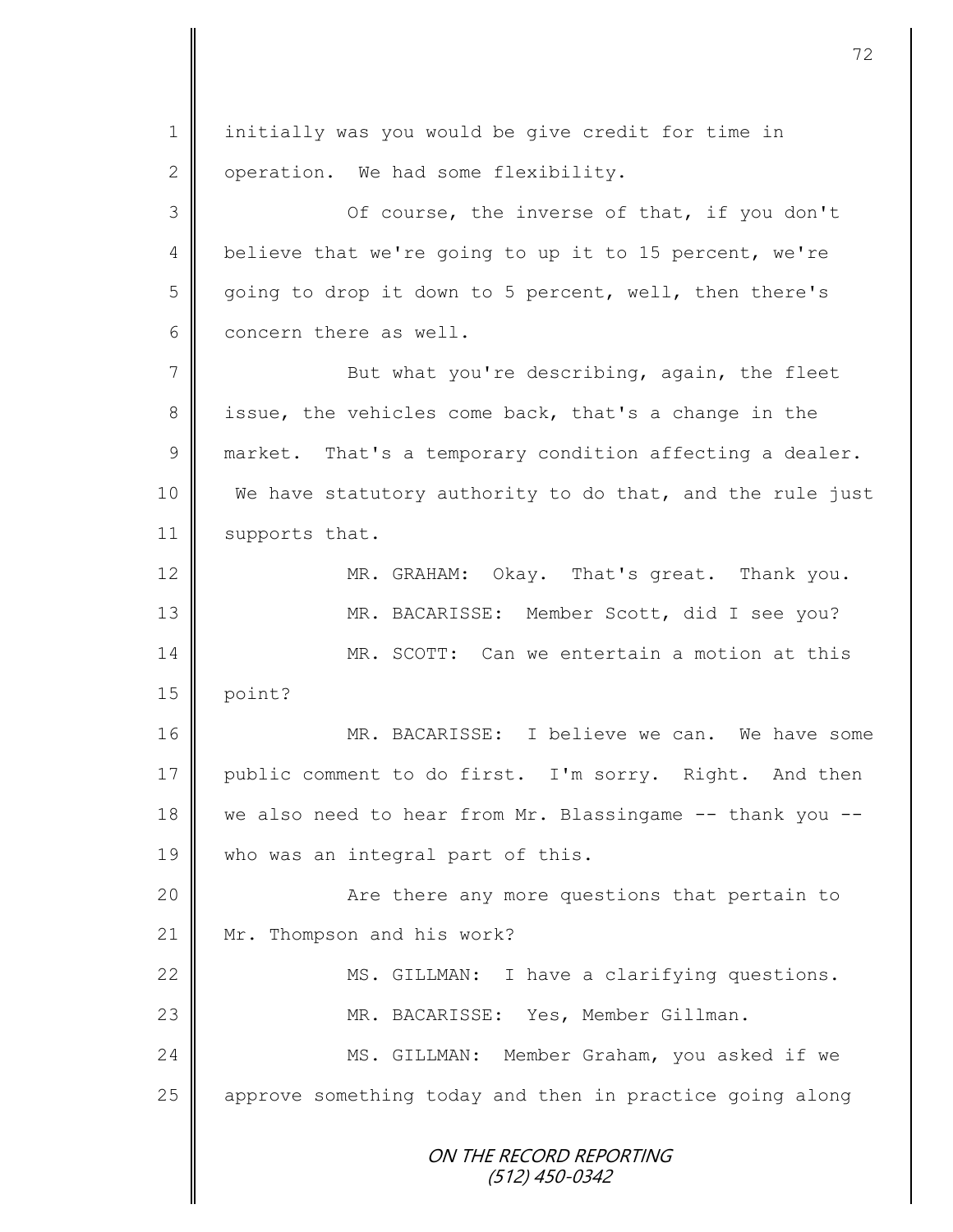ON THE RECORD REPORTING  $1 \parallel$  we realize, oh, my goodness, we need to make a change. 2 How do you make a change? 3 || MR. BACARISSE: I think that question is best 4 asked of Ms. Beaver to talk to process, not only between  $5 \parallel$  now and the next meeting but also after we actually 6 promulgate a rule. 7 || MS. BEAVER: Tracey Beaver, general counsel. 8 The process that is going to be put into place  $9 \parallel$  to support these rules at the department is something that 10 we have some flexibility with. If we see that more 11 | communication is needed, more reports in the system, more 12  $\parallel$  up-front notifications, that is something that the 13 department can and has flexibility and wants to do as we 14 | work through these rules. 15 | There is something that is a substantive 16 change to these rules that affects the metrics, the 17 underlying foundation of how the temp tag allotment is 18 made, that would be a new rule proposal, most likely, and 19 then adoption before the Board. 20 || So it depends on what type of change is needed. 21 The department has a great deal of flexibility in these 22  $\parallel$  rules to be able to make changes to communications and 23 processes without amending the rules in the future. 24 MR. BACARISSE: But if there was a point at  $25$  which the Board and the department believed we needed to

(512) 450-0342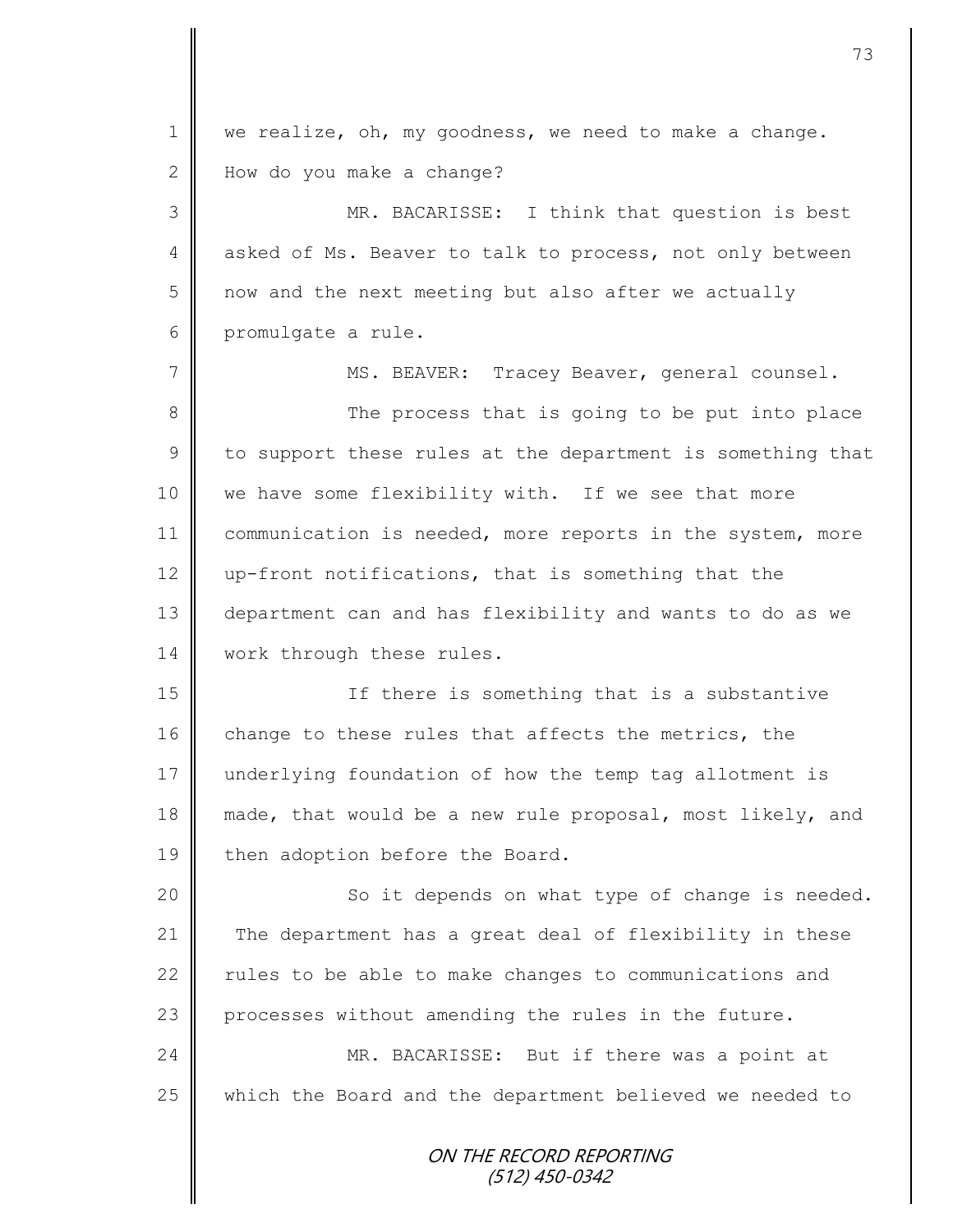ON THE RECORD REPORTING (512) 450-0342 1 amend the rule, there is a process for that which is 2 they're drafted, they're put out for public comment, so it  $3 \parallel$  takes some time. 4 MS. BREWSTER: Put on the agenda. 5 || MR. BACARISSE: Yeah, right, but it takes some 6 time to do that. It can't be done quickly, so we have to 7 follow that process. 8 | MS. BREWSTER: Mr. Chairman? 9  $\parallel$  MR. BACARISSE: Ms. Brewster. 10 || MS. BREWSTER: If I may? Whitney Brewster, 11 executive director. 12 We are anticipating in April having a Project 13 and Operations Committee meeting. Perhaps it would be 14 appropriate for us to give an update on how this is 15 working in operations so that we can inform the Board if 16 there are any unintended consequences and how we're 17 working through those, so that the Board has some 18 visibility and hopefully some assurances that the issue is 19 | being handled appropriately. 20 || And I would like to also just remind everyone 21 as we're moving forward, it's hard to believe that we're 22  $\parallel$  not that far away from a legislative session, and we are 23 going to start going through the process of looking at 24 **l** legislative recommendations. 25 || If there are things that this Board would like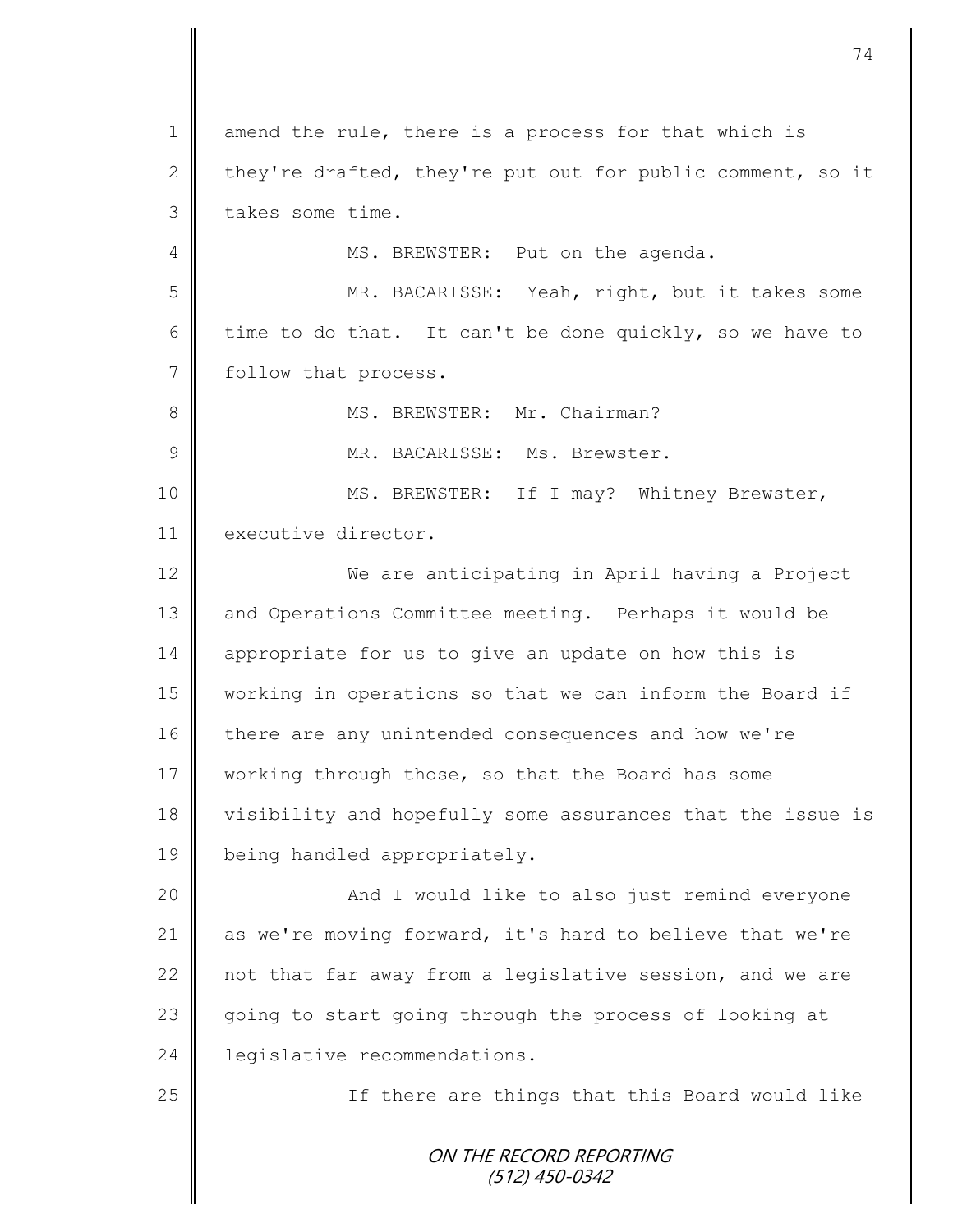ON THE RECORD REPORTING (512) 450-0342 1 to recommend to the legislature to change things at the 2 statutory level, that is the process that we would pursue 3 || if there were items wishing to be changed that are of 4 statutory nature. 5 MR. BACARISSE: And may I -- I'm sorry' just 6 | one moment  $--$  may I make a suggestion to the collective 7 | group here, the agency. 8 || Mr. Prewitt chairs Projects and Operations. I 9 would like to ask Vice Chair McRae to join him on that 10 | committee. I think there's some important work not only 11 on this subject but other subjects that Tammy could add to 12 from her perspective, if that's acceptable. 13 || MS. BREWSTER: Absolutely. 14 MR. BACARISSE: Are you good with that? 15 || MS. McRAE: Absolutely. 16 MR. BACARISSE: Did you have a comment, Vice 17 Chair McRae? 18 || MS. McRAE: Thank you. 19 | I'm just thinking out loud here, because we 20 | certainly don't want to impede the dealer industry or the 21  $\parallel$  manufacturing industry at all, and I don't know, I know 22 that we have  $15-16$  regional service centers? 23 MS. BREWSTER: Sixteen. 24 | MS. McRAE: Sixteen. I realize that storage  $25$  may become an issue, but just a thought. If you have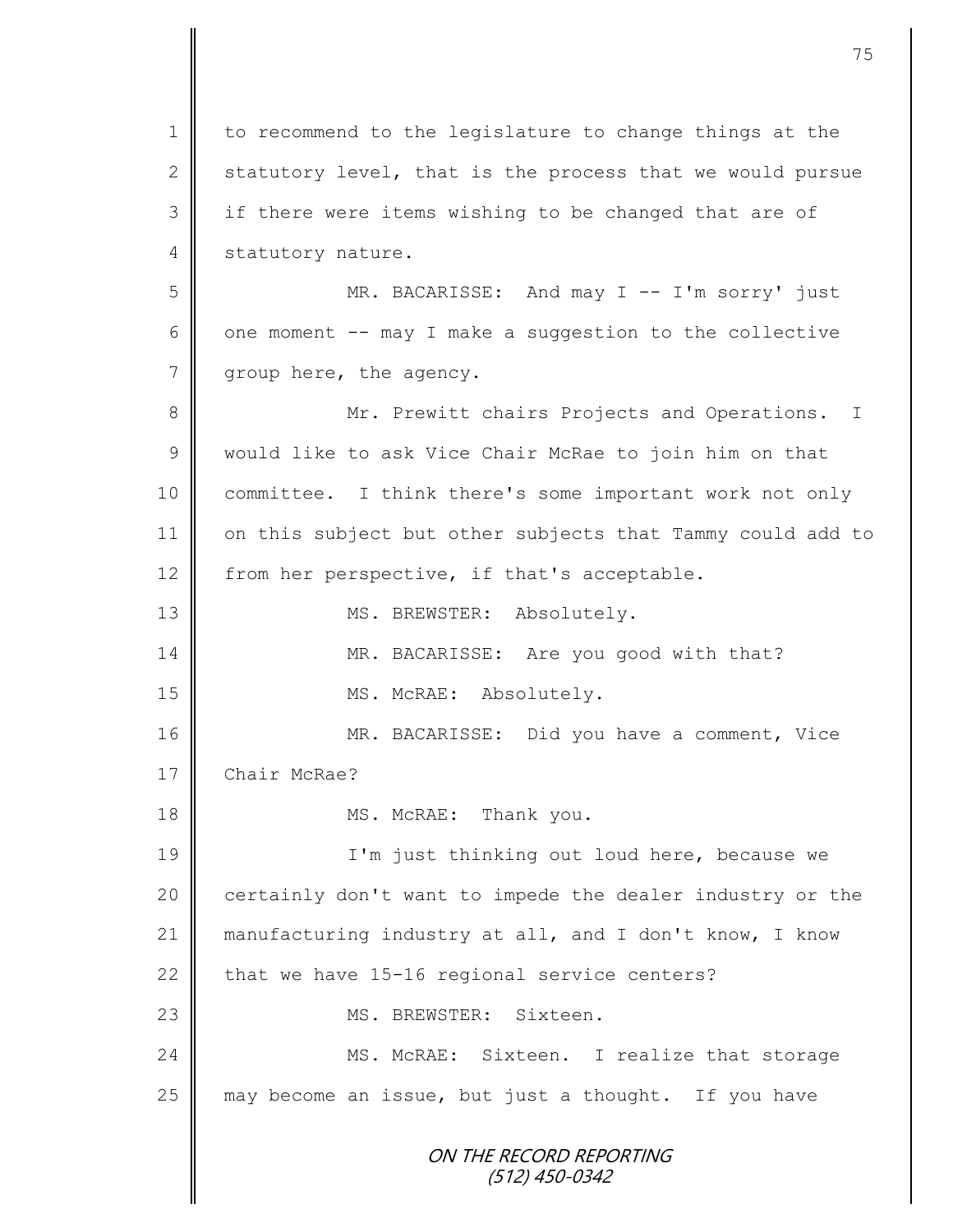|                | 76                                                         |
|----------------|------------------------------------------------------------|
|                |                                                            |
| 1              | overflow inventory for these temp tags, I don't know, is   |
| $\mathbf{2}$   | that possible so that it wouldn't be -- but they're        |
| 3              | issuing from the system, though.                           |
| 4              | MR. BACARISSE:<br>No.                                      |
| 5              | MS. McRAE: So never mind; that's not a valid               |
| 6              | thought.                                                   |
| $\overline{7}$ | MR. BACARISSE: I think a lot of these                      |
| $8\,$          | questions and ideas are very important. And in addition    |
| $\mathcal{G}$  | to what we're doing here today, ongoing through Projects   |
| 10             | and Operations Committee we need to flesh this out and     |
| 11             | make this work.                                            |
| 12             | At the end of the day, it has to work. It has              |
| 13             | to work for our industry, it has to work for the people of |
| 14             | Texas, and the balance between keeping Texas a great place |
| 15             | to come and do business and also to live safely and        |
| 16             | securely. Those are two very important things.             |
| 17             | This is hard work, folks. I'm glad you're here             |
| 18             | and doing it with us. Thank you.                           |
| 19             | Any other questions or comments before we go to            |
| 20             | Mr. Blassingame?                                           |
| 21             | (No response.)                                             |
| 22             | MR. BACARISSE: Clint, thank you, appreciate                |
| 23             | it.                                                        |
| 24             | Monique, thank you.                                        |
| 25             | Mr. Blassingame, would you approach the podium,            |
|                | ON THE RECORD REPORTING                                    |
|                | $(512)$ 450-0342                                           |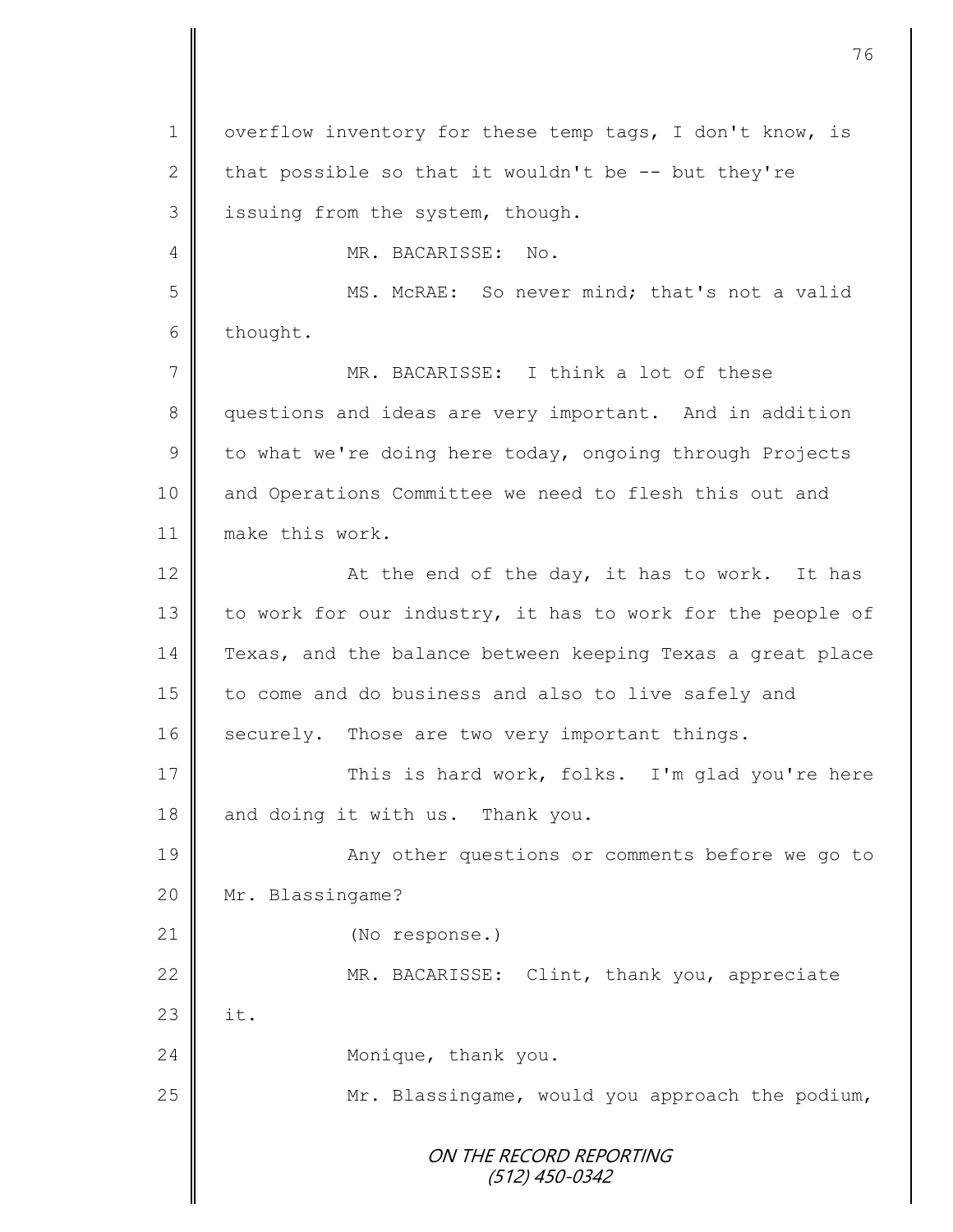| $\mathbf 1$    | please, sir? Glad you're here. Thank you.                  |
|----------------|------------------------------------------------------------|
| 2              | MR. BLASSINGAME: Hi. My name is David                      |
| 3              | Blassingame. I'm the chair of the MVIRAC committee, and    |
| $\overline{4}$ | I'm here to speak about the committee today.               |
| 5              | We previously met in December of 2021 and                  |
| 6              | discussed TxDMV's proposed maximum tag limit rules that    |
| $\overline{7}$ | implement House Bill 3927, which gives the department      |
| 8              | authority to deny a dealer or a converter access to the    |
| $\mathcal{G}$  | temporary tag database if it is found that the tags have   |
| 10             | been fraudulently obtained from the system.                |
| 11             | The MVIRAC reviewed the proposed formula of the            |
| 12             | TxDMV and created a set of maximum tag limits and provided |
| 13             | advice, based on our expertise, to combat temporary tag    |
| 14             | fraud but also that were reasonable and ensured the limit  |
| 15             | of dealers' tags that they were able to operate in the     |
| 16             | marketplace.                                               |
| 17             | I appreciate the Board and the committee's work            |
| 18             | on this to curb the fraudulent tag problem, and I'm here   |
| 19             | to answer any questions, and I appreciate the opportunity  |
| 20             | to speak in front of the Board at this time.               |
| 21             | MR. BACARISSE: Mr. Blassingame, we appreciate              |
| 22             | your service in this way. This is a heavy lift, and it's   |
| 23             | an important issue. So thank you to you and your           |
| 24             | committee for the work that you've done there.<br>We       |
| 25             | appreciate it deeply.                                      |
|                | ON THE RECORD REPORTING                                    |
|                |                                                            |

(512) 450-0342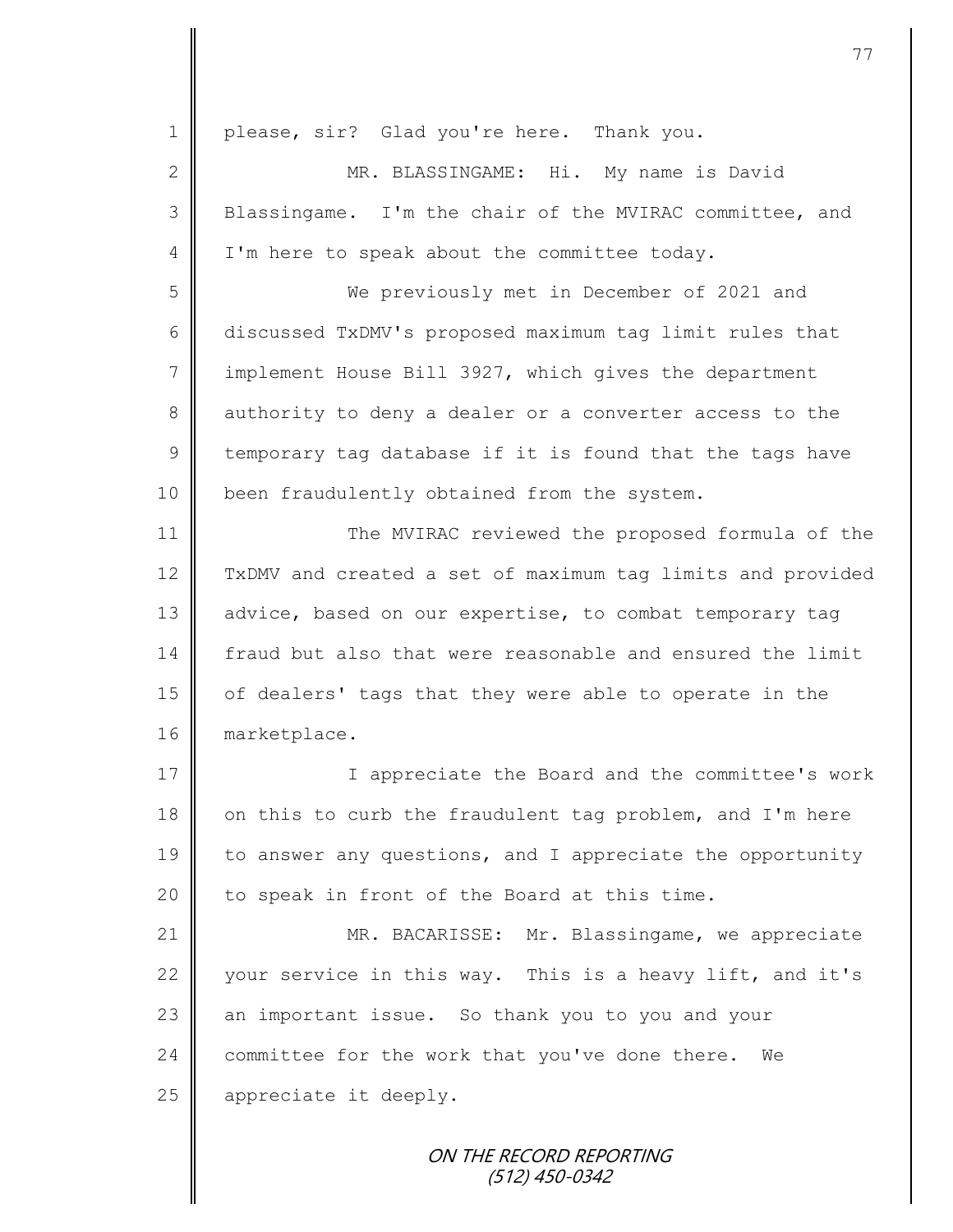| $\mathbf 1$    | MR. BLASSINGAME: Thank you.                                |
|----------------|------------------------------------------------------------|
| $\overline{2}$ | MR. BACARISSE: Members, any questions for Mr.              |
| 3              | Blassingame?                                               |
| 4              | MS. GILLMAN: Thank you.                                    |
| 5              | MR. BACARISSE: Thank you.                                  |
| 6              | MR. BLASSINGAME: I'm going to turn the floor               |
| 7              | over to Director Johnston.                                 |
| 8              | MR. BACARISSE: Oh, good.                                   |
| 9              | Come on up, Monique.                                       |
| 10             | MS. JOHNSTON: Monique Johnston, director of                |
| 11             | the Motor Vehicle Division.                                |
| 12             | The rule proposal package was published for                |
| 13             | comment in the November 12, 2021 issue of the Texas        |
| 14             | Register. The comment period closed on December 13, 2021.  |
| 15             | As I mentioned earlier, the department received            |
| 16             | 35 written comments from legislators, industry groups and  |
| 17             | several individuals. All comments received were addressed  |
| 18             | in the preamble section, and the rule text was clarified   |
| 19             | and modified as we discussed earlier in response to some   |
| 20             | of the comments.                                           |
| 21             | If the Board adopts the rules during its                   |
| 22             | January 27, 2022 open meeting, staff anticipates the rules |
| 23             | will be effective and filed with the Secretary of State    |
| 24             | and published in the February 11, 2022 issue of the Texas  |
| 25             | Register.                                                  |
|                | ON THE RECORD REPORTING                                    |

(512) 450-0342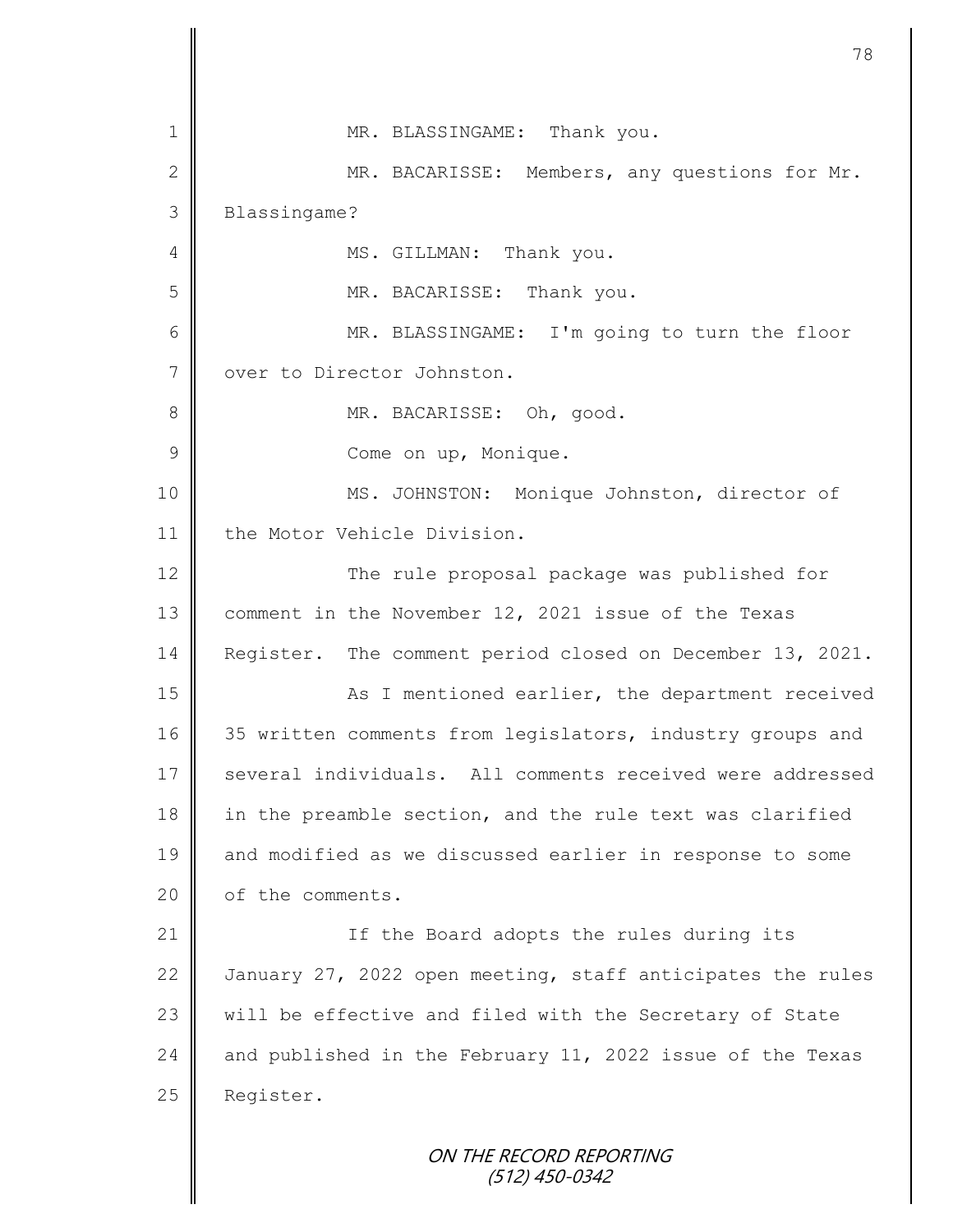| $\mathbf 1$   | We request approval to adopt the rule package,               |
|---------------|--------------------------------------------------------------|
| $\mathbf{2}$  | and members, this concludes my remarks. We are happy to      |
| 3             | answer any additional questions the Board might have on      |
| 4             | this rule package.                                           |
| 5             | Thank you.                                                   |
| 6             | MR. BACARISSE: Thank you.                                    |
| 7             | Any questions for Ms. Johnston, members, before              |
| $8\,$         | we go to public comments?                                    |
| $\mathcal{G}$ | (No response.)                                               |
| 10            | MR. BACARISSE: Thank you, Monique.                           |
| 11            | Ms. Beaver, I understand we have several                     |
| 12            | members of the public who wish to make comment on this       |
| 13            | item, if I'm correct.                                        |
| 14            | MS. BEAVER: Correct. First we have Sgt.                      |
| 15            | Escribano.                                                   |
| 16            | MR. BACARISSE: Welcome back, Sergeant. I                     |
| 17            | would ask you to make sure that mic is elevated up since     |
| 18            | you're tall and gets right to you. Yes, sir, that's          |
| 19            | great. Thank you.                                            |
| 20            | SGT. ESCRIBANO: Mr. Chairman, I'm Sqt. Joe                   |
| 21            | Escribano with the Travis County Constable's Office          |
| 22            | Precinct 3, and I am representing the Constable's Office     |
| 23            | Precinct 3, and I will be commenting on agenda item number   |
| 24            | I will also be commenting on 5 later on, but number 4,<br>4. |
| 25            | the Board will instruct the staff to propose rules for       |
|               | ON THE RECORD REPORTING<br>(512) 450-0342                    |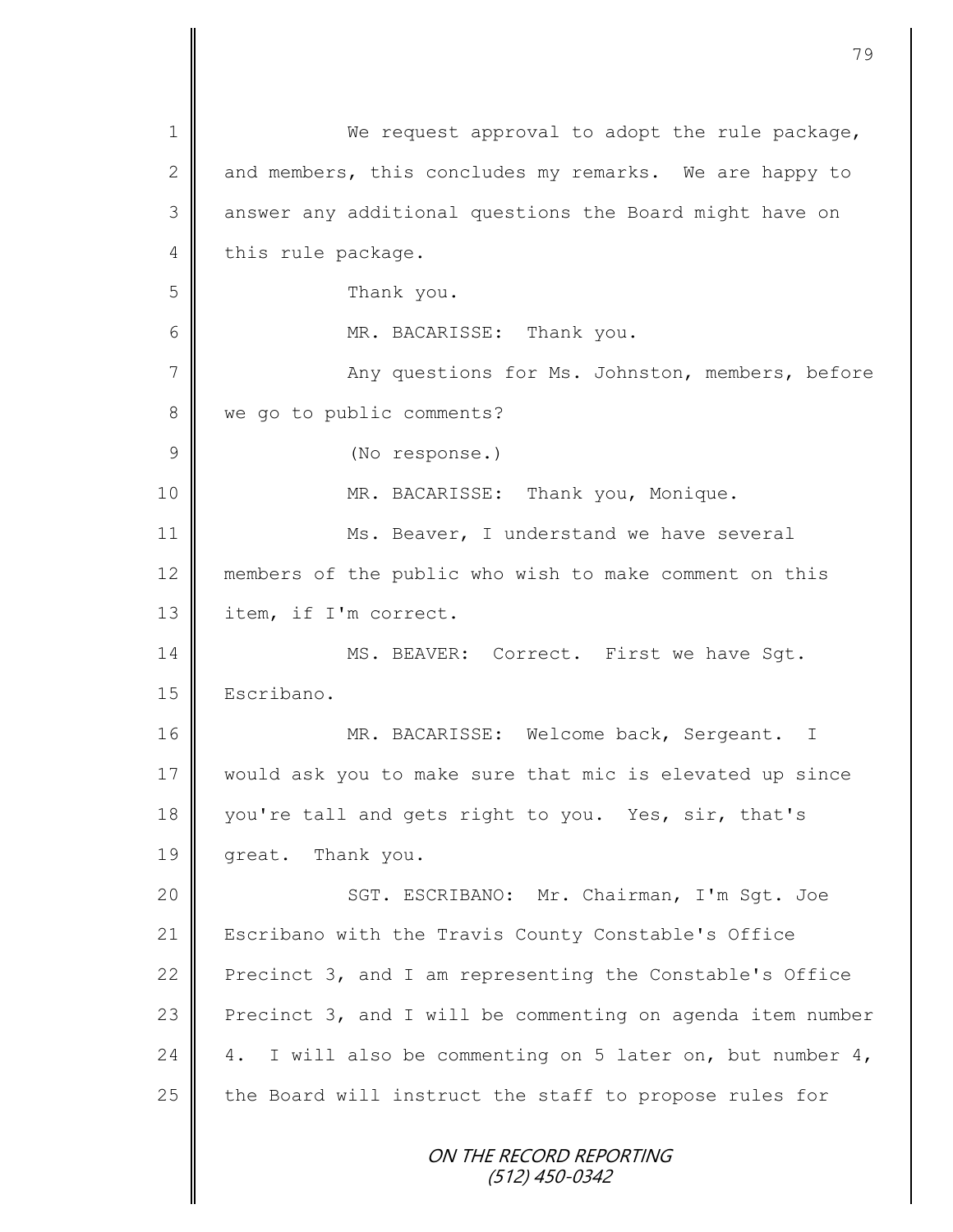1 | fingerprinting.

| $\overline{2}$ | The one item that we found that was interesting            |
|----------------|------------------------------------------------------------|
| 3              | about this was that the department seeks the Board         |
| 4              | authorization to draft a proposed rule requiring all GDN   |
| 5              | applicants to submit on initial licensure and a renewal of |
| 6              | a complete set of fingerprints.                            |
|                | Our comment to this means that the initial                 |

8 person, the brand-new one, will get a license and be  $9 \parallel$  fingerprinted. The people renewing will get a license, 10 but the other criminal dealers that we're looking at that 11 got their licenses in like, let's say, September-October 12  $\parallel$  of last year will have a grace period of probably, what, 13 another year and a half, so you're not covering them.

14 Hopefully when you put these rules together, 15 you will include that all dealers will be immediately 16 fingerprinted, or at least they'll be fingerprinted and 17 give them a 90-day period, a 60-day period, whatever it 18 might be, because you have 22 outlets throughout the state 19  $\parallel$  of Texas, according to the Department of Public Safety,  $20$  | that you may do it.

21 | Actually, fingerprinting can come to you. They 22  $\parallel$  have a rolling fingerprinting that they can come all the  $23$  way to your house and fingerprint you if that's what you 24 want to do. It will cost you, but we'll get them all 25  $\parallel$  identified, just like we have Realtors, just like we have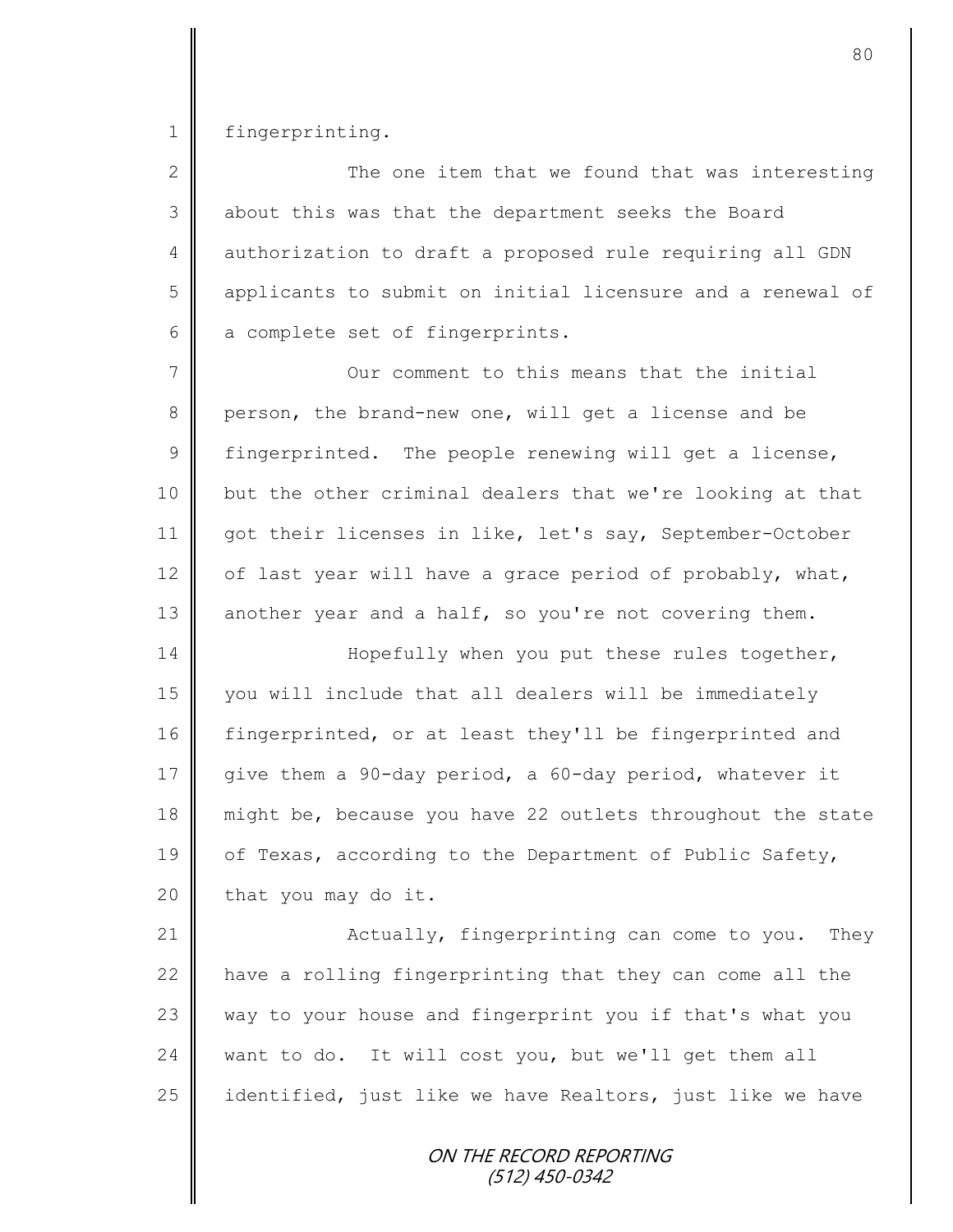ON THE RECORD REPORTING (512) 450-0342 1 police officers, just like when you get your concealed 2 carry, you have to get fingerprinted. Nobody should be 3 exempt. 4 || That is my comment on number 4. 5 MR. BACARISSE: Thank you. Did you have a 6 number 5 comment too, sir? 7 | SGT. ESCRIBANO: Yes, sir. 8 || MR. BACARISSE: Why don't we rewind and give 9 you three more minutes and go on number 5 because that's 10 | where we are on the agenda. 11 | SGT. ESCRIBANO: Thank you, sir. I appreciate 12 that very much. 13 MR. BACARISSE: Sure. I don't want to miss  $14 \parallel \quad \text{out.}$ 15 || SGT. ESCRIBANO: Oh, no, no, no. 16 | **Again, on number 5** we can all agree that House 17 Bill 3927 was designed for fingerprinting, the tag limits 18 and fraud in general, and it was brought about because of 19 tag fraud. 20 | Tag fraud is an LE function, a law enforcement 21 | function, and I want you to listen to this. In the last 22 five years  $-$  and I am expert on tags; matter of fact, I 23  $\parallel$  can take anybody on in the state of Texas and the United 24 States on tags, because I am an expert, not boasting about 25 it, but that's just the reality of what we do  $-$  and I'm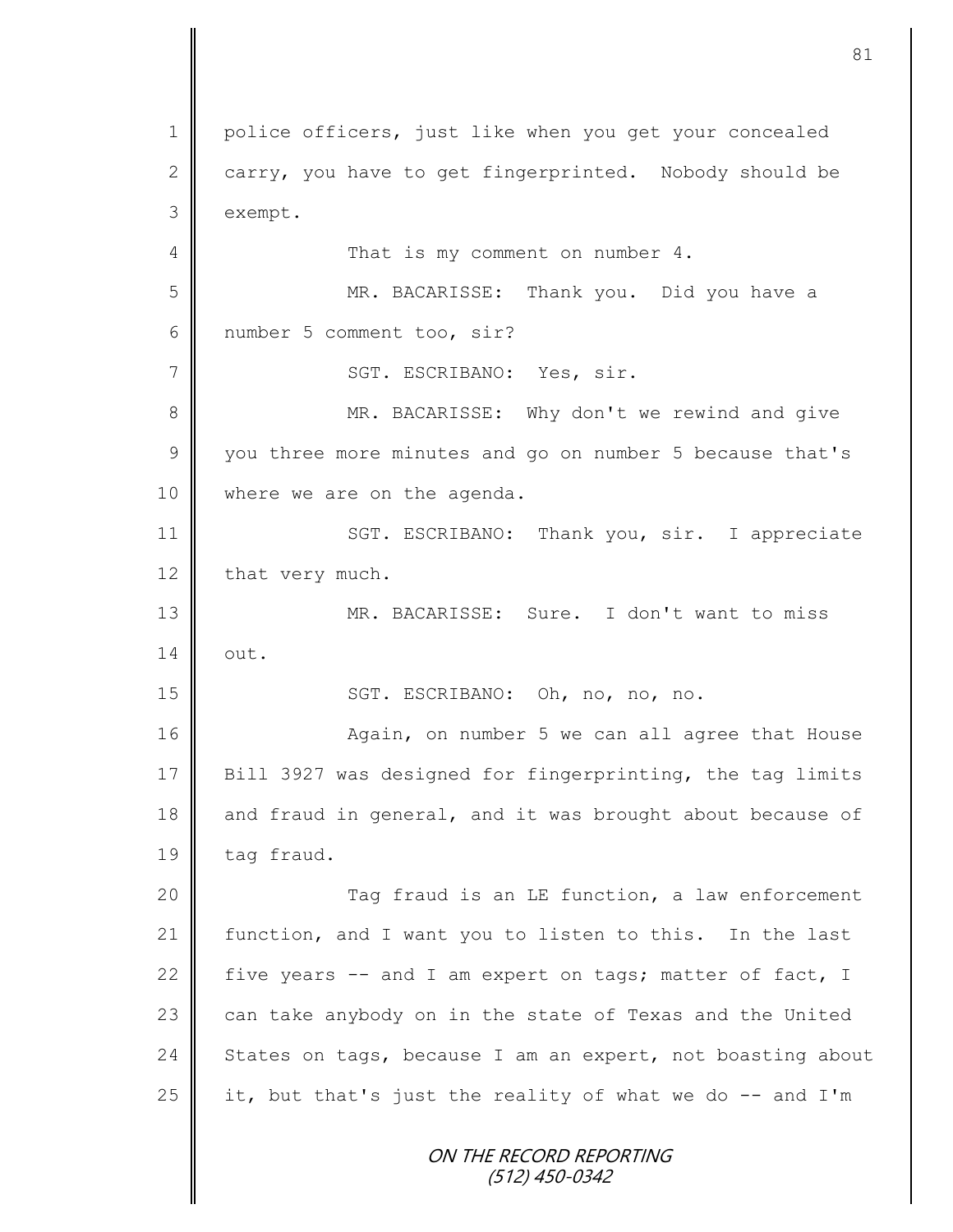1 | telling you in the last five years, franchised dealers --2  $\parallel$  I want you to listen to this -- franchised dealers are not 3 the problem. They've never been the problem, they have 4 never been the problem.

5 So much so that we opposed House Bill 1816 --6 | or Senate Bill 1816 because Senate Bill 1816 was in  $7 \parallel$  relationship to limits of tags. We knew that that was 8 futile, that was not -- that was just taking care of a  $9 \parallel$  symptom and not the disease and we opposed it.

10 || That bill died, it died in that committee, and 11 it died for a reason because it was bad, it was no good. 12 Tag limits for franchised dealers is just not going to 13 | work; they're not the problem you're addressing here.

14 **And when I read the materials -- which was kind** 15 | of funny, 100 pages worth -- I did that for the last two 16 or three days -- and you look at it and you probably need 17 a degree in quantum physics to figure out who is the 18 person, how many tags, so forth and so on, when it's very 19 | simple: Scrap it.

 House Bill 3927 gives you the ability to go  $\parallel$  ahead and limit tags. Okay, limit the tags for the used 22 car dealers, because they're the ones  $-$  I'm not saying  $\parallel$  all of them, but that's where we find the criminal dealers 24 that have embedded themselves in there. Again, not the  $\parallel$  franchised dealers; they are not the problem. And in my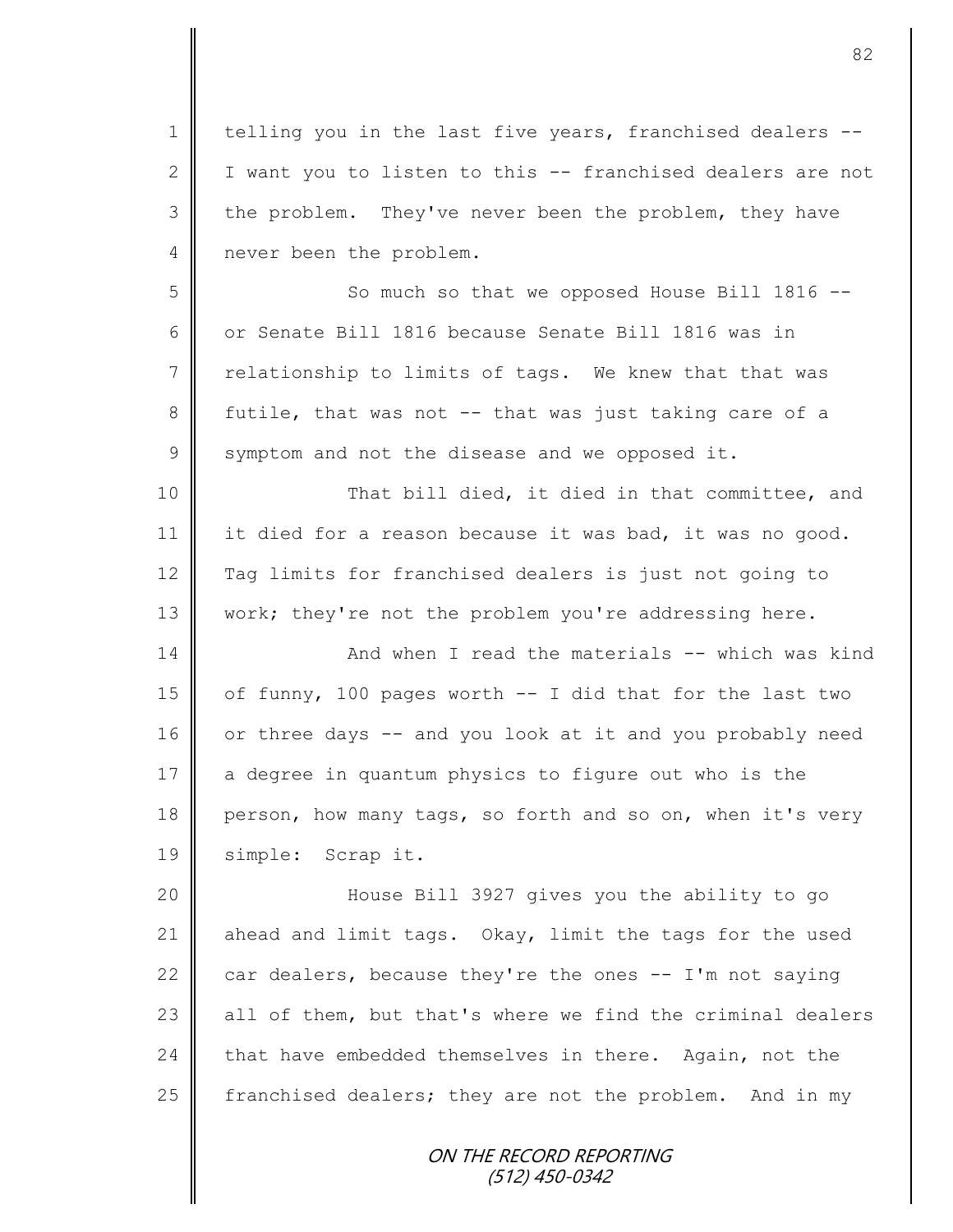1 | five-year investigation I have yet to find one. 2 **C** That is my comments. 3 MR. BACARISSE: Thank you. 4 || MS. GILLMAN: Amen. 5 MR. BACARISSE: Points well made. Thank you. 6 || SGT. ESCRIBANO: Thank you, sir. 7 || MR. BACARISSE: Appreciate it. 8 Tracey, do we have our next commenter? 9  $\parallel$  MS. BEAVER: Yes. Mr. Kohler. 10 || MR. KOHLER: Good morning. Thank you again, 11 | Mr. Chairman, Board members. Dave Kohler. 12 | So to support Sqt. Escribano, yes, Senate Bill 13 || 1816 was filed by Senator Seliger. In the legislature I 14 | opposed it because it's a euphoria of limiting tags. It 15 makes people fell good, that's all it does. It doesn't  $16$  stop the bleeding, it doesn't stop the fraudulent 17 activity. 18 HB 3927, the original intent was to give the 19 DMV the approval to stop a fraudulent dealer on the 20 front-end of an emergency hearing; that's all it did. May 21 | 17, Senate Bill 1816 found its way into HB 3927, and 22  $\parallel$  that's why we're here listening to formulas about criminal 23 dealers who are not going to submit vehicle tax reports. 24 This tag right here is a legitimate tag, and 25 you'll see it on a VTR and you'll see it in your county

83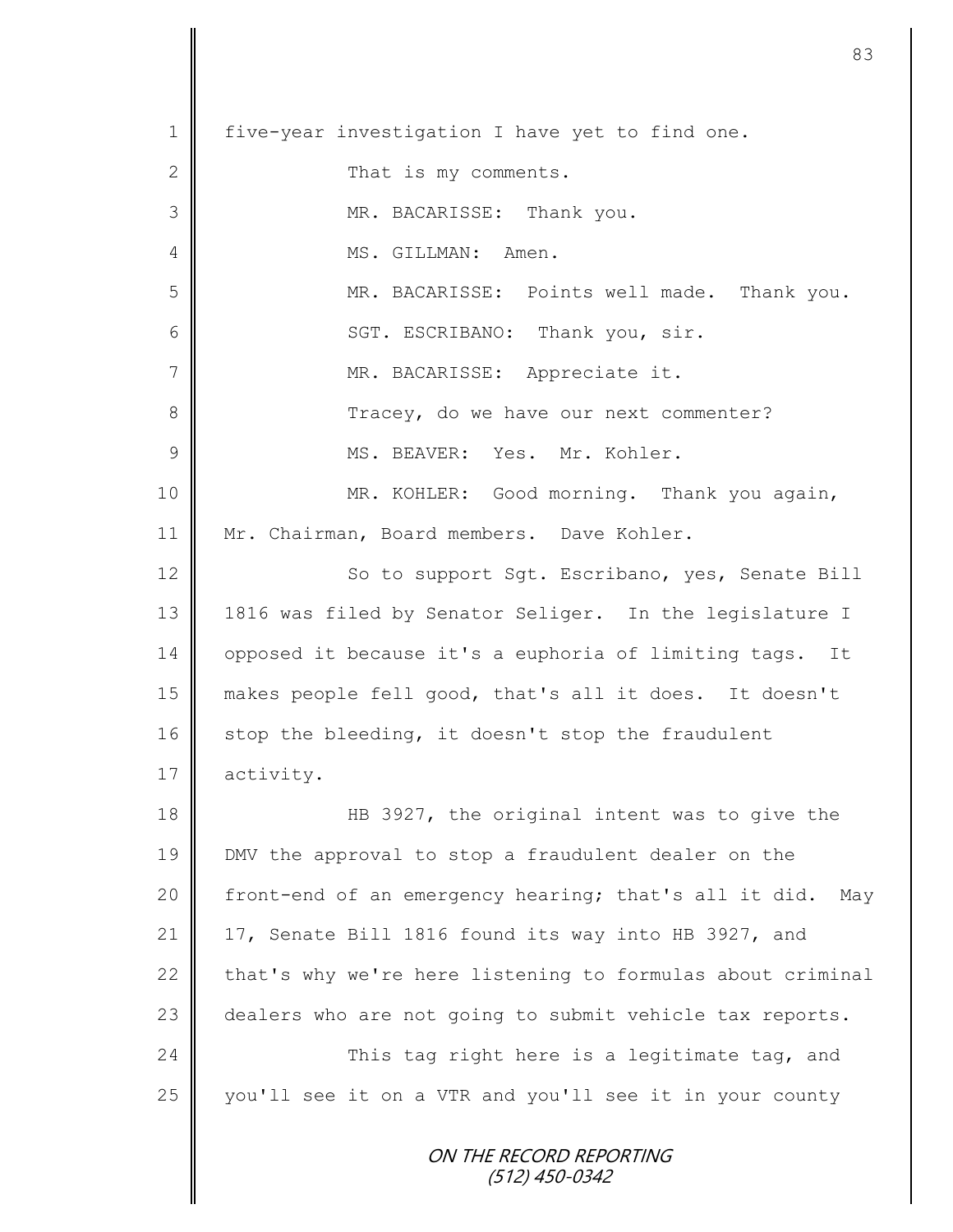1 | tax office. These tags right here, you will never see the 2 money coming in, because that's what this is about, 3 turning off fraudulent dealers. 4 So again, I support Board Member Graham, Ms. 5 McRae, and I didn't think that I was going to side with 6  $\parallel$  Ms. Gillman, but I understand the potential frustrations 7 of having eTAG problems on a Saturday at two o'clock. 8 So to support Senator Paul Bettencourt's  $9 \parallel$  statement, Ms. McRae's, I think the entire eTAG system 10 || needs to be scrapped and started over. 11 | Thank you. 12 MR. BACARISSE: Thank you, Mr. Kohler. 13 || MS. GILLMAN: Thank you. 14 MR. BACARISSE: We don't always agree, but we 15 always hear you. We appreciate that. All right? And 16 that's for you as well, Sgt. Escribano. We appreciate 17 what you do out there. Don't ever second-quess that. 18 Our next public commenter, Tracey? 19 || MS. BEAVER: Shay Luedecke. 20 MR. BACARISSE: Yes, Mr. Luedecke. 21 MR. LUEDECKE: Chairman, Board members, 22 Executive Director, thank you for having me today. My 23 name is Shay Luedecke. I am the tax assessor-collector

24 for Bell County, and I am here representing the Tax 25 | Assessor-Collector Association of Texas.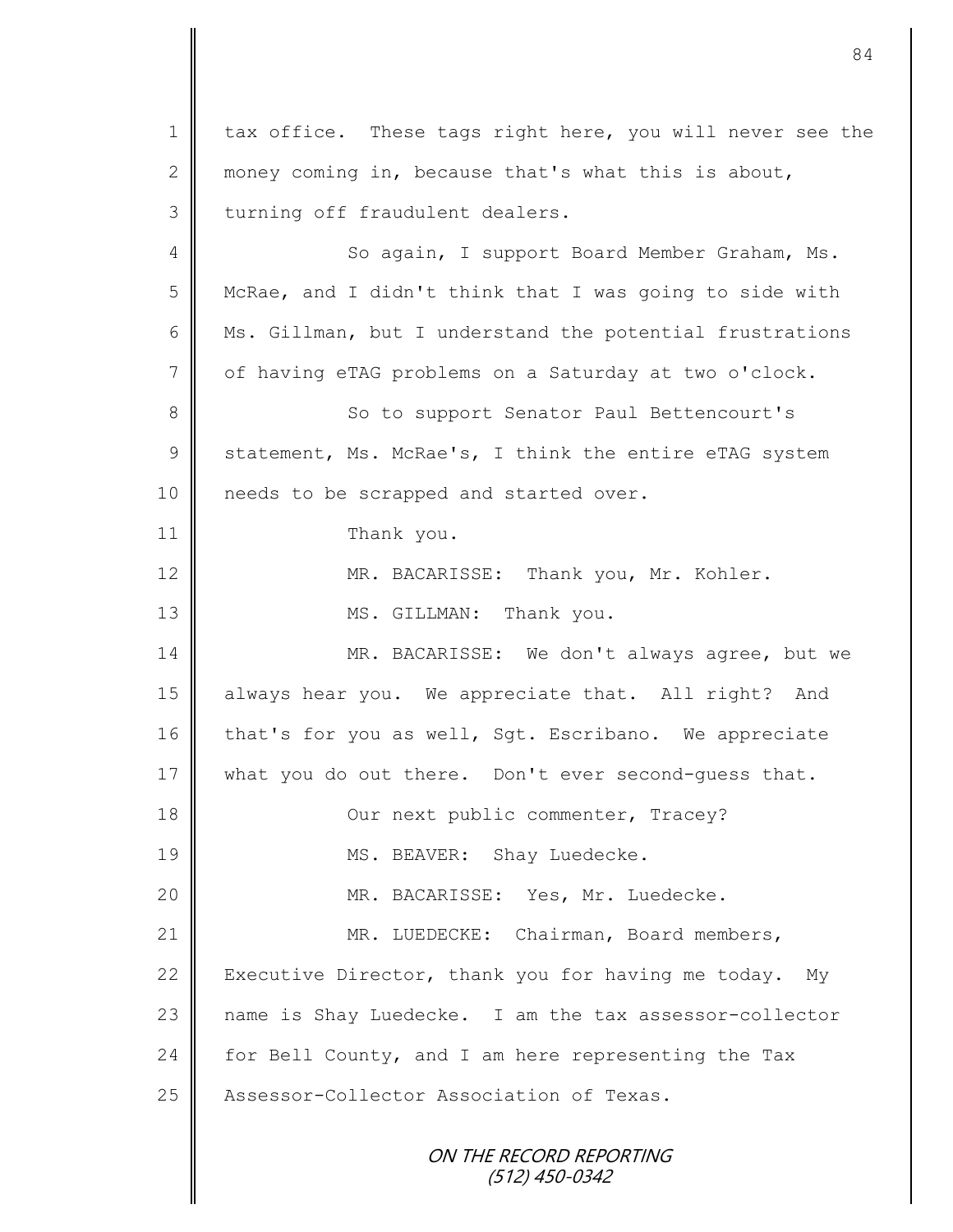| $\mathbf 1$   | I do have a prepared statement that I believe              |
|---------------|------------------------------------------------------------|
| 2             | was emailed yesterday.                                     |
| 3             | MR. BACARISSE: Yes, sir, we received it.                   |
| 4             | Thank you.                                                 |
| 5             | MR. LUEDECKE: And this is on agenda items 5                |
| 6             | and $6.$                                                   |
| 7             | MR. BACARISSE: Great.                                      |
| 8             | MR. LUEDECKE: The Tax Assessor-Collectors                  |
| $\mathcal{G}$ | Association of Texas, TACA, is in full support of measures |
| 10            | taken to address issues discussed in Chapter 215, Motor    |
| 11            | Vehicle Distribution adoptions of rules.                   |
| 12            | The Tax Assessor-Collectors of Texas                       |
| 13            | understands and agrees that the process is managed by the  |
| 14            | department. We respectfully submit the following           |
| 15            | recommendations to address these very serious concerns.    |
| 16            | TACA recommends the agency establish a public              |
| 17            | relations campaign to explain the predatory activities     |
| 18            | from various online marketplaces, targeting those who may  |
| 19            | not understand where or how one obtains a temporary dealer |
| 20            | Include information that motor vehicle temporary<br>tag.   |
| 21            | dealer tags obtained anywhere other than a dealership is   |
| 22            | illegal.                                                   |
| 23            | TACA recommends the agency work with the dealer            |
| 24            | community to make dealer licensing and information more    |
| 25            | accessible on the Texas DMV website.                       |
|               | ON THE RECORD REPORTING<br>$(512)$ 450-0342                |

 $\mathbf l$ II

II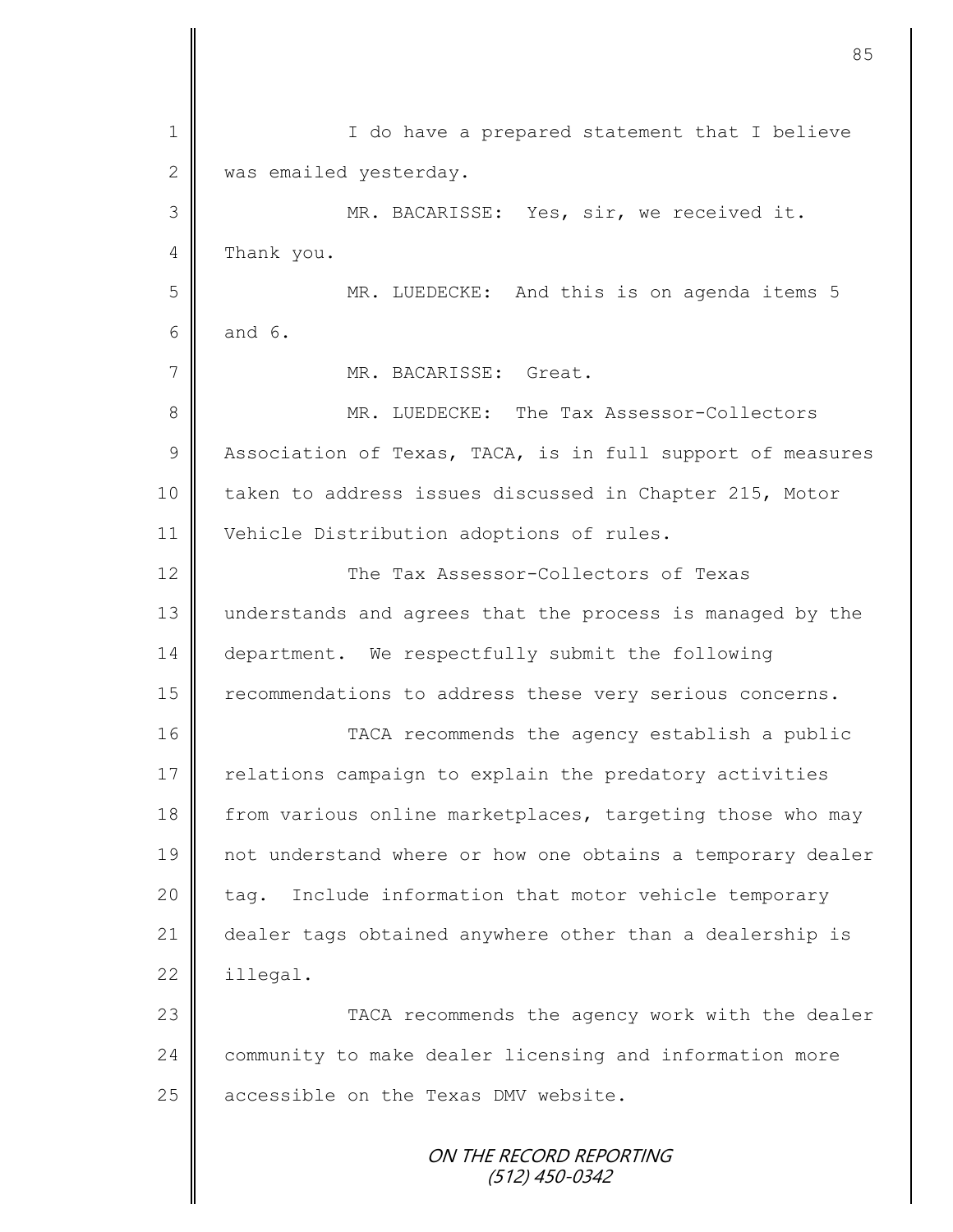ON THE RECORD REPORTING (512) 450-0342 1 || TACA recommends the agency work with the dealer 2 community to identify those who may most benefit from 3 || mandatory dealer training, such as title clerks and sales 4 teams, as well as the owner and CEO of a dealership. 5 TACA recommends making the motor vehicle dealer 6 | license holder responsible for what occurs under their 7 dealer license. 8 And finally, Member McRae brought this up 9 already, but TACA recommends a temporary halt for up to 10 two years for the issuance of eTAGs in its present form 11 and to institute a hybrid eTAG system in the following 12 manner: allocating metal license plates to the dealership 13 which would be issued using the eTAG database. The metal 14 plates would be allocated to each dealership based on 15 their assessed needs. 16 || The metal plate could be set up with a suffix 17 indicating that it's a buyer's tag, such as a B for Buyer 18 or P for Purchaser. The costs associated with the 19 alternative system could be paid for by the \$5 buyer's  $20 \parallel$  tag. 21 **Number 21** The Tax Assessor-Collectors Association of 22 | Texas appreciates this opportunity to provide the comments 23  $\parallel$  and hopes these recommendations are helpful. 24 **Thank** you. 25 || MR. BACARISSE: Thank you.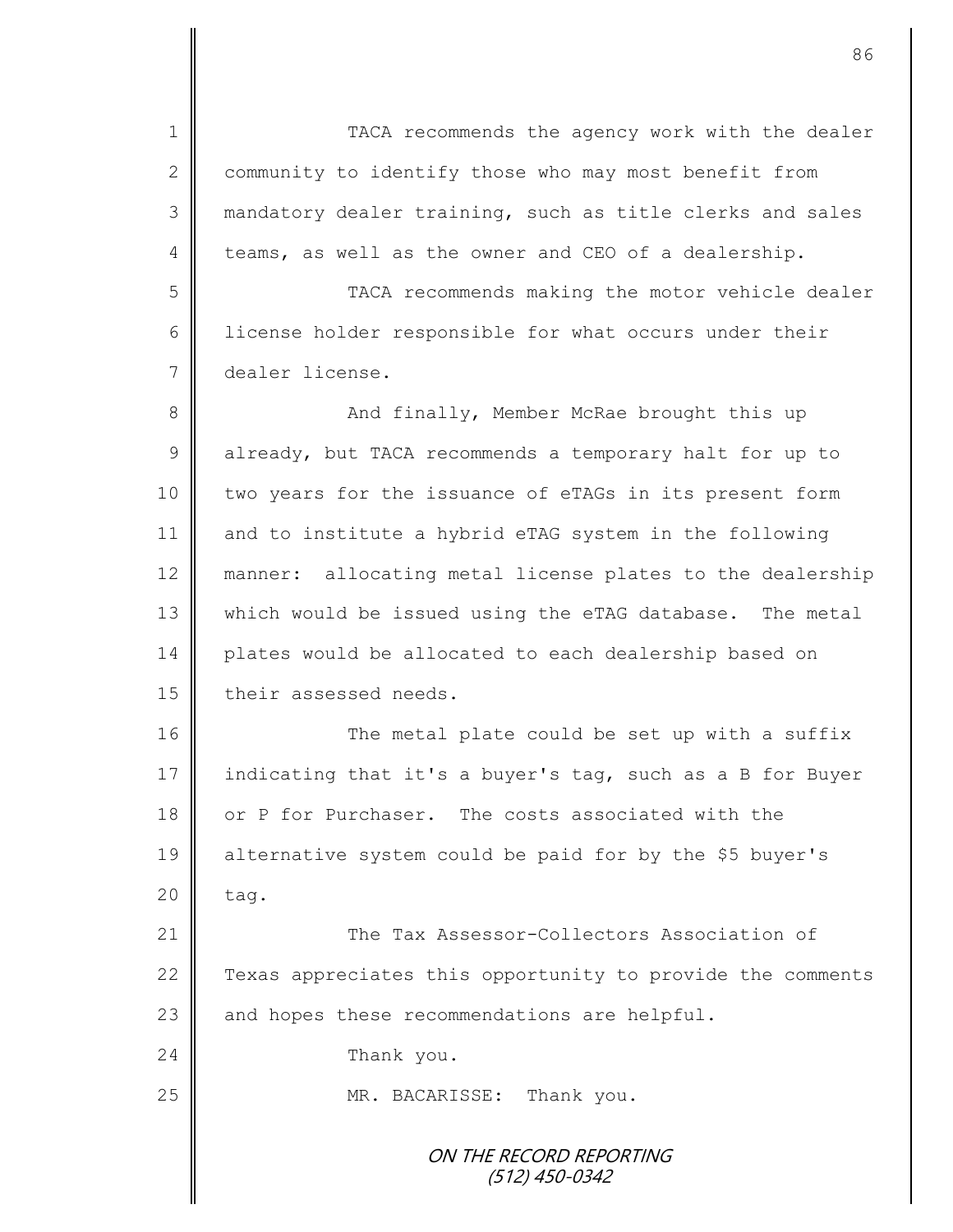|                 | 87                                                         |
|-----------------|------------------------------------------------------------|
| $\mathbf 1$     | Members, any questions for Mr. Luedecke?                   |
| $\mathbf{2}$    |                                                            |
|                 | MS. GILLMAN: I have a question.                            |
| 3               | MR. BACARISSE: Yes, Member Gillman.                        |
| 4               | MS. GILLMAN: So I'm also interested in a                   |
| 5               | better solution and exploring different options, and so    |
| 6               | what you're suggesting is, possibly, a metal tag for a car |
| $7\phantom{.0}$ | dealer, and if I sell 300 a month I might need 350         |
| 8               | temporary tags, temporary tags that might be metal, and I  |
| $\mathcal{G}$   | would give those out as I sold a car, and when they came   |
| 10              | back for their license plates, I would get that back.      |
| 11              | And so I would need about, I don't know, one,              |
| 12              | or two, three months' worth of inventory of these metal    |
| 13              | tags, and as customers came back, I would replenish my     |
| 14              | inventory, and so that would be my same stack of maybe     |
| 15              | 1,000 temporary plates that just live to be reused,        |
| 16              | recycled.                                                  |
| 17              | MR. LUEDECKE: Rotated and recycled. Yes.                   |
| 18              | MS. GILLMAN: And is there a state that does                |
| 19              | that right now?                                            |
| 20              | MR. LUEDECKE: I'm unsure.                                  |
| 21              | MR. BACARISSE: Do we know? Do we know that                 |
| 22              | question perhaps?                                          |
| 23              | MS. BEAVER: Tracey Beaver, general counsel,                |
| 24              | for the record.                                            |
| 25              | We would appreciate the opportunity to look                |
|                 | ON THE RECORD REPORTING<br>(512) 450-0342                  |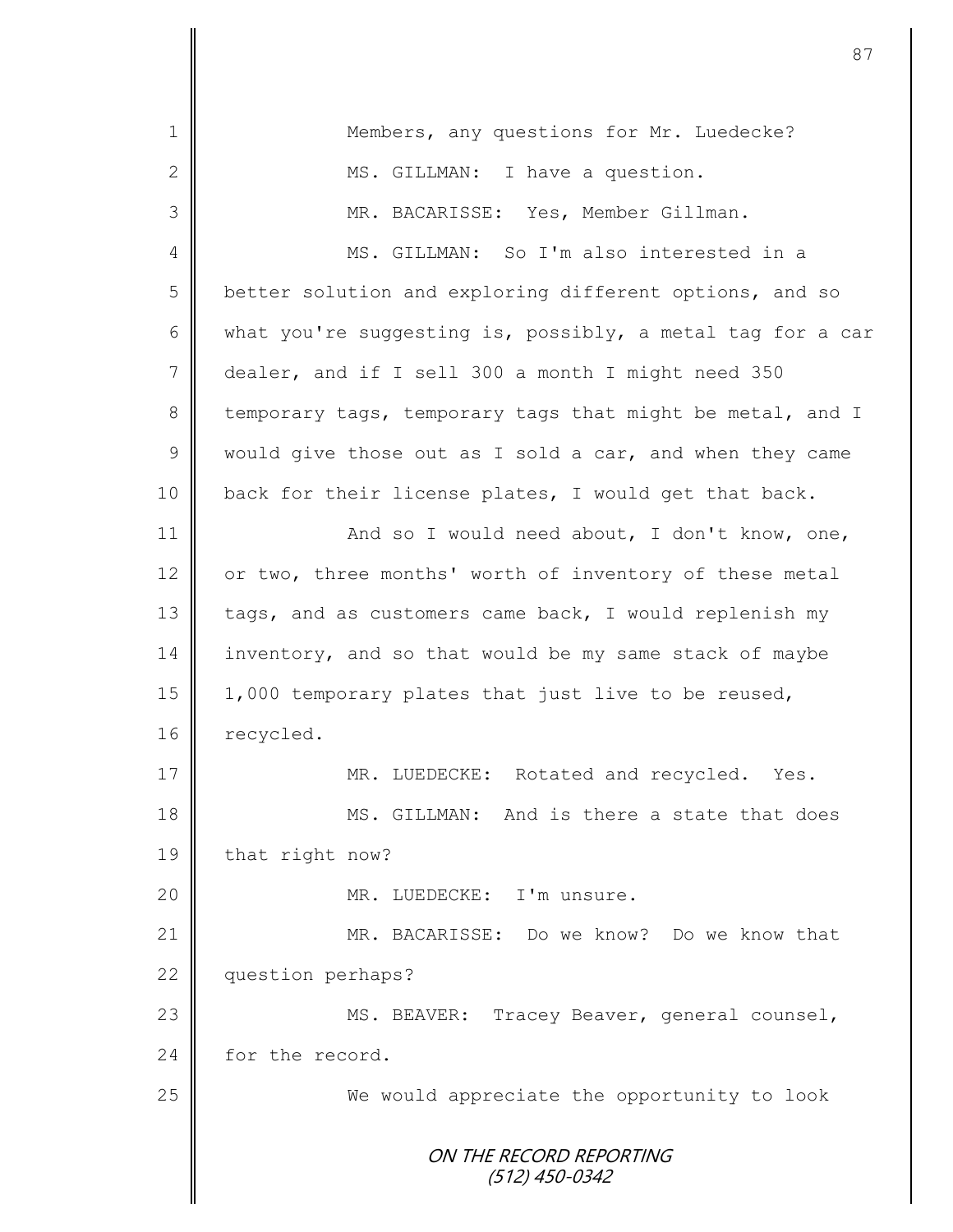ON THE RECORD REPORTING (512) 450-0342 1 || into this option a little bit further and bring back any 2 information to the Board at a future date. 3 MR. BACARISSE: Okay. I think it certainly has 4 merit for us to study. 5 Do we have a feeling for that here on this 6 group? 7 | Mr. Prewitt, do I see you have a question? 8 || MR. PREWITT: No, Mr. Chairman, point of 9 | information. I believe from prior conversations we talked 10 about our inventory of metal tags that we do and we do 11 | have sufficient inventory. We'd have to explore it,  $12$  obviously, but just initially the thought was we had like 13 an 18-month supply of metal plates in our inventory. So I 14 mean, conceivably we could support an effort like that if 15 | it were to come about. 16 That's just a point of information, Mr. 17 Chairman. 18 MR. BACARISSE: Okay. 19 Mr. Luedecke, thank you for your service to the 20 **people of Texas.** 21 | MR. LUEDECKE: Thank you, appreciate it. 22 MR. BACARISSE: Absolutely. Thank you. 23 || Do we have another public comment? 24 MS. BEAVER: Yes. Earl Cooke. 25 MR. BACARISSE: Mr. Cooke, good morning.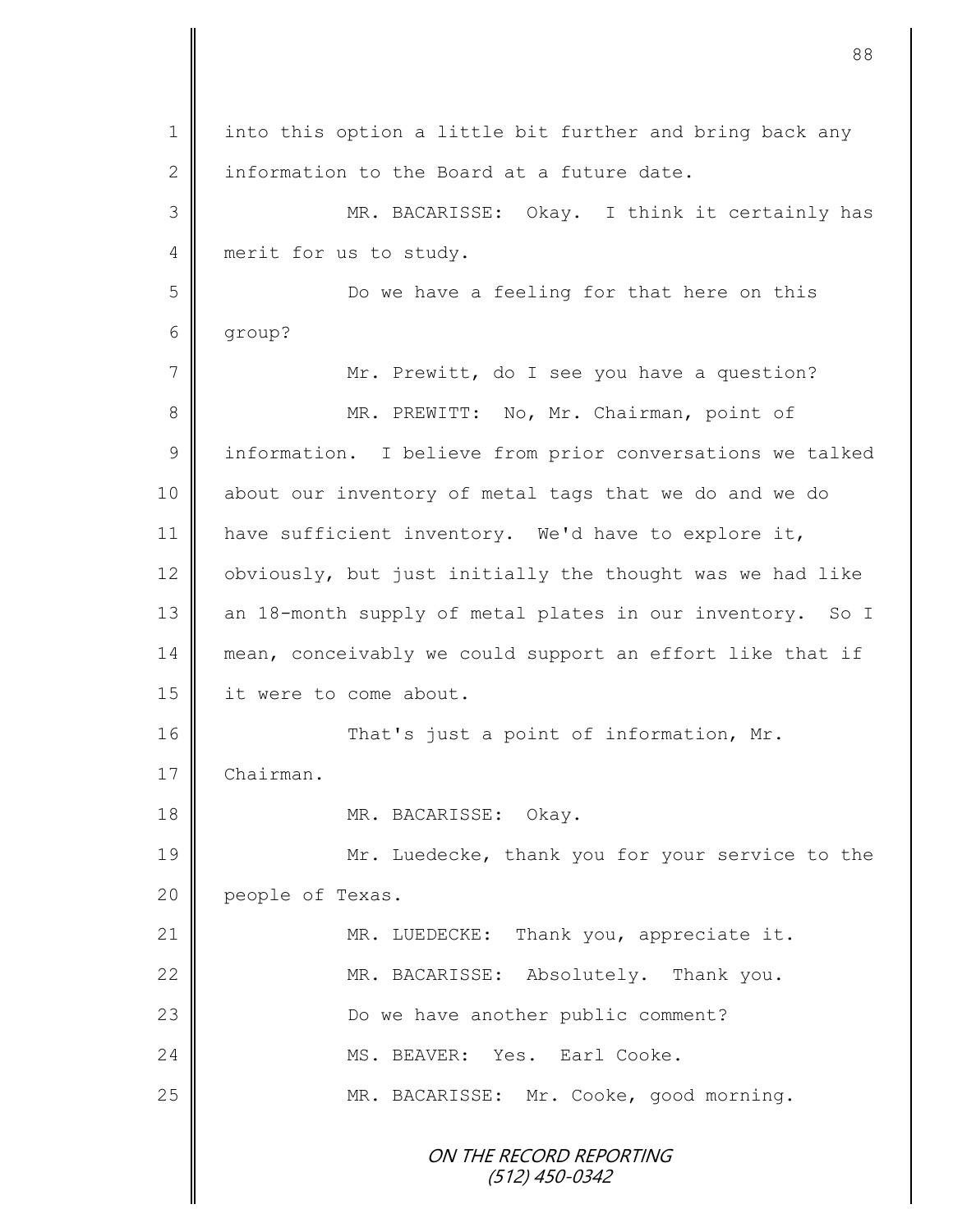ON THE RECORD REPORTING (512) 450-0342 1 | MR. COOKE: Good morning. 2 Thank you, Mr. Chairman and members of the 3 Board for the opportunity to speak here today. My name is 4 Earl Cooke, and I'm with the Texas Independent Automobile 5 Dealers Association, and we represent over 1,000 6 businesses, ranging from large publicly traded companies 7 to small micro businesses. 8 We appreciate all the work that TxDMV has done 9 and their attention to this matter and the consideration 10 | of our comments, written comments. However, we still have 11 some concerns. 12 | Our main concern on this, if you look at the 13 || appeal process, it's found on page 59 starting on line 14, 14 Section 215.152(I). This section gives a dealer the right 15 to additional tags after reaching 50 percent of the 16 allotted maximum. In section (i)(4) on page 60, line 16, 17 it clearly states a dealer may appeal a decision if denied 18 by the director. 19 || So I ask you what's a denial? Well, the answer 20 | is found on page 60, line 7, which states: Allocation of 21 a lesser or greater amount is not a denial. So 22 effectively you could issue one tag and say, hey, the 23 | request is not denied. You would not be able to have due 24 process; there would be no way to appeal the process. 25 || But you know, you can keep asking and they can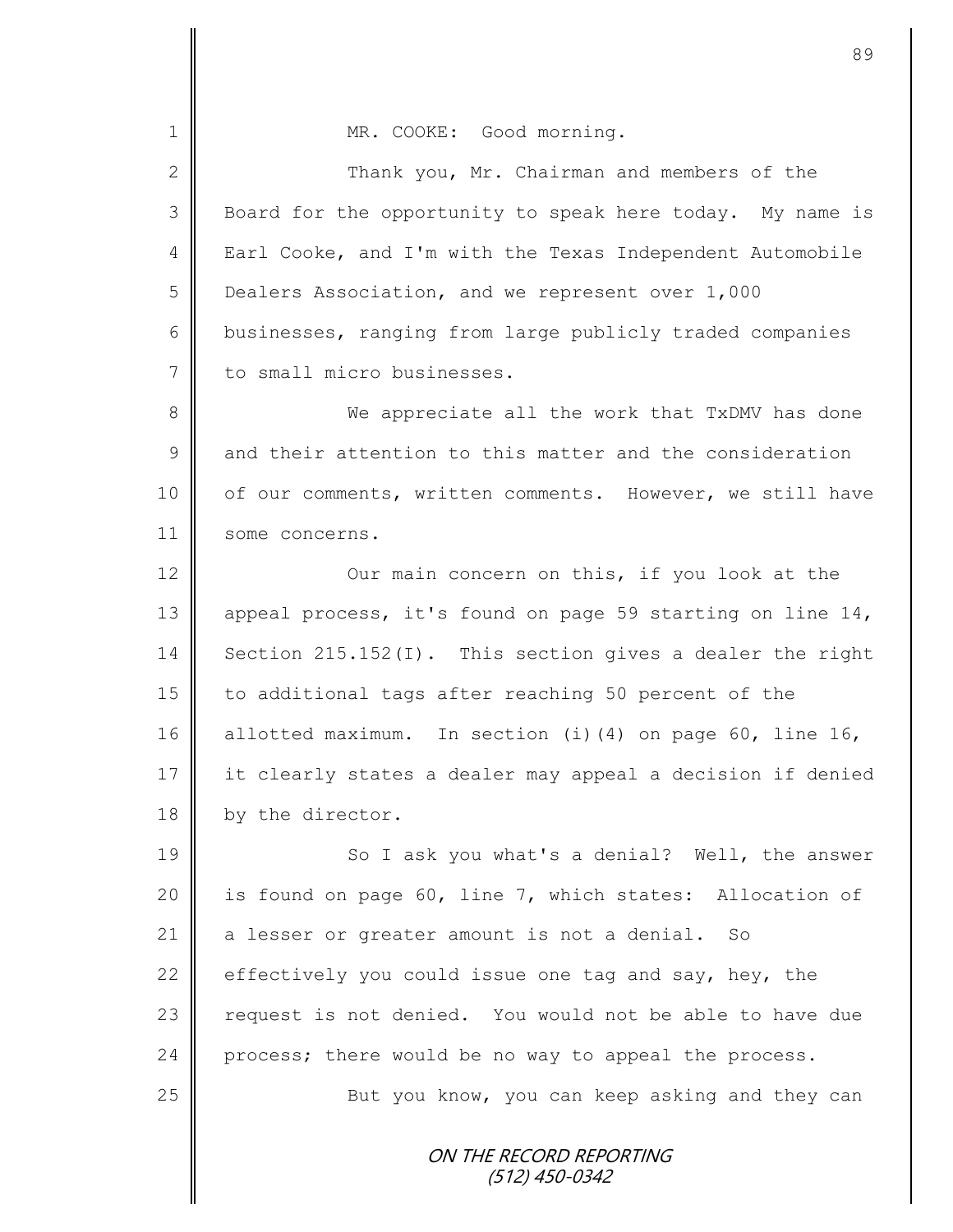ON THE RECORD REPORTING (512) 450-0342 1 | keep giving just one tag and the amount you were issuing 2  $\parallel$  would be much higher than that. While I don't believe the 3 current administration would have reviewed such a thing, 4 || rules stay in code much longer than people stay in 5 **6** offices. 6 MR. BACARISSE: Yes, they do. 7 MR. COOKE: This should be changed so that if 8 you do get a lesser amount, you can ask for a judge to 9 | review it. Judicial review is a cornerstone of our 10 democracy, and it's something that we need to consider in 11 | this rule. 12 || My next concern, we made a comment about a 13 change of business practice. The comment is found on page 14  $\parallel$  37, line 5, related to Section 215.152(d), which is found 15 | on page 55, line 15. 16 | Cur comment expressed concerns about this 17 method for a change in business practice. During COVID a 18 || lot of dealers went from agent-specific tags to vehicle-19 specific tags. With that change in practice you're going 20 | to issue a whole bunch more vehicle-specific tags than 21 agent-specific tags, and the formula is going to be 22 flawed. You're not going to get a fair amount. 23 | Thank you for your consideration of these. I'd 24 be happy to accept any questions. 25 || MR. BACARISSE: Thank you.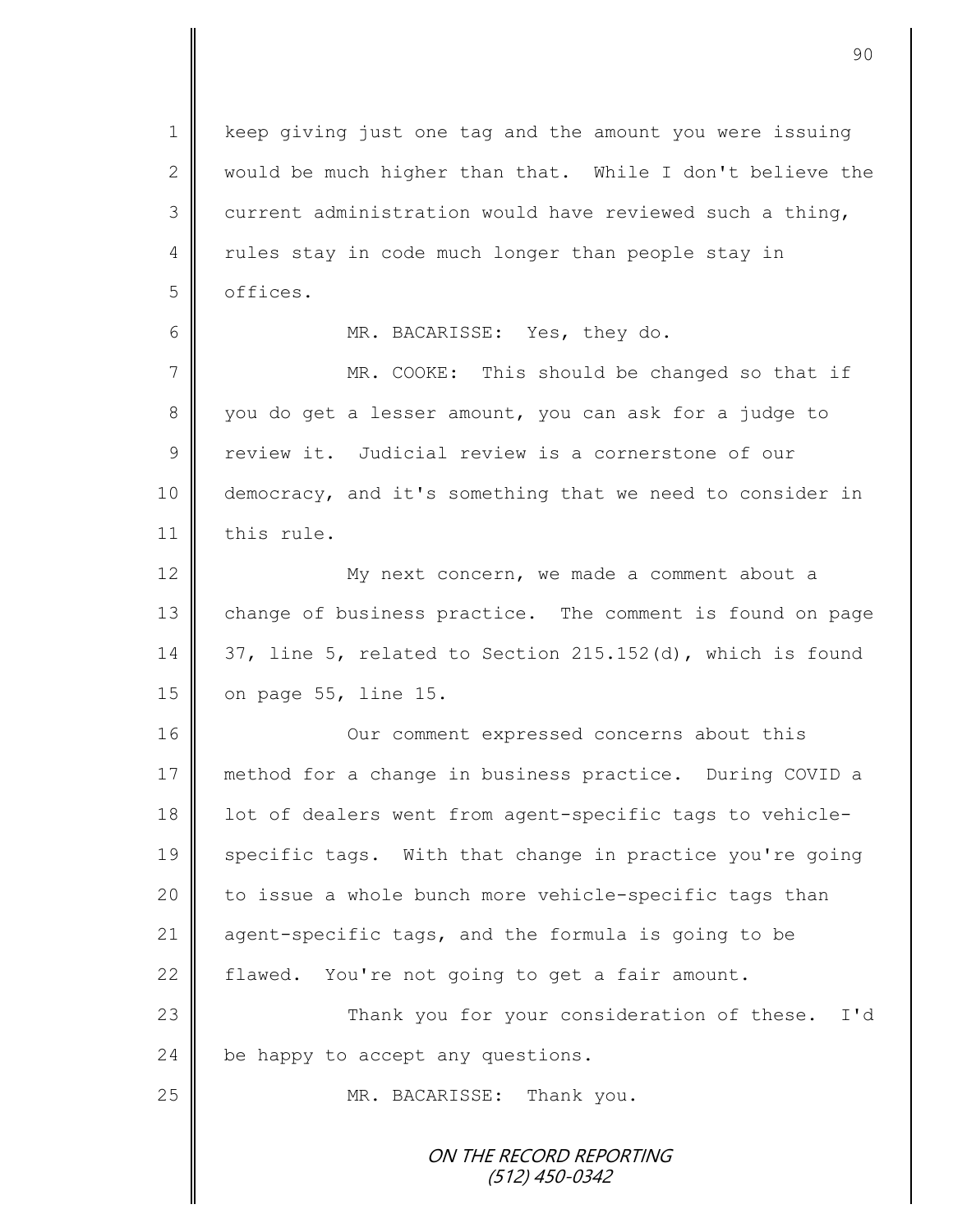|               | 91                                                         |
|---------------|------------------------------------------------------------|
| 1             | Members, any questions for Mr. Cooke?                      |
| $\mathbf{2}$  | (No response.)                                             |
| 3             | MR. BACARISSE: We appreciate your time in                  |
| 4             | coming before us today. Thank you.                         |
| 5             | Tracey, any other commenters?                              |
| 6             | MS. BEAVER: Yes. Tracey Beaver, general                    |
| 7             | counsel.                                                   |
| $8\,$         | We have two additional commenters, William                 |
| $\mathcal{G}$ | Daniel and then Karen Phillips.                            |
| 10            | MR. BACARISSE: Thank you.                                  |
| 11            | Mr. Daniel.                                                |
| 12            | MR. DANIEL: Thank you, Chair and members.<br>My            |
| 13            | name is William Daniel. I'm a practicing lawyer here in    |
| 14            | Austin, and my practice is primarily in motor vehicle law. |
| 15            | I'm appearing today on behalf of Vroom. Vroom              |
|               |                                                            |
| 16            | had made comments regarding several sections in the        |
| 17            | initial proposal. Its primary concern is related to the    |
| 18            | treatment of dealers that had substantial sales to out-of- |
| 19            | state buyers and to dealers that were experiencing         |
| 20            | substantial growth.                                        |
| 21            | The revised proposal that Mr. Thompson has                 |
| 22            | discussed has addressed those concerns, and Vroom is very  |
| 23            | appreciative that those issues have been addressed.        |
| 24            | As to his other comments, I know you have other            |
| 25            | commenters, and in the interest of time I'll conclude my   |
|               | ON THE RECORD REPORTING<br>$(512)$ 450-0342                |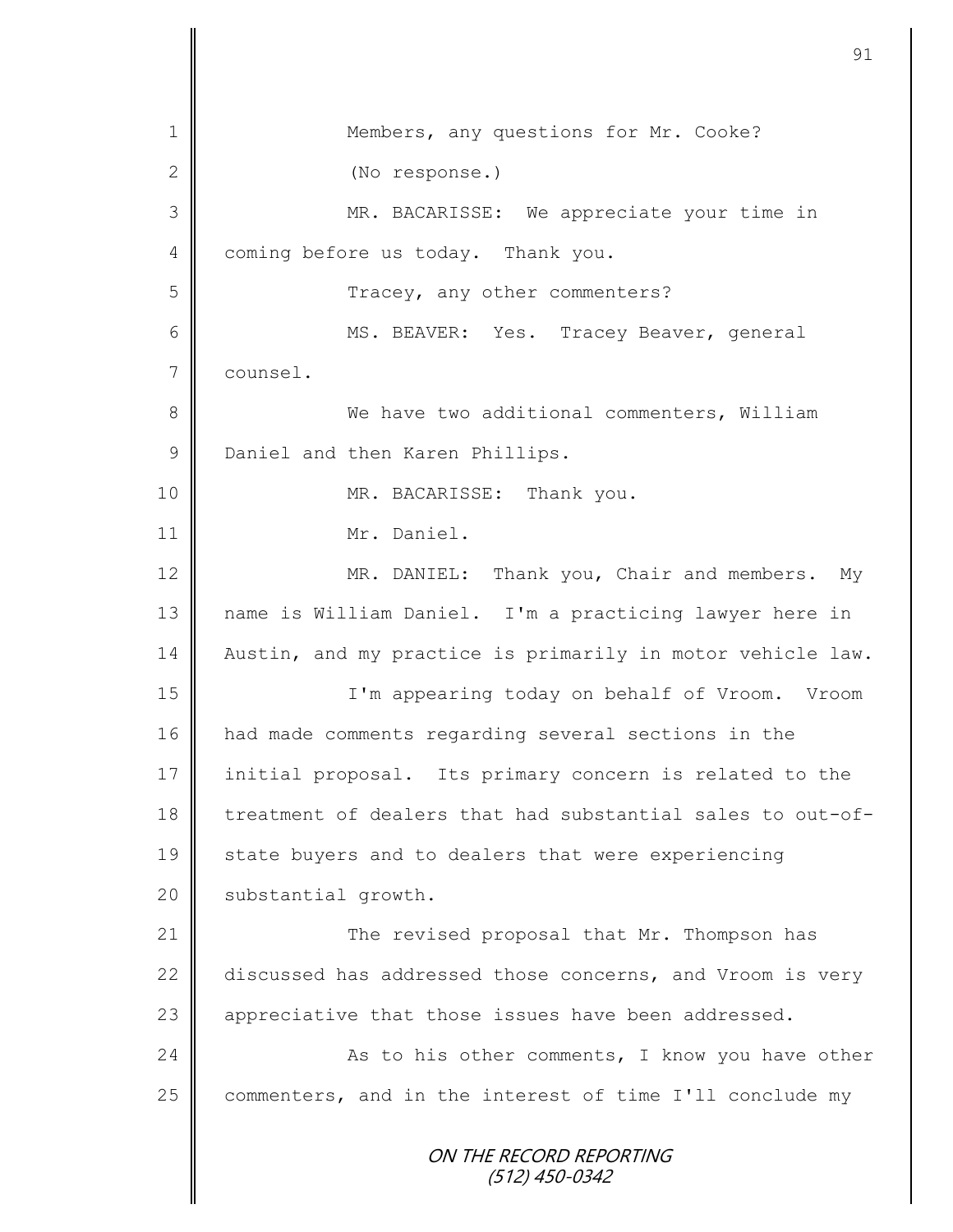ON THE RECORD REPORTING 1 | remarks, and again, we do appreciate your attention to 2 Vroom's concerns. 3 MR. BACARISSE: Thank you, appreciate it. 4 || Members, any questions before we let you go? 5 Any questions here? 6 (No response.) 7 || MR. DANIEL: Thank you. 8 MR. BACARISSE: Thank you very much. We 9 appreciate it. 10 | Ms. Phillips, are you here? There she is. 11 Good morning. 12 | MS. PHILLIPS: Good morning, Mr. Chairman, 13 Board members, Director and staff. Karen Phillips, GC for 14 the Texas Auto Dealers Association. TADA thanks you very 15 much for your time and effort that you've put with respect 16 to HB 3927. 17 || At the outset it's been stated by law  $18$  enforcement  $-$  and I very much appreciate the distinction 19 between independent and franchised dealers -- that the 20 | franchised dealer is not the issue with respect to the 21  $\parallel$  sale and the fraudulent printing of the temp tags. 22  $\parallel$  The 87th Legislature made a reasoned and 23 measured response to the concerns expressed as to the  $24$  intentional and the fraudulent overprinting of temp tags.  $25$  | As of today's proposal, TADA is unaware of available data

92

(512) 450-0342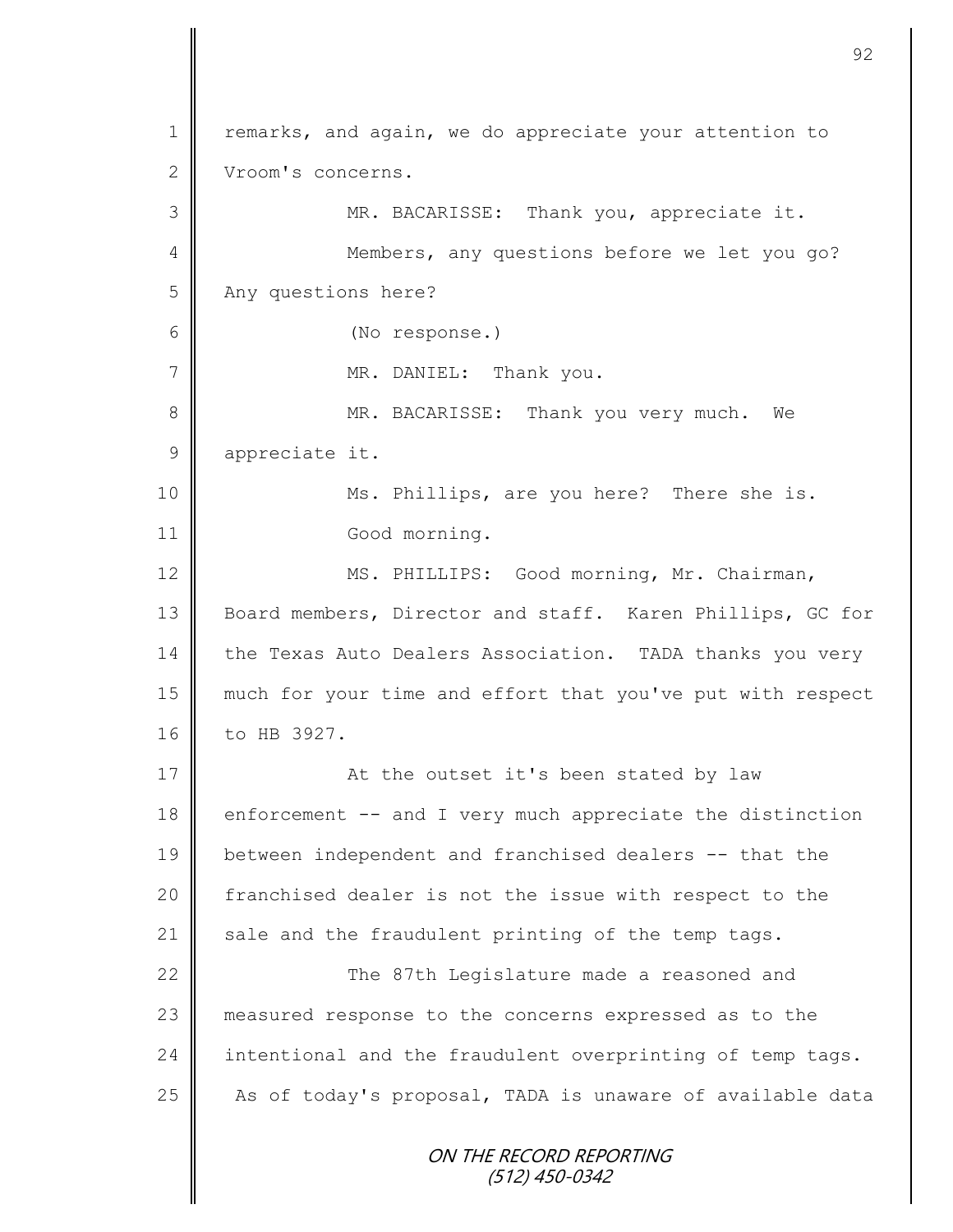1 | that makes a differentiation regarding fraudulent temp 2  $\parallel$  tags that are printed on the copy machine and those that 3 are printed from the temp tag database. Such information 4 would be valuable, as there is no regulation of the 5 | industry that will stop the fraudulent fabricating of a 6 copied temp tag.

7 TADA is in support of those base formulas that 8 we heard Clint go through very succinctly, and we believe 9 that they are very well thought out. However, going 10 | forward, as has already been asked and discussed, TADA 11 would hope that if there is need for an amendment to those 12 Tules and base formulas, that the agency will be 13  $\parallel$  responsive to that particular request.

14 **As to the initial allocation of the 600** 15 particular tags that would be allocated to a new point, 16 | TADA is very concerned that that is not sufficient. And 17 even though the new language gives a dealer the ability to 18 | request additional temp tags, this may resolve the 19 concern, but only if the information that that dealer 20 | imparts back to the agency is considered credible.

21  $\parallel$  For example, the average dealer in Texas, 22 average franchised dealer sells about 630 vehicles, new 23 and used, per year; 600 will not get us there. We also 24 | know that we have very large metropolitan dealers who sell 25  $\vert$  1,600 vehicles per month, so 600 won't get us there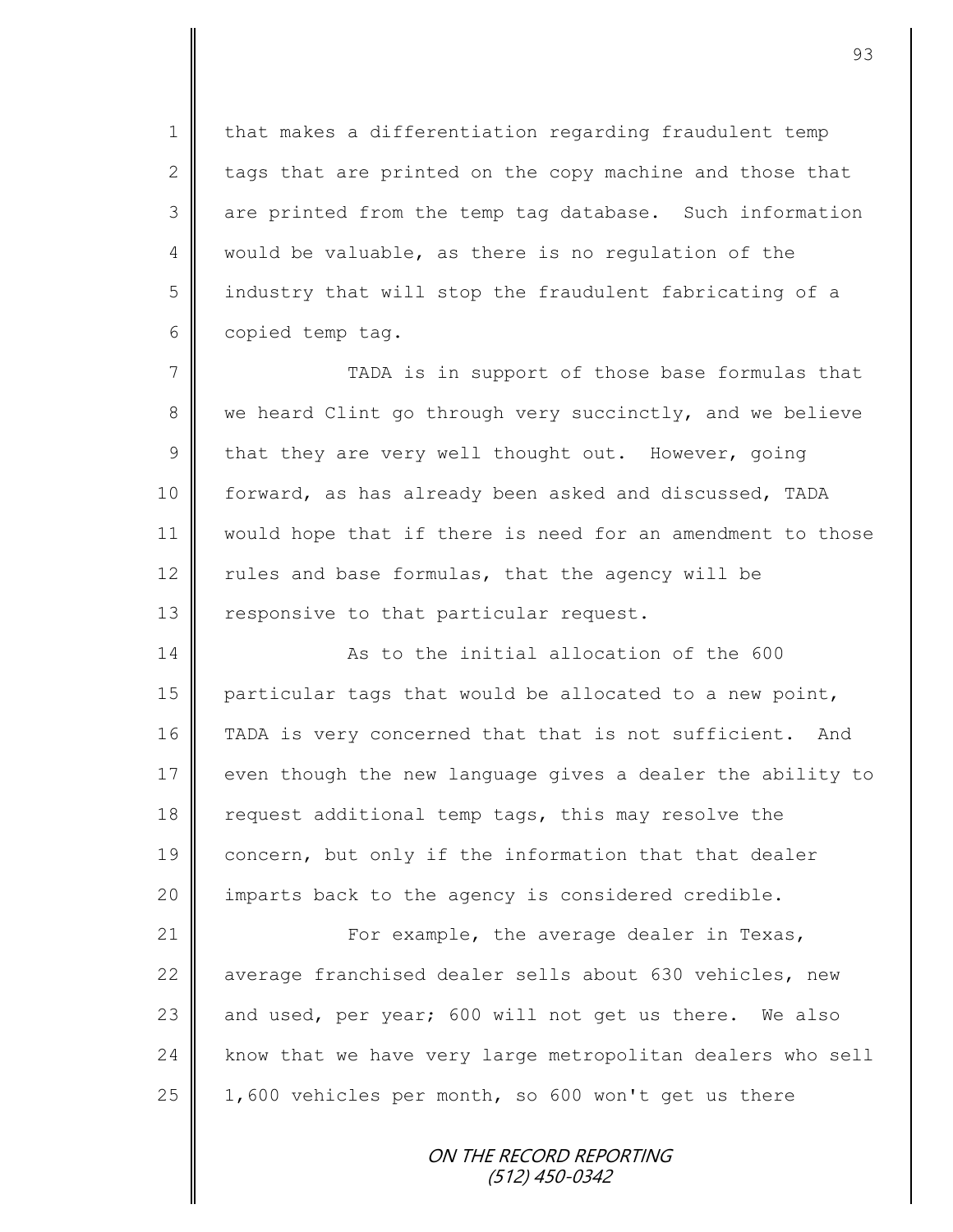1 either.

| $\overline{2}$ | We would also like to ask the agency to                    |
|----------------|------------------------------------------------------------|
| 3              | consider that with respect to a new licensed that is newly |
| $\overline{4}$ | licensed because of a buy/sell agreement or because they   |
| 5              | have inherited that particular dealership, that the        |
| 6              | allocation from that previous owner be transferred over to |
| 7              | that particular new licensee.                              |
| 8              | As to the 50 percent allotment, we would                   |
| $\mathcal{G}$  | request that the dealership be informed when that 50       |
| 10             | percent is available and up and when we need to make an    |
| 11             | additional request, and I understand that programming is   |
| 12             | not available right now for that to be tickled or added    |
| 13             | into the system --                                         |
| 14             | MR. BACARISSE: Go ahead and finish your                    |
| 15             | thought, if you will, please.                              |
| 16             | MS. PHILLIPS: Okay. Did I get a one-minute                 |
| 17             | warning?                                                   |
| 18             | MR. BACARISSE: That's all right. Finish your               |
| 19             | thought.                                                   |
| 20             | MS. PHILLIPS: Anyway, we would ask that that               |
| 21             | information be incorporated into the rules. Even though    |
| 22             | the agency hasn't concurred that they will be programming  |
| 23             | to incorporate that information into the rule, we would    |
| 24             | ask that it actually be stated within the rules.           |
| 25             | MR. BACARISSE: Thank you. We would take any                |
|                | ON THE RECORD REPORTING<br>(512) 450-0342                  |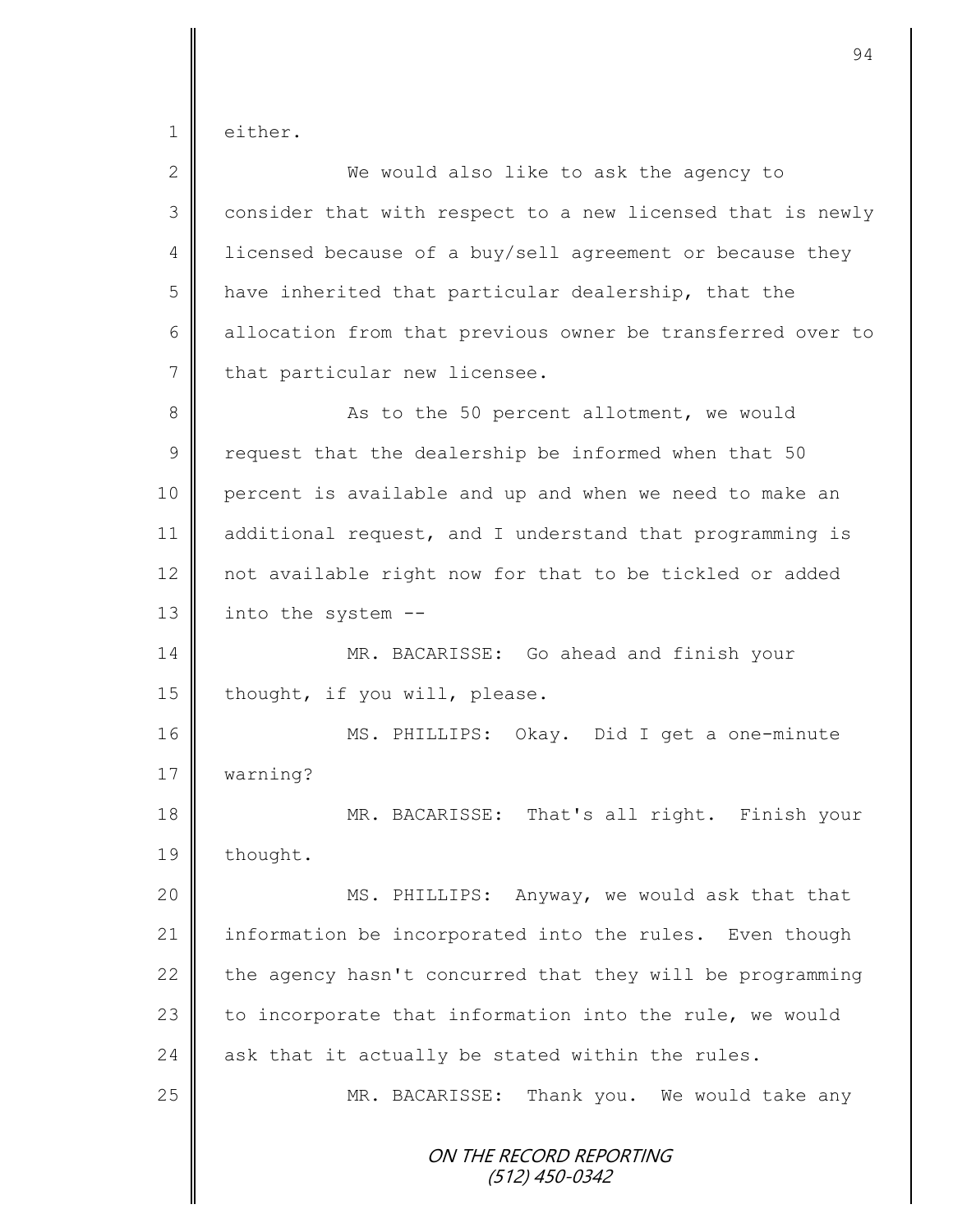| $\mathbf 1$    | additional comments and input that you have for us in      |
|----------------|------------------------------------------------------------|
| 2              | writing at any time, obviously. That's important. You      |
| 3              | may send them to me and/or to Whitney. I'm sorry your      |
| 4              | time has expired.                                          |
| 5              | MS. PHILLIPS: No, that's fine. I appreciate                |
| 6              | it. Thank you.                                             |
| $\overline{7}$ | MR. BACARISSE: Wait a minute before you leave.             |
| $8\,$          | Any questions of Ms. Phillips, members, before             |
| $\mathsf 9$    | she steps away from the podium?                            |
| 10             | MS. GILLMAN: I have a question.                            |
| 11             | MR. BACARISSE: Yes, Ms. Gillman.                           |
| 12             | MS. GILLMAN: Number one, you mentioned that in             |
| 13             | order to amend what the legislature has already passed for |
| 14             | us to -- us being all dealers, if we were to amend it to   |
| 15             | exclude franchised dealers, is it correct -- and I'm       |
| 16             | asking you and Ms. Beaver -- that you have to go back to   |
| 17             | the legislature? Is that a correct statement?              |
| 18             | MS. PHILLIPS: In my opinion, the statute                   |
| 19             | allows for the agency to have different standards for      |
| 20             | different licensees, and in fact, different standards.     |
| 21             | Today's proposal has different standards for different     |
| 22             | licensees.                                                 |
| 23             | You've got the multiplier of 10 percent based              |
| 24             | on the number of years up to ten that you are in business. |
| 25             | You have a separate allotment established for new          |
|                | ON THE RECORD REPORTING<br>(512) 450-0342                  |

Ш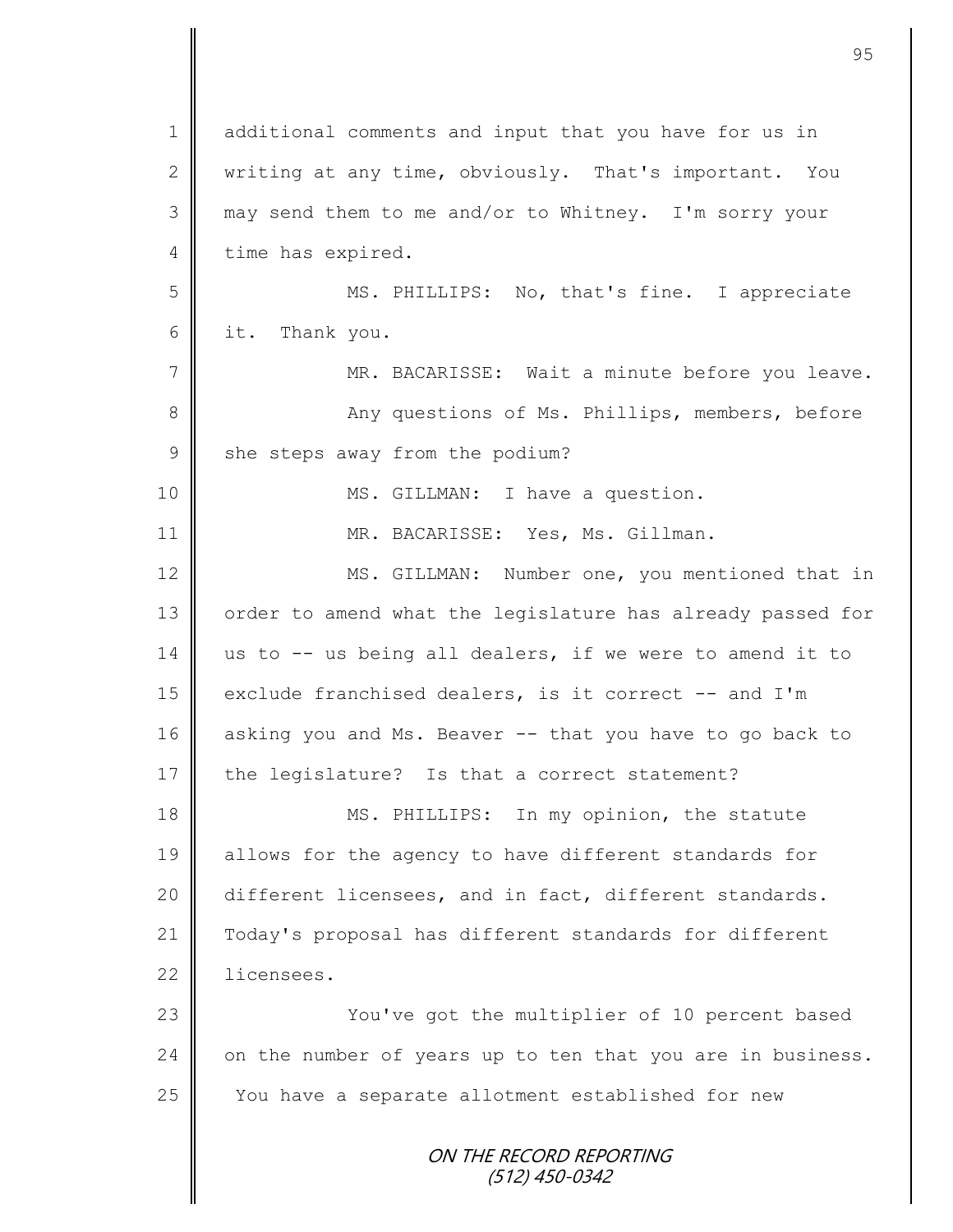1 dealers, a separate allotment established for used car 2 dealers.

| 3  | And so in our previous written request we had              |
|----|------------------------------------------------------------|
| 4  | asked that the agency consider that if a dealer has been   |
| 5  | in business a certain number of years, a franchised        |
| 6  | dealer, and they have not printed any fraudulent temp      |
| 7  | tags, that they return to their actual use allotment and   |
| 8  | not have to be subjected to a specific number and not have |
| 9  | to be subjected to ask for additional allotment if need    |
| 10 | be. We believe that the statutory language allows for it.  |
| 11 | We also believe that the rule as written also              |
| 12 | incorporates these different standards, and to allow for a |
| 13 | dealer who has not printed anything fraudulently and who   |
| 14 | has been in business for a certain number of years,        |
| 15 | whatever years and number you think would be reasonable,   |
| 16 | that particular number allotment would not be applicable   |
| 17 | to that particular licensee.                               |
| 18 | MR. BACARISSE: Okay.                                       |
| 19 | MS. GILLMAN: And final question. With regard               |
| 20 | to the 600, it's your recommendation that if a -- with     |
| 21 | regard to allocation to a new owner, such as inheriting a  |
| 22 | store, inheritance, death of the dealer and passing it on, |
| 23 | that his prior temp tag allocation for usage automatically |
| 24 | switch over to the new owner.                              |
| 25 | MS. PHILLIPS: For both buy/sells as well as                |
|    | ON THE RECORD REPORTING<br>$(512)$ 450-0342                |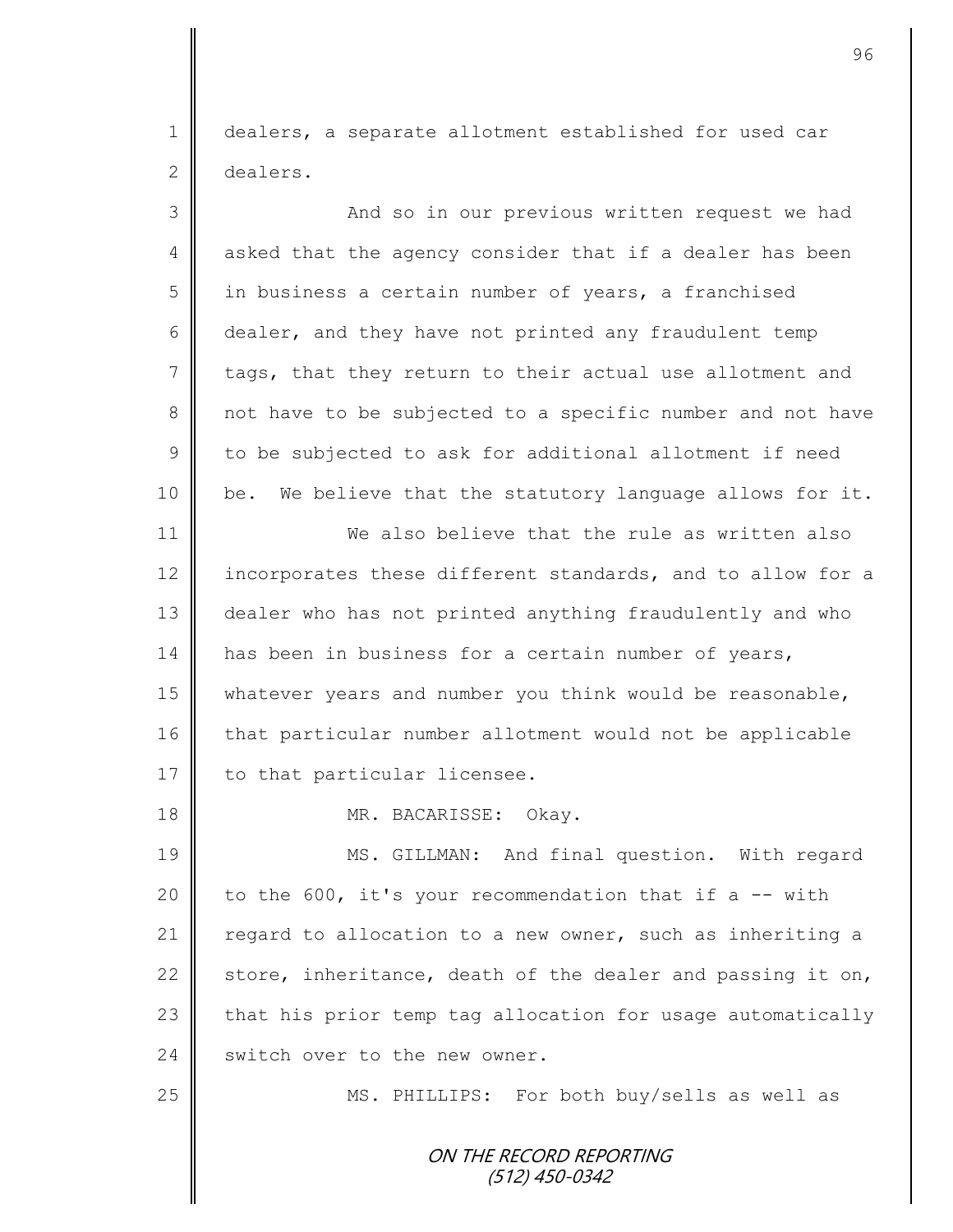ON THE RECORD REPORTING (512) 450-0342 1 for inherited dealerships, allow the previous owner's 2 allotment to be transferred over to that new licensee. 3 MR. BACARISSE: Okay? 4 || MS. PHILLIPS: Thank you very much. 5 MR. BACARISSE: Thank you very much, Ms. 6 Phillips, appreciate it. 7 || MS. GILLMAN: I'll just ask that that happens. 8 | MR. BACARISSE: Yes, indeed. 9 || MS. GILLMAN: When my father passed away -- and 10 I'm thankful that I didn't have to apply to have an 11 increase in temp tags -- business just carried on as 12  $\parallel$  usual, so that amendment or change would be very 13 | important. 14 MR. BACARISSE: It's very important. 15 | Absolutely. And it's a point well made. 16 MR. SCOTT: Can I make a comment about that? 17 MR. BACARISSE: Yes, Member Scott. Speak into  $18$   $\parallel$  the mic. 19 MR. SCOTT: I'm sorry. 20 | MR. BACARISSE: That's all right. 21 MR. SCOTT: Paul Scott, for the record. 22 The license, the GDN number is not given 23  $\parallel$  specifically to an individual; it's given to an 24 enterprise, to a business. So if you have a situation 25 where there is a death of a principal owner, there should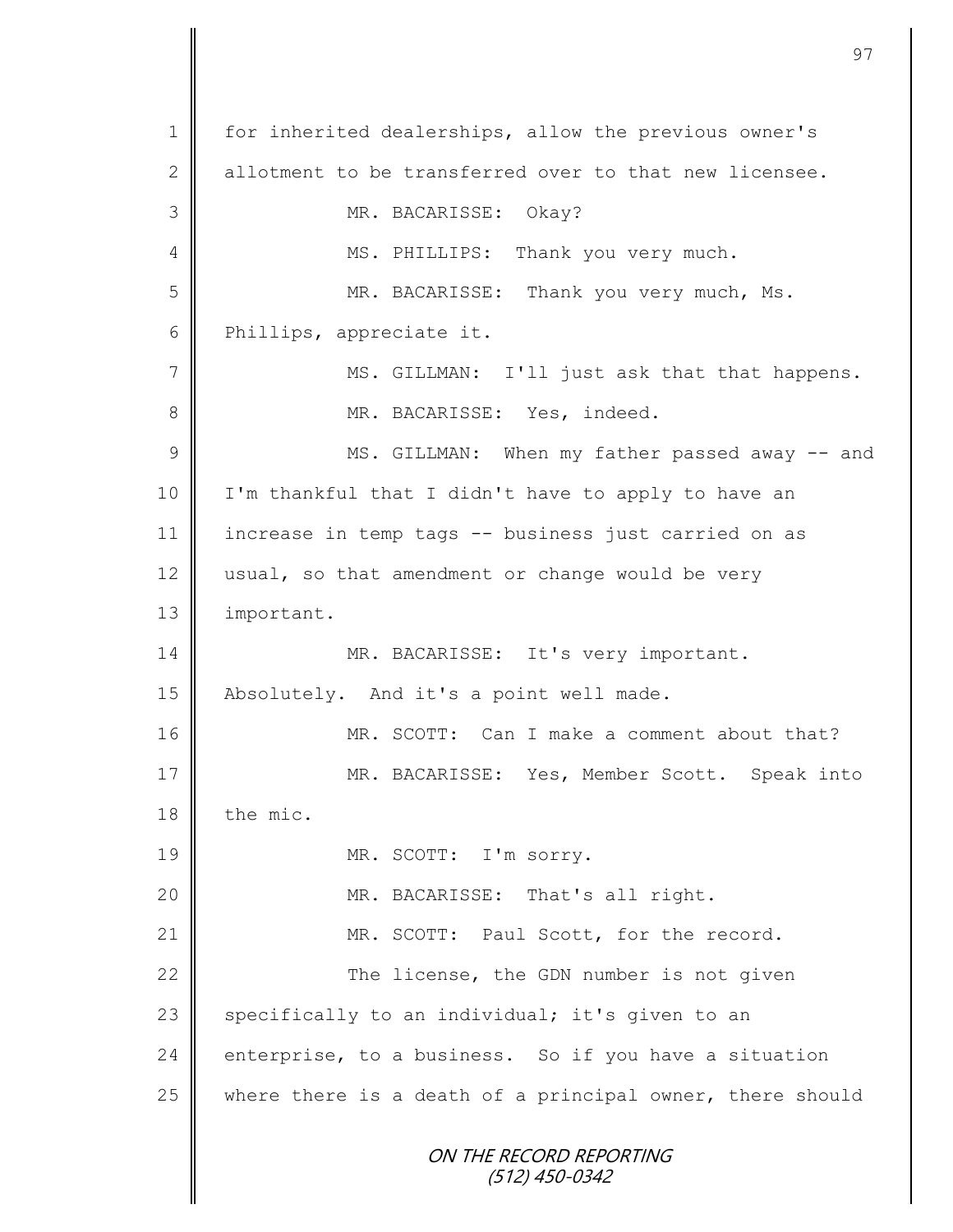ON THE RECORD REPORTING (512) 450-0342 1 | be an ownership structure in existence so that that 2 business who has the license continues to receive the 3 | benefits and the requirements associated with that GDN. 4 || If I die, the license that I have and we 5 | operate with is not in my name; it's in my business. So 6 some of this is already provided for in the way things are 7 done. Right? 8 || MR. BACARISSE: That's right. 9 || MR. SCOTT: The other thing is the question 10 about do we have the authority as an agency to change, 11 | make a change that's contrary to what the statute says. I 12 don't see how that could possibly be allowed. 13 | The have that discussion, maybe we should 14 read aloud for the Board the exact wording of that statute 15 that was passed. If we have a concern about what that 16 statute allows us to do or requires us to do, maybe it 17 would be appropriate to read the statute at this time. 18 MR. BACARISSE: Ms. Beaver. 19 || MS. BEAVER: Tracey Beaver, general counsel, 20 for the record. 21 || HB 3927 that passed this last legislative 22  $\parallel$  session has a section that amended and added language to 23 Section  $73.0632$ . The language is: "Department regulation 24 of temporary tags and access to temporary tag databases. 25 Department by rule may establish the maximum number of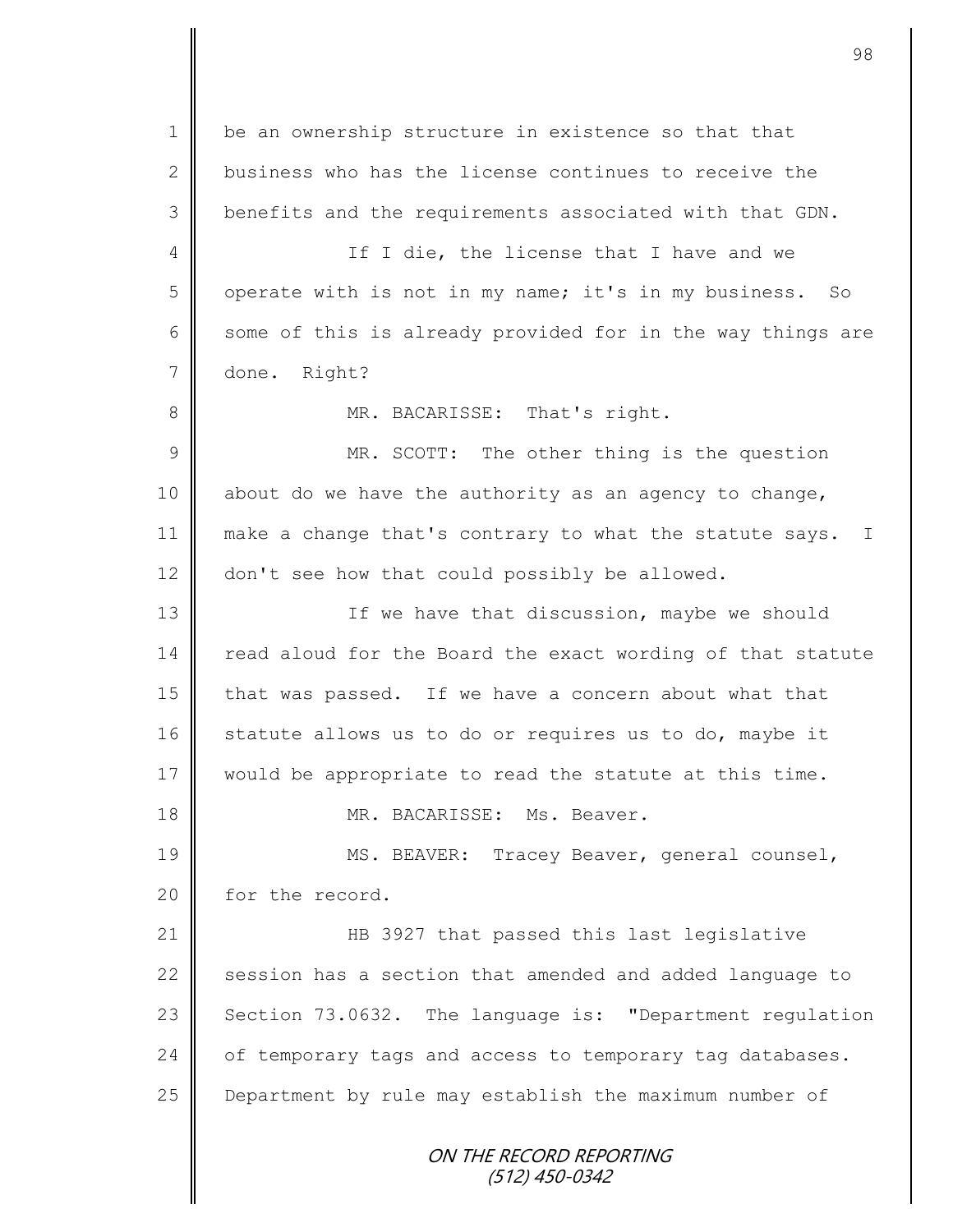ON THE RECORD REPORTING 1 | temporary tags that a dealer or converter may obtain in a 2 calendar year under Sections  $503.062$ , .062-5, and .063. 3 "The maximum number of temporary tags that the 4 department determines a dealer or converter may obtain 5 under this section must be based on the dealer's or 6 converter's anticipated need for temporary tags, taking 7 into consideration the dealer's or converter's time in 8 operation, sales data and expected growth, expected  $9 \parallel$  changes in the dealer's or converter's market, temporary 10 | conditions that may affect sales by the dealer or 11 converter, and any other information the department 12 considers relevant. 13 **||** The request of a dealer or converter, the 14 department may authorize additional temporary tags of any 15 type for he dealer or converter if they show a need for 16 additional temporary tags resulting from business 17 | operations, including anticipated need." 18 The section goes on, but I think that's the 19 | relevant portion. 20 MR. SCOTT: It's applicable to anyone who has a 21 GDN. Correct? 22 | MS. BEAVER: Tracey Beaver, general counsel. 23 | That's correct. It's applicable to anybody who 24 has a GDN, a dealer or converter under that section. 25  $\parallel$  However, it does state that the anticipated need for each

(512) 450-0342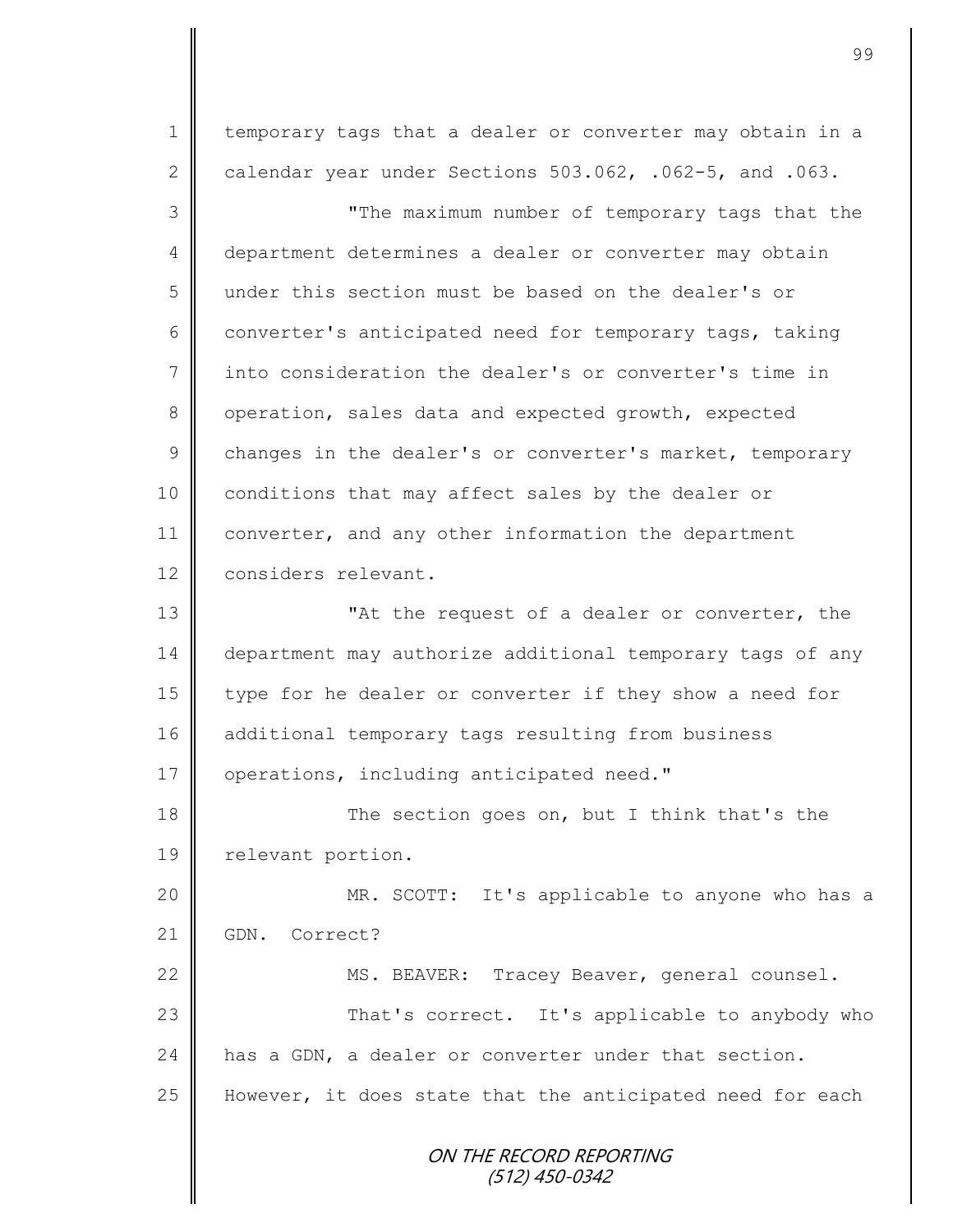ON THE RECORD REPORTING (512) 450-0342 1 type of license would need to be taken into consideration. 2 || So to the prior commented's point, Ms. 3 || Phillips, it is something that can be different standards 4 for different types of licensees, which is what we have 5 done in this rule. 6 Thank you. 7 || MR. SCOTT: Thank you. 8 MR. BACARISSE: Thank you. 9 || Any other questions, members? Yes, Mr. 10 | Ramirez. 11 | MR. RAMIREZ: Just a question and comment. So 12  $\parallel$  that statute, so that I'm clear, says you "may establish" 13 instead of "shall." So in making these rules apply to 14 everybody, we've exercised our "may" and we are 15 | establishing these rules. 16 Now, they've already been published, they've 17 already gone through the process, they've already been 18 subjected to public comment. Is there anything that we 19 talked about, if we implement these rules, the flexibility 20 to change the rules if they're not working out? 21 | Is there any mechanism by which we could 22 | implement the rules for all dealers except for franchised 23 dealers at this time, and then if we decided to implement 24 for the franchised dealers if there were a need in the 25  $\parallel$  future, since it's already gone through the process, could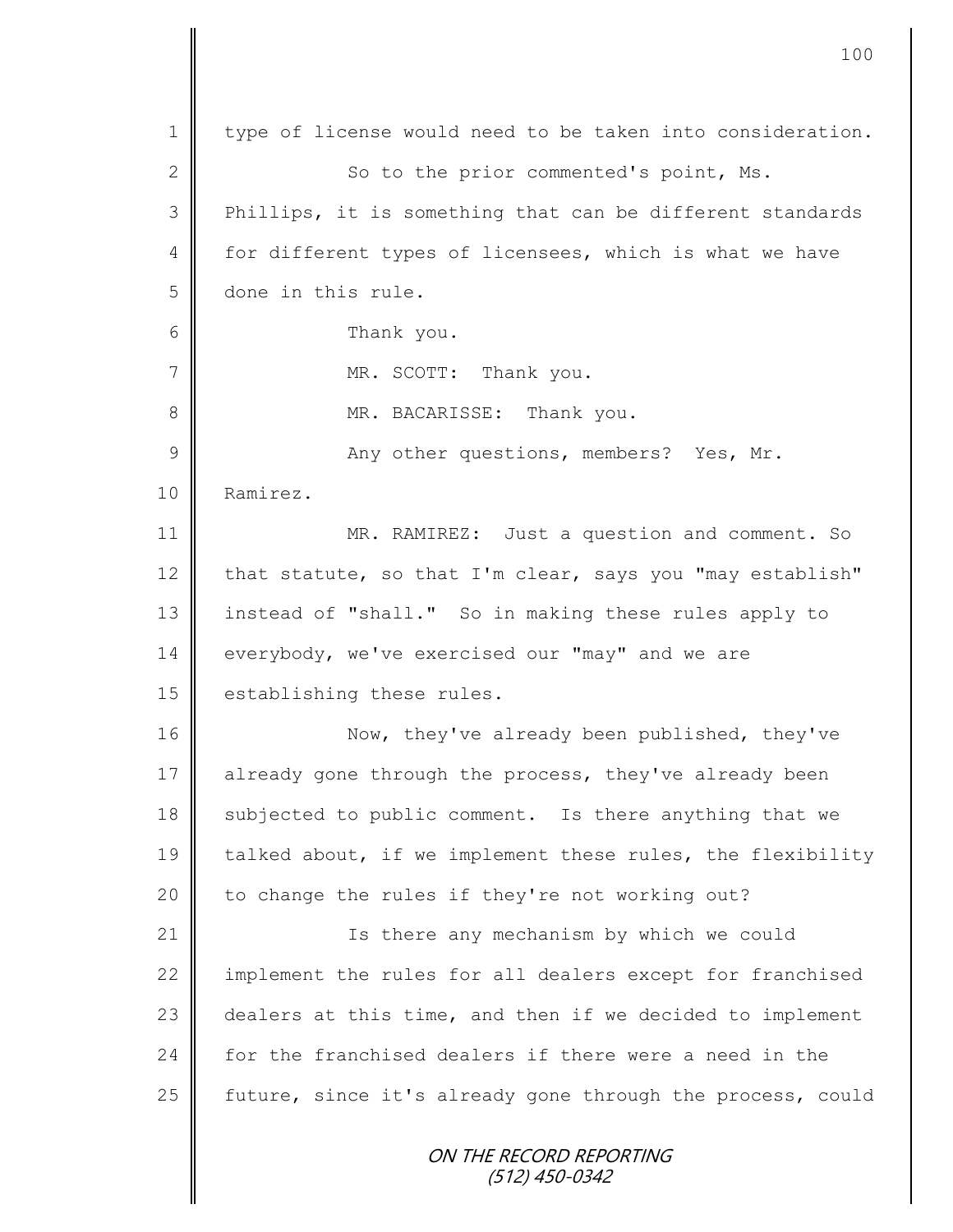1 || we just flip that switch and turn them on by a vote of 2 this Board, or would it have to go through a completely 3 different process? That's my question.

4 || MS. BEAVER: Tracey Beaver, general counsel. 5 Thank you for the question.

6 HB 3927 doesn't give the authority to the 7 department to carve out a particular licensee, because the  $8 \parallel$  statute is specifically effective to dealers or 9 converters, which by statute is defined as franchised and 10 | independent dealers.

11 However, the department does have the authority 12 to have different standards for the allotment of temp tags 13 under this rulemaking. And it is a "may" -- under statute 14 it's a "may." The department may authorize a temp tag 15 allotment and issue rules to determine what that allotment 16 would be, but the "may" does not apply to the 17 | legislature's intent under the statute, that it does apply 18 to both franchised dealers and independent dealers. 19 Thank you. 20 MR. BACARISSE: Okay. 21 || MR. GRAHAM: I'm sorry. 22 | MR. BACARISSE: Yes, Member Graham.

23 MR. GRAHAM: I think it would be reasonable to 24 anticipate that this will need some tweaks. You know, 25  $\parallel$  we're trying to hit a moving target here, and I would just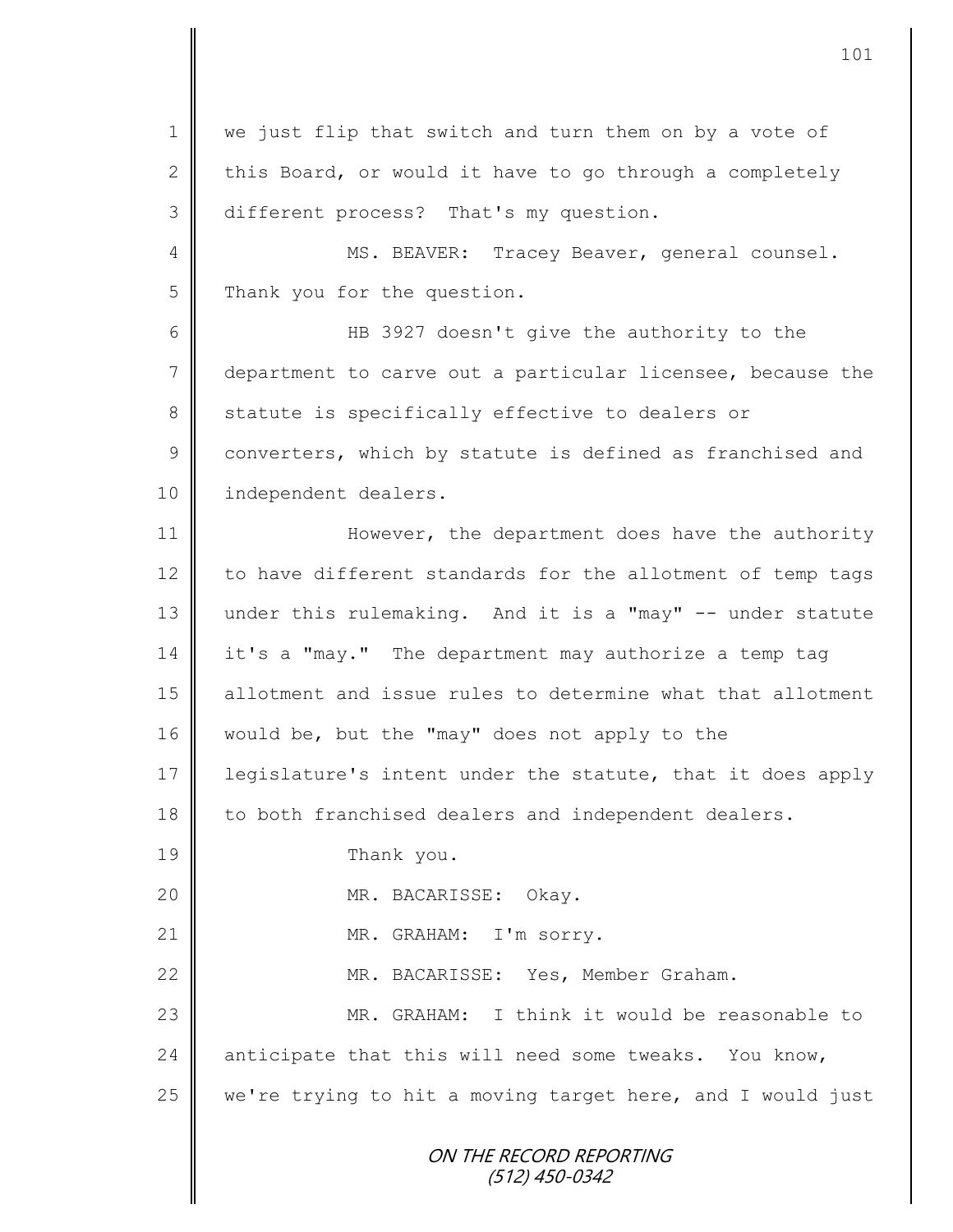ON THE RECORD REPORTING (512) 450-0342 1 agree that we've put together a pretty good plan, but I 2 think it's just going to be necessary to make some 3 adjustments with additional rules down the line, whether 4 that's two months, three months, six months or twelve 5 months. 6 || I would just ask that staff continue to work 7 closely with these stakeholders so that we can be ready to 8 make tweaks where we see necessary. It's hard to imagine 9 it won't be needed. 10 || So thank you. 11 | MR. BACARISSE: Good point, well made. 12 || Any questions, any other questions, members? 13 Member Ramirez. 14 MR. RAMIREZ: I'll make a motion. 15 | MR. BACARISSE: Absolutely. The chair will 16 entertain a motion. 17 MR. RAMIREZ: Unless Member Omumu would like  $18 \parallel$  to. 19 MR. BACARISSE: How would we like to do it? 20 MS. OMUMU: No. I will second your motion, but  $21$  qo ahead. 22 | (General laughter.) 23 MR. RAMIREZ: I move that the Board approve the 24 adoption of amendments to Chapter 215 concerning the 25 maximum number of temporary tags that a dealer or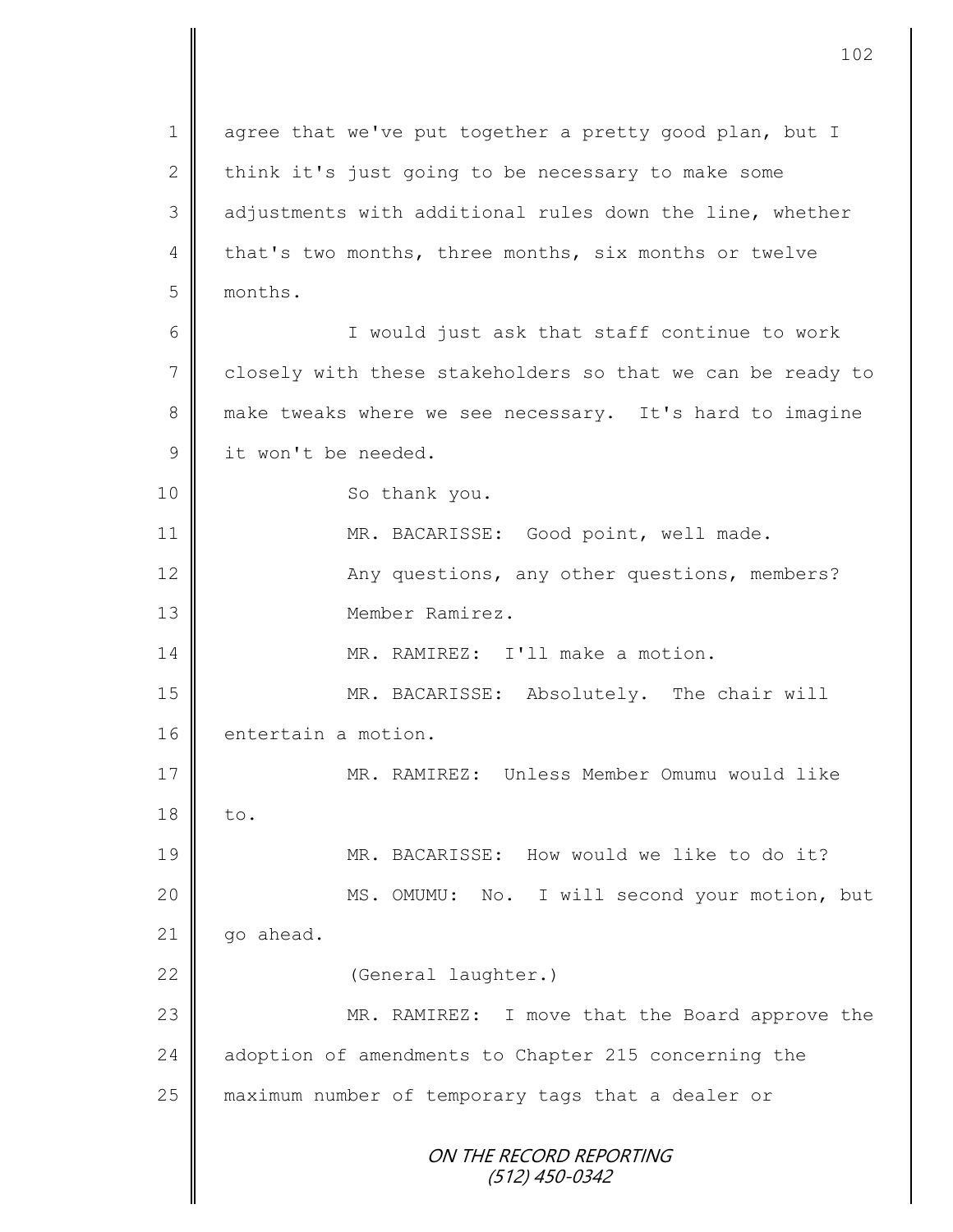ON THE RECORD REPORTING (512) 450-0342 1 | converter may issue from the temporary tag database for 2 | immediate effect upon filing, as recommended by staff. 3 || I also move that the Board grant the department 4 the ability to make changes to the adopted sections based  $5 \parallel$  on non-substantive corrections made by the Texas Register. 6 | MR. BACARISSE: Thank you. 7 || Ts there a second to that motion? 8 || MS. OMUMU: Second. 9 MR. BACARISSE: Member Omumu seconds. So we 10 | have a motion and a second. Is there any further 11 discussion before we call a vote? 12  $\parallel$  MS. GILLMAN: When is the --13 MR. BACARISSE: Member Gillman. 14 MS. GILLMAN: Mr. Chairman, when is the 15 appropriate time to ask for an amendment to the motion? 16 MR. BACARISSE: I believe parliamentarily you 17 may do that now, and what you would want to do is ask for 18 a friendly amendment, state that, and then Member Ramirez 19 would have to decide whether to accept or not your 20 | friendly amendment. Okay? 21 | MS. GILLMAN: Okay. 22 MR. BACARISSE: And then we'd have to do a 23  $\parallel$  second; you'd have to find a second for the amendment. So  $24$   $\parallel$  go ahead and state what you'd like. 25 | MS. GILLMAN: Member Ramirez, I'd like to make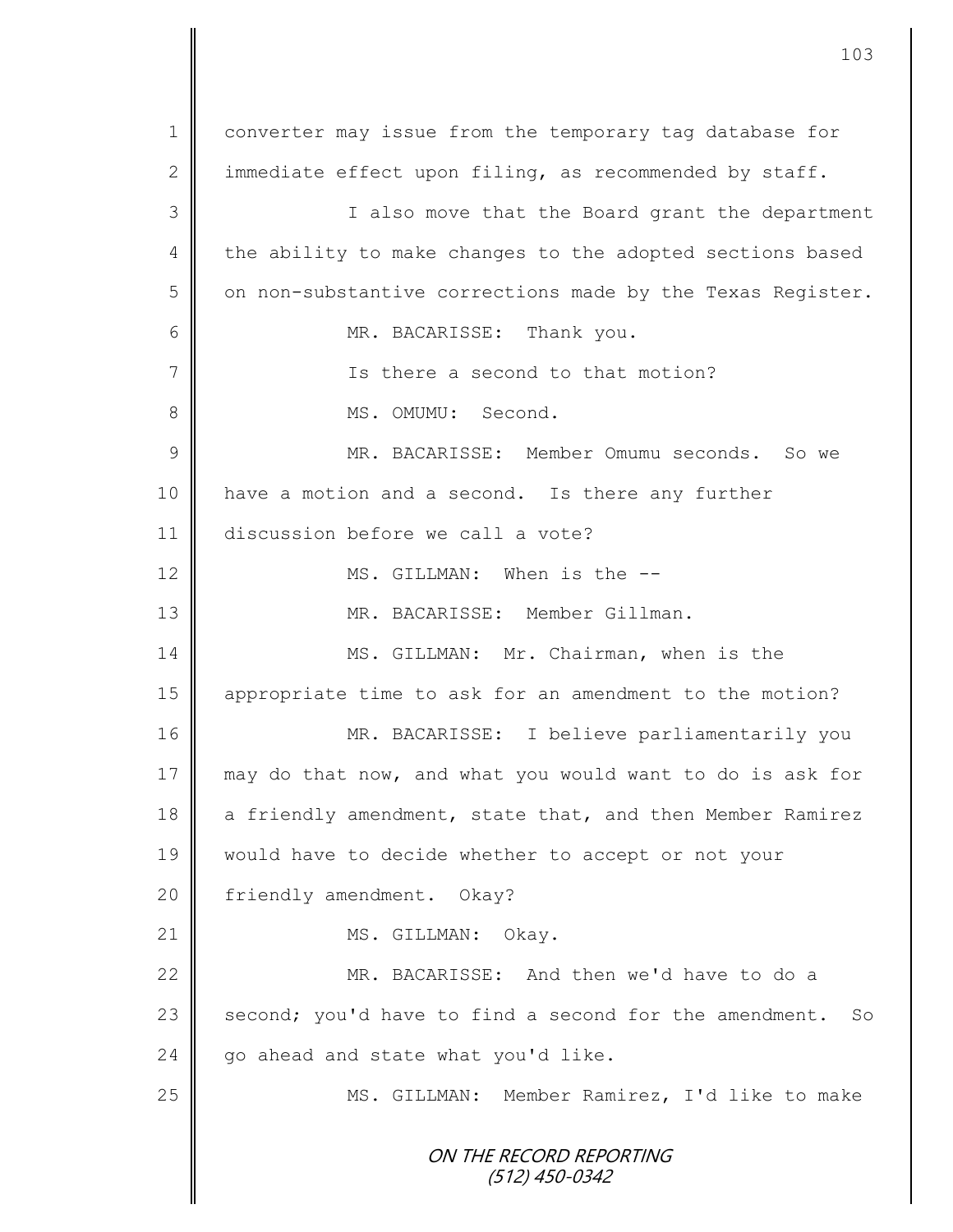| $\mathbf 1$  | a friendly amendment.                                      |
|--------------|------------------------------------------------------------|
| $\mathbf{2}$ | MR. BACARISSE: Go right ahead, lay it out.                 |
| 3            | Okay. I thought he had to say<br>MS. GILLMAN:              |
| 4            | yes.                                                       |
| 5            | MR. BACARISSE: Well, he has to hear it first,              |
| 6            | and then he'll decide whether or not to accept it.         |
| 7            | (General talking and laughter.)                            |
| $\,8\,$      | MS. GILLMAN: The amendment that I'm proposing              |
| $\mathsf 9$  | is with regard to the language regarding new dealers that  |
| 10           | are applying, and specifically with regard to the 600      |
| 11           | maximum. I'd like to move that the Board amend Section     |
| 12           | 215.152 to clarify that a dealer can provide credible      |
| 13           | evidence for anticipated sales and growth for both new and |
| 14           | used vehicles, and then double it for tag allotment.       |
| 15           | I also move that the Board amend Section                   |
| 16           | 215.152 to clarify that opening an additional location     |
| 17           | will allow a dealer to receive a maximum allotment of temp |
| 18           | tags based on the greater of allotment provided to         |
| 19           | existing locations -- which has already been discussed by  |
| 20           | Clint and Monique -- including those dealers opening       |
| 21           | locations for different line makes or allocated temporary  |
| 22           | tags under subsection (f), whichever is greater.           |
| 23           | Further, I move that the Board amend subsection            |
| 24           | (g) to include that if a dealership is inherited or        |
| 25           | purchased, that the new owner will receive the maximum     |
|              | ON THE RECORD REPORTING                                    |

(512) 450-0342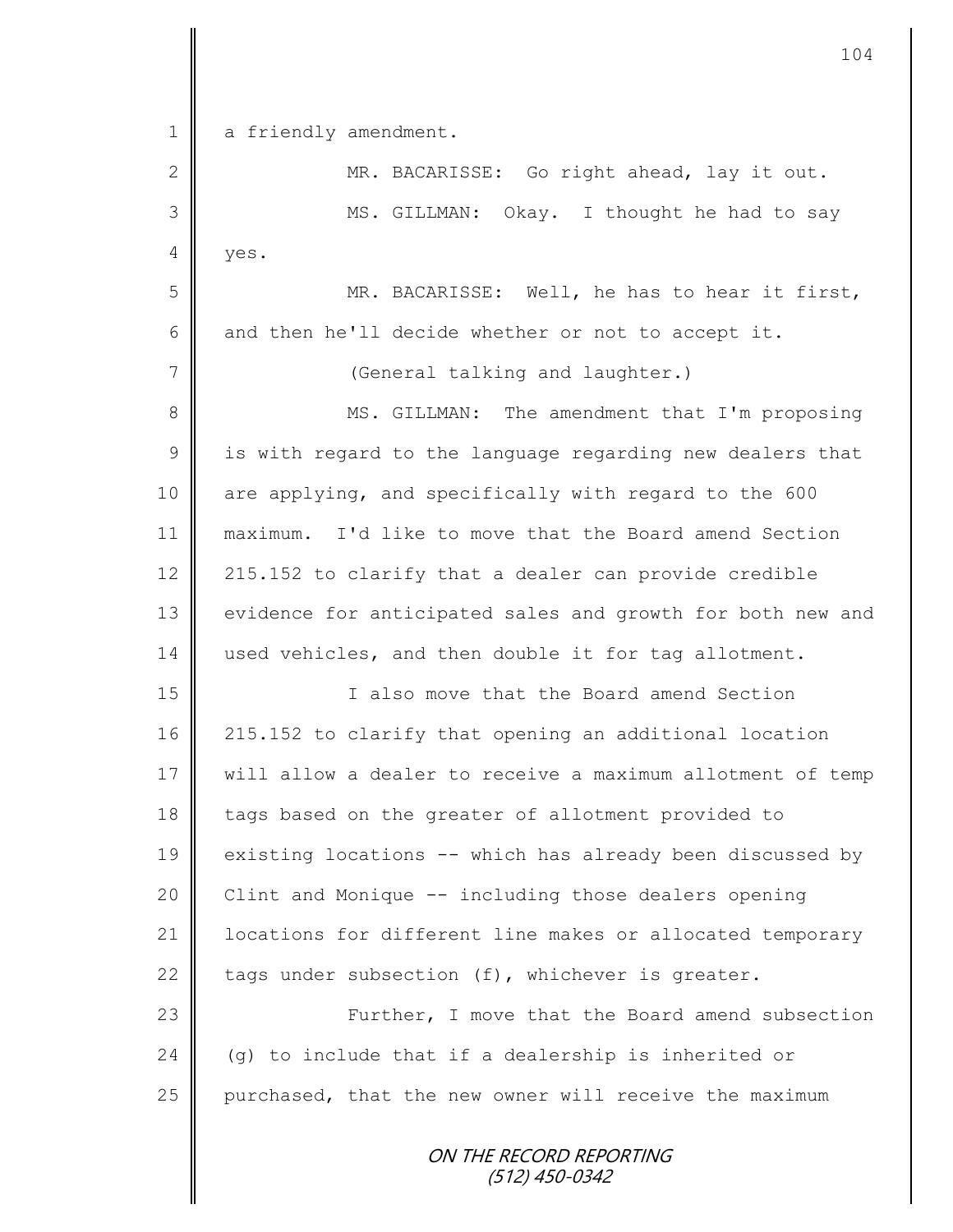ON THE RECORD REPORTING (512) 450-0342 1 allotment of temp tags provided to that location. My 2 comment earlier. 3 The amendments are consistent with the 4 department's intent to prevent dealers or converters from 5 | having to request additional tags when established sales  $6 \parallel$  data is available to the department. 7 The current rule contemplates licensees in 8 these scenarios being able to provide additional 9 documentation to obtain an increase beyond the initial 10 | allotment for a new dealer beyond that 600. 11 | This change would also allow licensees to 12 | request an increase based on the criteria identified but 13 would not require them to do so and would continue the 14 allotment previously established for the licensee for the 15 current formula. 16 || MR. BACARISSE: That's the reasoning behind 17 | your friendly amendment. 18 MS. GILLMAN: Yes. 19 || MR. BACARISSE: I don't want to cut you off. 20 | I'm sorry. 21 || MS. GILLMAN: I'm finished. 22 | MR. BACARISSE: All right. Thank you. 23 || Member Ramirez, your decision? 24 MR. RAMIREZ: Question for general counsel. 25  $\parallel$  Does anything -- any language in that amendment, does that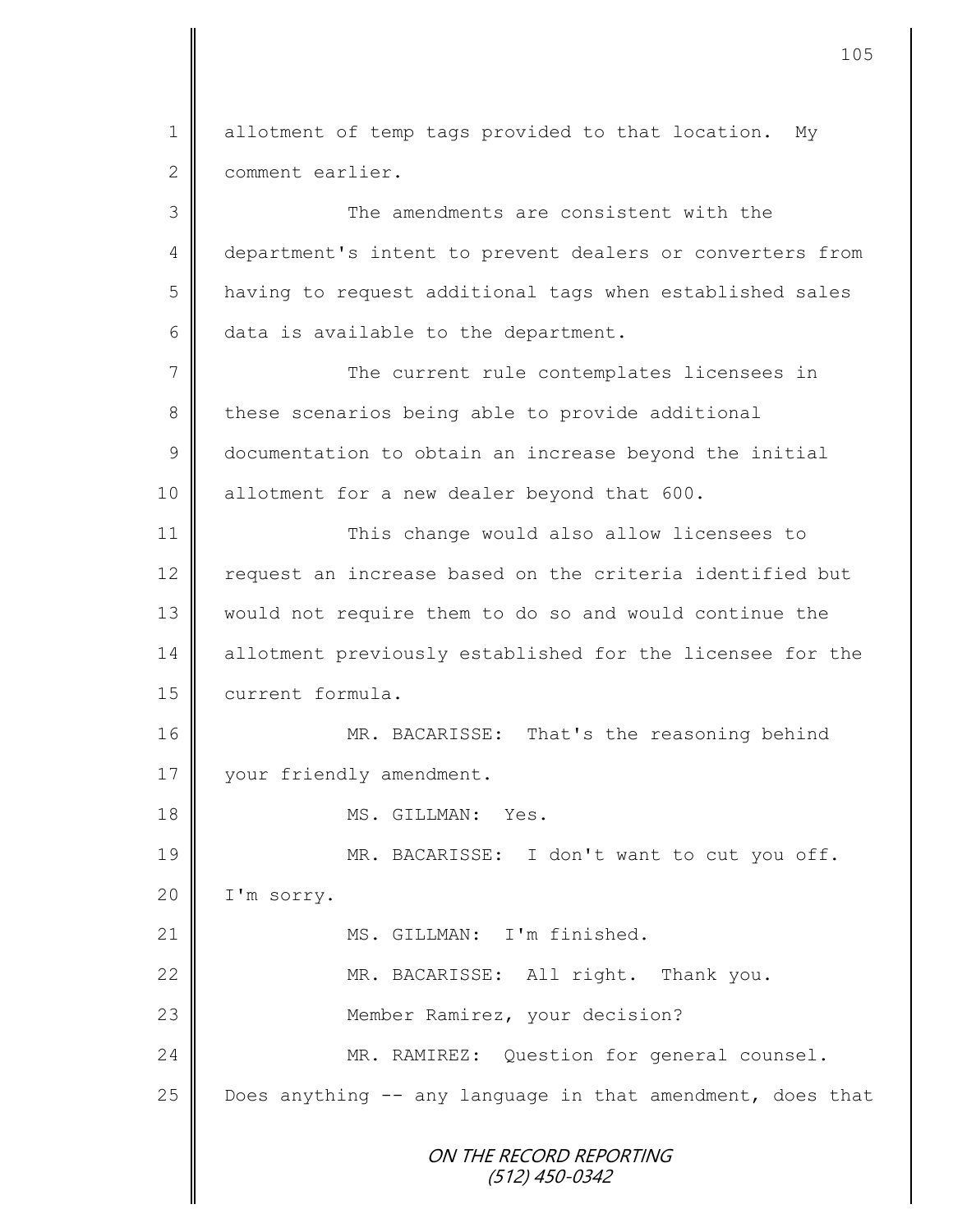1 | require us to go back through a different process, or can 2 we approve her amendment?

3 || MS. BEAVER: Tracey Beaver, general counsel.

4 || The only question I would have would be in the 5 dddition to the language under Section 215.152(f)(1)  $6 \parallel$  regarding the consideration of new and used car sales and 7 the statement about double it. I wasn't clear if that was 8 going to take the place of the current metric or if that  $9 \parallel$  was going to be on the base calculation, which then had a 10 || multiplier on top of it.

11 MS. GILLMAN: My intent is that the page 58 12 says and 59 says that a new dealer can submit credible 13 information supporting sales expectations, and 14 specifically from the manufacturer, and that would be new 15  $\parallel$  car, but I feel like used car sales must be included, so 16 we need to have that language of both new and used.

17 | And sales expectations are one thing, but you 18 need a bit extra in order to accomplish the goal, because 19 you can't be perfect every single time; people change  $20$  | their mind.

21 So in being generous for a new dealer -- we're 22 talking about that is under the current quideline 600, 23 which is terribly insufficient; it's way too low of a 24 number for even an average dealer in the state of Texas, 25  $\parallel$  franchised dealer. I am suggesting that you not only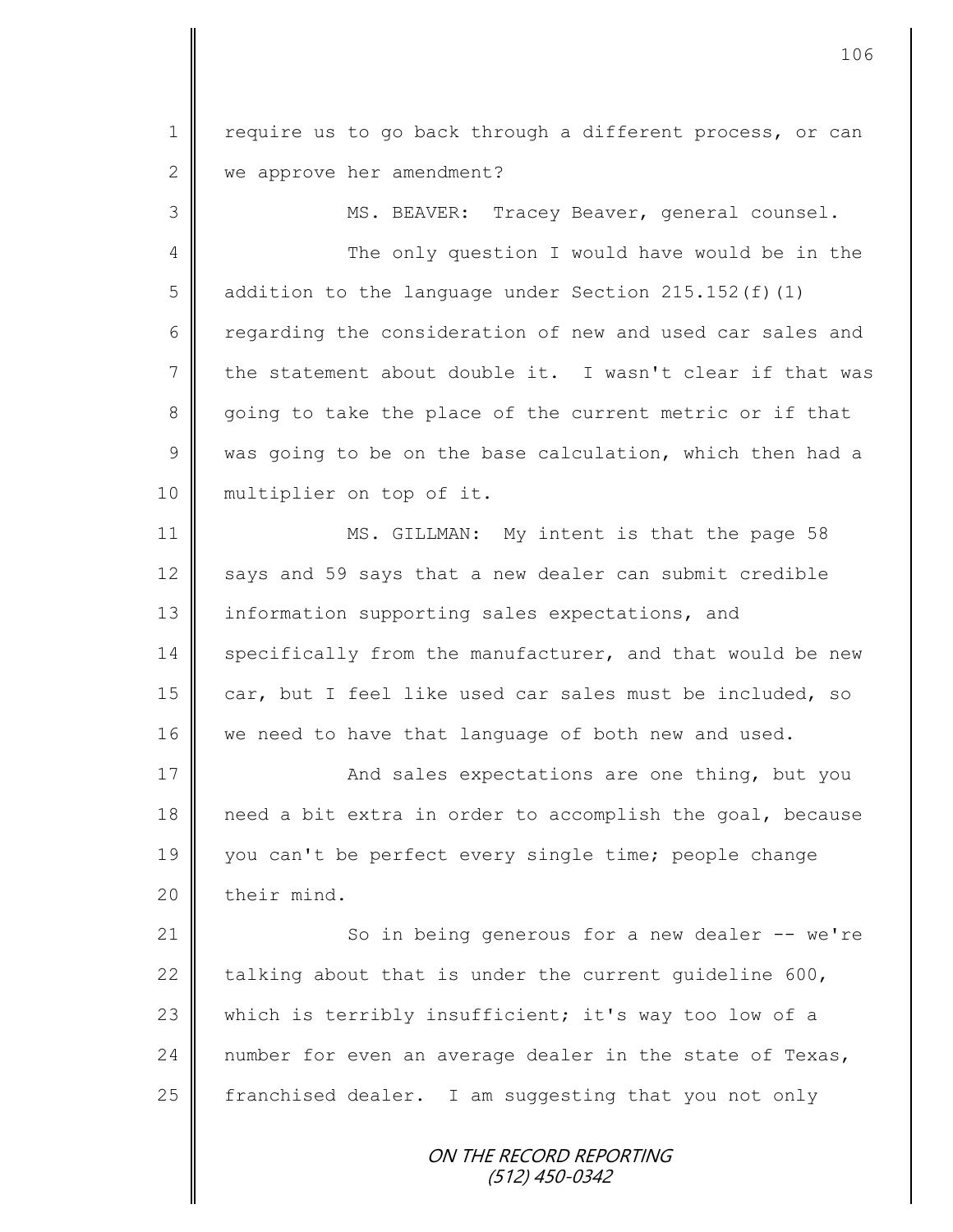ON THE RECORD REPORTING (512) 450-0342 1 || submit credible information for new and used but in order 2 to provide a cushion, double it. 3 MR. BACARISSE: Meaning 1,200. 4 || MS. GILLMAN: Well, if the credible sales  $5 \parallel$  expectation is 2,000, then your temp tag allotment is 4-. 6 | If your credible sales expectation is 5,000, then your 7 | temp tag allotment is doubled. 8 || MR. BACARISSE: Yeah, you get to double the 9 number. 10 | MS. GILLMAN: So whatever the department 11 approves, whether it's 800, 1,000, 2,000, whatever the 12 | number is, then in order to provide enough cushion, it's 13 doubled. 14 **And I don't think for a new dealer it's** 15 | outlined there, that department discretion, and so I'm 16 iust adding language so it's written that it is enough. 17 MR. BACARISSE: Member Ramirez? 18 MR. RAMIREZ: My question is the same to 19 general counsel. Is there anything outlined, as you 20  $\parallel$  understand it now, that requires us to go back to public 21 comment for that, or can we accept that amendment? 22 MS. BEAVER: The only question I would have is 23  $\parallel$  on the double it statement, and I would ask if the 24 chairman would allow for Clint Thompson, deputy director 25  $\parallel$  of VTR, to come up and talk a little bit about the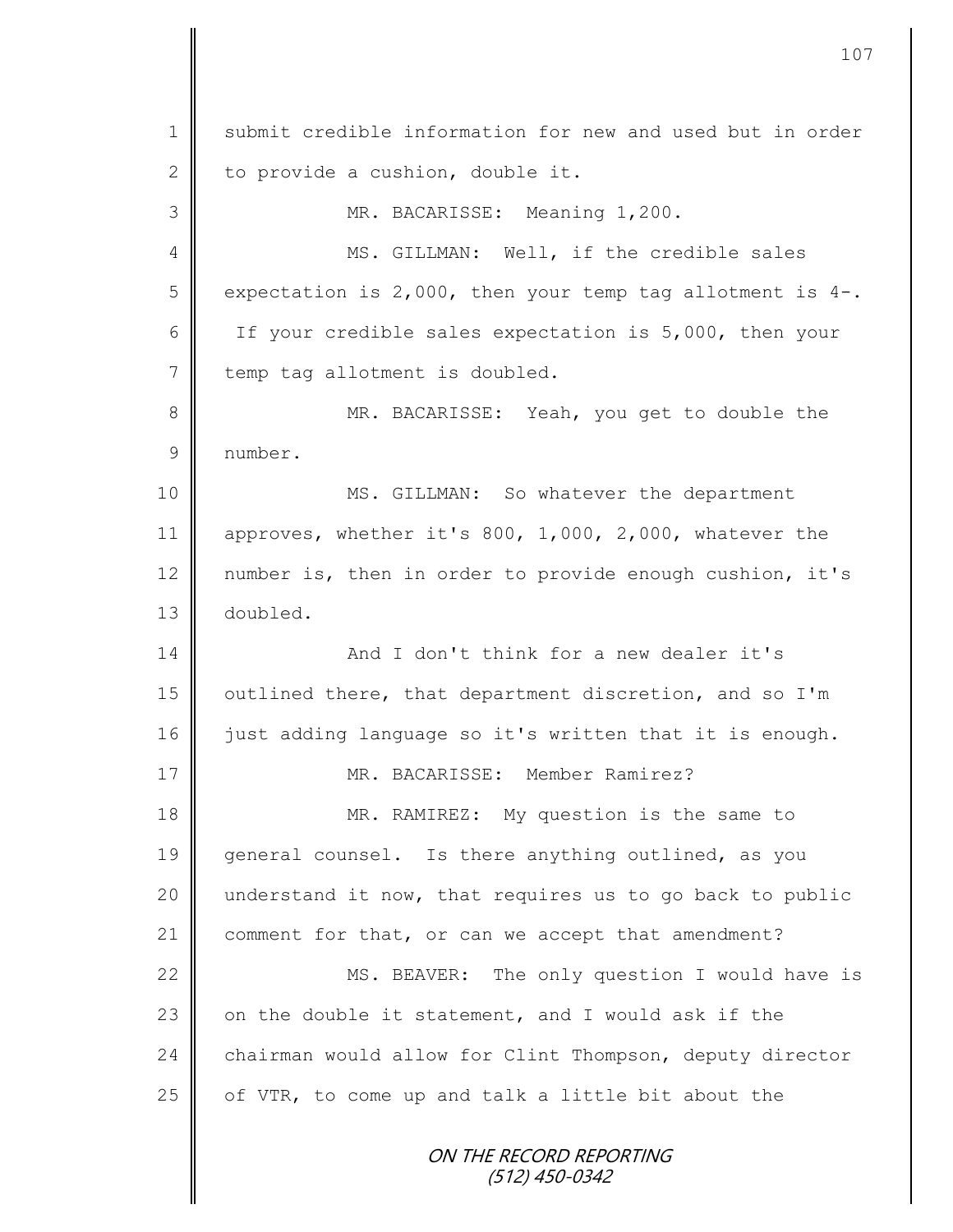1 metrics.

2 MR. BACARISSE: Sure. 3 Clint, can you come back, please. Thank you. 4 MR. THOMPSON: Yes, sir. Howdy again. Clint 5 Thompson, deputy director of the Vehicle Titles and 6 **Registration Division.** 7 MR. BACARISSE: So the question was on the 8 metric. 9 || MS. GILLMAN: Is it -- so expected sales, or if 10 | I'm a brand-new dealer, you're going to get from me, 11 hopefully at the time of licensure, hopefully, I would 12 submit what my sales forecast is, and then I know that you 13 need a tag allotment larger than that number just in case  $14 \parallel$  you blow past it -- which hopefully that's a good sign. 15 Right? Business is good, sales are good. So doubling it 16 | is -- and that's my scientific math -- is a way of doing 17 it. Is it correct, it would be a way of doing it? 18 MR. THOMPSON: Clint Thompson, deputy director 19 | of the Vehicle Titles and Registration Division. 20 | That's essentially what we've done with the 21 time in operation and growth factor, is we're creating a 22 multiplier there. 23 MS. GILLMAN: Exactly. Which, by the way, was  $24$  very  $-$  I don't know if generous is probably too liberal  $25$  of a word, but it was --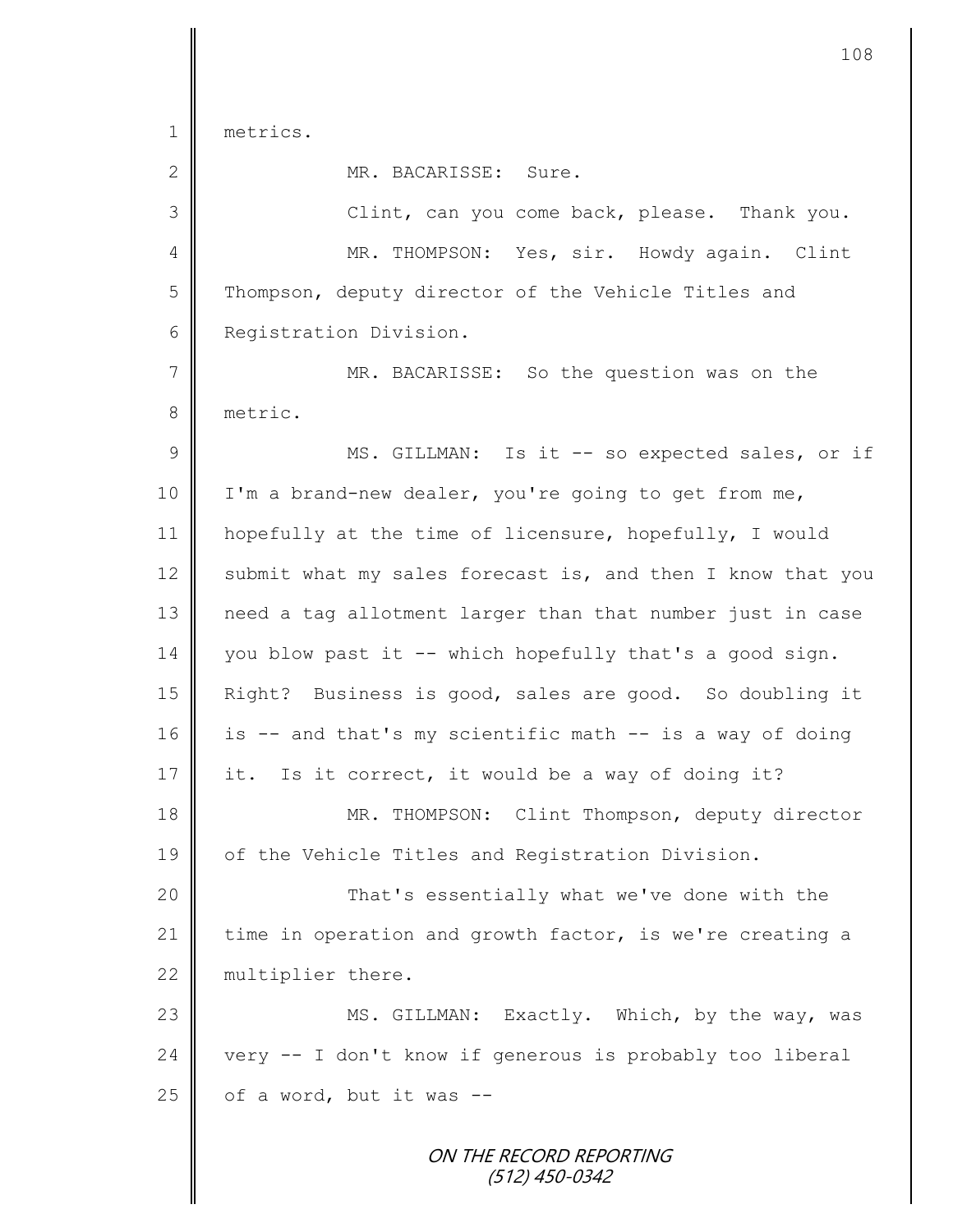|               | 109                                                        |
|---------------|------------------------------------------------------------|
| 1             | MR. BACARISSE: Insightful?                                 |
| $\mathbf{2}$  | MS. GILLMAN: -- insightful, thoughtful, and                |
| 3             | appreciated. And so I'm only trying to do similar          |
| 4             | mechanism for the new car dealer.                          |
| 5             | MR. THOMPSON: General Counsel, I think the                 |
| 6             | implication there of making the change in subsection       |
| 7             | $(f)$ (1) would be that they provide the data to us. If it |
| 8             | exceeds the 600, based on what I'm hearing, we would go    |
| $\mathcal{G}$ | with that, and then the formula would constitute a         |
| 10            | multiplier of times two.                                   |
| 11            | MS. BEAVER: Tracey Beaver, general counsel,                |
| 12            | for the record.                                            |
| 13            | This would not likely require us to re-propose;            |
| 14            | these are mostly clarifying changes with the addition of   |
| 15            | the multiplier, but the Regulatory Compliance Division     |
| 16            | will likely need to review any amendments made at the      |
| 17            | meeting today to do a supplemental determination letter,   |
| 18            | but I don't see any reason why we would need to re-propose |
| 19            | the rules.                                                 |
| 20            | MR. RAMIREZ: I accept the friendly amendment.              |
| 21            | MR. BACARISSE: All right. Thank you both.                  |
| 22            | So we have an amended motion on the floor.<br>Is           |
| 23            | everybody clear about where we're going and prepared to    |
| 24            | I don't want to move forward if we have further<br>vote?   |
| 25            | questions on this. Are we good?                            |
|               | ON THE RECORD REPORTING<br>(512) 450-0342                  |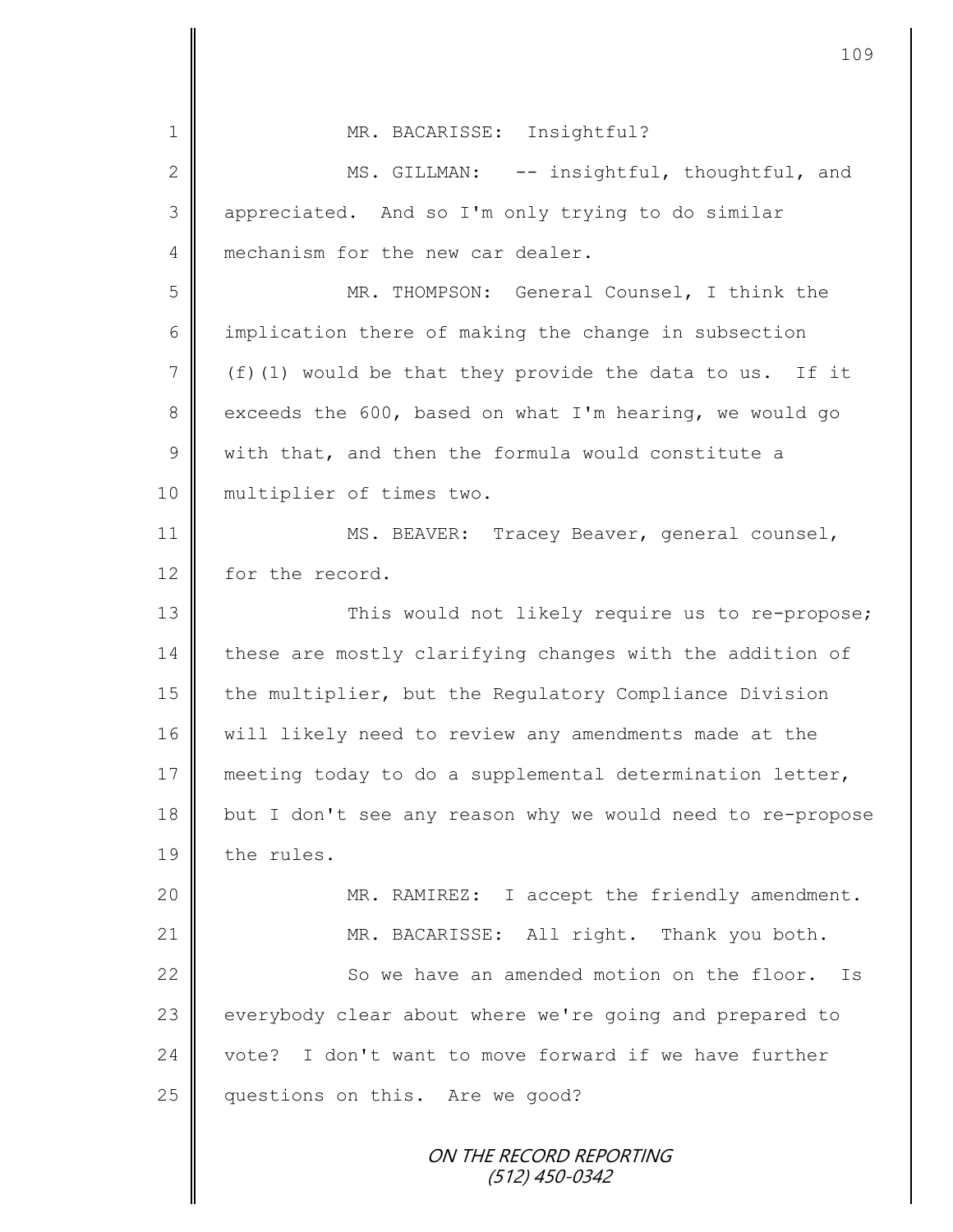ON THE RECORD REPORTING (512) 450-0342 1 || (No response.) 2 MR. BACARISSE: I sense that we are, so I will 3 now call for your vote. 4 || I'm sorry. We need a second on the friendly 5 amendment. 6 || MR. PREWITT: Mr. Chairman, John Prewitt, Board 7 member. I second that motion as amended. 8 MR. BACARISSE: Thank you. Now I have a motion  $9 \parallel$  and a second on the amendment. Thank you all for keeping 10 || me out of the ditch. 11 || So we're now going to call for the vote on 12 agenda item number 5. 13 Member Alvarado? 14 MR. ALVARADO: Aye. 15 | MR. BACARISSE: Member Gillman? 16 MS. GILLMAN: Aye. 17 MR. BACARISSE: Member Graham? 18 MR. GRAHAM: Aye. 19 || MR. BACARISSE: Member McRae? 20 || MS. McRAE: Aye. 21 | MR. BACARISSE: Member Omumu? 22 MS. OMUMU: Aye. 23 MR. BACARISSE: Member Prewitt? 24 MR. PREWITT: Aye. 25 || MR. BACARISSE: Member Ramirez?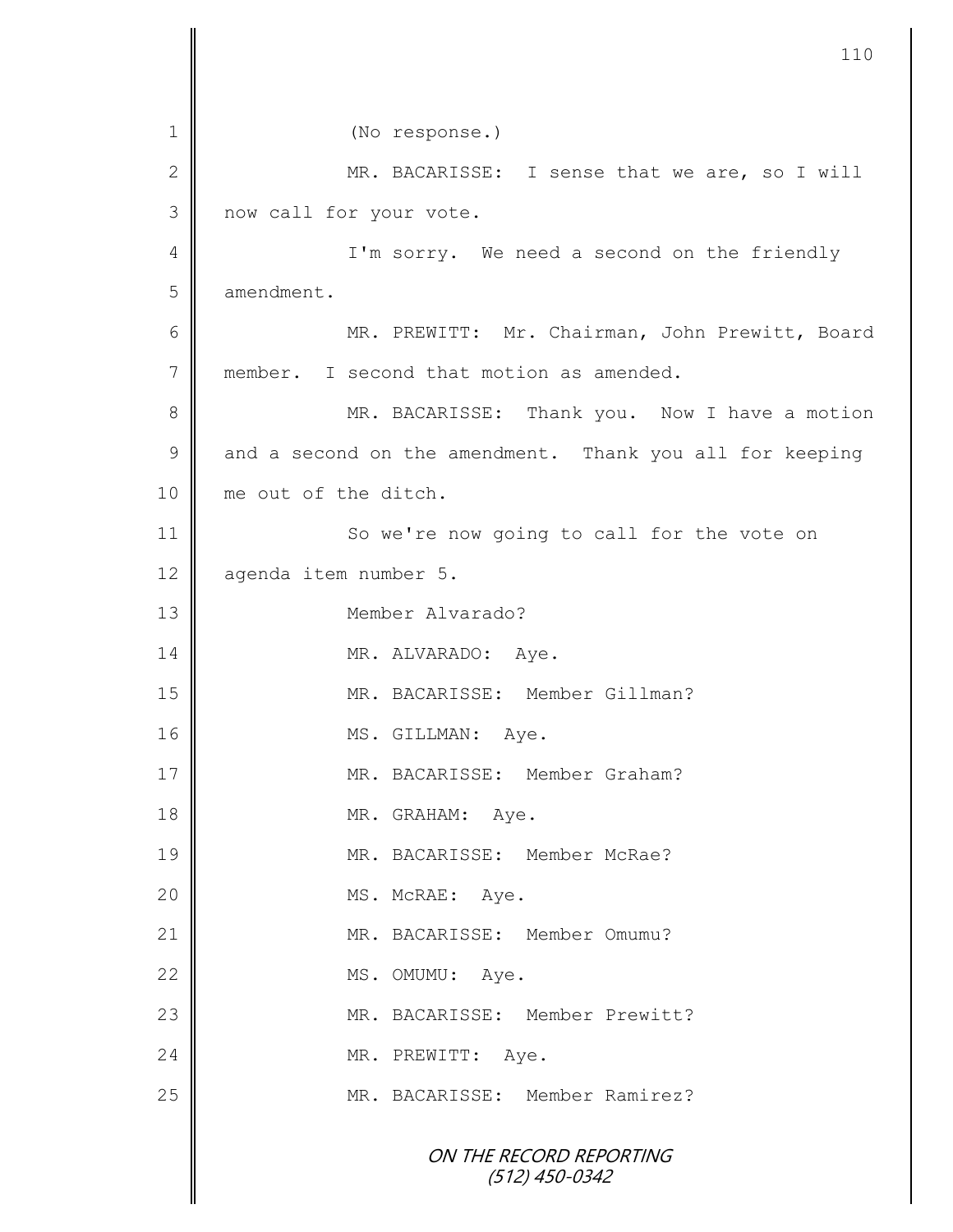ON THE RECORD REPORTING (512) 450-0342 1 || MR. RAMIREZ: Aye. 2 MR. BACARISSE: Member Scott? 3 MR. SCOTT: Aye. 4 MR. BACARISSE: And I, Chairman Bacarisse vote 5 || aye. This is unanimous and item number 5 passes. Thank 6 you all very much. 7 Can we take about a five-minute break? 8 || (General agreement.) 9 || MR. BACARISSE: Let's take about a five-minute 10 || break. We'll recess and reconvene. 11 (Whereupon, at 11:28 a.m., a brief recess was  $12$   $\parallel$  taken.) 13 MR. BACARISSE: I'd like to call the meeting of 14 the DMV Board back to order now. It is 11:44 in the 15 | afternoon. 16 We are actually on agenda item number 6 at this  $17$  time, and this is regarding the rule adoption of Chapter 18 215 relating to the denial of access to the temp tag 19 database and the issuance of temp tags to certain vehicles 20 | without inspection. 21 Mr. Brian Ge will come up and brief us on this 22 item. Good afternoon  $-$ - or good morning still. Glad 23 vou're hear. 24 || MR. GE: Chairman, members, Ms. Brewster, good 25 morning, almost afternoon. My name is Brian Ge, and I'm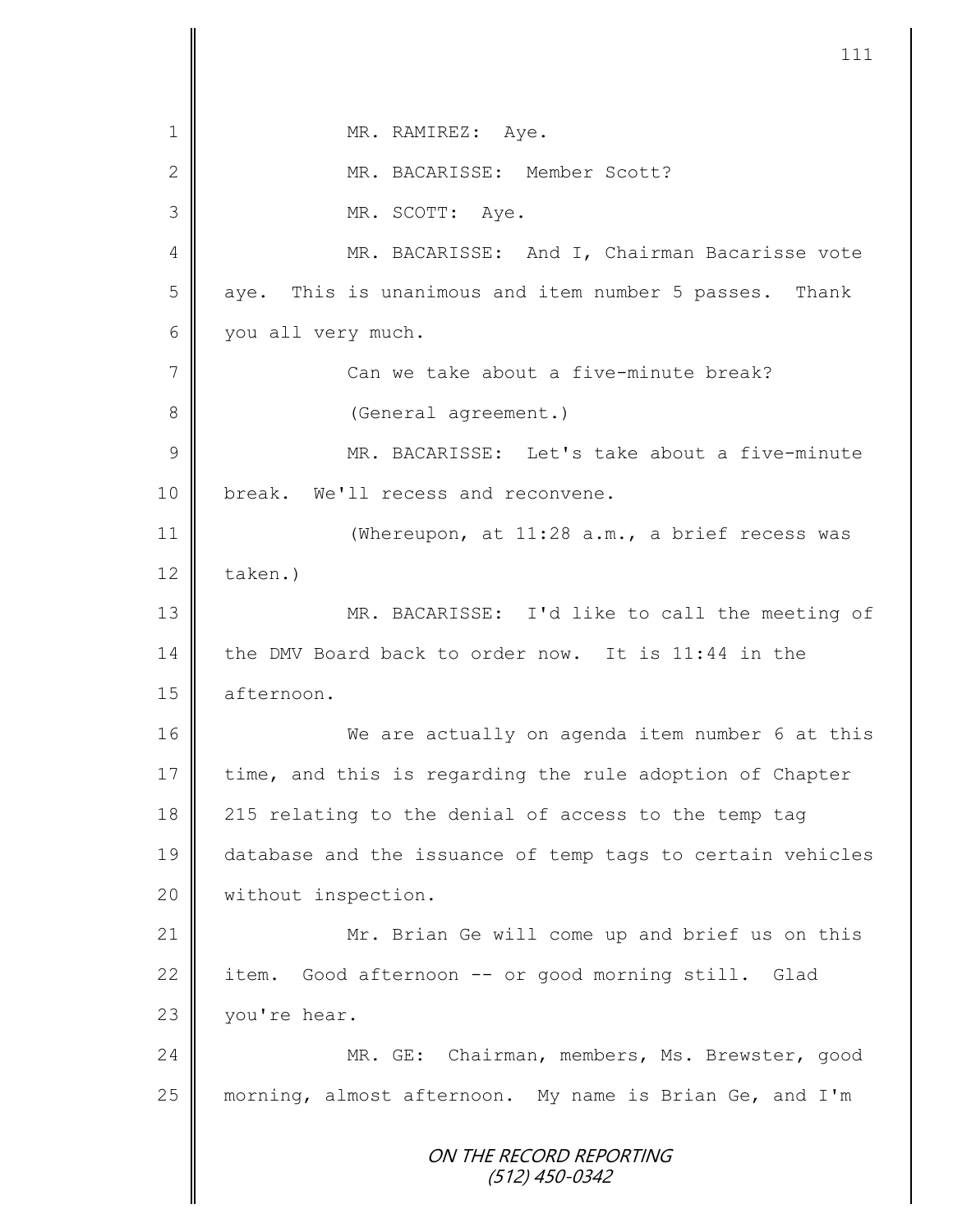ON THE RECORD REPORTING 1 the managing attorney for the Enforcement Division. 2 || Agenda item number 6, which can be found on 3 page 65 of your materials, is a recommendation to adopt, 4 pursuant to amendment, Section 215.150, .151, .153, .154, 5 .155, and New Section 215.505. 6 6 As stated in the draft rules at the time this 7 agenda was prepared, the proposed rules for this agenda 8 item were awaiting approval by the Regulatory Compliance 9 U Division of the Office of the Governor. That approval was 10 granted on Tuesday, January 25, 2022. 11 || These rule proposals relate to the 12 | implementation efforts associated with HB 3927, namely 13 | allowing the department to deny access to the temporary 14 tag database for temporary tag misuse and fraud, the 15 department's management of the temporary tag database, and 16 addressing the issuance of temporary tags for certain 17 | vehicles without an inspection. 18 The department recommends adoption of Sections 19 215.151, .153 and .155 without changes to the proposed 20  $\parallel$  text as published in the November 12, 2021, issue of the 21 | Texas Register. 22 | Based on comments received during the public 23 comment period, the department recommends adoption of 24 Sections 215.150, .154 and .505 with changes to the 25 | proposed text. The changes to .150 and .154 were fairly

(512) 450-0342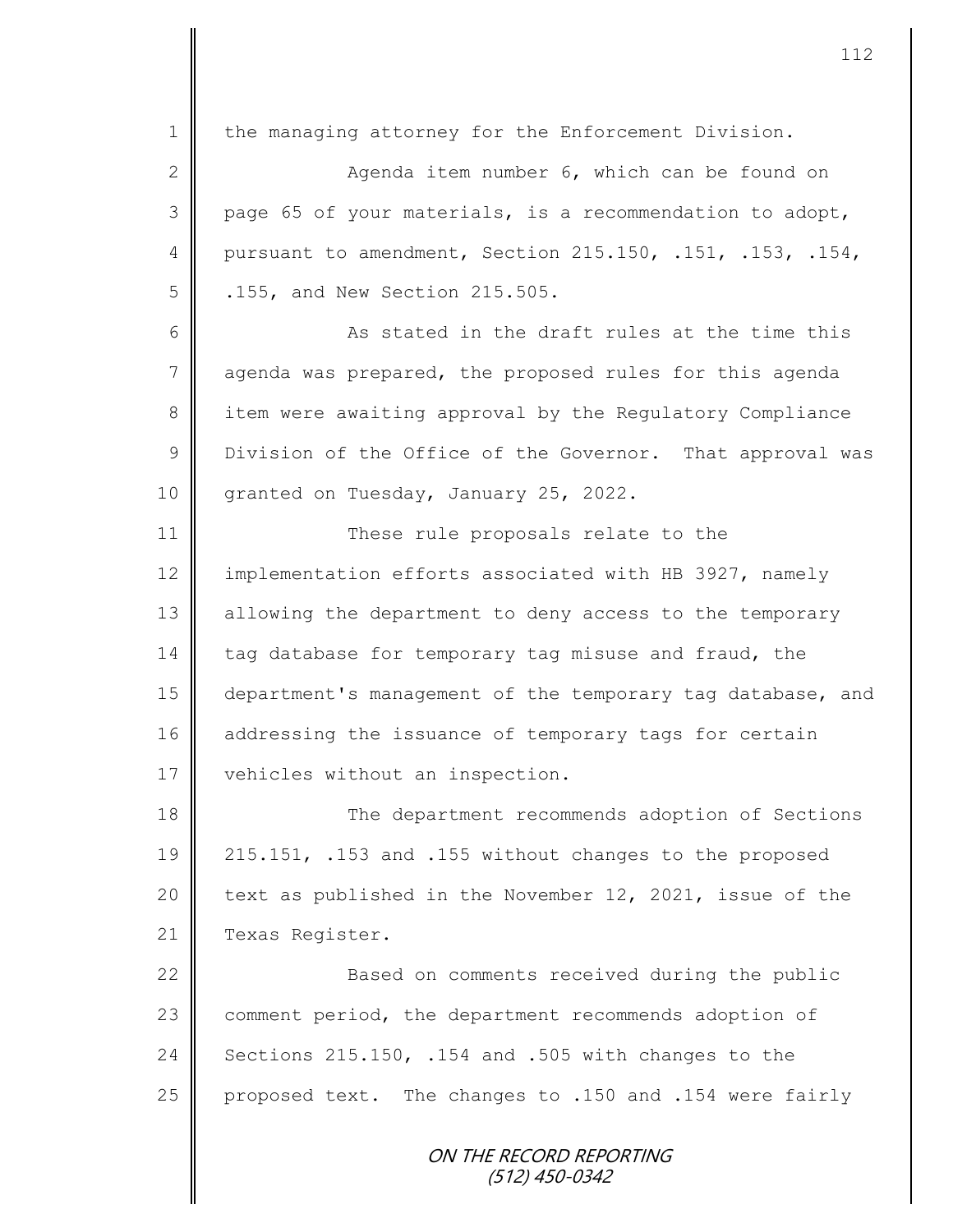1 || minor; the changes to .150 addressed examples of how a 2 dealer might secure printed tags or destroy expired tags. 3 The changes to .154 clarify that dealer temporary tags 4 may be used on courtesy cars.

5 Such the biggest change, though, was made in 6 Tesponse to 215.505, which relates to denial of access to  $7 \parallel$  the temporary tag database.

8 || As originally proposed, .505 provided for a  $9 \parallel$  ten-day period after giving a dealer notice before the 10 department would deny access to the temporary tag 11 database. After reviewing public comments, the 12 department's processes, and analyzing the behavior of 13 prior offending dealers and other external factors, the 14 department is now recommending that the Board adopt rules 15 | that would allow the department to deny a dealer who 16 fraudulently obtains temporary tags access to the 17  $\parallel$  temporary tag database immediately.

18 || Generally speaking, when a dealer is 19 investigated for any violation, not just temp tag 20 violations, we send an investigator out, we try to contact 21 that dealer by phone, by email, even snail mail if we have 22  $\parallel$  to, and for temporary tag violations we actually take the 23  $\parallel$  extra step of going to their location. So for these tag 24 cases, at a minimum we're trying to contact them four  $25$  different ways, and this is all before we send out any

> ON THE RECORD REPORTING (512) 450-0342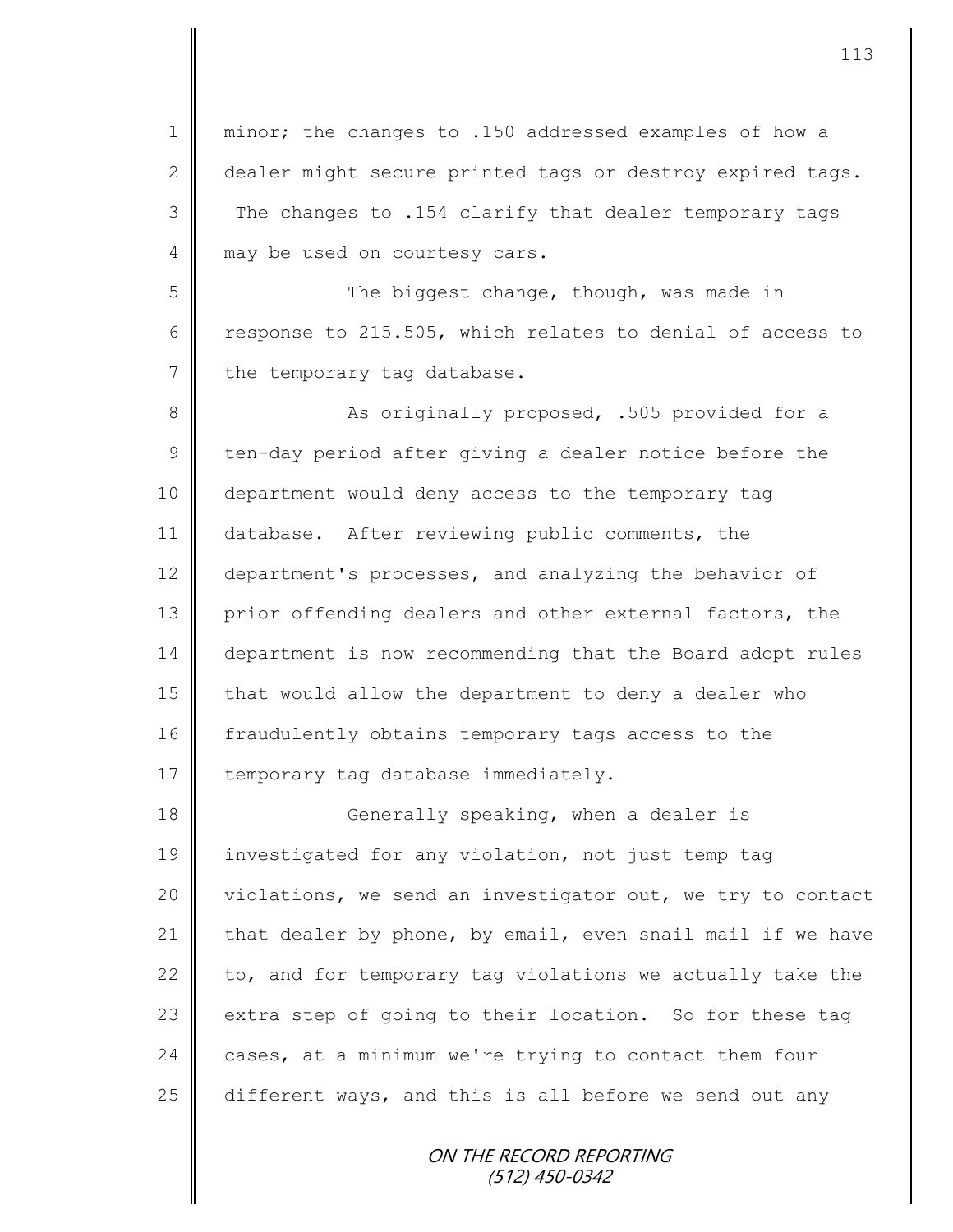1 | kind of notice to that dealer.

| $\overline{2}$  | We've already tried to get in contact with them            |
|-----------------|------------------------------------------------------------|
| 3               | at a minimum four different ways, and so we feel that even |
| 4               | if we reduce that ten-day window to an immediate effect,   |
| 5               | he already had a significant amount of notice and the      |
| 6               | opportunity to present any evidence to suggest that we     |
| $7\phantom{.0}$ | could be incorrect in our assessment that they were        |
| 8               | issuing tags fraudulently or that they were selling tags.  |
| $\mathsf 9$     | They can talk to the investigator, they can                |
| 10              | talk to our attorney, there really is no shortage of       |
| 11              | opportunities for a dealer who's actually operating a      |
| 12              | dealership to present their case on why their access       |
| 13              | should not be denied before they ever get that denial      |
| 14              | letter.                                                    |
| 15              | And really, the only people who would be caught            |
| 16              | off guard by getting a denial of access letter is someone  |
| 17              | who's not operating at their licensed location. If         |
| 18              | they're a "dealer" on paper only, you know what, they      |
| 19              | probably will find out on the very first time when they    |
| 20              | find that they can't print any more tags.                  |
| 21              | That said, if we were to allow a dealer to                 |
| 22              | continue issuing tags after we send that denial letter, so |
| 23              | if we kept that original ten-day period or a shortened     |
| 24              | time, we would just be giving that fake fraudulent dealer  |
| 25              | the opportunity to continue printing tags unabated until   |
|                 | ON THE RECORD REPORTING<br>(512) 450-0342                  |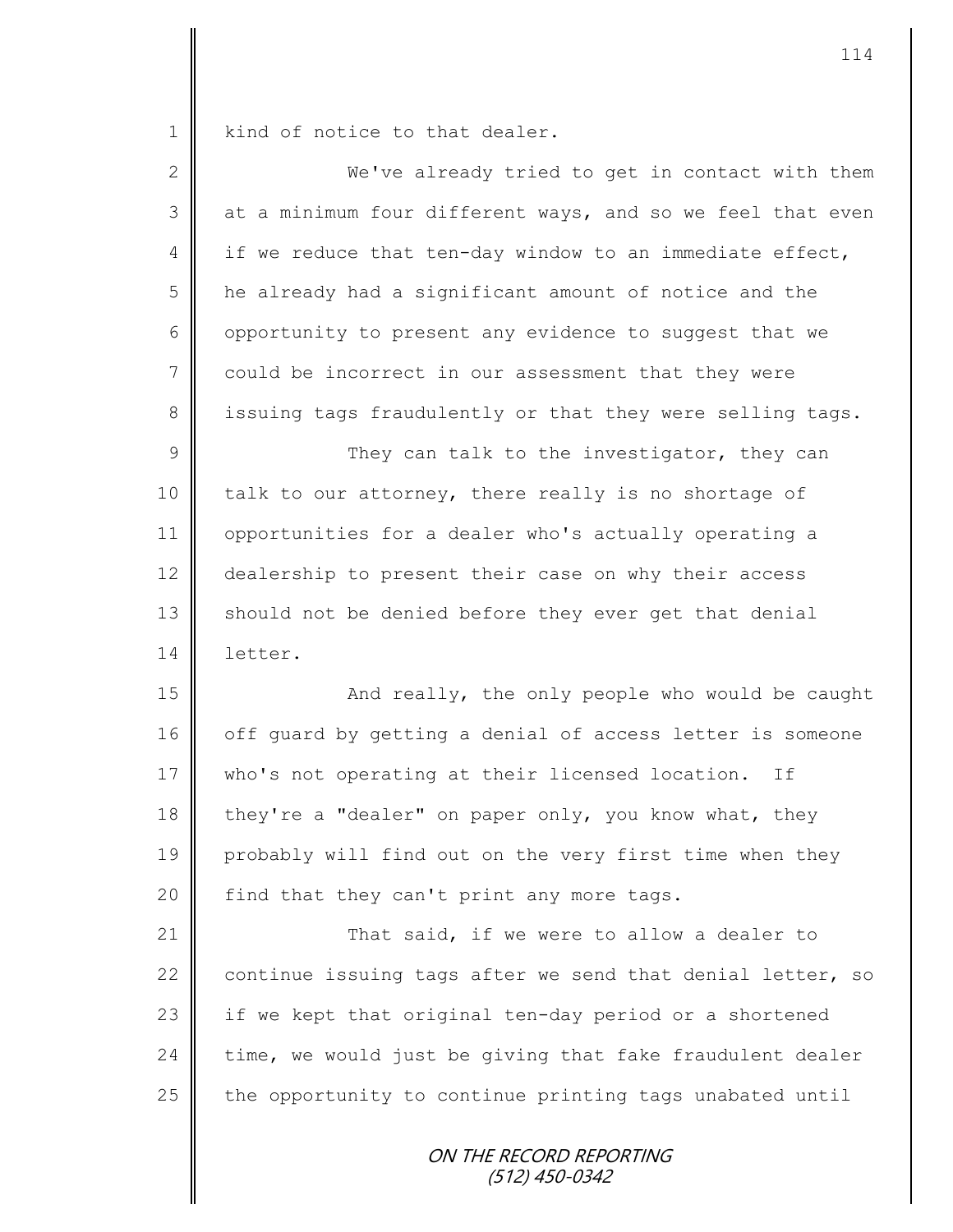1 whatever that time period is.

| $\mathbf{2}$ | And for some of the recent tag sellers that                |
|--------------|------------------------------------------------------------|
| 3            | we've identified, we looked at their behavior after we     |
| 4            | sent out our notice of department decision or a final      |
| 5            | order, and we found that those dealers, once they get that |
| 6            | notice that they know we're on their scent, they will      |
| 7            | print an inhuman amount of tags.                           |
| $8\,$        | And it's not just the dealer, it's the dealer,             |
| 9            | all the criminals that they're working with, they will     |
| 10           | create tons of sub-user accounts, and they will just print |
| 11           | an inhuman amount, and that behavior would be allowed to   |
| 12           | continue unabated if we were to give them time after we    |
| 13           | tell them we're turning them off. They just think they     |
| 14           | have nothing more to lose, so why not.                     |
| 15           | Even in cases where law enforcement is                     |
| 16           | involved -- and any of the constables can tell you -- that |
| 17           | process takes time. It takes time for law enforcement to   |
| 18           | do their investigation, it takes time for law enforcement  |
| 19           | to get a warrant, it takes time to get a judge to sign     |
| 20           | that warrant, and then assuming a prosecutor actually      |
| 21           | agrees to take that case, it could take months before that |
| 22           | tag seller is ever taken before a jury.                    |
| 23           | So really, while collaboration with law                    |
| 24           | enforcement is integral for holding these criminals        |
| 25           | ultimately accountable, only this Board and the department |
|              |                                                            |

ON THE RECORD REPORTING (512) 450-0342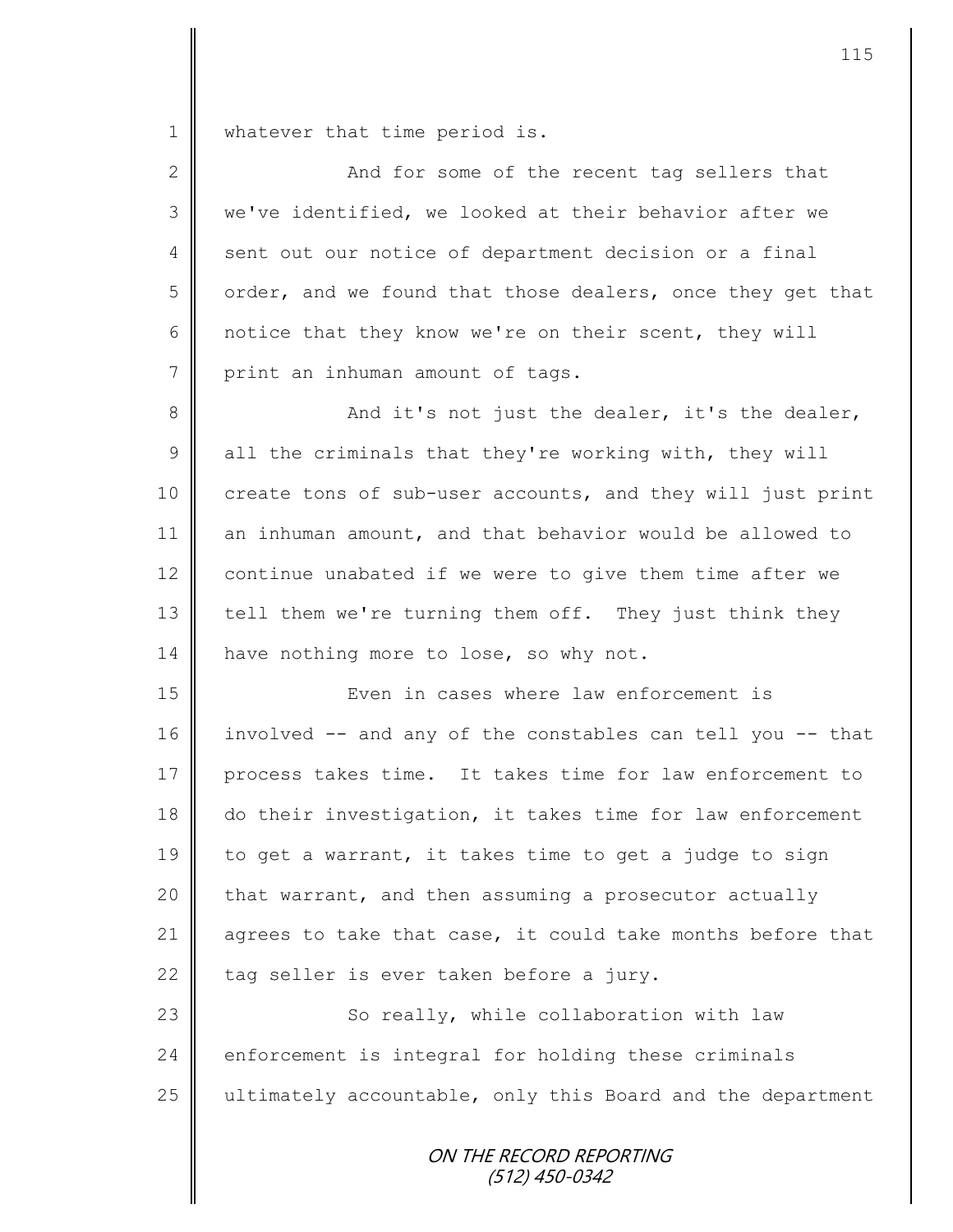ON THE RECORD REPORTING (512) 450-0342 1 can stop these temp tag printing bad actors from printing 2 more tags. 3 || And I'm happy to take any questions. 4 MR. BACARISSE: Thank you, Mr. Ge. 5 || Members, any questions of Mr. Ge? 6 Member Scott. 7 || MR. SCOTT: Let's get some timing. If we come 8 in Monday morning and we see that someone has printed  $9 \parallel 10,000$  tags on Saturday, how long does it take you to shut 10 that guy off? 11 MR. GE: If someone has printed 10,000 tags 12  $\parallel$  over the weekend, I can probably say we will have an 13 | investigator out to that location on Monday. 14 MR. SCOTT: But that wasn't my question. My 15 question was how long is going to take you to turn off 16 that dealer's access to temp tags. 17 | MR. GE: Ten minutes. 18 MR. SCOTT: Okay. So it can be done in ten 19 minutes? 20 MR. GE: Yes, sir. 21 MR. SCOTT: You can come in and see it in the 22  $\parallel$  morning, shut off the access, and then send an 23 | investigator out? 24 MR. GE: That's not the order I would prefer to 25  $\parallel$  do things in, but that is certainly something that we can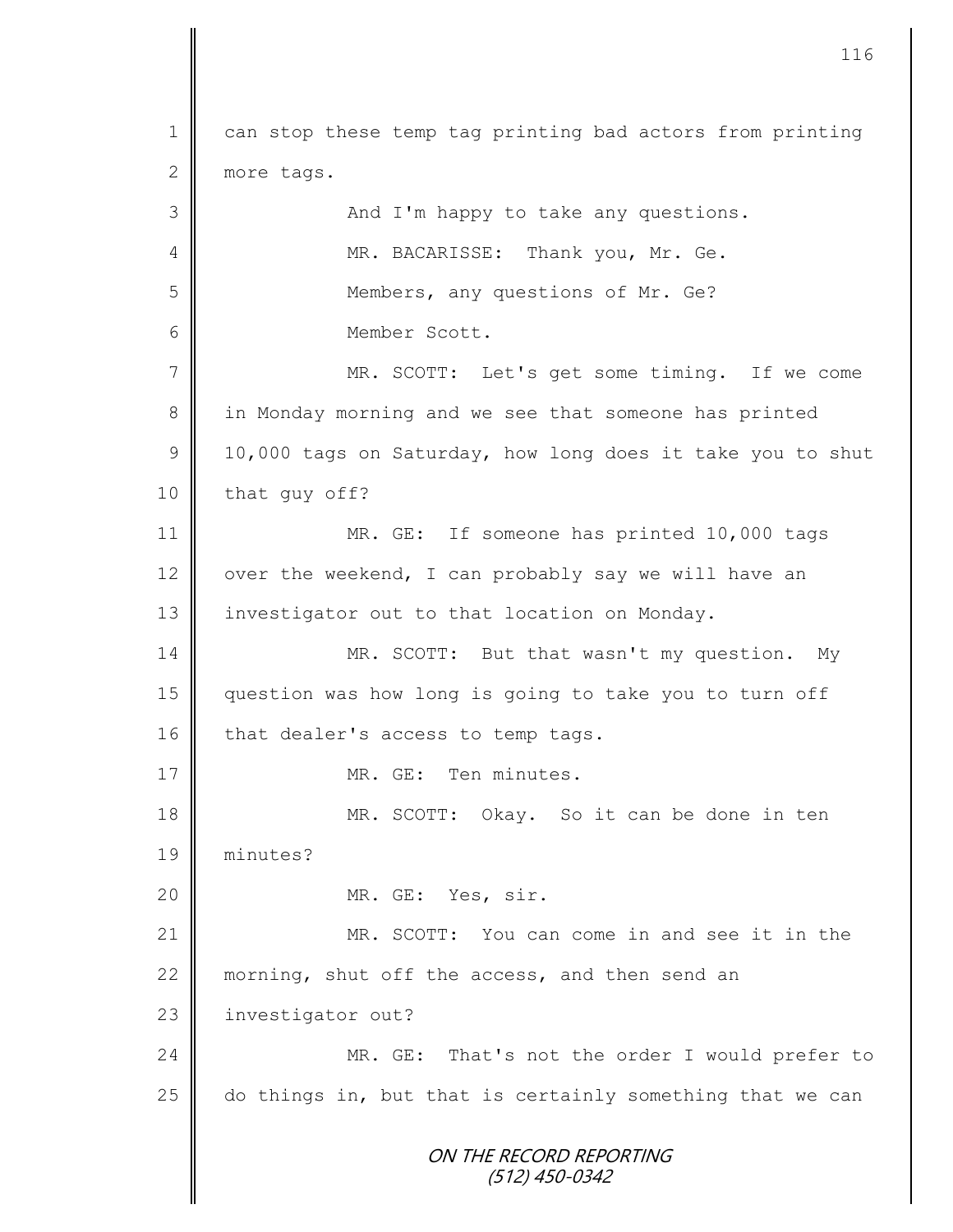ON THE RECORD REPORTING (512) 450-0342  $1 \parallel$  do. 2 MR. SCOTT: So what's the order that you prefer  $3 \parallel$  to do it? 4 MR. GE: I prefer to follow the process that's  $5 \parallel$  outlined in rule. If we suspect a dealer is doing 6 something bad, we want to give them the due process. We  $7$  want to properly investigate the case, we want to have the 8 | evidence ready before we make the decision whether to turn  $9 \parallel$  them off. 10 | For dealers where it's very, very obvious that 11 they are selling tags, we can do that very quickly, but I 12 would prefer to go through the entire investigative 13 | process before we actually turn a dealer off. 14 MR. SCOTT: I mean, I would think that the 15 | situation I outlined is prima facie evidence of some sort 16 | of fraud. Nobody can sell 10,000 cars in a weekend. I 17 think we should shut the access to that dealer now and  $18$  then we start the investigation. 19 MR. GE: I think that's certainly something we  $20$  can look into. In consultation with the executive 21 director and her office, we can streamline those types of 22 | investigations. 23 || MR. BACARISSE: Ms. Brewster. 24 MS. BREWSTER: Mr. Chairman, if I may? 25 MR. BACARISSE: Please.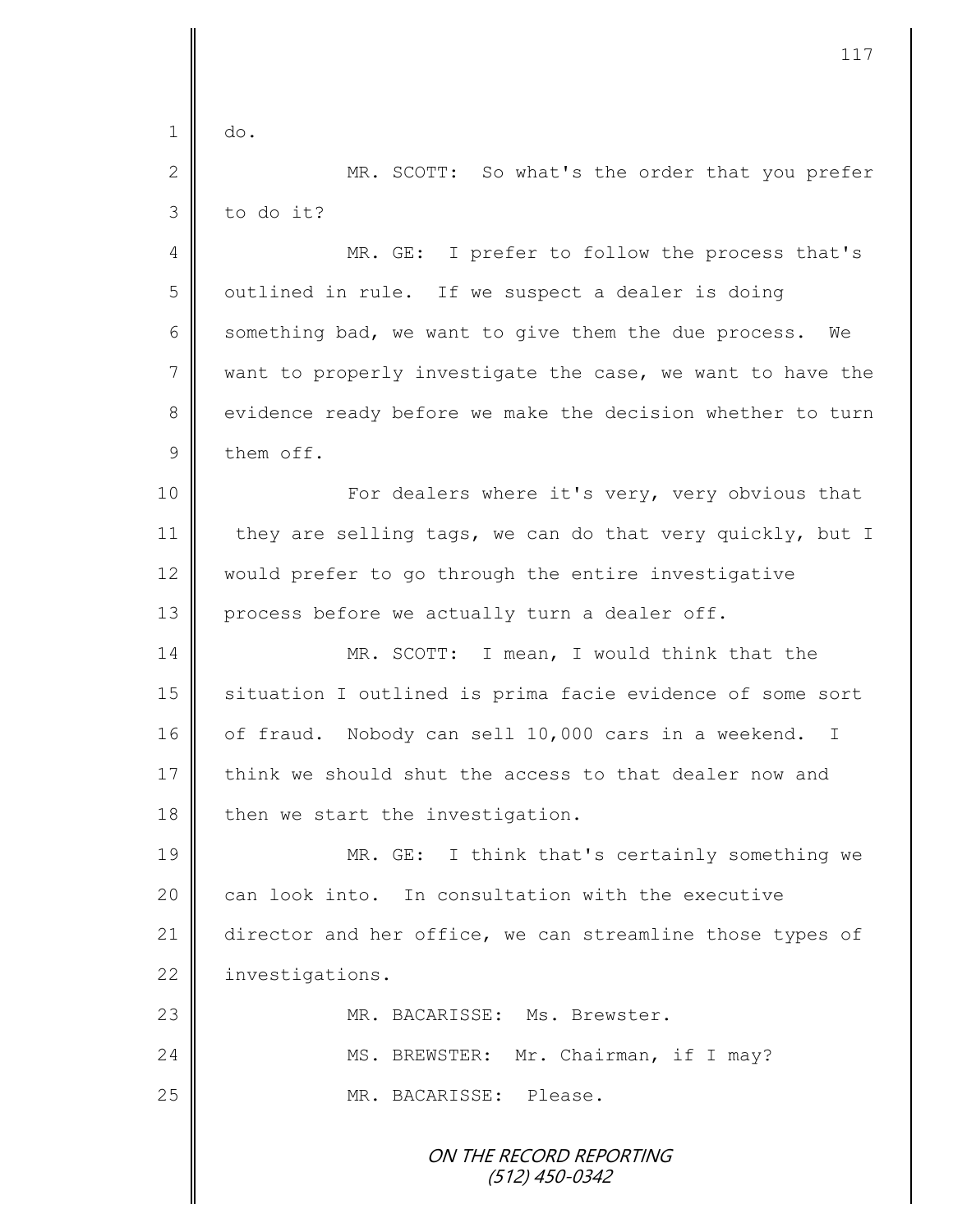ON THE RECORD REPORTING (512) 450-0342 1 || MS. BREWSTER: Whitney Brewster, executive 2 director. 3 || I think what Brian just laid out is if we 4 suspected not a huge amount potentially where it's  $5 \parallel$  egregious printing where we may have  $-$ - this is the happy 6 path normal kind of investigation where we have a 7 situation where we have a dealer printing 10,000 tags over  $8 \parallel$  the weekend. We do have the ability and the flexibility  $9 \parallel$  in the rules to immediately shut them off and address the 10 | issue immediately. 11 MR. SCOTT: We have the ability. Do we have 12 the intent to do that? 13 || MS. BREWSTER: I think, yes, sir, we do. 14 NR. SCOTT: Okay. 15 || MS. BREWSTER: If we see 10,000 tags being 16 printed, we will have a process for turning those folks 17 | off as quickly as possible. 18 || MR. BACARISSE: I just have a question --19 Chairman Bacarisse here -- just for anyone. We're talking 20  $\parallel$  about 10,000, but what constitutes an anomaly and how do 21 we know? 22 | MR. GE: Brian Ge, managing attorney. 23 | So with the max tag limits rules that you just 24 adopted, that should hopefully never happen again. Once 25 they hit that threshold, they're never going to be able to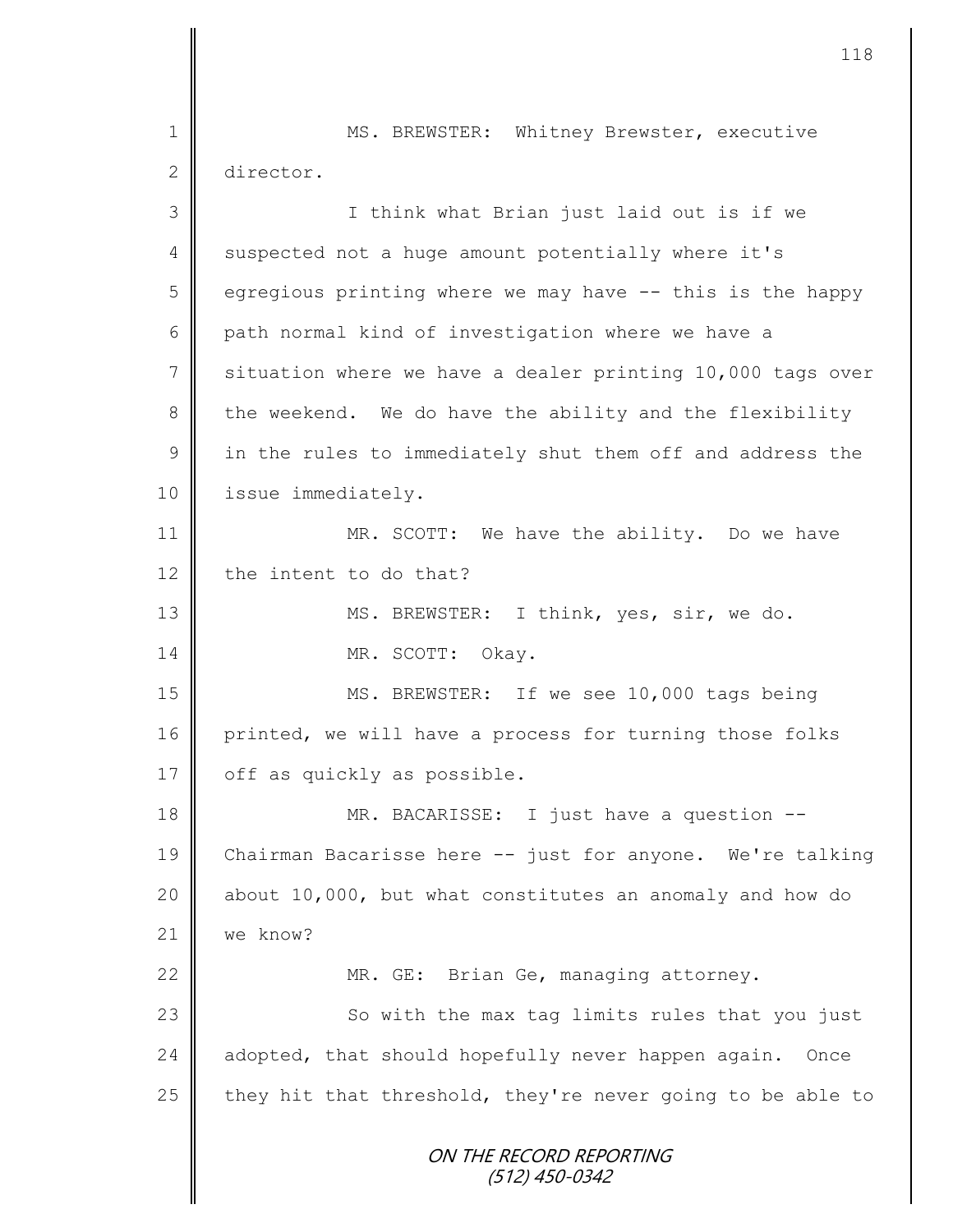ON THE RECORD REPORTING 1 get to that 10,000, so we're talking a maximum of 300  $2$  tags. 3 || I can tell you our investigators, they will 4 || pull up reports on a weekly basis -- they already do -- to 5 | identify people who print tags above a certain break, so 6 those people are going to be caught fairly immediately, 7 and we're going to be able to take action on them fairly 8 | immediately. 9 || If they already printed the 300 tags, they're 10 not going to be able to print any more. We can still do  $11$  our investigation, and we can shut them off the right way. 12 | For cases where they somehow escape that trap, 13 | or if they really were a legitimate dealer at one time and 14 then they decide, hey, I need some money, I'm going to 15  $\parallel$  start selling tags, I have 2,000 left, let's go wild, 16 | well, we're going to find them real fast. 17 **At Member Scott's suggestion, if we detect that** 18 activity, we can turn them off and launch their 19 investigation later. I mean, the rule really does give us 20  $\parallel$  the flexibility to do what's needed to end temp tag abuse. 21 || MR. BACARISSE: I don't want to get -- Member 22 Graham, go ahead. 23 WR. GRAHAM: I don't know if this is fact; I 24 would presume that the majority of these bad actors are 25 getting a GDN that are a small dealer, like projected to

(512) 450-0342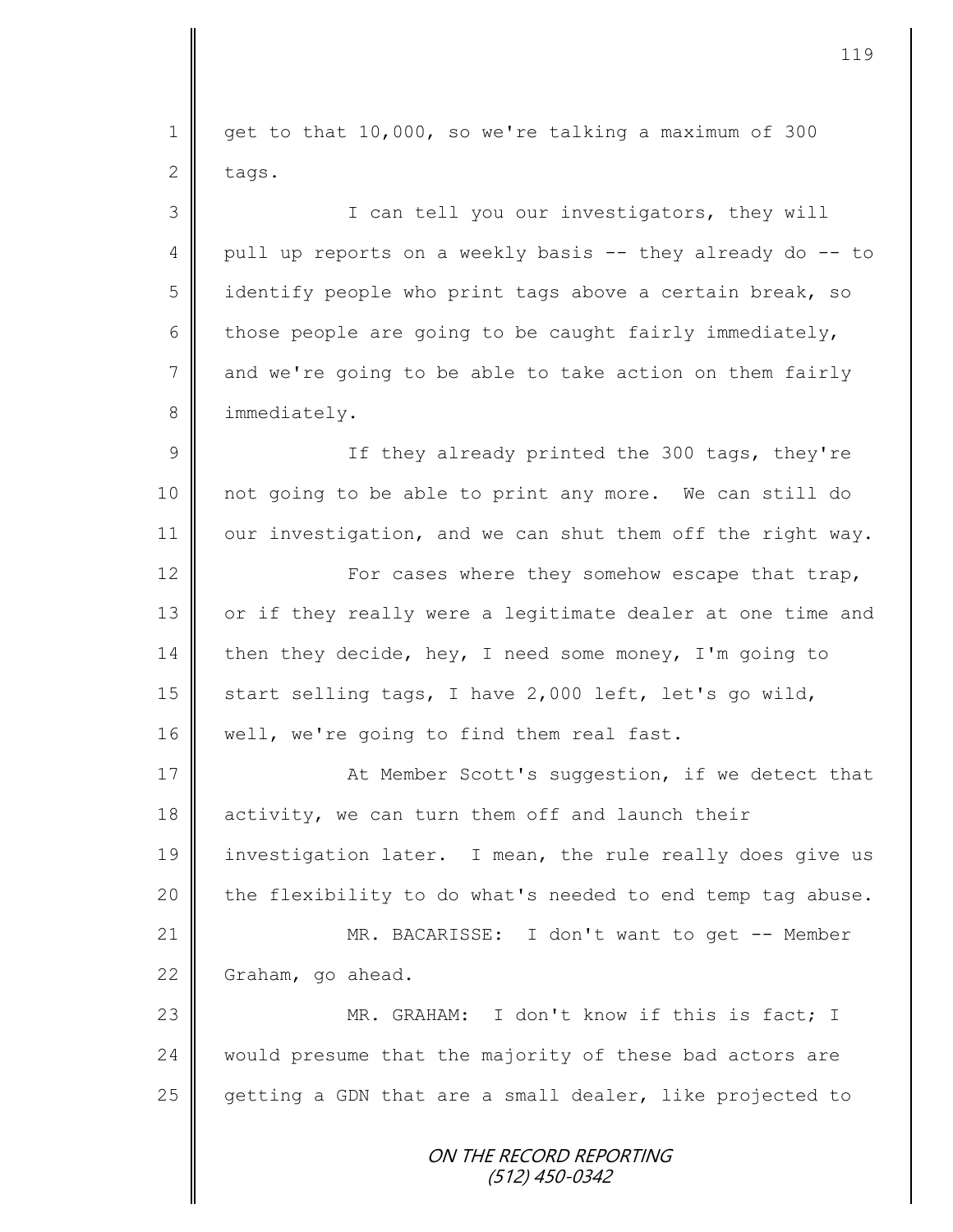| $\mathbf 1$    | sell five cars a month. Right?                             |
|----------------|------------------------------------------------------------|
| 2              | MR. GE: Maybe.                                             |
| 3              | MR. GRAHAM: The first rule essentially stops               |
| 4              | that in its tracks. I mean, if your intent is to do        |
| 5              | fraud, you get a license and you somehow say you're going  |
| 6              | to sell five a month but because of the grace of how it's  |
| $\overline{7}$ | structured you get ten a month, 120 a year, okay, you      |
| $8\,$          | know. So I mean, really there is no scenario where         |
| $\overline{9}$ | someone prints 10,000 tags. I mean, I appreciate your      |
| 10             | question.                                                  |
| 11             | MR. SCOTT: I think that clarified it for me                |
| 12             | that you can't do 10,000. I guess my point $--$ I'm sorry; |
| 13             | I'm kind of interrupting -- but my point is --             |
| 14             | MR. BACARISSE: Member Scott.                               |
| 15             | MR. SCOTT: -- I just don't want us to be in a              |
| 16             | position where we don't have the ability to act when we    |
| 17             | can clearly see someone is doing something wrong.          |
| 18             | We've got a problem here, and some of it is to             |
| 19             | defend public safety and law enforcement, and so we just   |
| 20             | need to have the ability, and I just want to be sure that  |
| 21             | in these rules that we're coming with that we're giving    |
| 22             | the department, giving staff, our Enforcement people,      |
| 23             | tools that they need to combat it and combat it quickly    |
| 24             | and address the issue now rather than, you know, send a    |
| 25             | letter.                                                    |
|                |                                                            |

ON THE RECORD REPORTING (512) 450-0342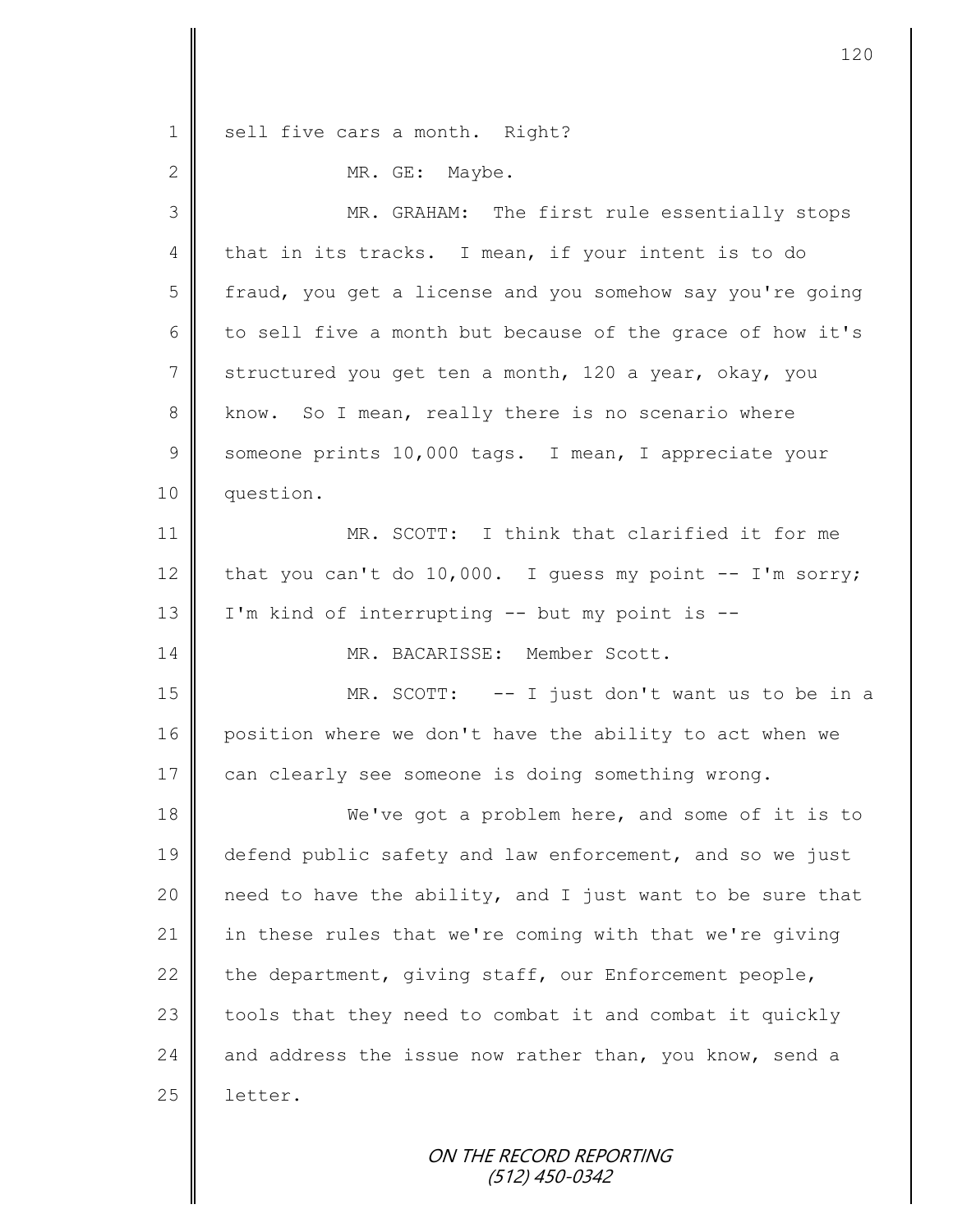1 Due process is due process. Okay? But if you 2 catch someone in the middle of a crime, you don't have to 3 || wait until you get them convicted before you can stop  $4 \parallel$  them. 5 That's my point. I think the combination of 6 the two rules will probably address that, but I just want 7 to emphasize that we to give ourselves, give our people 8 the tools we need to put a stop to some of this stuff. 9 MR. BACARISSE: Member Graham. 10 || MR. GRAHAM: There will be a period of time 11 before we have that fully in place. Right? Potentially 12 several months before the rules we're doing today are in 13 place, so there could be opportunities in the coming 14 months for that to happen still. Right? 15 MR. SCOTT: From what I heard earlier, if we 16 pass these today and they're posted in the Register, these 17 tools are available to us on February 11. Is that 18 correct? Is that what I heard? 19 || MS. BEAVER: Chairman, if I may? 20 || MR. BACARISSE: Yes, Ms. Beaver. 21 | MS. BEAVER: Tracey Beaver, general counsel. 22 **The two rule adoptions are effective** 23 immediately that are up for consideration today. That 24 means that as soon as they're filed with the Texas 25 Register, they will be effective.

ON THE RECORD REPORTING (512) 450-0342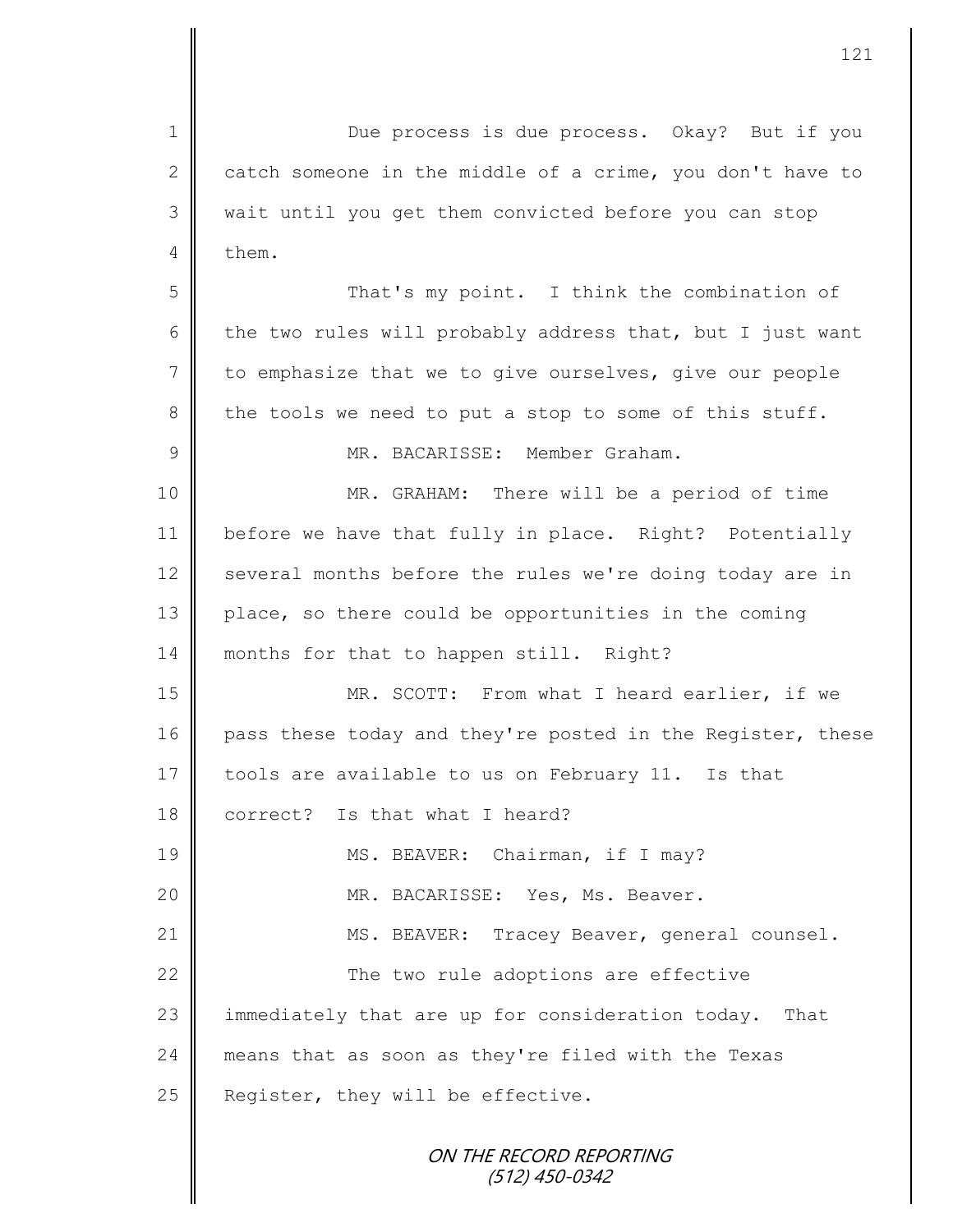ON THE RECORD REPORTING (512) 450-0342 1 || The temp tag rule that was just passed by the 2 Board does need to go through the Regulatory Compliance 3 Division review, but that does not normally take months 4 for a supplemental review for a determination letter. 5 || Solomon If the Board approves this adoption for the 6 denial, it will be effective immediately upon filing with 7 the Texas Register. 8 MR. BACARISSE: How long does that filing take, 9 Ms. Beaver? 10 || MS. BEAVER: Usually a day. It will be 11 effective today or tomorrow if the Board approves today's 12 final rules for adoption. 13 || MR. BACARISSE: Thank you. 14 Vice Chair McRae. 15 || MS. McRAE: I have a question on the eTAG 16 system, the programming side of it. Has the programming 17 been corrected so that only a 17-digit VIN and it has to 18 be the correct format of an actual VIN -- has that been 19 corrected? 20 MR. GE: Brian Ge, managing attorney. 21 Yes, it has. 22 MS. McRAE: Okay. 23 MR. GE: It was corrected when it was first 24 brought up several years ago, and then we noticed a defect 25 that was brought to our attention in December, and that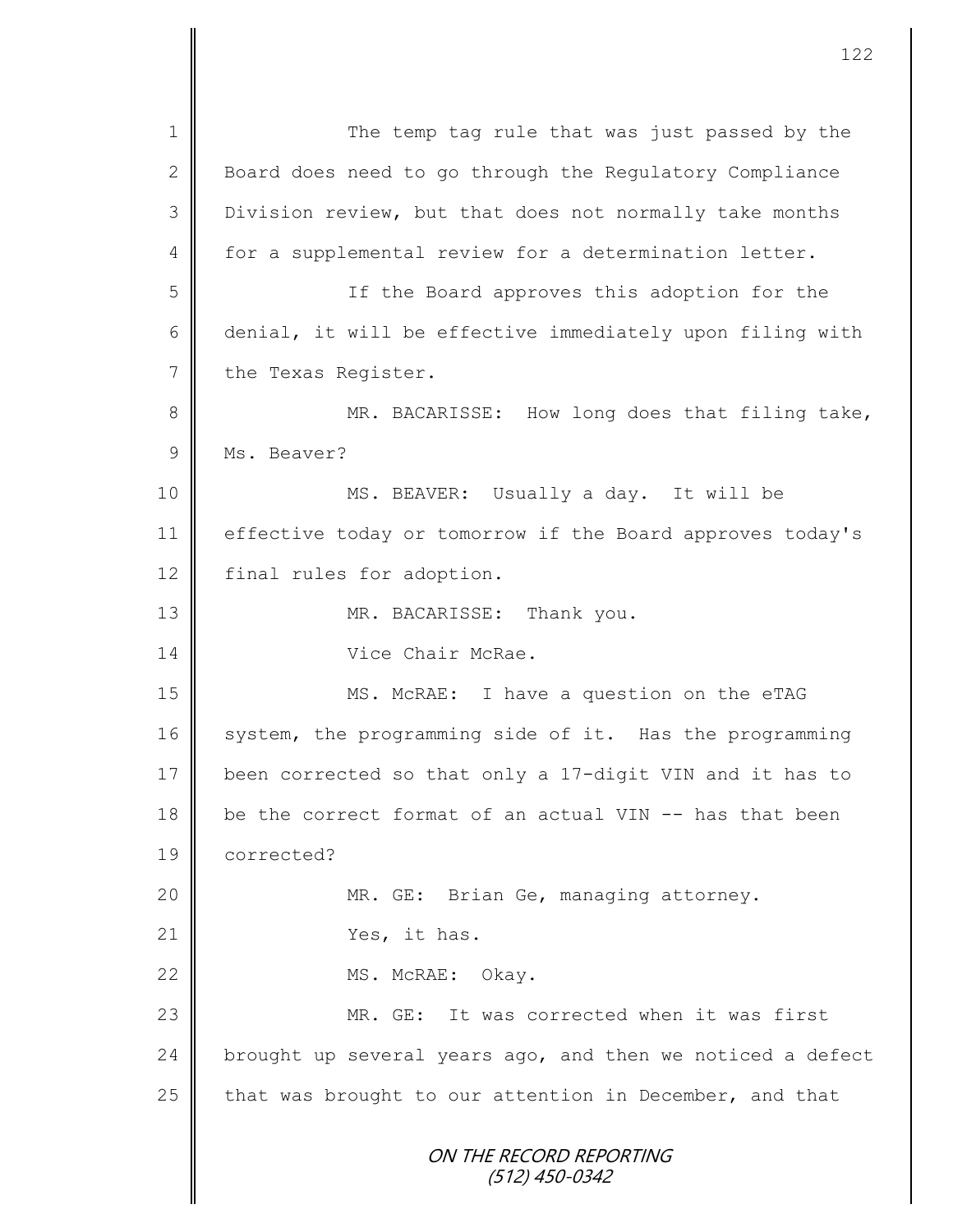1 was corrected the day after.

| $\overline{2}$ | MR. BACARISSE: Any other questions for Mr. Ge?           |
|----------------|----------------------------------------------------------|
| 3              | MS. GILLMAN: I have a comment.                           |
| 4              | MR. BACARISSE: Yes, Member Gillman.                      |
| 5              | MS. GILLMAN: Of course, we've all gone through           |
| 6              | exhaustive measures between the staff and the Board and  |
| 7              | conversations to come up with different ways to end this |
| 8              | abuse and catch the bad guys.                            |
| 9              | Can we -- in encouraging good results, can we            |
| 10             | get a report back and hear of some success in the short  |
| 11             | term, long term? I'd love to know, you know, we had 20   |
| 12             | violators last year that printed an inhuman amount, and  |
| 13             | then after these adopted rules we only have two or we've |
| 14             | caught them. So can we please have updates and           |
| 15             | transparency to report success?                          |
| 16             | MR. GE: Absolutely, yes, ma'am.                          |
| 17             | MS. GILLMAN: Hopefully success.                          |
| 18             | MR. BACARISSE: Yeah, right. Good point, good             |
| 19             | point.                                                   |
| 20             | Members, anything else for Mr. Ge?                       |
| 21             | (No response.)                                           |
| 22             | MR. BACARISSE: Thank you, Brian. Thanks for              |
| 23             | your good work. Keep it up.                              |
| 24             | MR. GE: Yes, sir.                                        |
| 25             | MR. BACARISSE: I guess do we need to have                |
|                | ON THE RECORD REPORTING<br>$(512)$ 450-0342              |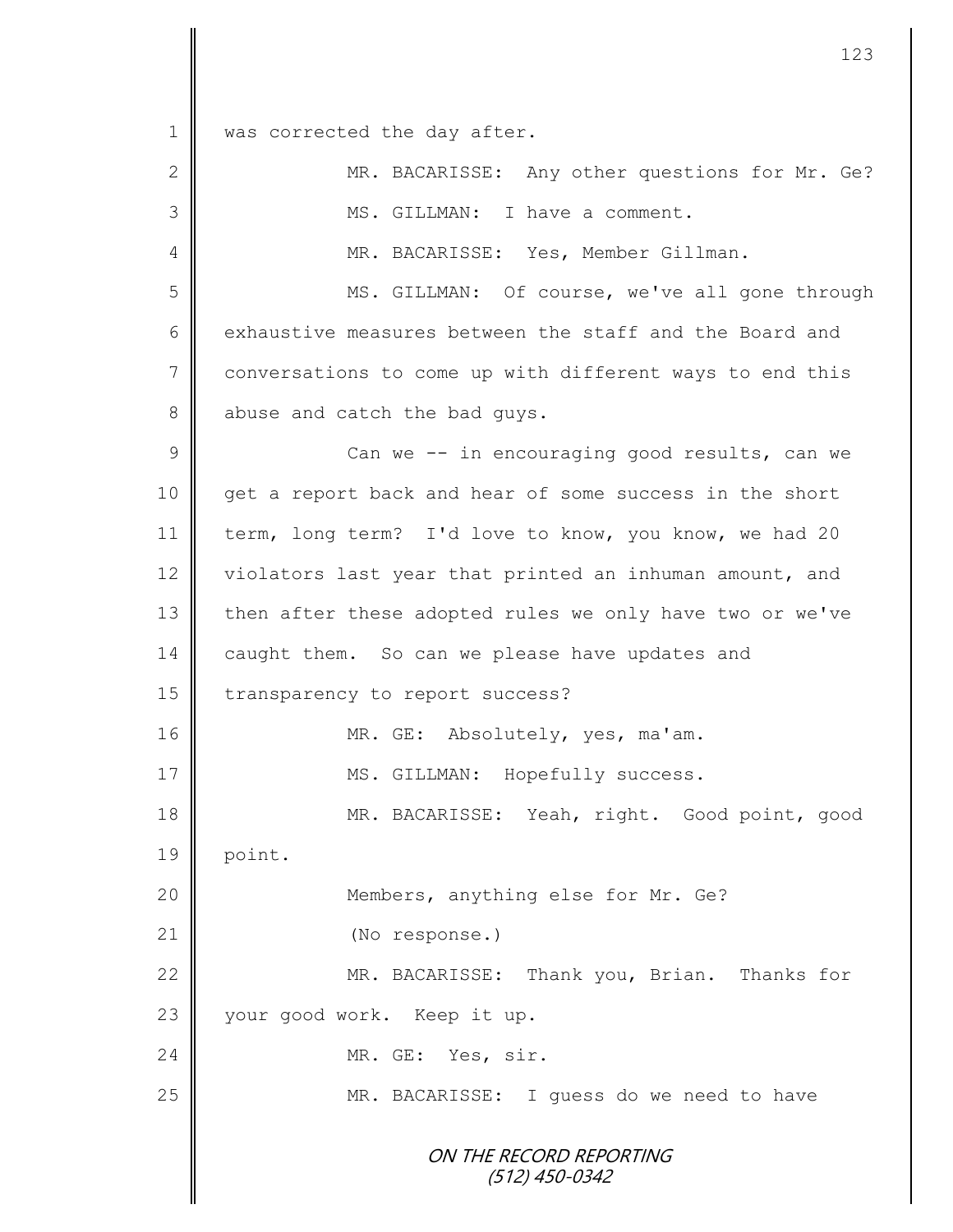ON THE RECORD REPORTING (512) 450-0342 1 comment first and then hear --2 || MS. BEAVER: Tracey Beaver, general counsel. 3 | Yes, we have seven signed up. 4 MR. BACARISSE: Seven public commenters. Okay. 5 | So let's open that portion up on this particular agenda 6 item, if I may. Who's our first? 7 || MS. BEAVER: Our first is Ms. Tawny Solbrig. 8 MR. BACARISSE: Okay. Ms. Solbrig. 9  $\parallel$  MS. SOLBRIG: Good afternoon. 10 MR. BACARISSE: Good afternoon. Thanks for 11 | being patient with us. 12 MS. SOLBRIG: Thank you for having me here, but 13  $\parallel$  truly I wish I wasn't here at this time. 14 | Mr. Chairman, members of the Board, I'm Tawny 15 Solbrig from New Braunfels, Texas and I represent my 16 family, and I'm here today to talk to you about the 17 Shameful problem exploited by criminals with temporary 18 paper tags. 19 I'm sorry -- 20 || MR. BACARISSE: Take your time. 21 MS. SOLBRIG: On October 4, 2020, my 18-year-22 | old son, Tarrin, was killed in Lockhart, Texas. This 23 accident would never have happened if the other driver did 24 not obtain illegal paper tags through your failed system. 25 | Thas been discovered the F250 that hit my son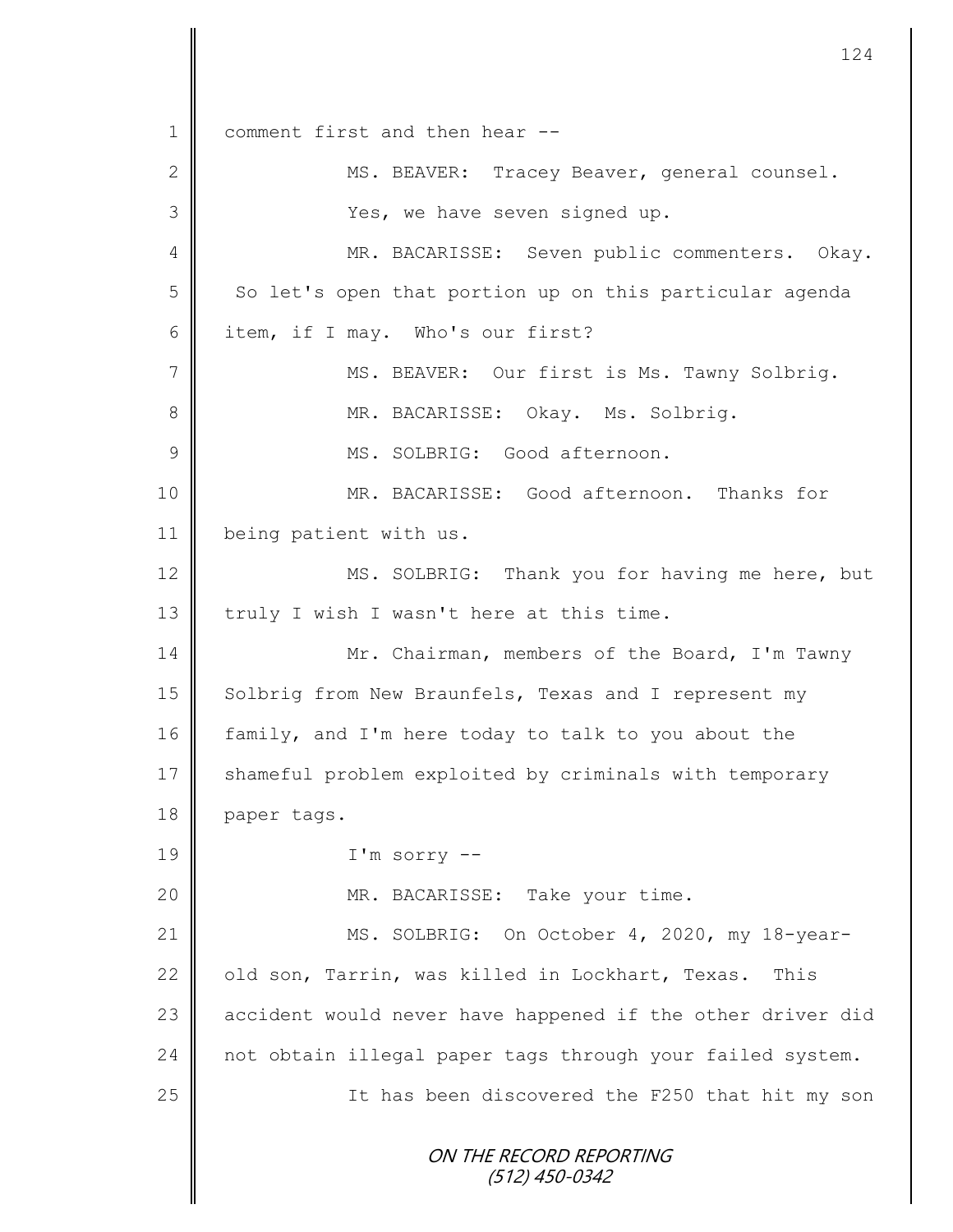1 head-on was illegally on the road since 2018 with illegal 2 paper tags. They were able to obtain these paper tags 3 || without liability insurance or an active state inspection.

4 The dealer that issued these paper tags was 5 | only investigated by your department because of consumer 6 complaints yet never caught him, but come to find out, 7 they issued over 50,000 tags in six weeks in 2020: 50,000.

8 || Your top dealerships are not going to be doing  $9 \parallel$  that. Okay? This dealership has been indicted only 10 because of those people over there, not because of y'all, 11 because y'all failed the system. How is this not a red 12 flag? How is this not a red flag for your department? 13 | 50,000 tags, people. There are no dealers that are going  $14 \parallel$  to do that.

15 Unfortunately, the Board is aware of paper tag 16 issues and has not chosen to make sweeping changes within 17 the last couple of years. We know the Board has had 18 numerous recommendations from law enforcement without the 19 || State of Texas with little or no effective change as the 20  $\parallel$  fraud is increasing daily.

21 | The current system is making the streets less 22  $\parallel$  safe by allowing unworthy vehicles continue to operate, 23 which is only part of the problem. There is more than 24 iust the State of Texas not getting their inspection fees 25 or the registration fees.

> ON THE RECORD REPORTING (512) 450-0342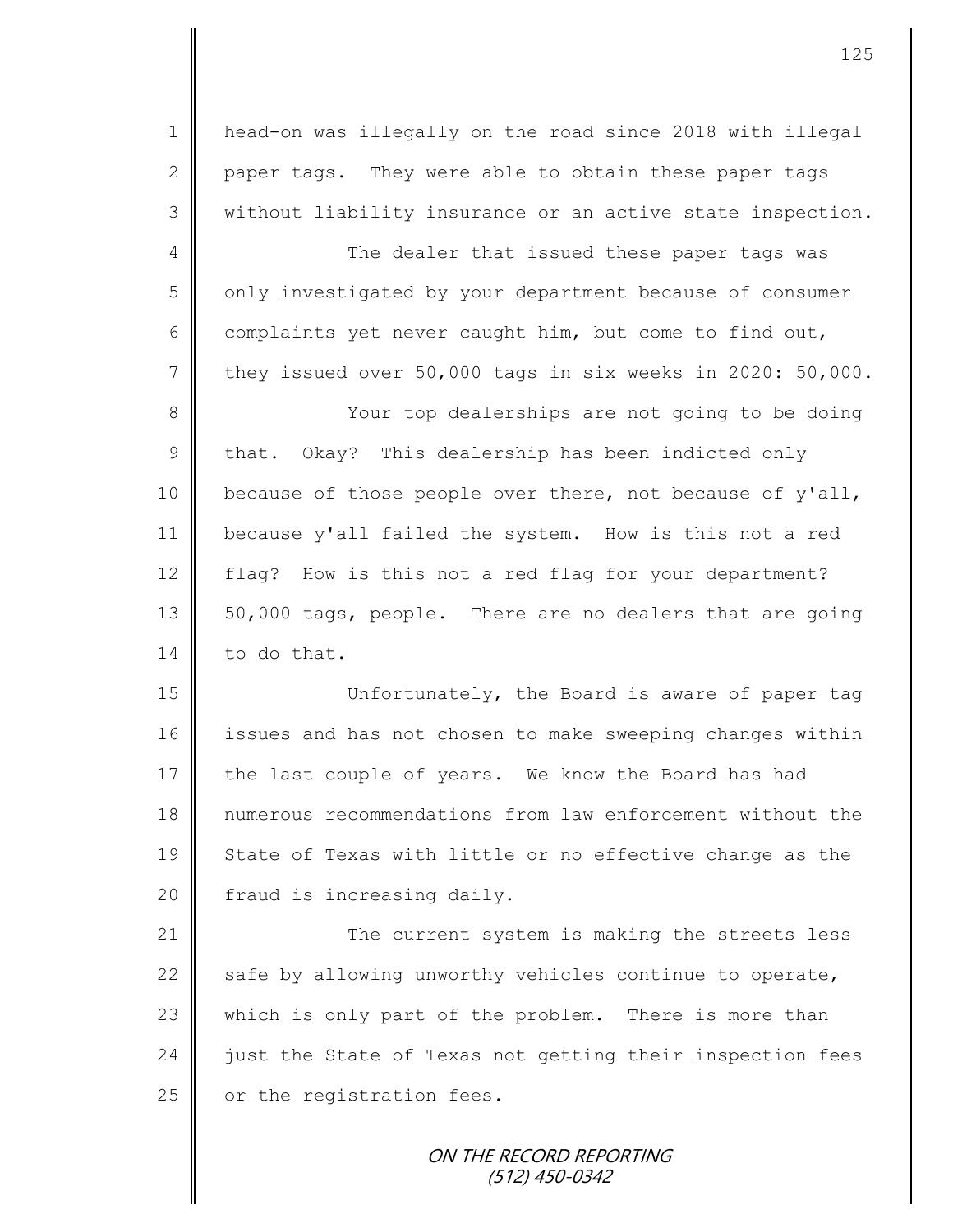ON THE RECORD REPORTING (512) 450-0342 1 || Most of these cars are getting paper tags 2 because they don't have insurance, they can't get 3 | insurance, or they can't be titled. More and more they're 4 being used in criminal activities, as you've been told,  $5 \parallel$  and they're almost impossible to track down. 6 The last thing you want and your Board members 7 to get is that phone call that my family got that day 8 saying your son is not coming home, and then have to live 9 with the fact that it could have been prevented in 2018 10 because your system failed. My son could still be here 11 but he's not because a car had illegal paper tags for 12 these years. 13 || MR. BACARISSE: Please finish your thoughts. 14 Go ahead. 15 || MS. SOLBRIG: It is time for change, not talk, 16 because this can happen to anybody. When I go to the 17 | local tax assessor's office to get my registration 18 renewed, I'm required to meet all Texas requirements. Why 19  $\parallel$  is not the same on the temporary tag system, why are they 20 | not to meet the same requirements? 21 We talk about fingerprinting, and that's great; 22 that's a step in the right direction, but other changes 23 | have to be made. We have to be proactive here. Criminals 24  $\parallel$  are getting smarter every day. 25 || Temporary tags should not be able to hide past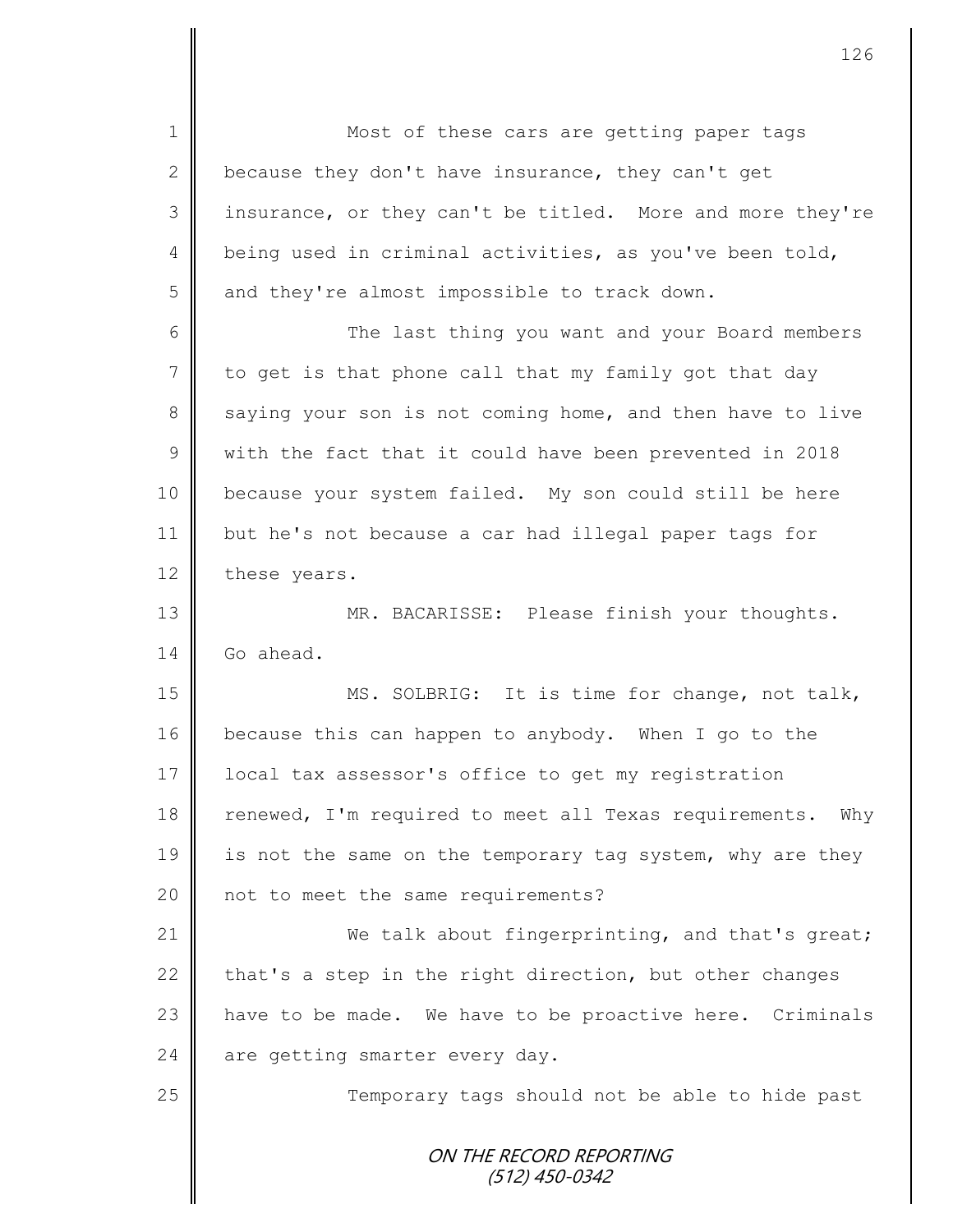1 the yearly state inspection requirements, the liability 2 insurance requirements, and there should be some sort of 3 || red flag about VIN numbers being issued multiple ones past 4 more than two times.

5 We ask the Board to be proactive and not 6 c reactive. Now is the time to not pat each other on the 7 back and talk about what few changes have been made but to 8 take action. If this happened to you and your family, you 9 wouldn't worry about if a dealer ran out of tags because 10 | somebody didn't pay attention to their inventory.

11 | Thank you for your time and appreciate it. 12 MR. BACARISSE: Thank you for being here. 13 || MS. SOLBRIG: Any questions. 14 MR. BACARISSE: Members, any questions? 15 || (No response.) 16 || MS. SOLBRIG: Thank you. 17 || MR. BACARISSE: Thank you. 18 || MS. GILLMAN: I have a comment, Mr. Chairman. 19 MR. BACARISSE: Member Gillman. 20 || MS. GILLMAN: Ms. Silver -- is it Silver? 21 || MR. PREWITT: Solbrig. 22 MS. GILLMAN: Ms. Solbrig, thank you for coming

23 before this Board. It must be extremely difficult for you  $24$  to have done so, and very brave. I applaud you coming 25 before this Board.

> ON THE RECORD REPORTING (512) 450-0342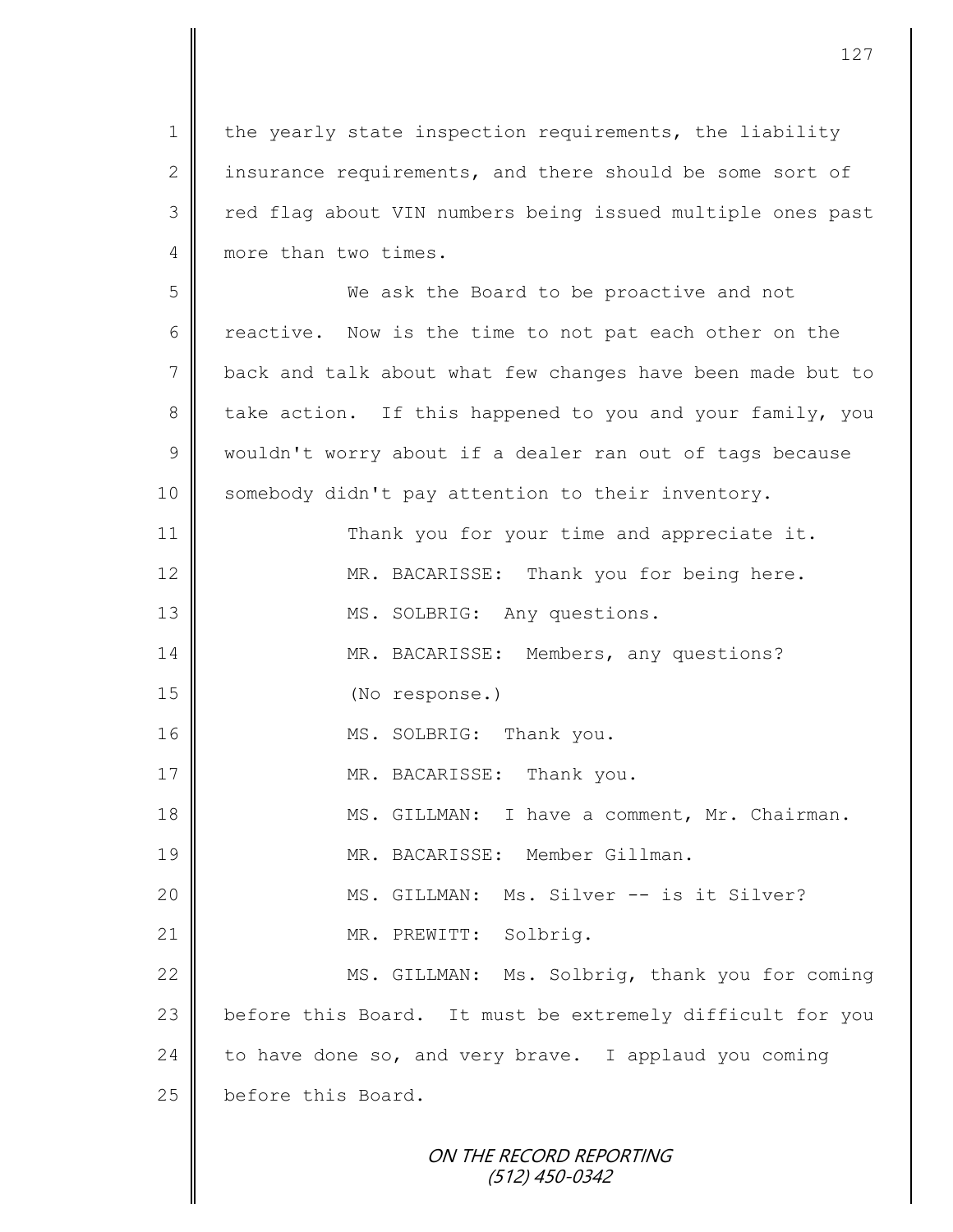ON THE RECORD REPORTING (512) 450-0342 1 || I also appreciate what you said that -- and I 2 didn't know -- it was only investigated because of a 3 complaint. I appreciate your call for more proactive 4 measures to try and catch these bad guys. 50,000 tags in  $5 \parallel$  on month is absolutely ridiculous, and I also encourage 6 Enforcement to come down on them and come down on them 7 hard. 8 Thank you. 9 || MR. BACARISSE: Thank you, Member Gillman. 10 Anyone else? 11 (No response.) 12 MR. BACARISSE: Thank you. 13 || Any further public comment? 14 | MS. BEAVER: Tracey Beaver, general counsel. 15 We have Sgt. Escribano and Mr. Kohler. 16 MR. BACARISSE: Gentlemen, do you wish to speak 17  $\parallel$  with us again? I think we've heard the message, 18 personally. 19 **Okay, Mr. Kohler.** 20 MR. KOHLER: Again, Dave Kohler, law 21 enforcement. 22 | I'm not going to beat a dead horse, but let's 23 | look forward. Number one, fingerprint and verify who 24  $\parallel$  you're giving a GDN to, not what somebody puts on an  $25$  electronic application, because I can submit a GDN with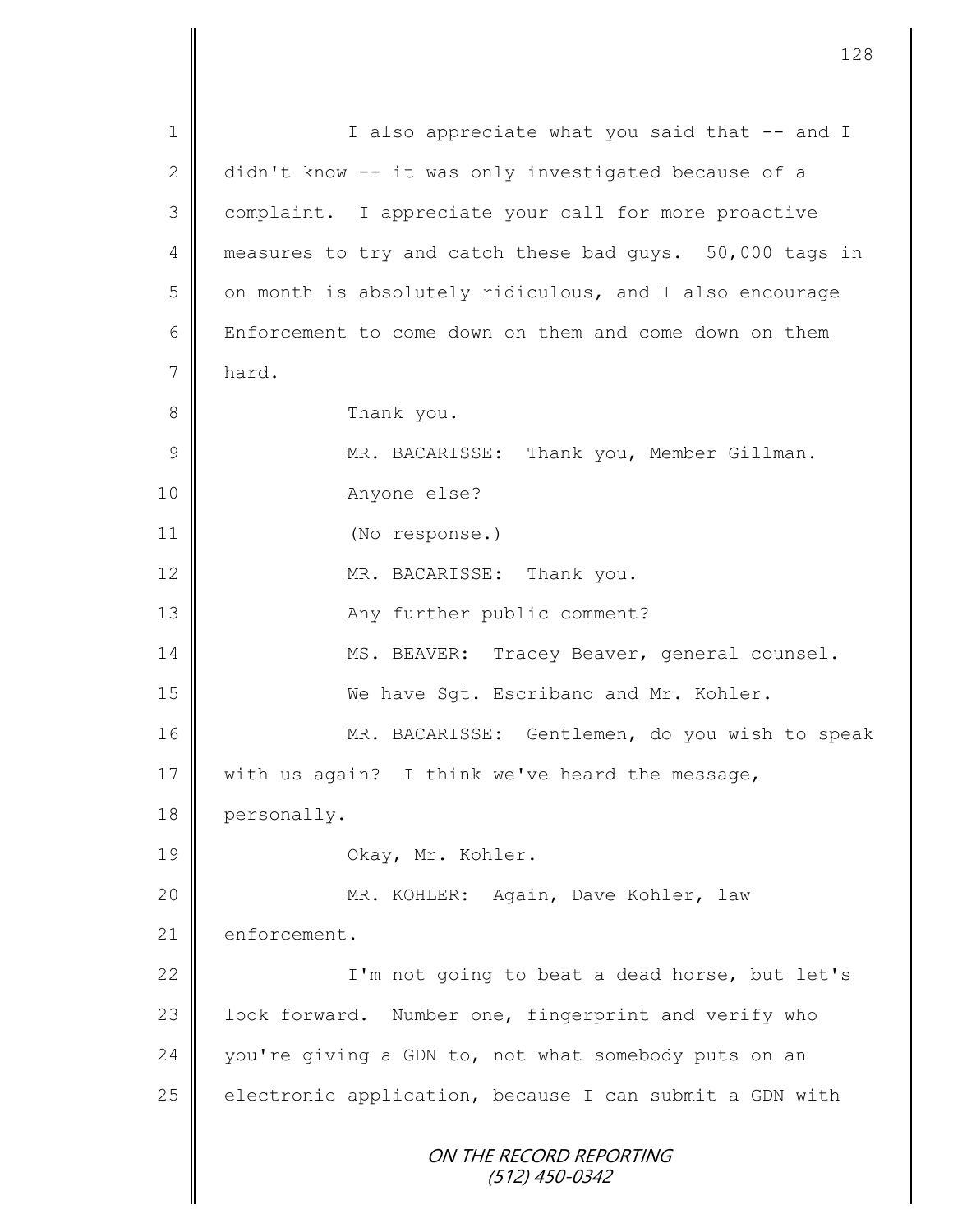| $\mathbf 1$    | your ID and you won't even know it. You have to know who  |
|----------------|-----------------------------------------------------------|
| $\mathbf{2}$   | you're giving a license to.                               |
| 3              | Number two, vet the locations and make sure               |
| $\overline{4}$ | they're selling.                                          |
| 5              | Number three, it's a privilege to have a GDN,             |
| 6              | and if it takes ten minutes to flip a switch to turn them |
| $7\phantom{.}$ | off, it can take ten minutes to turn it back on. It's     |
| $8\,$          | called an attention-getter.                               |
| $\mathcal{G}$  | We're not here to violate franchised or                   |
| 10             | legitimate dealers, we're here to prevent -- and of       |
| 11             | course, now we're preventing 430,000 from this criminal   |
| 12             | dealer, we're limiting to 600, but enough is enough.      |
| 13             | And you have to listen to law enforcement and             |
| 14             | from citizens and not stakeholders all the time. We're    |
| 15             | trying to work with the DMV to make a better product.     |
| 16             | Unfortunately, the last three years I've been on the      |
| 17             | sidelines, not having that opportunity.                   |
| 18             | And I'll be happy to answer any questions I               |
| 19             | can.                                                      |
| 20             | MR. BACARISSE: Any questions, members?                    |
| 21             | Mr. Graham.                                               |
| 22             | MR. GRAHAM: Is there any reservations from                |
| 23             | staff -- I mean, just to ask one question -- do we have   |
| 24             | any reservations working with law enforcement in any way? |
| 25             | I mean, I've heard what the speakers have said that they  |
|                | ON THE RECORD REPORTING<br>$(512)$ 450-0342               |

II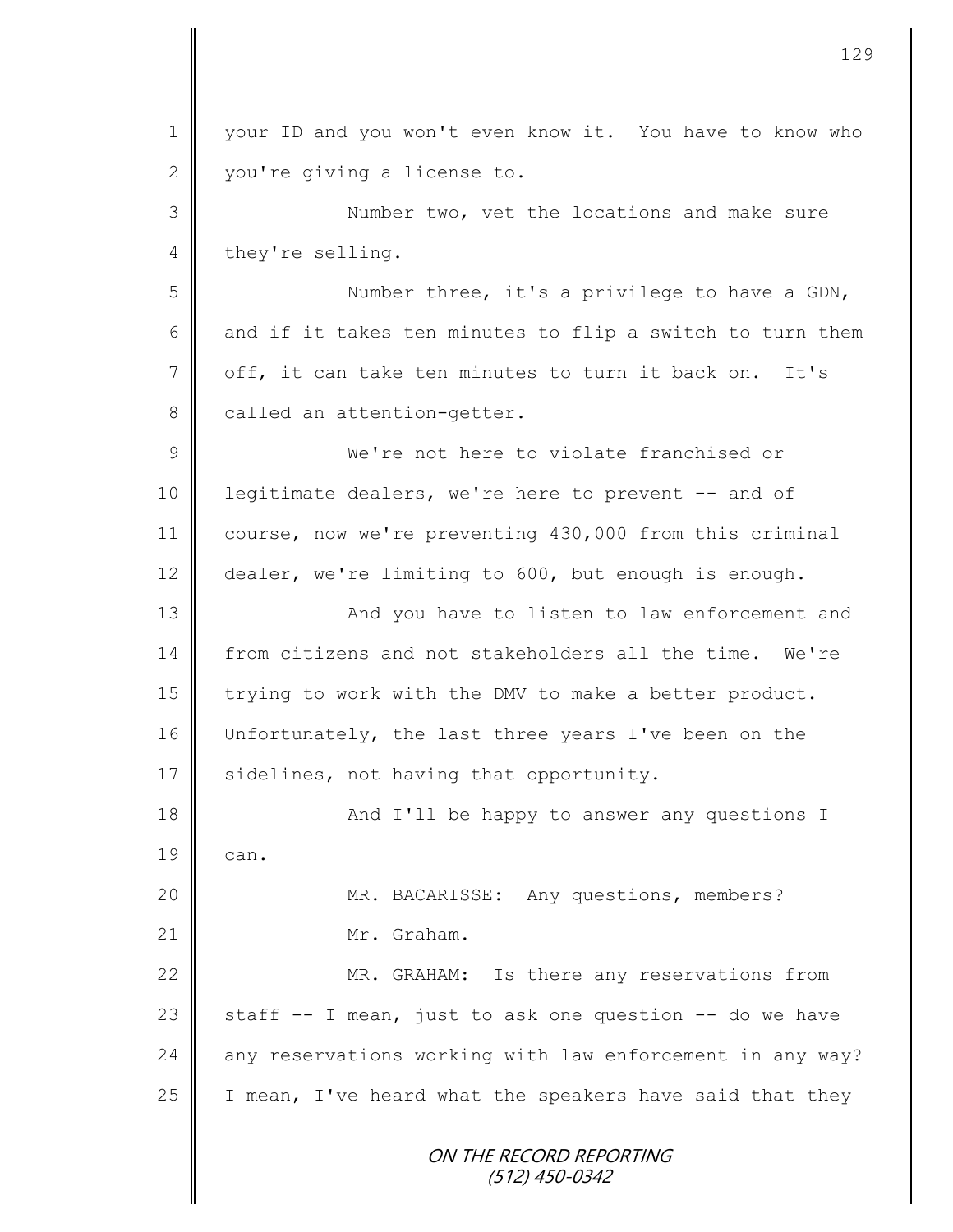1 | feel like they've been frustrated, that they've been on 2  $\parallel$  the sidelines and haven't had the response that they felt  $3$  | like they needed. And I just want to make sure that as an 4 agency that we're pointed in the right direction and 5 willing to work with them. 6 MS. BREWSTER: Absolutely. The whole reason

7 that a tag is on a vehicle is so that it can be detected 8 by law enforcement, and so, yes, we're committed to  $9 \parallel$  working with law enforcement, whether that's Mr. Kohler, 10 whether that's Dallas PD, whether that's Houston PD. 11 | We're absolutely willing to work with you.

12 || MR. KOHLER: Maybe the Board can discuss -- I 13 don't know when this will happen, if I need help to pick 14 up a phone to call somebody without submitting an Open 15 Records request, how does that start and when does that 16 happen, who do I call?

17 **MR. BACARISSE:** What's the mechanism, 18 procedure?

19 || MS. BEAVER: Tracey Beaver, general counsel, 20 for the record.

21 We'd be happy to look into the internal 22 department processes to get a phone number for somebody  $23$  that law enforcement can directly contact as a liaison to 24 assist with getting records through the agency.

25 || I know law enforcement has processes and

ON THE RECORD REPORTING (512) 450-0342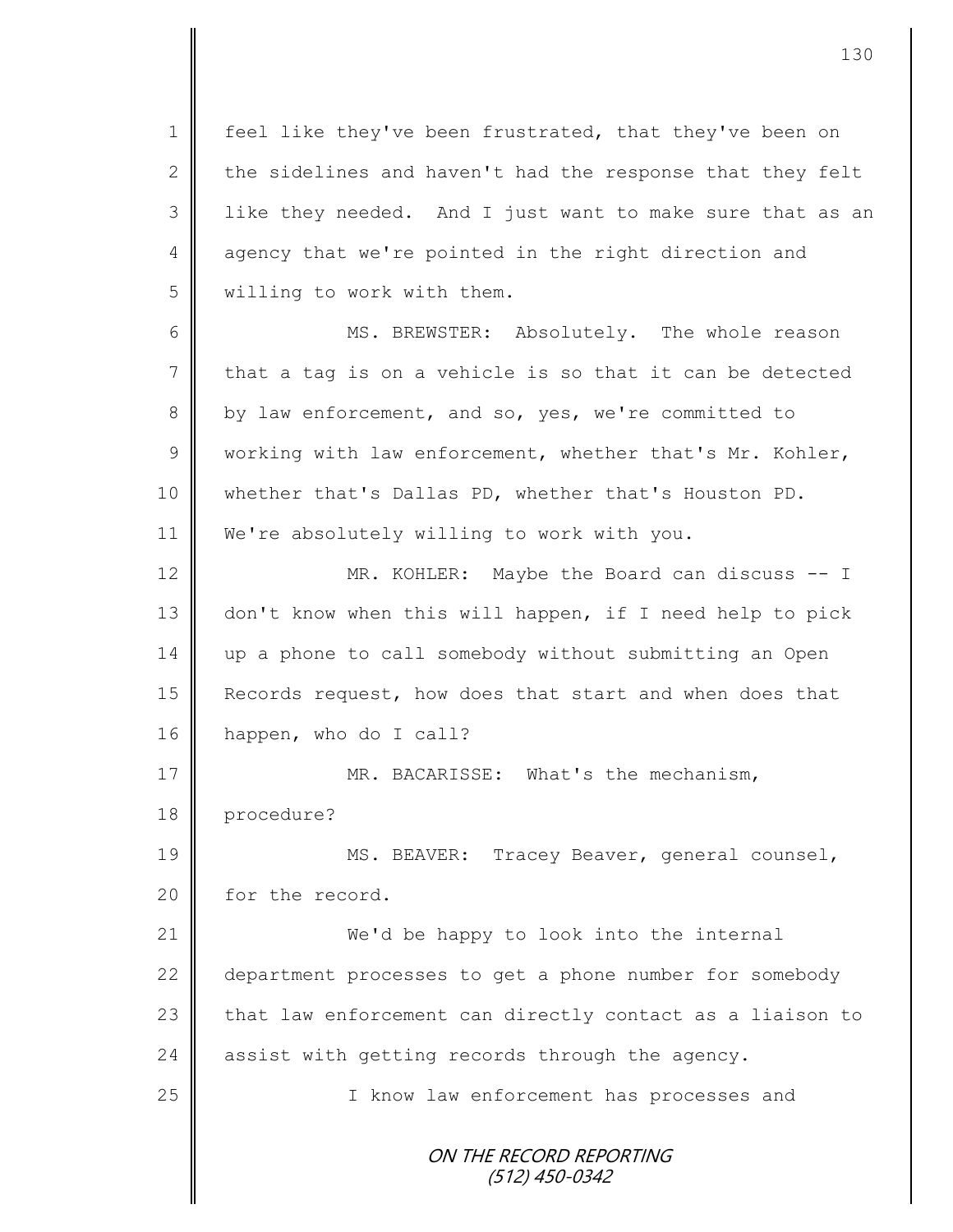ON THE RECORD REPORTING (512) 450-0342 1 paperwork as well, and so we want to make sure that we're 2  $\parallel$  being as effective and efficient as possible in getting 3 || those records to law enforcement and having some system to 4 make sure that we're getting it to the right folks in the  $5 \parallel$  right amount of time, and continuing to work on what type 6 | of data, what types of reports are helpful for law 7 enforcement, so hopefully we can provide those same types 8 | of reports to multiple jurisdictions. We're looking at  $9 \parallel$  the same types of investigations for temp tags. 10 || And so we're happy to commit to following up 11 and also receiving and providing that information. We'd 12 like to provide it more generally to law enforcement, and 13 | so we do. To Executive Director Brewster's earlier point, 14 have a website for law enforcement for records, and so 15 we'll look at getting that updated and having contact with 16 | y'all directly after this meeting. 17 || MS. BREWSTER: Mr. Chairman, if I may? 18 MR. BACARISSE: Ms. Brewster. 19 || MS. BREWSTER: Could I ask Brian -- if it's 20 | okay with you -- Brian Ge from our Enforcement Division to 21 come up and must maybe share how we might be able to work 22  $\parallel$  with specifically Mr. Kohler and Sqt. Escribano, if they 23 | need a contact to work with within our department. 24 Can you kind of explain how we might address  $25$  | that?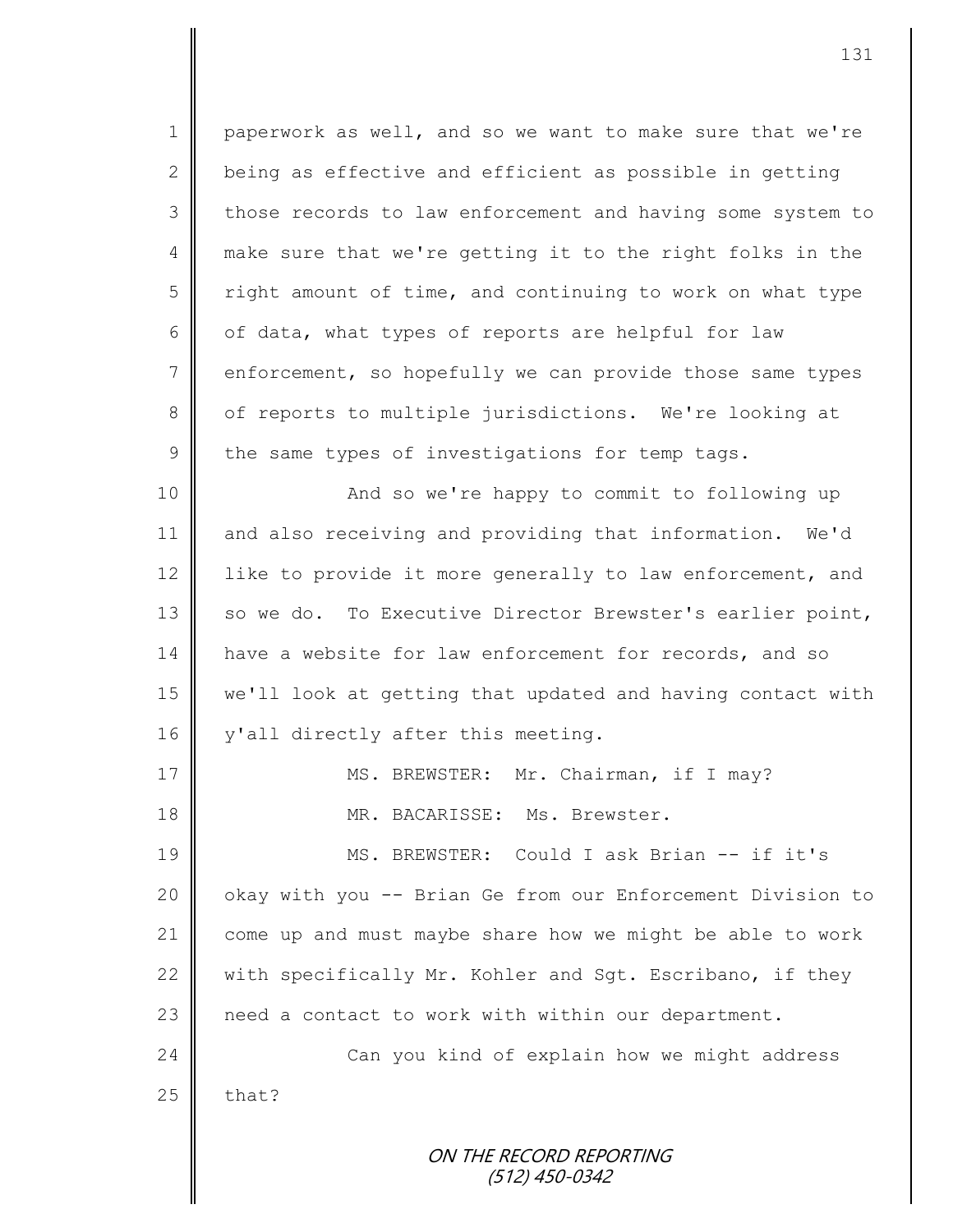| $\mathbf 1$    | MR. GE: Yes, absolutely. Brian Ge, managing                |
|----------------|------------------------------------------------------------|
| $\mathbf{2}$   | attorney for Enforcement.                                  |
| 3              | If law enforcement ever needs assistance from              |
| 4              | the DMV, they can email Enforcement@TxDMV.gov and we'll    |
| 5              | see that email. If they need help from an investigator,    |
| 6              | I'll have one of my investigators reach out to them fairly |
| $7\phantom{.}$ | quickly.                                                   |
| 8              | The response time is not long. All of our                  |
| $\mathsf 9$    | investigators, most of them are ex law enforcement, they   |
| 10             | get it. So subject to what we are able to release, we'll   |
| 11             | release that information.                                  |
| 12             | MR. BACARISSE: Can we speak to a moment -- I               |
| 13             | just have a question -- Chair Bacarisse -- for Ms.         |
| 14             | Brewster and for the three of you, perhaps, and Tracey.    |
| 15             | Can you speak to the process of what                       |
| 16             | information can be released and what in that process is    |
| 17             | most efficient and effective?                              |
| 18             | MS. BEAVER: Tracey Beaver, general counsel.                |
| 19             | We have an Open Records law, like very state               |
| 20             | agency, like law enforcement agencies. We are able to      |
| 21             | release information that's not confidential.               |
| 22             | In certain circumstances we're able to release             |
| 23             | motor vehicle records for permitted purposes under         |
| 24             | statute, and we are able to create reports for law         |
| 25             | enforcement with information that we deem to be useful for |
|                | ON THE RECORD REPORTING<br>(512) 450-0342                  |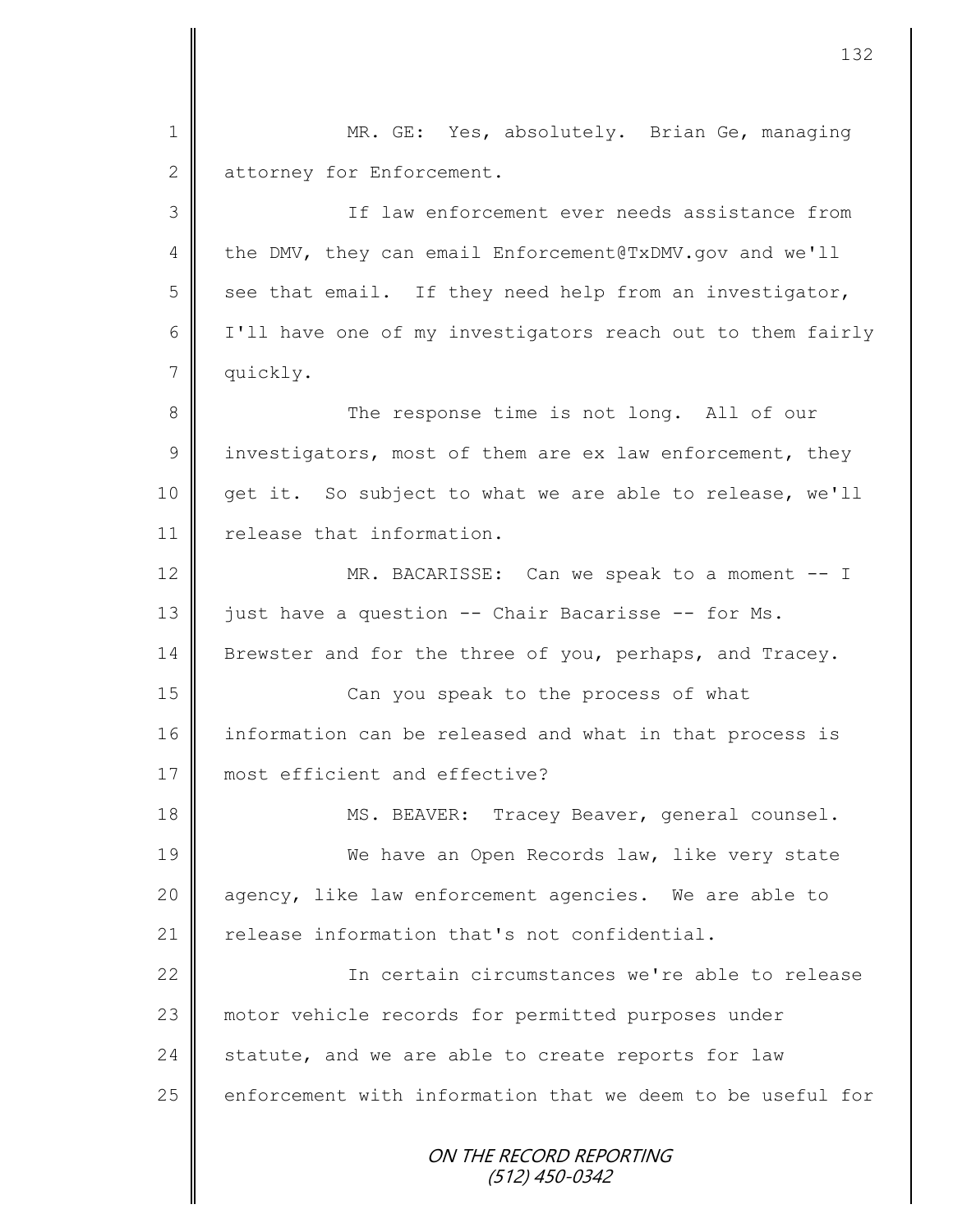1 their investigations.

| $\mathbf{2}$    | These cases are complex, difficult, have a lot             |
|-----------------|------------------------------------------------------------|
| 3               | of underlying data that's needed to be comparable from the |
| $\overline{4}$  | department, so I know that not only is the request for     |
| 5               | records but the department has provided expert witness,    |
| 6               | provided specialized reports, and we hope to be able to    |
| $7\phantom{.0}$ | have that communication amplified so that it's more        |
| 8               | efficient and effective and also streamlined if there's    |
| $\mathcal{G}$   | similar reports that different jurisdictions could benefit |
| 10              | from.                                                      |
| 11              | I think we are in a moment of continuous                   |
| 12              | improvement. We're happy to work on having efficient       |
| 13              | collaboration and communication with law enforcement.      |
| 14              | MR. BACARISSE: Thank you.                                  |
| 15              | MR. SCOTT: Chairman?                                       |
| 16              | MR. BACARISSE: Yes, Member Scott.                          |
| 17              | MR. SCOTT: Could I ask Mr. Kohler to come back             |
| 18              | up, please?                                                |
| 19              | MR. KOHLER: Yes, sir.                                      |
| 20              | MR. SCOTT: Thank you.                                      |
| 21              | So you brought all this up. You've heard the               |
| 22              | response from our general counsel, from Enforcement, from  |
| 23              | the executive director. Our chairman said specifically     |
| 24              | what do we need.                                           |
| 25              | I was just going to give you an opportunity to             |
|                 | ON THE RECORD REPORTING<br>$(512)$ 450-0342                |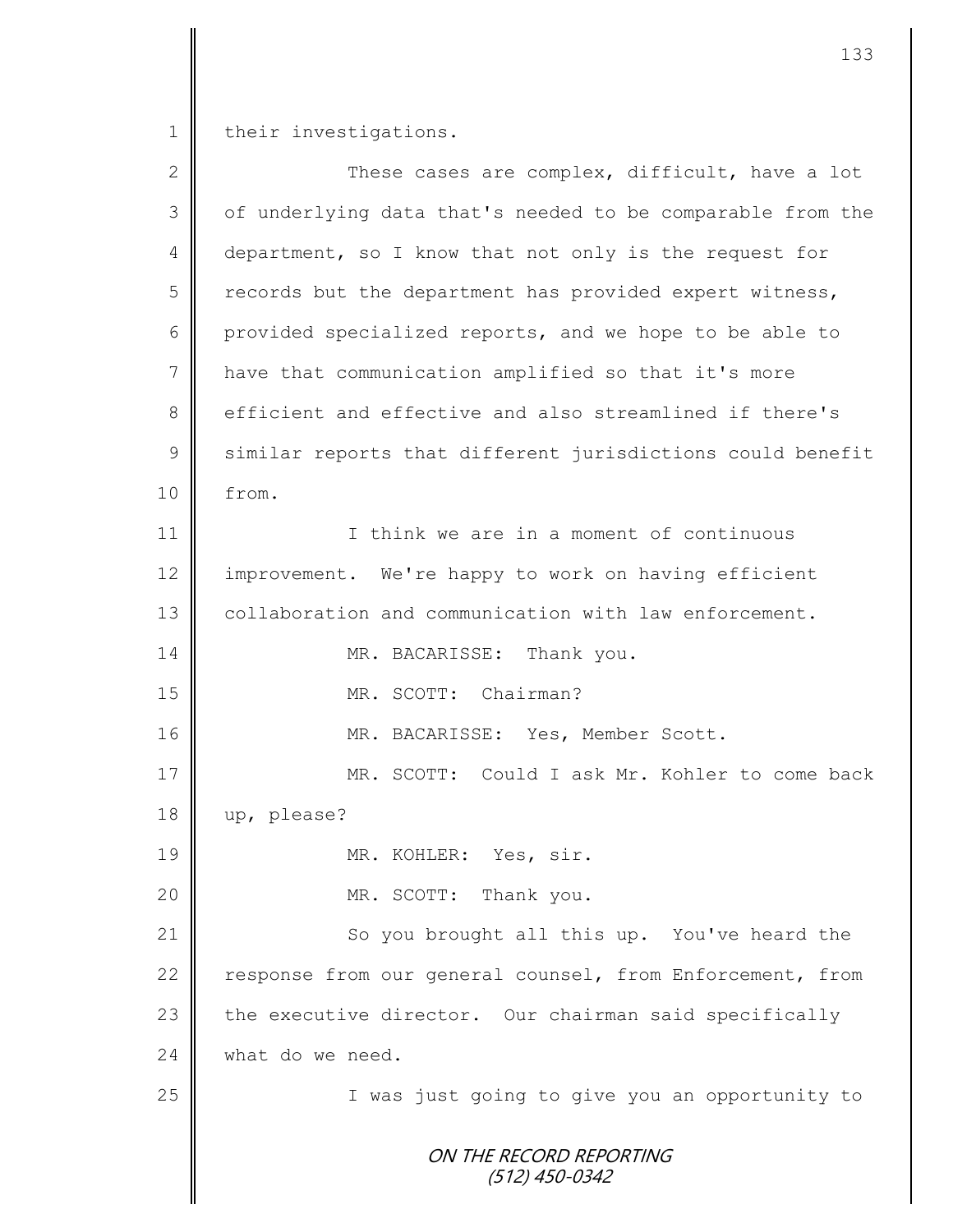ON THE RECORD REPORTING 1 | respond to what you've heard from members of our staff 2 regarding the situation that's at hand. 3 MR. KOHLER: I appreciate the Board taking the 4 direction that it's taking. I still think there's more to  $5 \parallel$  do, and when I say that, again, law enforcement works 6  $\parallel$  24/7, holidays and weekends. DMV members, investigators, 7 dttorneys, staff members do not. 8 **I** In the event of a homicide, kidnapping, 9  $\parallel$  aggravated robbery that involves a paper tag, what do we 10 do, wait till Monday? We need the access with most 11 urgency in those exigent circumstances to work the 12 criminal investigation to try to find out who the car was 13 sold to, what dealer issued it, verify and cross-reference 14 other VIN numbers to try to make those connections, and 15  $\parallel$  the various investigative methods that take place. 16 But without that we sit here and wait till 17 Monday. We'll send an email, wait for somebody to call 18 me. I'm still waiting almost five months for just a 19 dealer complaint on one paper tag. Imagine if this is a 20 criminal offense that happened on Thanksgiving. I have to 21 | wait till Monday? 22 | I hope that answered your question. I don't 23 know if I did or not, sir. 24 MR. SCOTT: Thank you. I just wanted to get a 25 sense of your reaction.

## (512) 450-0342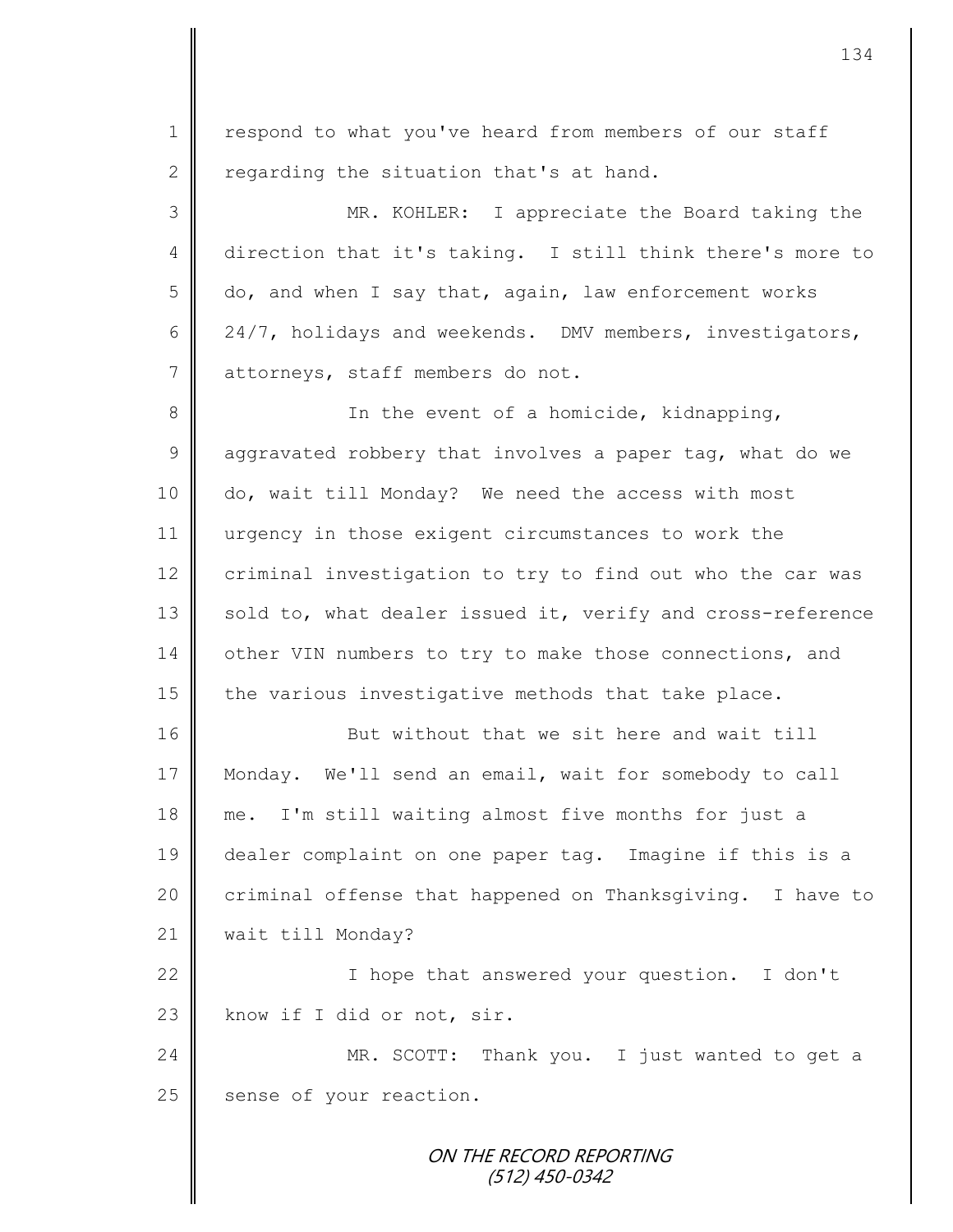| $\mathbf 1$  | MR. KOHLER: I understand Open Records Act.                |
|--------------|-----------------------------------------------------------|
| $\mathbf{2}$ | This is law enforcement, this is criminal. I'm not an     |
| 3            | Open Records. I don't understand why law enforcement --   |
| 4            | maybe I don't understand the system, maybe I don't        |
| 5            | understand a lot of the Attorney General's opinions, et   |
| 6            | cetera.                                                   |
| 7            | Why does law enforcement requesting information           |
| $8\,$        | for a criminal investigation have to go through Open      |
| $\mathsf 9$  | Records procedures and hoops? Maybe it's my               |
| 10           | misunderstanding. I don't know.                           |
| 11           | MR. BACARISSE: Can we speak to that?                      |
| 12           | (Inaudible person speaking from audience.)                |
| 13           | MR. BACARISSE: Just a moment, please. Thank               |
| 14           | you.                                                      |
| 15           | General Counsel Beaver.                                   |
| 16           | MS. BEAVER: So there is a legal answer, there             |
| 17           | is applicability of the VIA, the Government Code.<br>This |
| 18           | last session there was Senate Bill 15 that addressed law  |
| 19           | enforcement access to records.                            |
| 20           | I really think that that conversation, though,            |
| 21           | is not what's relevant here. I really feel what's         |
| 22           | relevant here, to Mr. Kohler's point and other law        |
| 23           | enforcement, is that we need to be more effective and     |
| 24           | efficient. We need to find ways that we can work together |
| 25           | to get the information that's needed.                     |
|              | ON THE RECORD REPORTING<br>(512) 450-0342                 |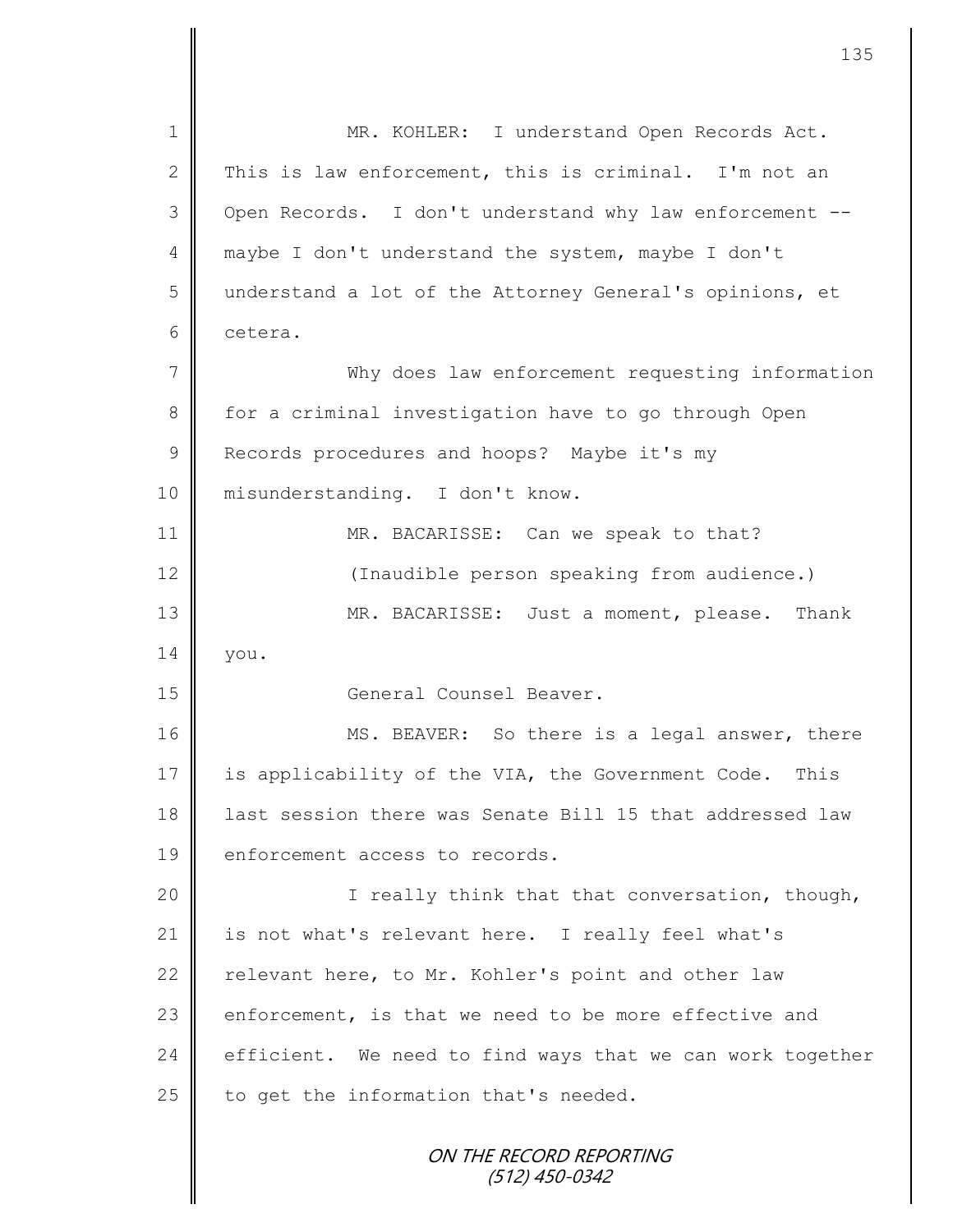ON THE RECORD REPORTING (512) 450-0342 1 || If that's working together with future 2 statutory changes, that's one thing, but for today and  $3 \parallel$  right now and to get the information that's needed, I  $4 \parallel$  think having a liaison, having that contact and working 5 | together to get those standardized reports that might be 6 useful for the future are steps we can make right now, as 7 we're looking for the immediate, short-term and long-term 8 solutions. 9 **B** Thank you. 10 NR. BACARISSE: Great. 11 Vice Chair McRae, did you have a question? 12 || **Hang in there, Mr. Kohler.** 13 MS. McRAE: Well, first of all, I want to thank 14 | you for being here. 15 || MR. KOHLER: Thank you, ma'am. 16 || MS. McRAE: And I've been taking notes. I 17 | think when y'all first made public comment y'all were 18 asking for a direct line so that you could talk to a 19 person here at DMV. 20 || MR. KOHLER: Correct. 21 MS. McRAE: Y'all were asking for accessibility 22 to reports. You would like to have a liaison, someone 23  $\parallel$  that would be the mediator between law enforcement and the  $24$  agency that y'all could go directly to. Is that correct? 25 MR. KOHLER: For assistance, yes.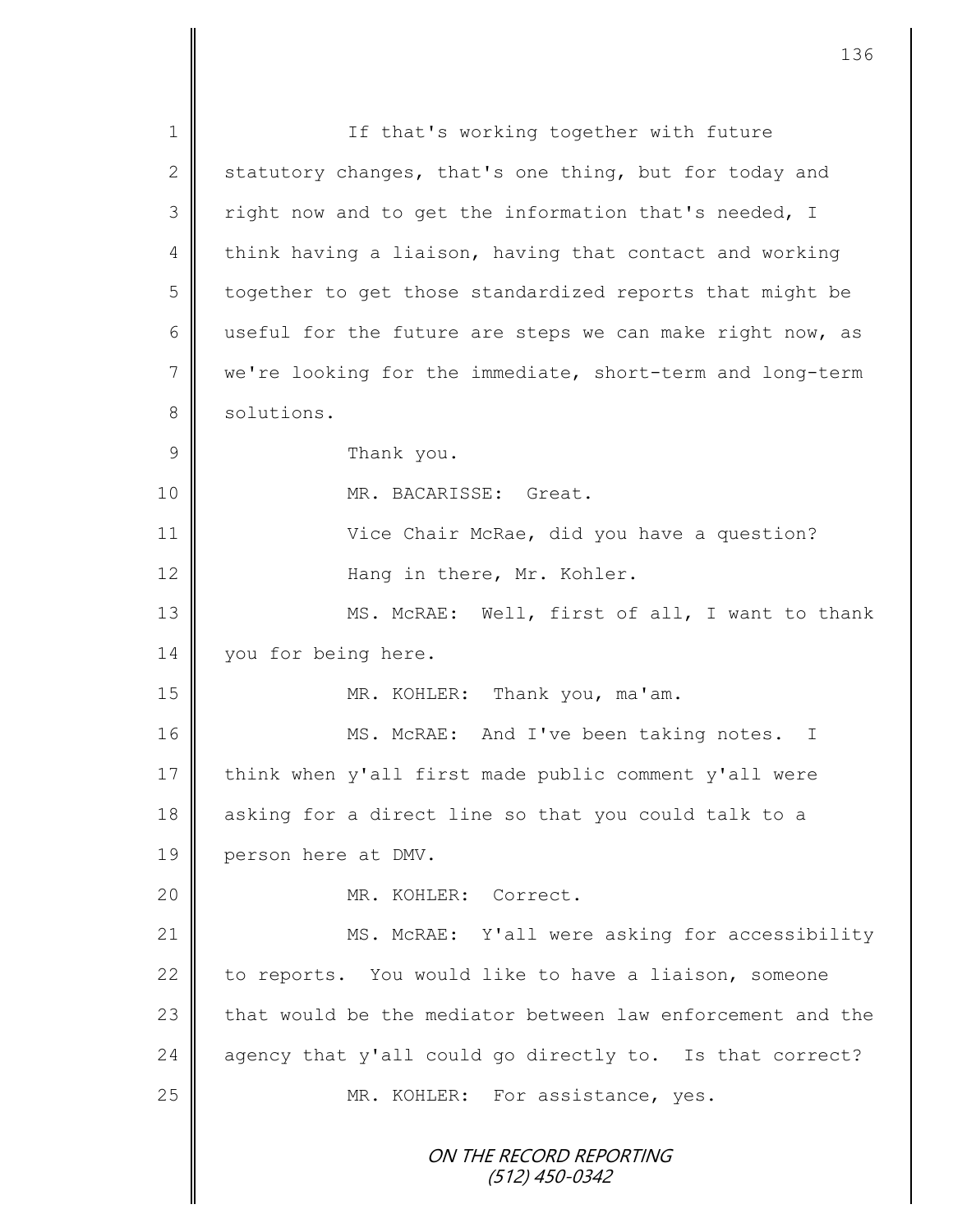| 1              | MS. McRAE: Right. And then I think -- I don't              |
|----------------|------------------------------------------------------------|
| $\mathbf{2}$   | remember if it was you or Mr. Escribano that mentioned     |
| 3              | that y'all have access to the FBI system, DPS, and other   |
| 4              | systems.                                                   |
| 5              | MR. KOHLER: Correct.                                       |
| 6              | MS. McRAE: Is there something preventing them              |
| $\overline{7}$ | from having access, Tracey, to the DMV system for law      |
| 8              | enforcement purposes?                                      |
| $\mathcal{G}$  | MS. BEAVER: Tracey Beaver, general counsel.                |
| 10             | There are several different systems that have              |
| 11             | information regarding vehicle titles and registration at   |
| 12             | the department, and law enforcement also has access to     |
| 13             | TLETS, so much of the information is available to law      |
| 14             | enforcement.                                               |
| 15             | There's different ways to get access to the                |
| 16             | system, so I think this is probably a broader discussion   |
| 17             | that hasn't been noticed on the agenda about what types of |
| 18             | system, what types of data and what types of access could  |
| 19             | be granted.                                                |
| 20             | But since we're just talking about public                  |
| 21             | information right now, something that would be on the      |
| 22             | website, I will say granting access to folks outside of    |
| 23             | the agency to our internal systems is not something that   |
| 24             | has been authorized by statute for the department.         |
| 25             | But that's not say that we can't give                      |
|                | ON THE RECORD REPORTING                                    |
|                | $(512)$ 450-0342                                           |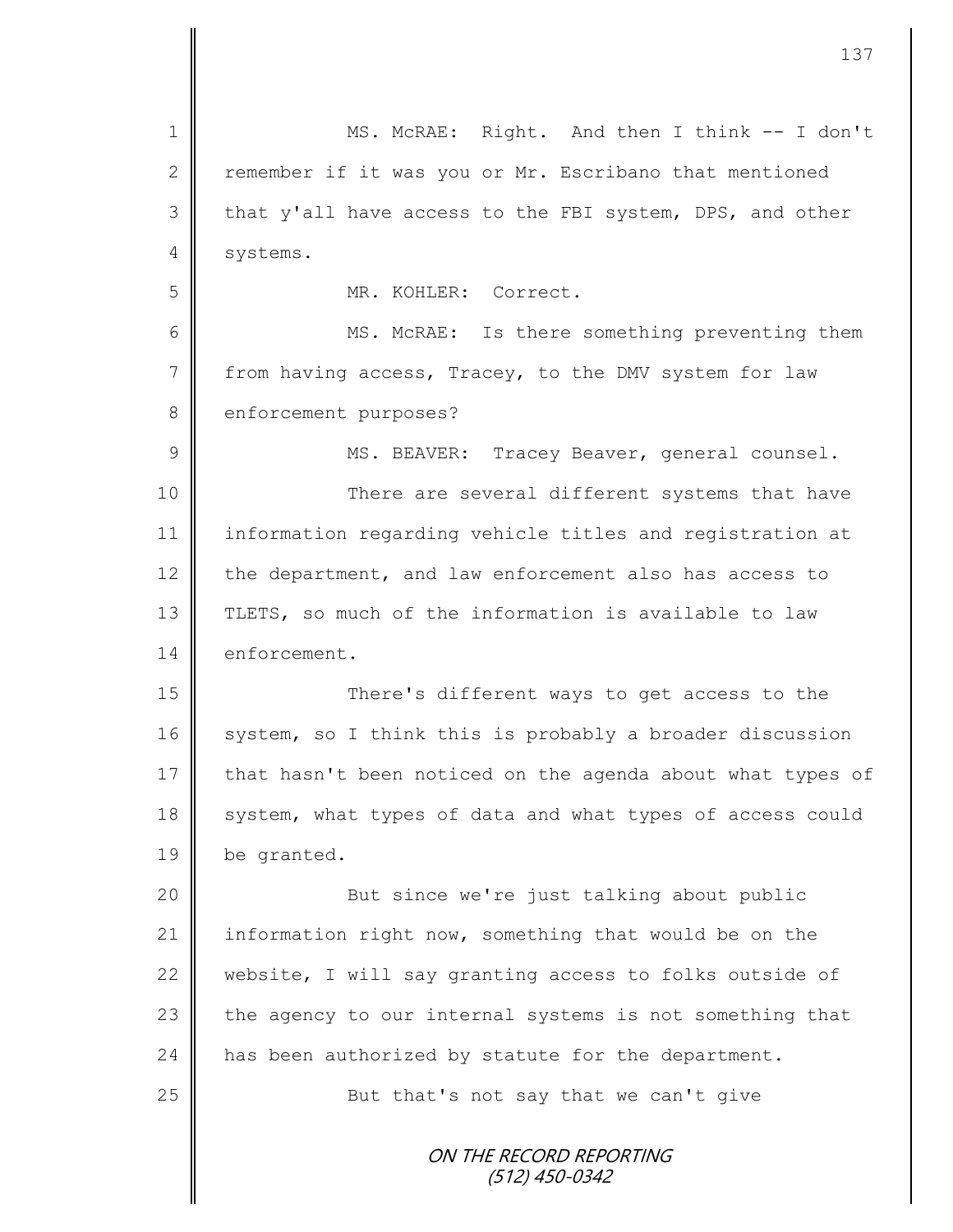1 information to law enforcement from our databases through 2  $\parallel$  our processes and under the law and get everybody the 3 || information they need when they need it. I just think we 4 need to have more discussion about how to do that 5 effectively and efficiently and with the contacts that are 6 available and liaisons for law enforcement.

7 || MS. McRAE: Certainly we can take everything 8 y'all are saying, and I would like to come up with some 9 agency  $-$  I know that we are pro law enforcement, I think 10 everyone up here can say that, but I would like to see us 11 do more to support our law enforcement agencies that are 12 trying -- they're the boots on the ground that are trying 13 to stop the fraud as it happens.

14 MS. GILLMAN: I concur.

15 || MR. ALVARADO: May I, Chairman?

16 MR. BACARISSE: Yes, please, Mr. Alvarado.

17 || MR. ALVARADO: And the concept of the liaison 18 is interesting as well, because that would help with the 19 Structure; that would help with there always being some 20 || resource to go to in an emergency situation because they 21 sound like they're most interested in emergency 22 situations.

23 || The volume is probably not going to be 24 prohibitive to a position like that, there wouldn't be an 25  $\parallel$  overflow of demand, I imagine. That's an interesting

> ON THE RECORD REPORTING (512) 450-0342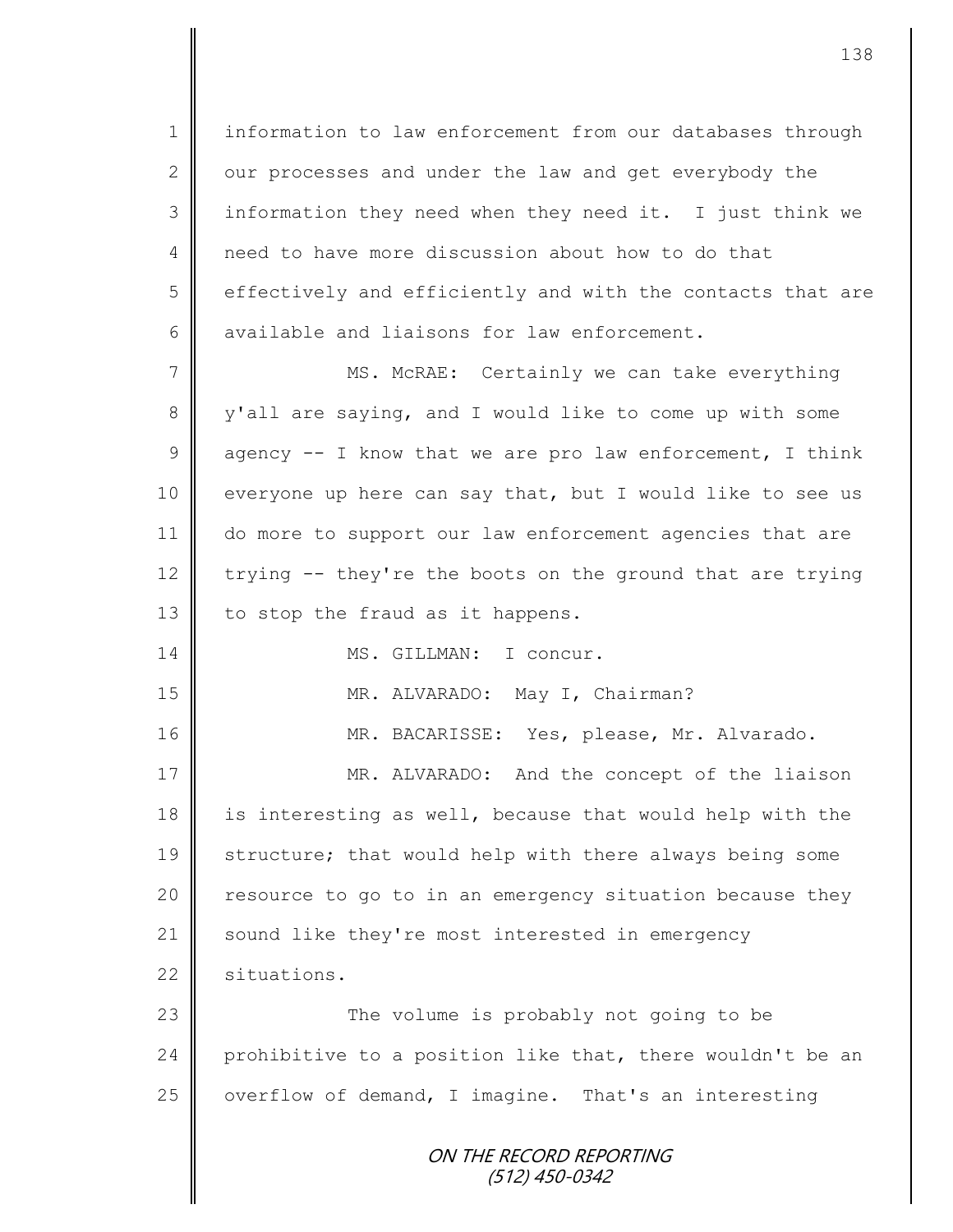ON THE RECORD REPORTING (512) 450-0342 1 concept and something that maybe we could explore. 2 MS. BREWSTER: Mr. Chairman, if I may? 3 || MR. BACARISSE: Ms. Brewster. 4 MS. BREWSTER: Thank you. Whitney Brewster, 5 executive director. 6 We have had internal discussions about creating 7 iust what we're talking about here to address the 8 communication and the quick communication that needs to 9 | occur oftentimes with these criminal cases. So this is 10 Something that is under review at the department 11 | currently, but I very much appreciate the affirmation that  $12$  that would be something that's useful. 13 MR. BACARISSE: I think it's the sense of this 14 Board, that we want you to move with all due haste to 15 create that liaison position. 16 | Man I correct, members, do I have a sense that 17 | vou concur? 18 (A chorus of assent.) 19 MR. KOHLER: If I may, Mr. Chairman? 20  $\parallel$  MR. BACARISSE: Mr. Kohler. 21 || MR. KOHLER: Maybe my interpretation of a 22 | liaison was not properly brought forth. Just having the 23  $\parallel$  ability to pick up the phone and call, this is the person  $24$  you call, or this is the group, this is the people you 25  $\parallel$  call. You don't necessarily have to create a position.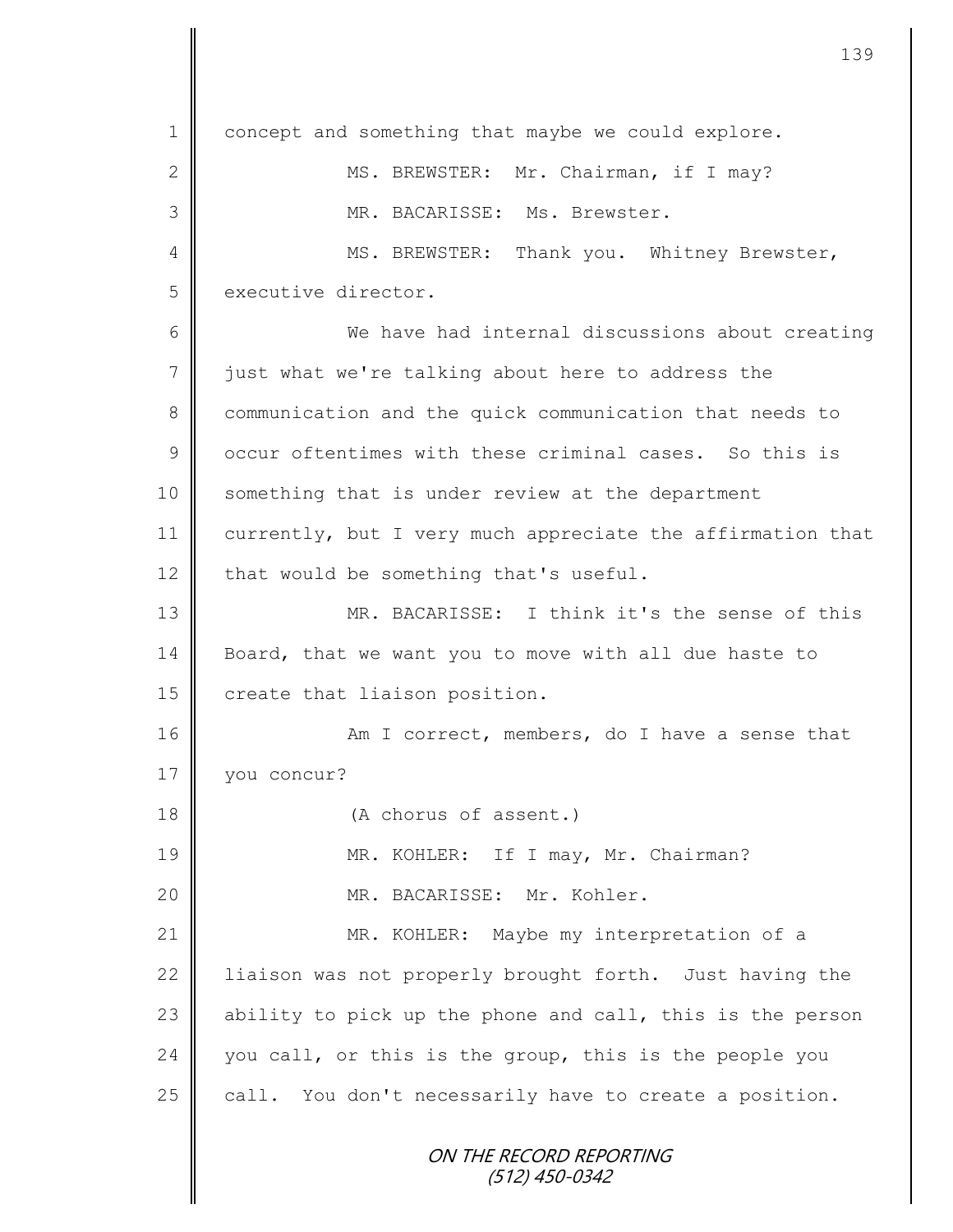|                 | 140                                                        |
|-----------------|------------------------------------------------------------|
| 1               | MR. BACARISSE: Just a hotline.                             |
| $\mathbf{2}$    | MR. KOHLER: Just somebody, you know, you can               |
| 3               | call these three people any time, Monday through Friday,   |
| 4               | 8:00 to 5:00. Right now I don't know. Who do I call?       |
| 5               | MR. BACARISSE: Right.                                      |
| 6               | MR. KOHLER: Whoever answers the phone, I don't             |
| $7\phantom{.0}$ | know.                                                      |
| 8               | MR. BACARISSE: Yeah, we want to create that                |
| 9               | communication. I think it's the sense of this Board that   |
| 10              | we agree with your point and want to see that done with    |
| 11              | all proper haste.                                          |
| 12              | MR. KOHLER: And if it's statutorily preventing             |
| 13              | us from getting user access to the eTAG system, is that    |
| 14              | something that can be worked on as far as identifying that |
| 15              | statute and getting that on the ball rolling now instead   |
| 16              | of two years from now.                                     |
| 17              | MR. BACARISSE: Yeah, right. I think we have                |
| 18              | an interim and certainly Member Ramirez and law            |
| 19              | enforcement and all of you who work with the members of    |
| 20              | the legislature. If we need legislative change, we're      |
| 21              | happy to be a partner with you in that effort.             |
| 22              | But I think there are things we can today,                 |
| 23              | right now to tighten the communication loops and the       |
| 24              | information flow loops so that you can do your jobs        |
| 25              | better, because we all want you to do that.                |
|                 | ON THE RECORD REPORTING<br>(512) 450-0342                  |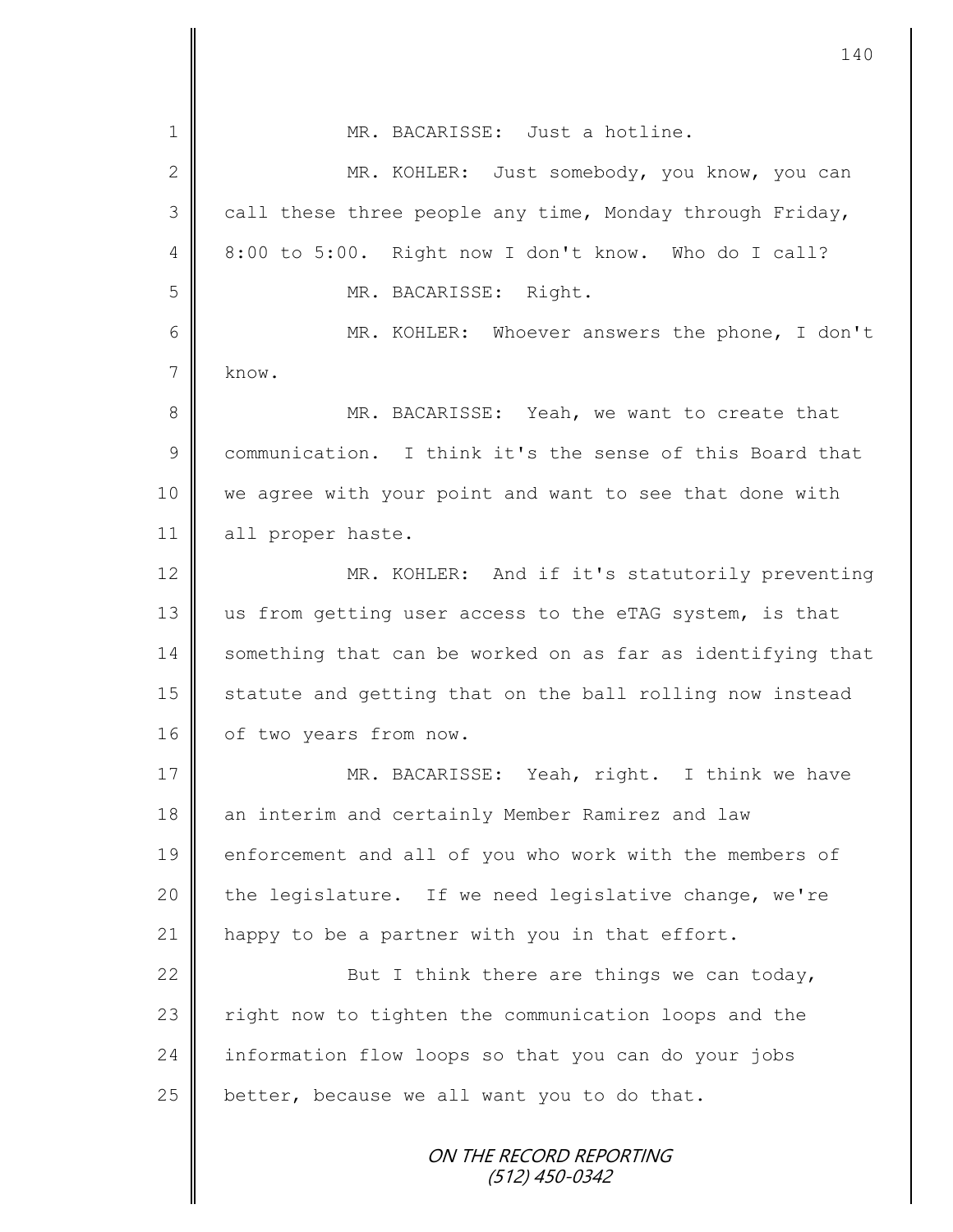ON THE RECORD REPORTING (512) 450-0342 1 || I am the public member here. I've only been 2 the chair for four months, five months, but I want to tell 3 || you I think about this every night. I'm on it. If you 4 ask her, I call her every day. 5 I'm on it, we're with you, and we're moving as 6 fast as we can move this battleship, which is really just  $7 \parallel$  a regulatory agency; we're not law enforcement. But we'll 8 help you and we're with you. 9 || The most dangerous thing you do is a traffic 10 | stop, one of the most dangerous, so we want you to know 11 || who you're pulling up on, we want you to have all that 12 information. You never need to be blind in what you're 13 doing. 14 MR. KOHLER: Thank you. 15 MR. BACARISSE: Okay? So we're with you, and 16 we're pushing as fast as we can, but we want you to be on 17 | our team too, because I think we're only going to be 18 || really effective if we're all on this same team together 19 moving in the same direction as a team. And that's what I 20 **personally would appreciate.** 21 | Members, anything else? 22 Mr. Scott? 23 || MR. SCOTT: Yes, thank you. 24 || I just wanted to thank the chairman. I think 25  $\parallel$  he spoke well for all of us, and I think he said what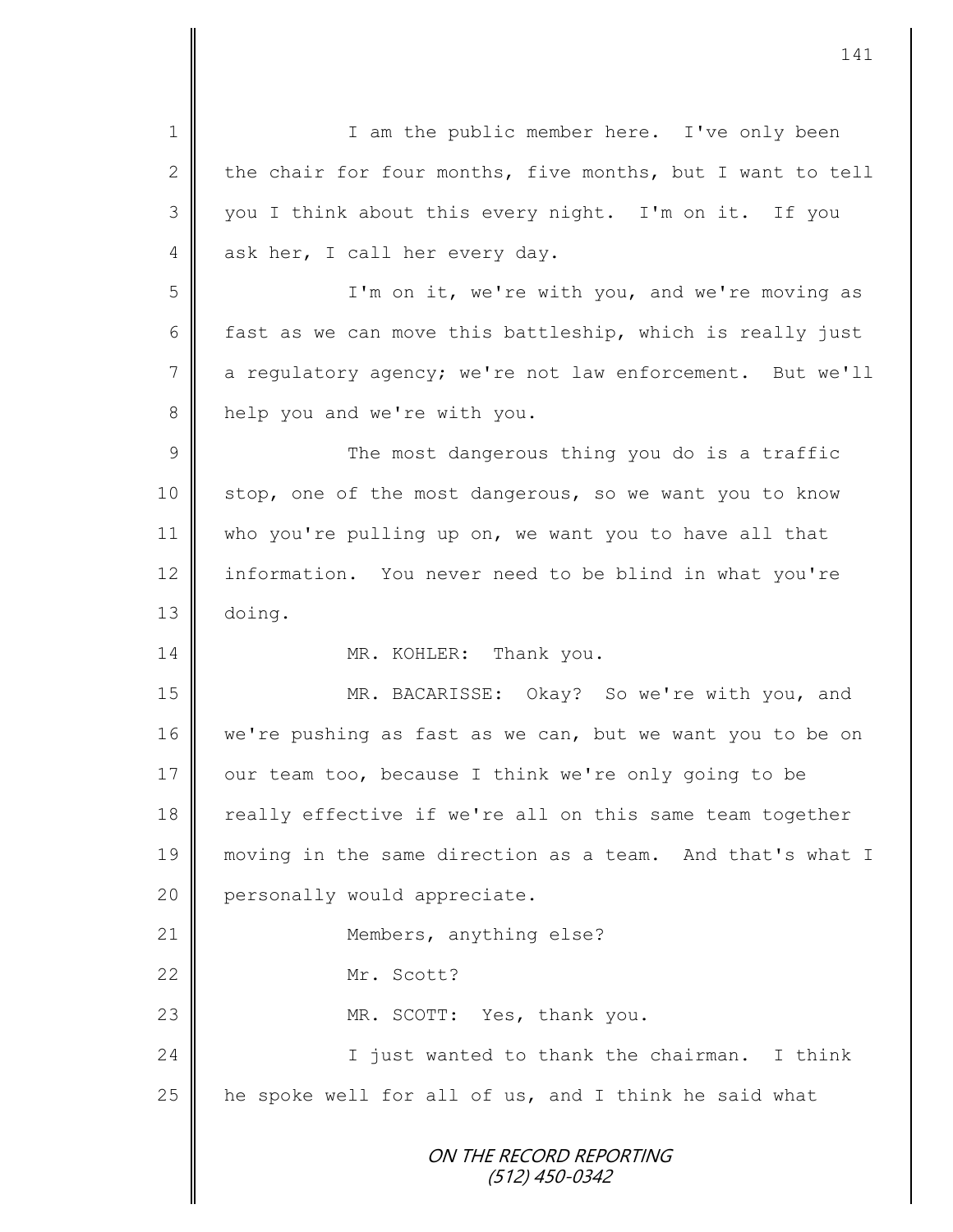ON THE RECORD REPORTING (512) 450-0342 1 || needed to be said. I think our sense is that there's a 2 situation here that needs to be addressed, it needs to be 3 addressed with some urgency, and I think we've got 4 | leadership here in the chairman to get it done. 5 We need to listen to you and listen to others,  $6 \parallel$  but it's time for some action and time to push this 7 further. 8 || I also agree with general counsel: This  $9 \parallel$  conversation is not really a part of our agenda today, but 10 | I would say this, it's a conversation that we needed to 11 have. We've had it and we need to figure out what the 12 forum is to continue to have a discussion that's 13  $\parallel$  appropriate to get these things taken care of. 14 So I'd like to see us return to our agenda, but 15 we've got our marching orders from the boss over here, and 16 | we're going to keep moving. 17 || MR. BACARISSE: There you go. 18 MR. KOHLER: Thank you. 19 MR. BACARISSE: I thank all of y'all, 20 appreciate it. 21 | MS. GILLMAN: Good job, Mr. Chairman. 22 MR. BACARISSE: Well, listen, I'm thankful for  $23$   $\parallel$  this team. 24 | MS. GILLMAN: Well said. 25 | MR. BACARISSE: I'm thankful for this team,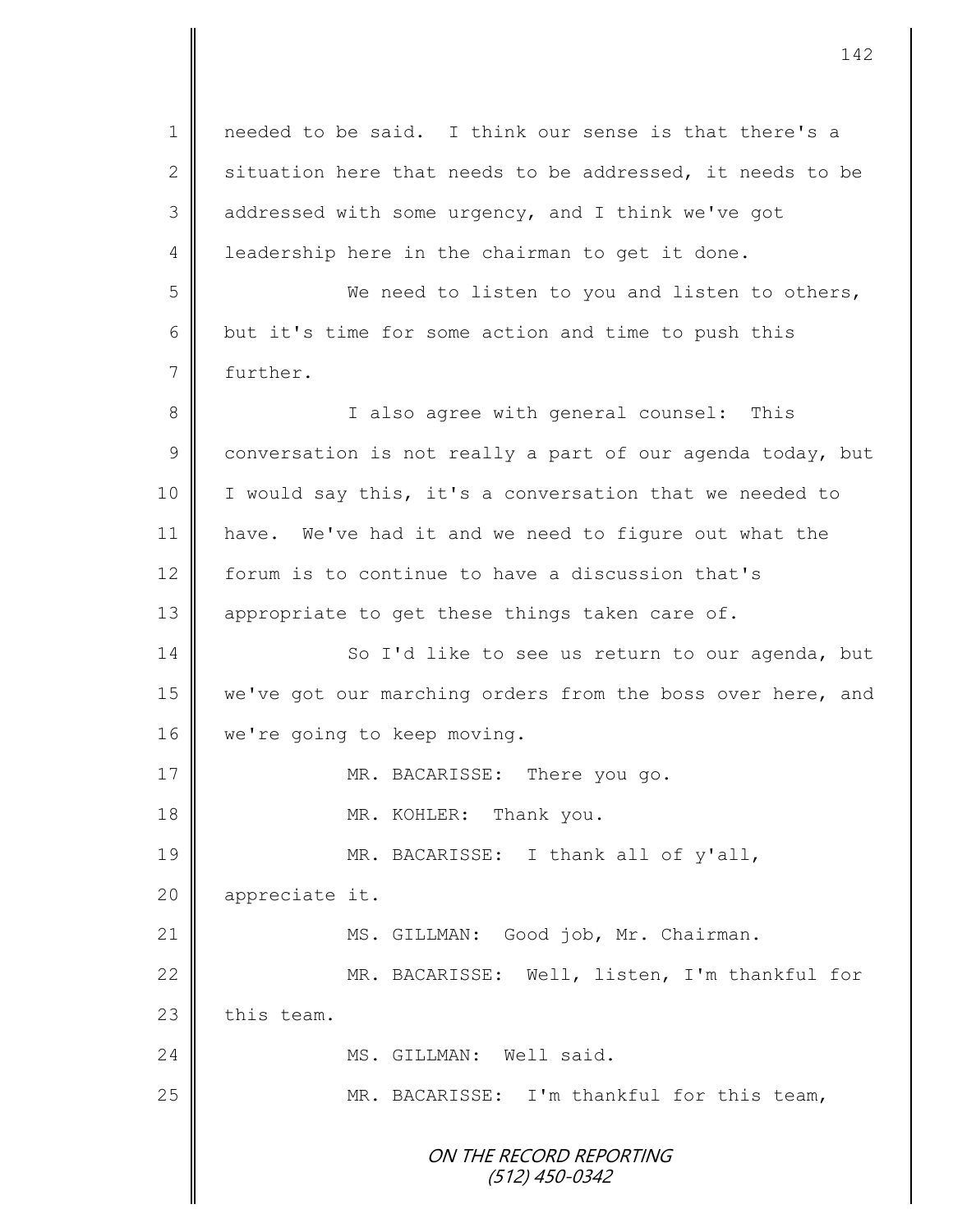ON THE RECORD REPORTING (512) 450-0342 1 absolutely. 2 || Let's go back to agenda item number 6, which is 3 || relating to the adoption of Chapter 215 related to denial 4 of access to temp tag database and issuance of temp tags 5 for certain vehicles without inspection. 6 || That is agenda item 6. We've heard from Mr. 7 Ge. I would entertain a motion on this item. 8 || MS. BEAVER: Mr. Chairman? 9 MR. BACARISSE: Oh, I'm sorry. Yes. 10 | MS. BEAVER: Sorry to interrupt. 11 MR. BACARISSE: We have other speakers, don't 12 we? 13 MS. BEAVER: We have four other commenters that 14 have signed up for comment. 15 || MR. BACARISSE: Right, okay. 16 || MS. BEAVER: One is Travis Ward. 17 MR. BACARISSE: Please, Mr. Ward. Is it Ward? 18 Mr. Ward? 19 (No response.) 20 | MS. BEAVER: We also have Shay Luedecke and 21 | Karen Phillips. 22 MR. BACARISSE: Okay. Mr. Luedecke and Ms. 23 Phillips, are you here? 24 | MR. LUEDECKE: (Speaking from audience.) My 25 comments have already been made.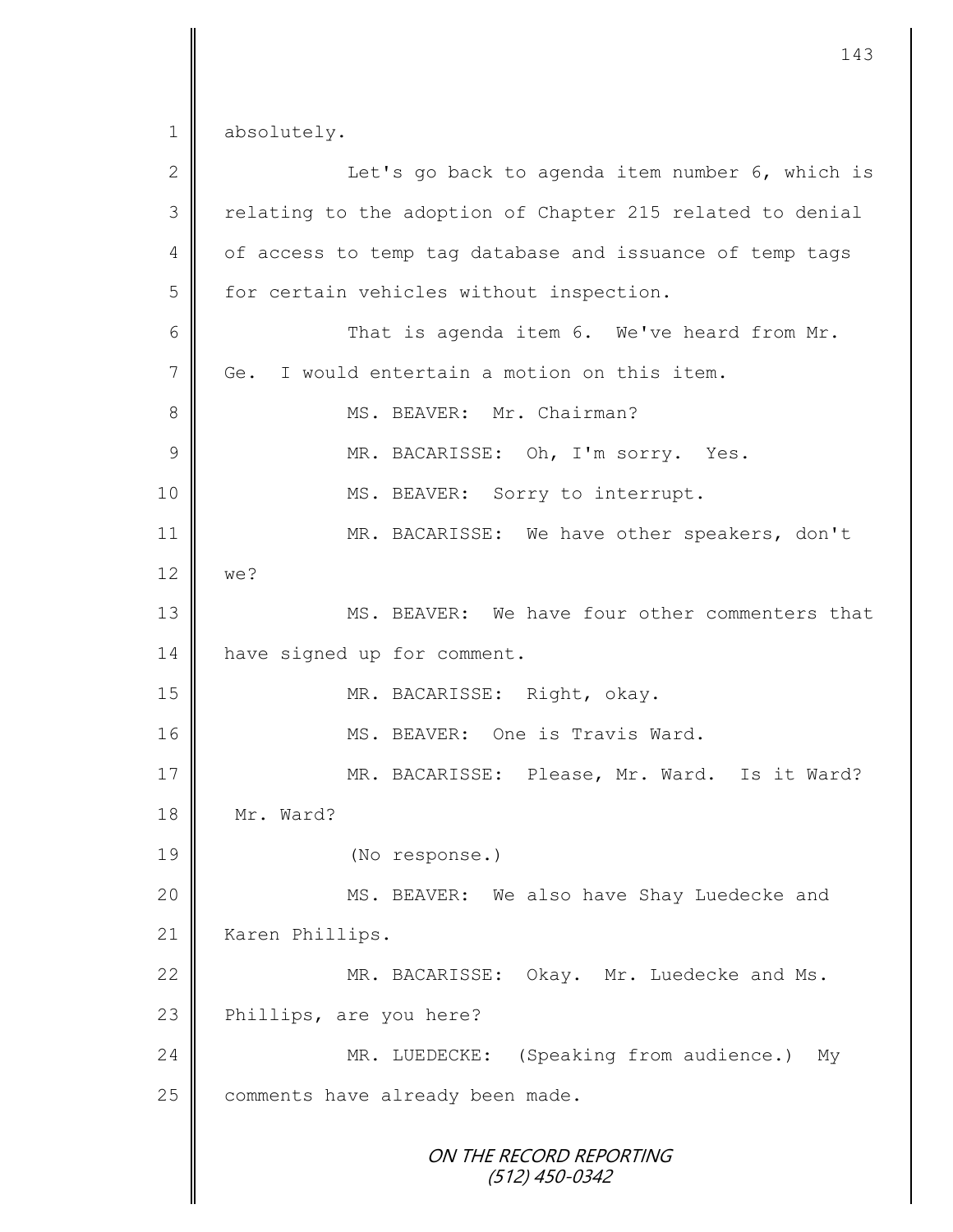|                | 144                                                        |
|----------------|------------------------------------------------------------|
| $\mathbf 1$    | MR. BACARISSE: Okay. Thank you.                            |
| $\mathbf{2}$   | Ms. Phillips, do you wish to address the group             |
| $\mathfrak{Z}$ | again, address the Board?                                  |
| 4              | MS. PHILLIPS: Good afternoon. Again, my name               |
| 5              | is Karen Phillips, GC for TADA, and thank you again to the |
| 6              | Board, Chairman, Director and agency staff.                |
| 7              | TADA agrees with the rationale for removing the            |
| 8              | sample copies of the temp tags from the Texas Register.    |
| $\mathcal{G}$  | As it is stated in the Board briefing book, unauthorized   |
| 10             | persons may be able to use computer software to manipulate |
| 11             | the sample to create a high quality tag or at least a      |
| 12             | better quality temp tag thank can be obtained by           |
| 13             | photography or scanning. So removing those sample copies   |
| 14             | from the Texas Register, we believe, will assist in        |
| 15             | keeping the fraudulent temp tags from being reproduced.    |
| 16             | One thing that we would ask is that the                    |
| 17             | verbiage in 215.150(d) that the words "for all" be removed |
| 18             | from that statement. Currently the proposal mandates that  |
| 19             | a dealer is responsible for all use of and access to the   |
| 20             | temp tag database under their account.                     |
| 21             | There's some recognition that that temp tag                |
| 22             | database may be hacked, the dealer's computer system may   |
| 23             | be hacked, and simply to remove the word "all" is all      |
| 24             | we're asking for, because we're still responsible for that |
| 25             | database as well as responsible for access to it.          |
|                | ON THE RECORD REPORTING<br>(512) 450-0342                  |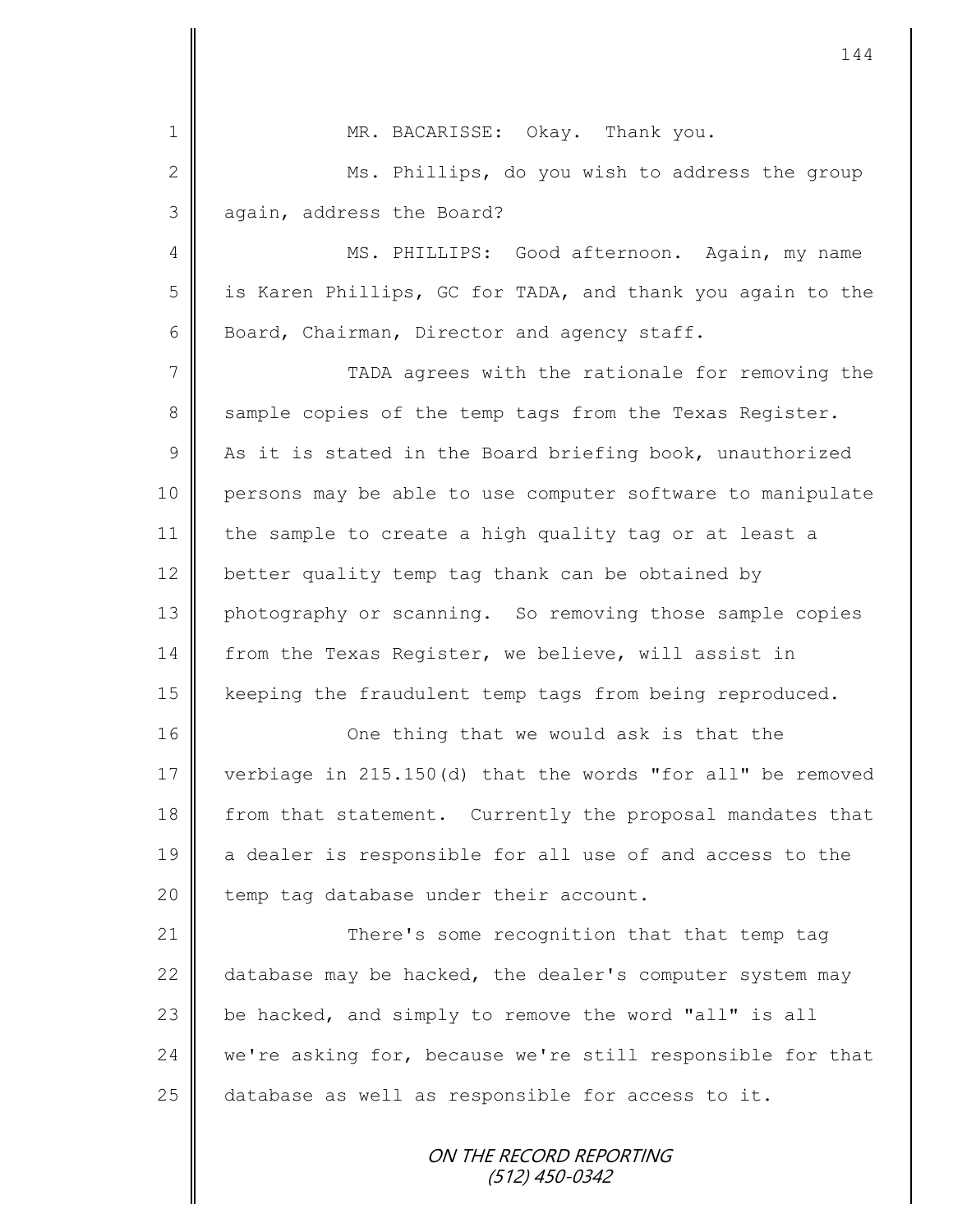ON THE RECORD REPORTING (512) 450-0342 1 || With respect to the fraud definition, the 2 proposal defines fraudulently obtained temp tags from the 3 database to be misusing the temp tag database to obtain an 4 excessive number relative to dealer sales, temp tags for 5 vehicles not in the inventory; i.e. the presumption is 6  $\parallel$  that that vehicle is not shown on the monthly VIT  $7 \parallel$  statement, that the presumption is that it is fraudulent 8 even though we may have a rescission, access to the 9 database by a fictitious person or user. 10 || Undefined is what is excessive, undefined is 11 what is misuse. Unfortunately, we're concerned that we'll 12 | have different interpretations and different outcomes 13 depending on the person in charge of enforcement, and what 14 is misuse and excessive will be considered subjective. 15 || And so we would ask that we have quideposts or 16 more specific definitions so that we don't have 17 presumptions of intent and that we don't have uneven 18 enforcement, and we're very hopeful that the numerical 19 limits that you imposed previously today will assist in 20 deflecting from any fraud, but again, we're concerned very 21 | much with uneven enforcement with respect to how fraud is 22 determined. 23 **Thank** you. 24 MR. BACARISSE: Thank you. 25 | Members, any questions for Ms. Phillips?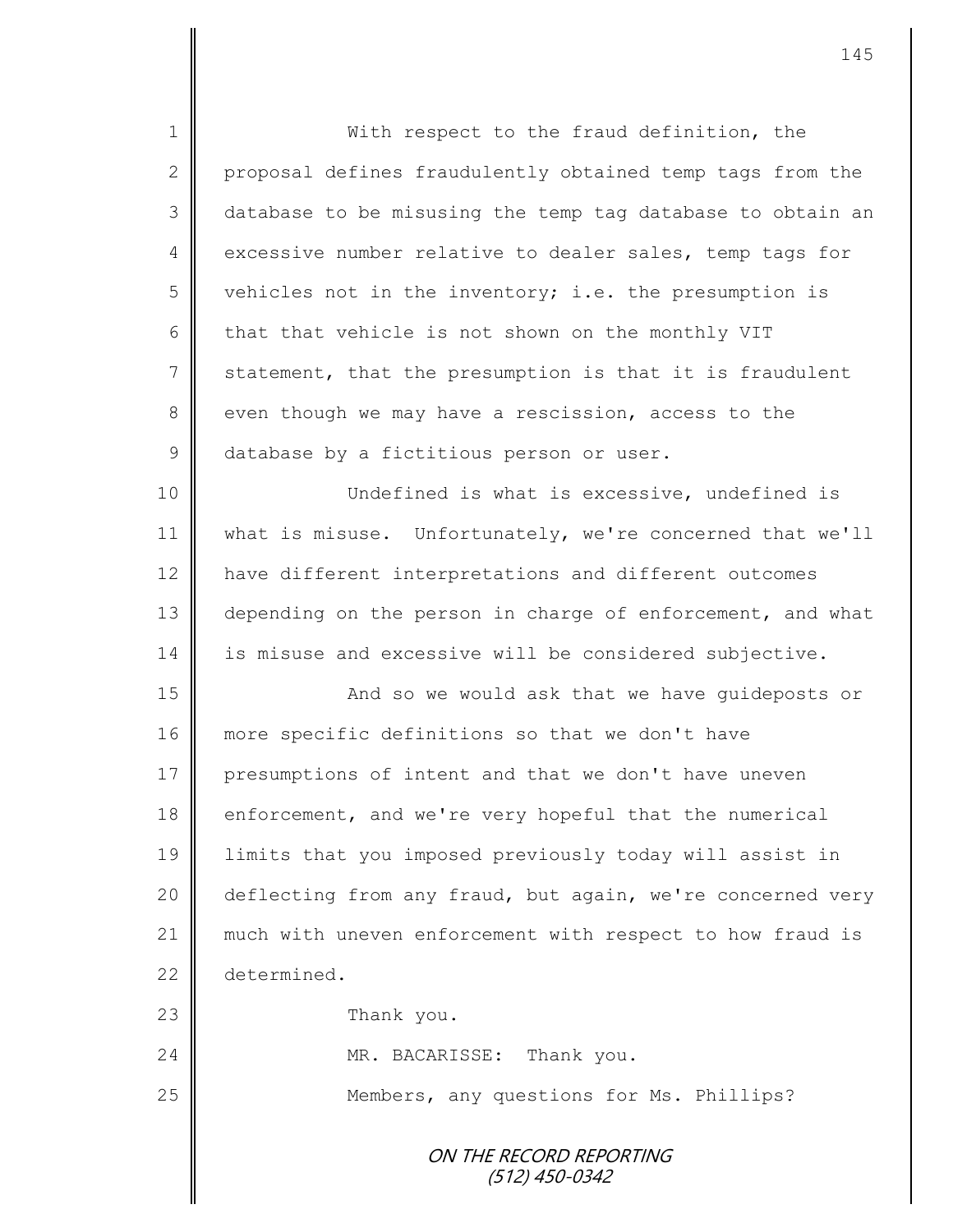ON THE RECORD REPORTING (512) 450-0342 1 || MS. GILLMAN: Yes. 2 MR. BACARISSE: Member Gillman. 3 MS. GILLMAN: Ms. Phillips, in -- and I was 4 trying to write it down  $-215.150(d)$  you requested 5 Temoval of the word "all". 6 || MS. PHILLIPS: On page 97. 7 | MS. GILLMAN: I have no idea. 8 || MS. PHILLIPS: Page 97. 9 | MS. GILLMAN: Page 97, line? 10 MS. PHILLIPS: Seventeen. A dealer or 11 converter is responsible for all use of and access to the 12 | applicable temp tag database, et cetera. We are 13 | responsible for it, and simply removing "all" will give me 14 a better level of comfort for inexcusable, unknown 15  $\parallel$  excessive access to the database whether that be from an 16 unknown entity, whether it's fraudulent hacking, whether 17 it is somebody that is accessing the database that we have 18 never intended to access that database. We would just 19 **l** like to have that "all" word removed. 20 || MS. GILLMAN: Thank you. 21 | MR. BACARISSE: Any other questions for Ms. 22 Phillips, members? 23 | MR. GRAHAM: I have a question. 24 MR. BACARISSE: Member Graham. 25 MR. GRAHAM: Thank you. Just a question for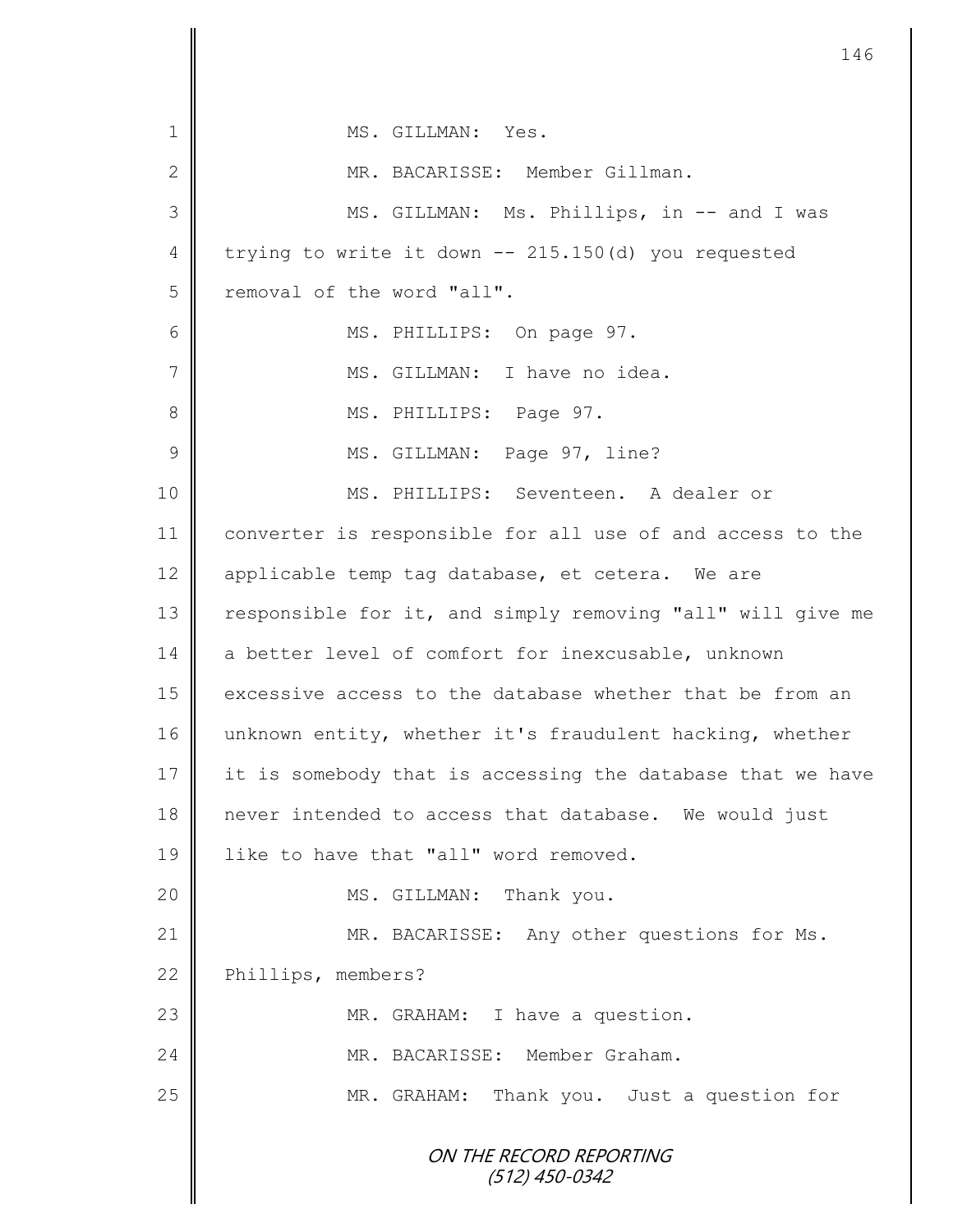1 || general counsel regarding your thoughts on implications  $2 \parallel$  for that.

3 MS. BEAVER: Tracey Beaver, general counsel. 4 That change would not likely require us to 5 | resubmit to the Regulatory Compliance Division, but I 6 would need to ask the Governor's Office if that's 7 Something that we would need to supplement to. 8 That change would not require us to repropose 9 the rules. Removing the word "all" still leaves the 10 | requirement that the dealer or converter is responsible 11 for access to the database, including any unauthorized 12 access or unauthorized access by any other users, and that 13 they still have those duties to monitor the usage, 14 maintain their account, manage their account access, and 15 | take timely and appropriate action to maintain the system 16 security.

17 | Chink that that change would clarify then  $18$  | that it's not any action that happens in a database that 19  $\parallel$  the dealer would be responsible for, but that would then 20 | also limit the number of actions the department could take 21 against the dealer who had misused the system if they were 22  $\parallel$  to provide a reason such as hacking that would be used to 23  $\parallel$  suggest that they weren't responsible for their account. 24 MR. GRAHAM: Okay. That's fair enough. 25 | MR. BACARISSE: Member McRae, Vice Chair McRae.

> ON THE RECORD REPORTING (512) 450-0342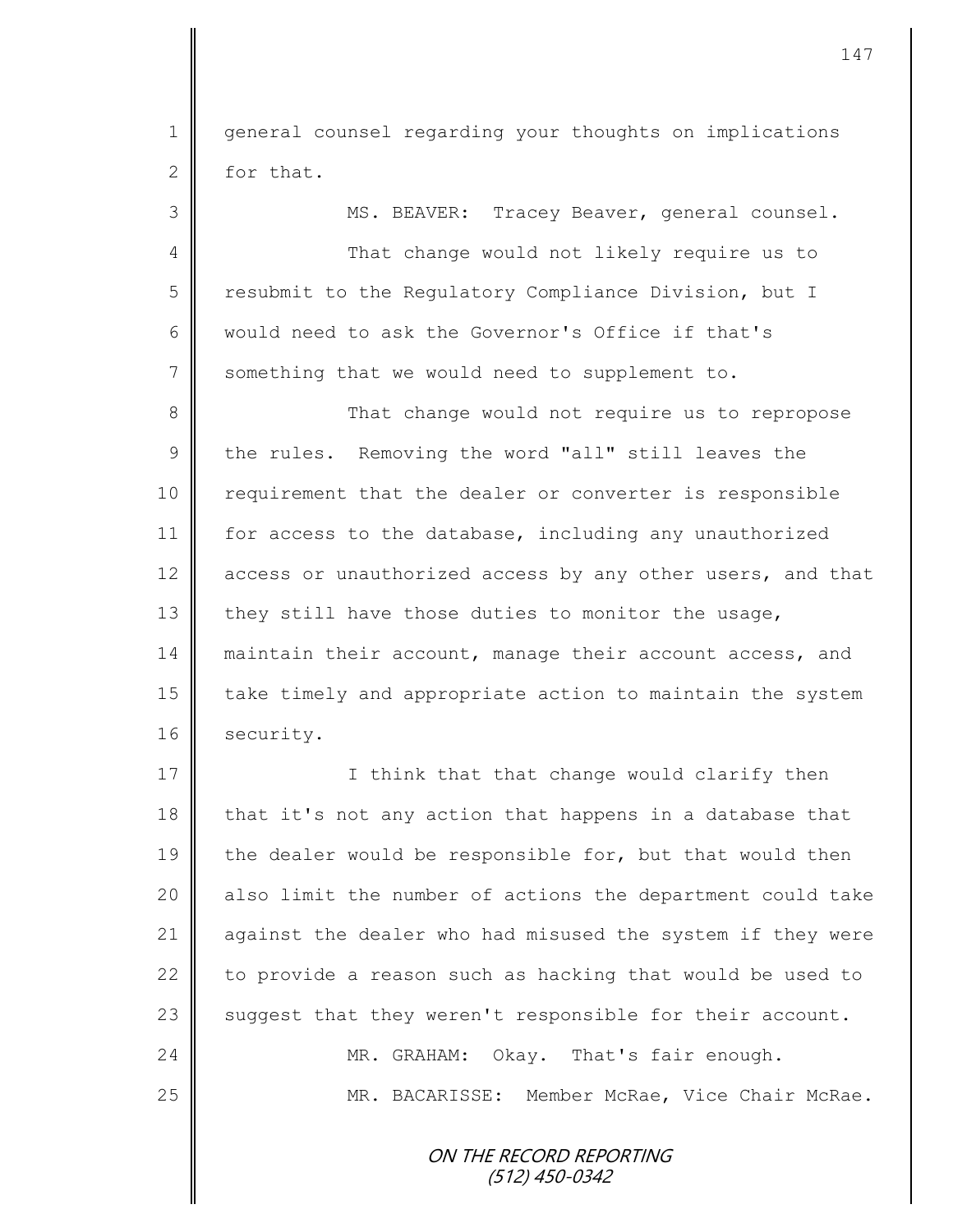ON THE RECORD REPORTING (512) 450-0342 1 || MS. McRAE: And I would just like for the Board 2 to be made aware that as a county tax assessor-collector,  $3 \parallel$  there's 254 of us that have personal liability. 4 We have personal liability that comes with that  $5 \parallel$  system that we use in our offices and all of our 6 employees, and if something happens I am responsible, and 7 I I have five office locations, 59 employees, and I am 8 responsible for that. 9 || So I am not in favor of removing "all". I 10 || think as a department it is important that that be in 11 there, because there's other stakeholders that are  $12$  | involved that we are responsible for all. 13 MR. BACARISSE: Member Prewitt. 14 MR. PREWITT: Mr. Chairman, I would just echo 15 what Member McRae just said. I think it's a slippery 16 slope. All dealers are responsible for all activity under 17 their GDN -- at least that's my impression -- when they're 18 given that GDN by the State of Texas. And so how can you 19 say they're responsible for all activities of their GDN 20  $\parallel$  except for this activity. 21 | Con't think you can do that. And I think 22 Tammy is well spoken in her personal liability, and it's a  $23$  call for them, you know, we're all grownups here and you 24 got to take care of your business. Right? And if you  $25$  don't, then there's consequences. I think that's what the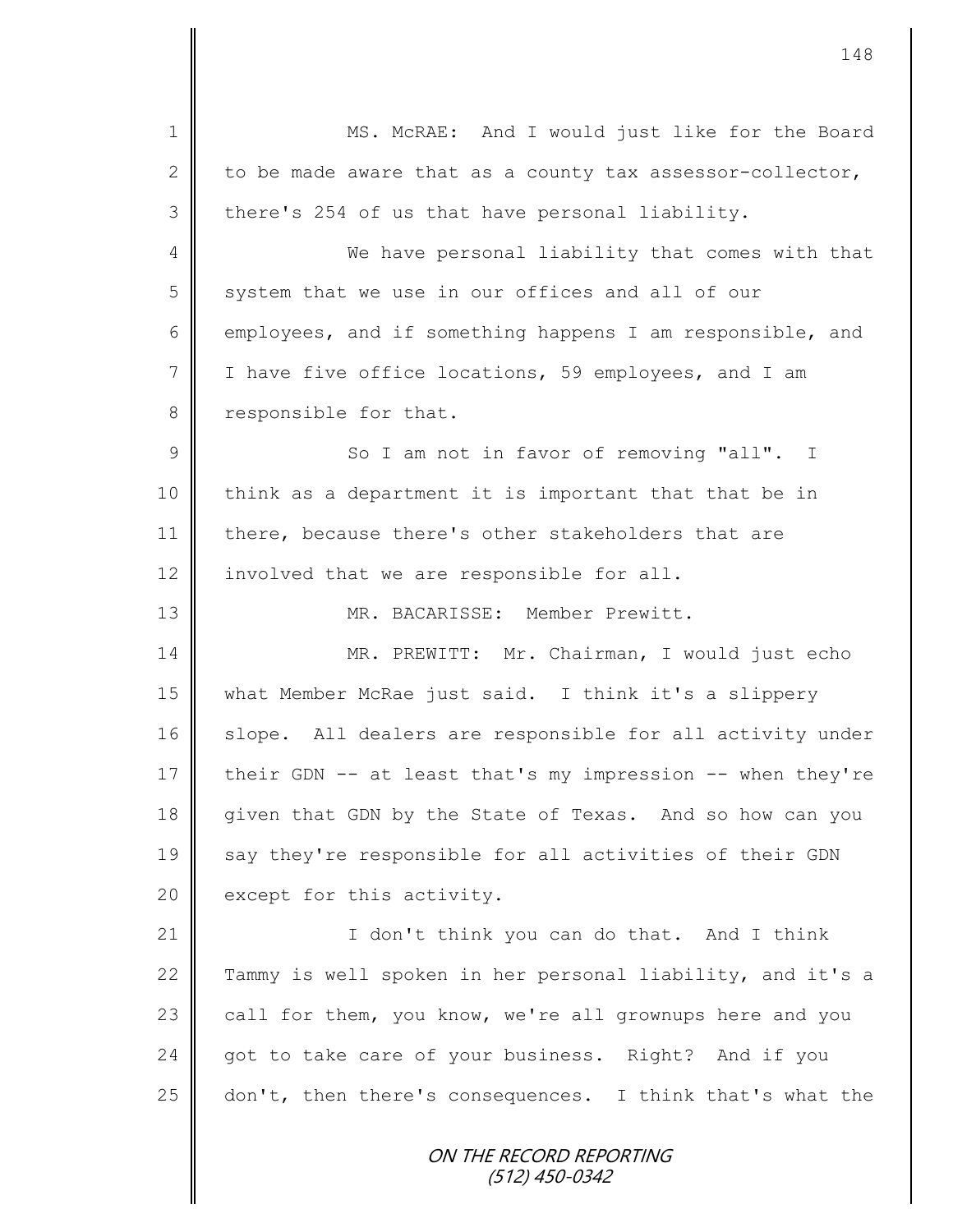1 | intent of that was.

2 || MR. BACARISSE: Questions from any other 3 members at this point? 4 Member Gillman. 5 || MS. GILLMAN: Of course, I've been in the car 6 business for 32 years. I appreciate the microscope on the 7 dealer temp tag usage, never happened before in my sphere  $8 \parallel$  of influence, but it is a worry that if I have a hacked

 $9 \parallel$  system that I can be turned off. 10 || All of the conversations regarding alerts and 11 | formula to allow enough tags is definitely appreciated,

12 but I would be in favor of eliminating the word "all." 13 | Even just eliminating the word "all" does not excuse the  $14$  rest of the language that I need to as a dealer  $-$  and it 15 says: monitor usage, managing the account and taking 16 timely and appropriate actions.

17 || So anyway I would vote --

18 MR. BACARISSE: You're supportive of the 19 | speaker's comment.

20 || MS. GILLMAN: Supportive of the speaker's 21 comment to eliminate the word "all."

22 | MR. BACARISSE: Members, anyone else have a 23 **question?** 

24 | Yes, Member Ramirez.

25 | MR. RAMIREZ: And it's not for you, Ms.

ON THE RECORD REPORTING (512) 450-0342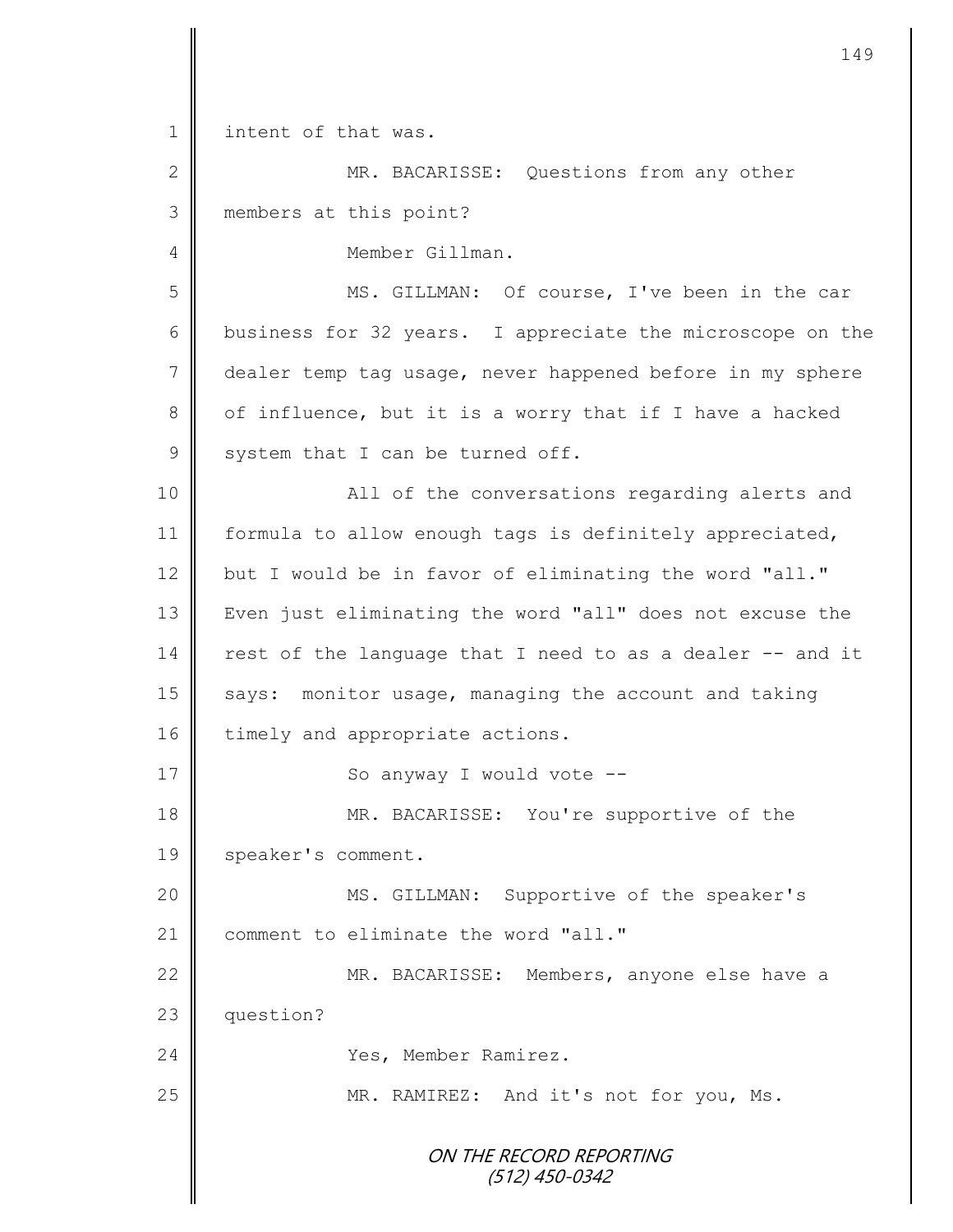| $\mathbf 1$    | Phillips; it's just an additional comment.                 |
|----------------|------------------------------------------------------------|
| $\mathbf{2}$   | MS. PHILLIPS: Okay. I'll sit down.                         |
| 3              | MR. BACARISSE: Thank you, Ms. Phillips.                    |
| $\overline{4}$ | MR. RAMIREZ: Thank you very much.                          |
| 5              | The rules we discussed today and the rule we               |
| 6              | approved in item number 5 is very, very important, but     |
| $7\phantom{.}$ | I'll say that the most important rule that we're           |
| 8              | discussing today, aside from moving forward with the       |
| $\mathsf 9$    | fingerprinting conversation, is this one.                  |
| 10             | I think this allows us the option to stop the              |
| 11             | bleeding, stop this from happening immediately, and that's |
| 12             | something we've not had in the last two to three years.    |
| 13             | As Ms. Solbrig said, if we had the ability to              |
| 14             | turn this off three years ago, four years ago, this may    |
| 15             | not have happened. So I think that it's all of our duty    |
| 16             | to consider the implications of any changes we make to     |
| 17             | staff recommendations, because this item, this rule has    |
| 18             | been vetted over and over and over again. And yes, we've   |
| 19             | moved this process quickly, but I think we've moved it     |
| 20             | quickly responsibly.                                       |
| 21             | With that, I would move that the Board approve             |
| 22             | the adoption of amendments to Chapter 215 concerning       |
| 23             | access to the temporary tag database and the temporary tag |
| 24             | requirements, and the new section concerning denial of     |
| 25             | access to the temporary tag database for immediate effect  |
|                |                                                            |

ON THE RECORD REPORTING (512) 450-0342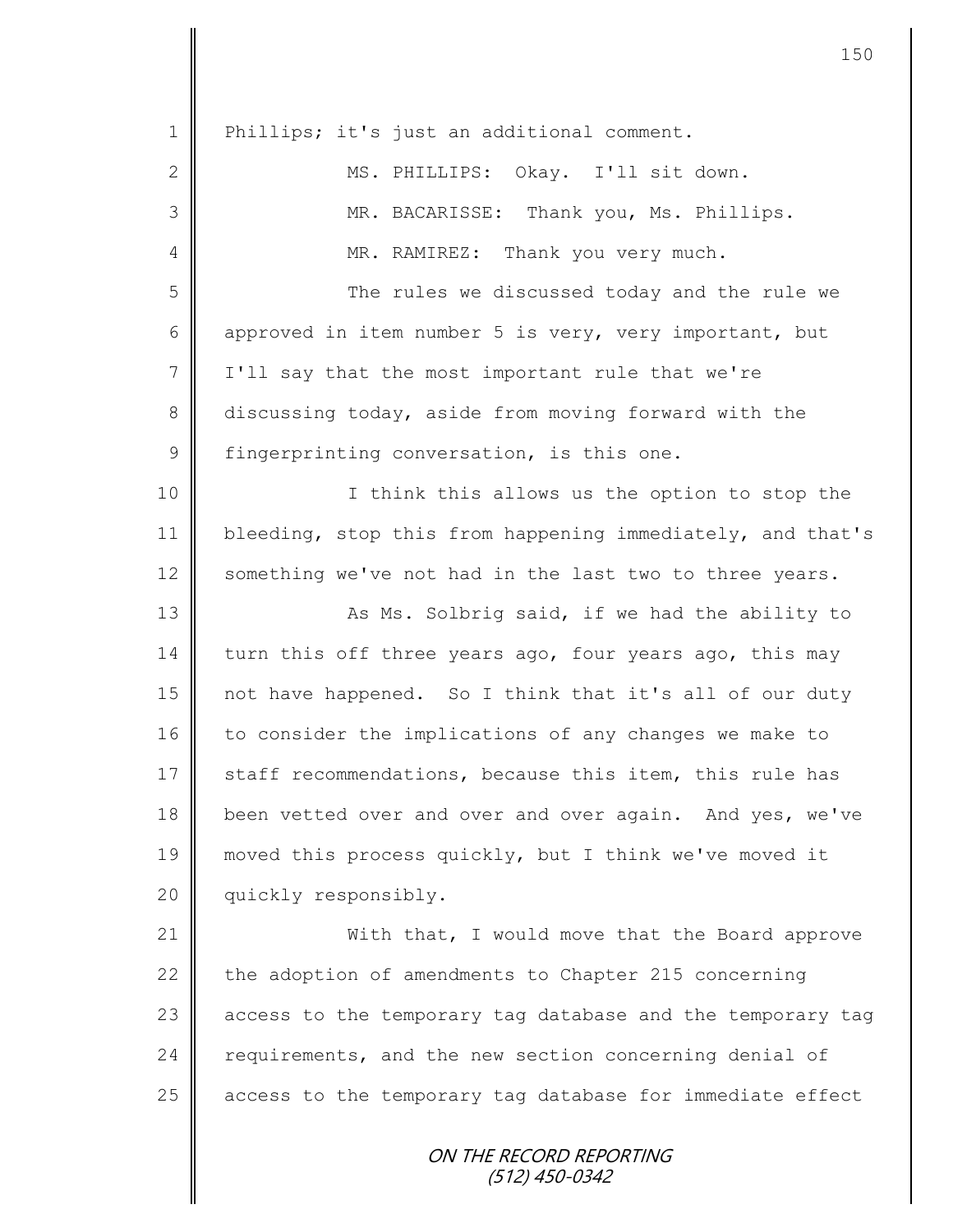ON THE RECORD REPORTING (512) 450-0342 1 | upon filing, as recommended by staff. 2 || I also move that the Board grant the department 3 || the ability to make changes to the adopted sections based 4 | on non-substantive corrections made by the Texas Register. 5 MR. BACARISSE: There is a motion. Is there a 6 second? 7 || MS. McRAE: Second. 8 || MR. BACARISSE: It's been seconded by Member 9 | McRae, Vice Chair McRae. Any discussion, members? 10 || I'm sorry, Ms. Beaver? 11 | MS. BEAVER: Chairman, Tracey Beaver, general 12 counsel. 13 || Before the vote there is one other public 14 | commenter, Mr. Earl Cooke. 15 MR. BACARISSE: I'm sorry. 16 || Mr. Cooke, my apologies. 17 || MR. COOKE: That's okay. Earl Cooke with the 18 Texas Independent Auto Dealers Association. Thank you, 19 Mr. Chairman, members of the Board for the opportunity to  $20$  | speak. 21 | Twant to reiterate something that the Texas 22 | Automobile Dealers Association said. They weren't sure 23  $\parallel$  how many it would take to be shut off, or actually we know 24 that number; just one is enough. 25 || If you look at the DMV's comments, response to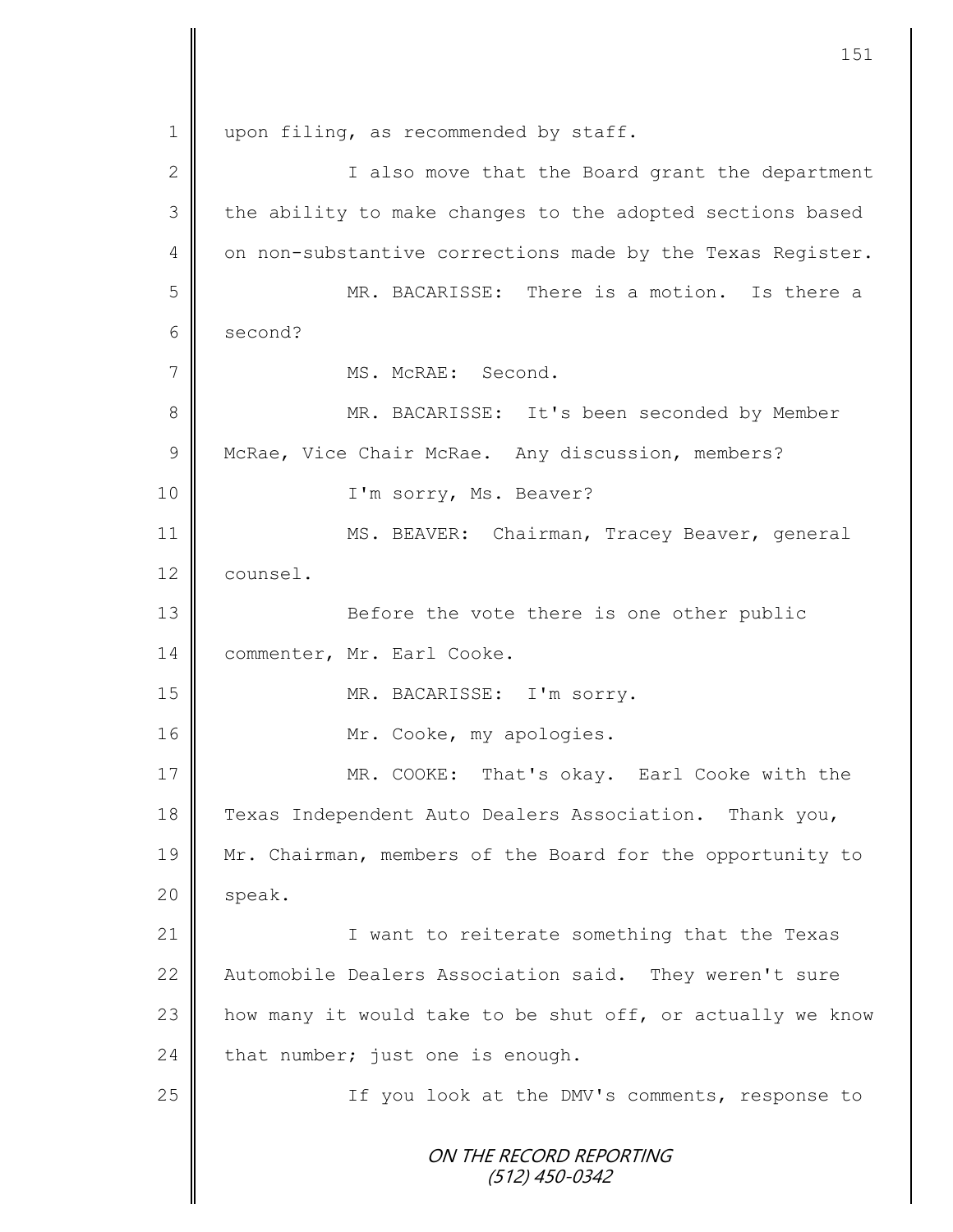1 a comment on page 50, starting on line 15, an individual 2 commenter recommended the DMV immediately revoke access to 3 the temporary tag base for any dealer that duplicates a 4 tag. Let me repeat that: a tag. If you look at the 5 | language, page 105, section 11, Section 215.505(a)(2), it  $6 \parallel$  says a vehicle or vehicles.

7 So what about a backout? Well, that's 8 rebuttable. If you look at the comment on page 105, 83, 9 | line 8, it talks about rescinded sales, not backouts. 10 Well, guess what, it's rebuttable but you can shut off, 11 you have no access to the system until that rebuttal is 12 heard. So you go without temporary tag access until the 13 rebuttal is heard.

14 And if somebody wanted to, they could shut off 15 | for one car being backed out because it's not on your VIT 16 form. It said that specifically, the DMV has actually 17  $\parallel$  acknowledged that one tag is enough.

18 We ask that you change that very slightly and 19 get rid of "a vehicle" from section (2) and just have 20 vehicles not in the dealer's or converter's inventory. A 21 vehicle is presumed not to be in the dealer's or 22 converters inventory if the vehicle is not listed. 23 || That is all that we have suggested. If there 24 are any question, I'd be happy to answer them.

25 | MR. BACARISSE: Any questions, members? You're

ON THE RECORD REPORTING (512) 450-0342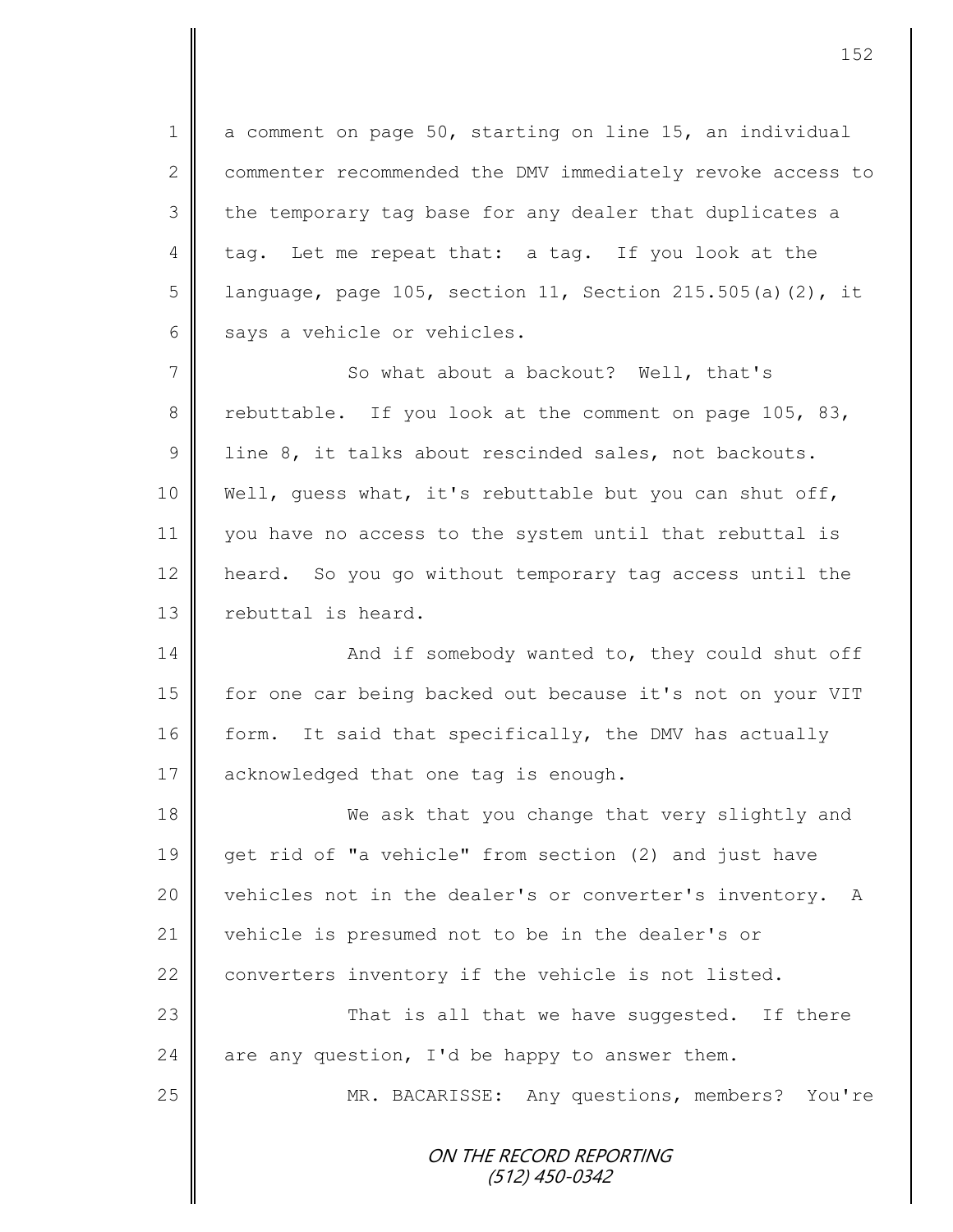1 thinking, Member Graham.

| $\mathbf{2}$  | MR. GRAHAM: Yeah, I want to give consideration             |
|---------------|------------------------------------------------------------|
| 3             | to what he's saying. Can you take me back to the -- going  |
| 4             | from page 105 to page 55 is pretty hard; my battery is     |
| 5             | dead on my laptop.                                         |
| 6             | You mentioned that as the rule was written, a              |
| 7             | single duplication of a tag could give the agency          |
| 8             | authority to shut down a dealer's ability to print tags.   |
| $\mathcal{G}$ | Is that right?                                             |
| 10            | MR. COOKE:<br>That's correct. It says a vehicle.           |
| 11            | MR. SCOTT: What page is that on, please?                   |
| 12            | MR. COOKE: That is on page -- so there's a                 |
| 13            | comment where they discussed it, and then on page --       |
| 14            | MR. SCOTT: I'm talking the page that you want              |
| 15            | it taken out.                                              |
| 16            | MR. COOKE: So 105, line 5, Section                         |
| 17            | $215.505(a)$ (2).                                          |
| 18            | Initially we'd asked for "grossly excessive" to            |
| 19            | be added to that, but even just eliminating "a vehicle"    |
| 20            | would be better than what we currently have there, because |
| 21            | we're here talking about fraud, people issuing massive     |
| 22            | amounts, not a dealer doing legitimate business.           |
| 23            | You're going to have backouts, so no reason to             |
| 24            | impact those. It happens; financing falls through -- I     |
| 25            | heard that discussed earlier -- there can be numerous      |
|               | ON THE RECORD REPORTING<br>(512) 450-0342                  |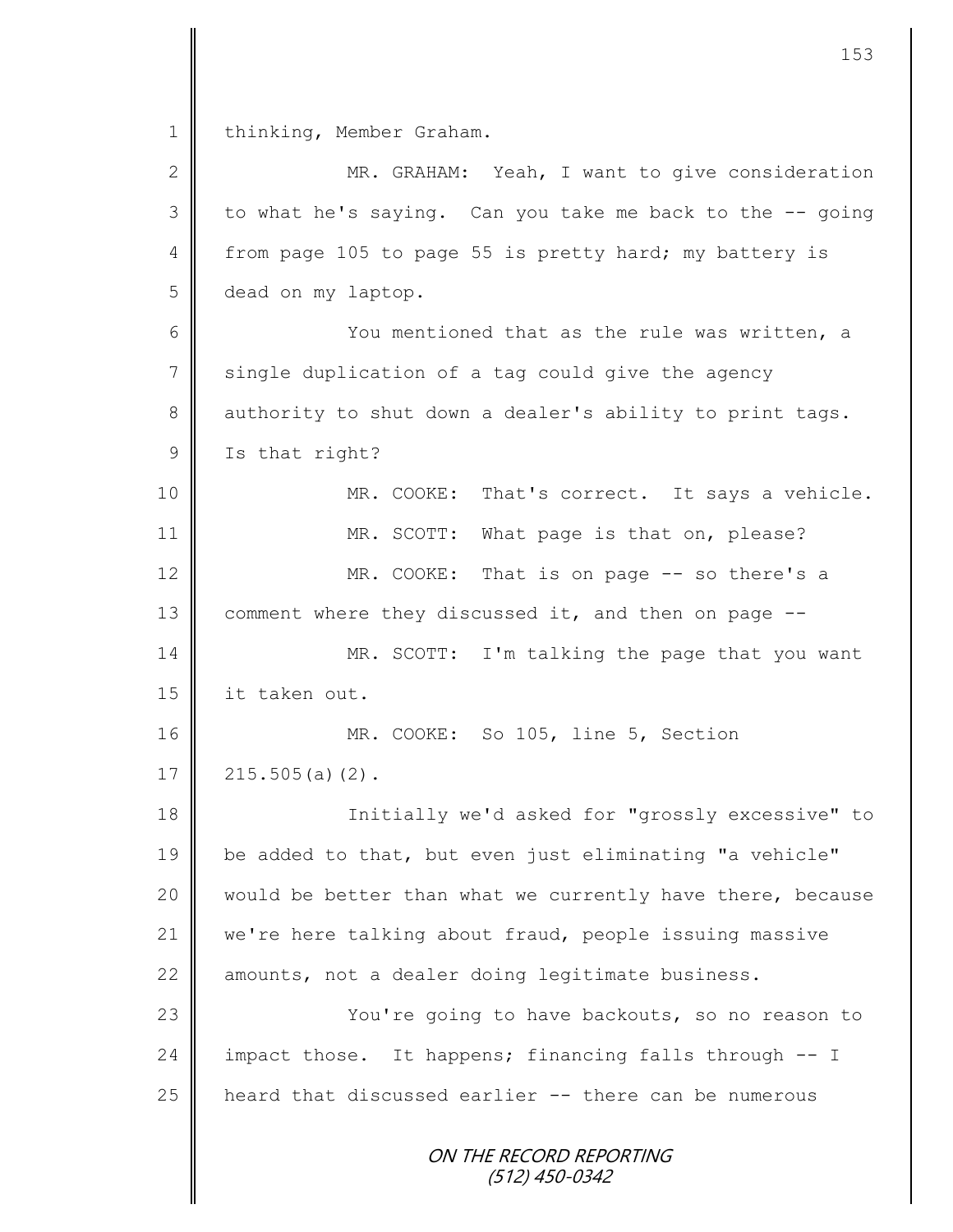1 reasons that vehicles are backed out.

II

| $\overline{2}$  | And that's not what this bill is about, that's                |
|-----------------|---------------------------------------------------------------|
| 3               | not what the legislature was worried about. They were         |
| $\overline{4}$  | worried about people printing massive amounts that aren't     |
| 5               | really even dealers, they have no intention of selling a      |
| 6               | car.                                                          |
| $7\phantom{.0}$ | But you shouldn't have to lose your                           |
| 8               | livelihood -- and getting a 30-day tag, if you're in          |
| 9               | certain counties, they're only open for three days a week     |
| 10              | for an hour and a half still because of COVID -- I won't      |
| 11              | name which one, but most of you probably know. How are        |
| 12              | you going to do business? You're done; you just lost          |
| 13              | everything you worked for.                                    |
| 14              | MR. GRAHAM: I'm on 105, line 5, and I'm not $--$              |
| 15              | (Simultaneous discussion.)                                    |
| 16              | MS. BEAVER: Tracey Beaver, general counsel,                   |
| 17              | for the record.                                               |
| 18              | Just to make sure we're not getting information               |
| 19              | into the record that isn't available to all members, I can    |
| 20              | clarify. Sorry to interrupt.                                  |
| 21              | Thank you, Mr. Cooke, I know you're trying to                 |
| 22              | be helpful, I appreciate it. But it is on page 105.           |
| 23              | MR. GRAHAM: I'm not seeing that.                              |
| 24              | MS. BEAVER: It's line 5. It is the section                    |
| 25              | (a) $(2)$ -- and please correct me if I'm wrong, Mr. Cooke -- |
|                 | ON THE RECORD REPORTING<br>(512) 450-0342                     |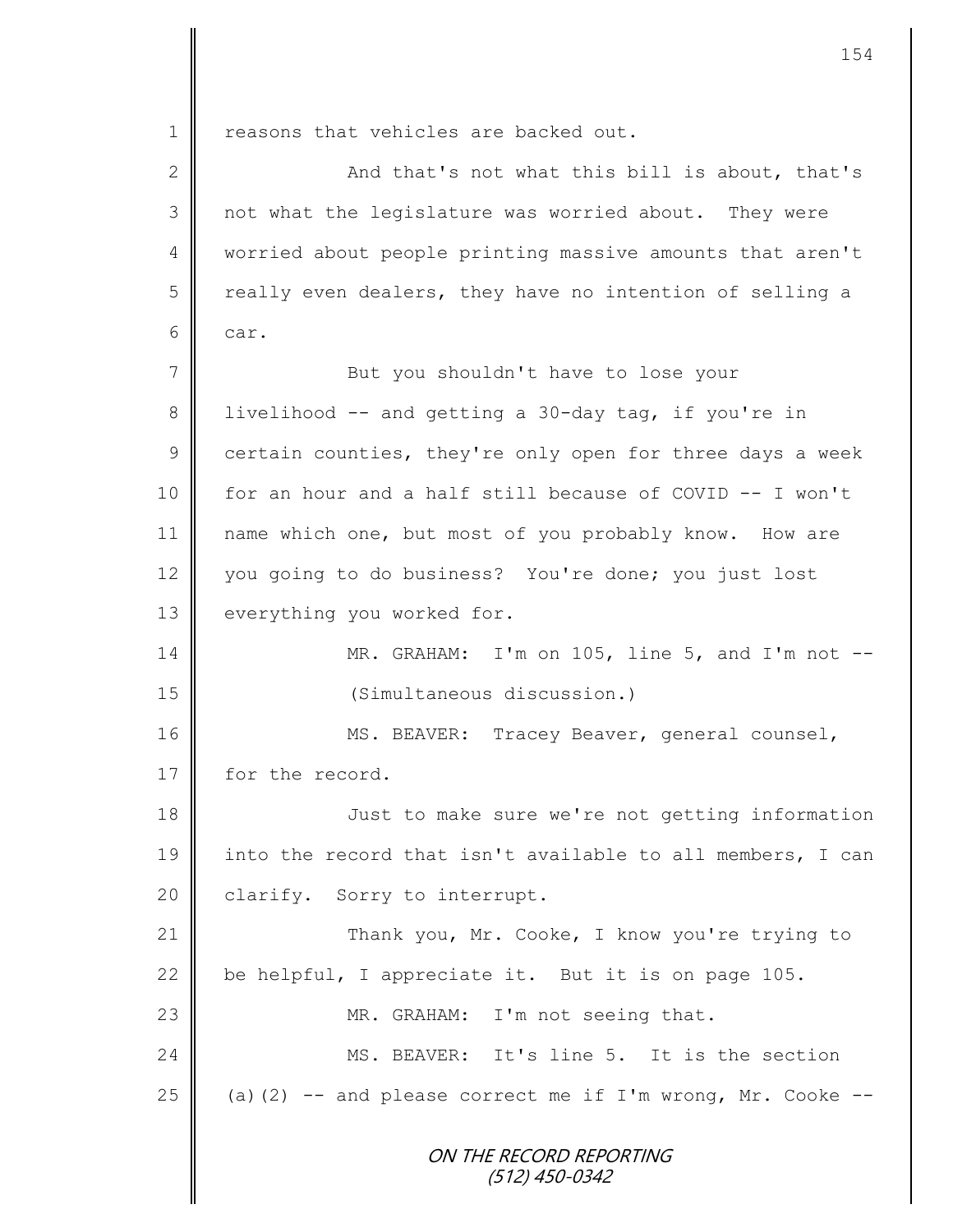ON THE RECORD REPORTING (512) 450-0342 1 | it looks like it's (a)(2), where it says "temporary tags 2 for a vehicle or vehicles not in a dealer's or converter's 3 inventory." Is that the section you're referencing? 4 MR. COOKE: Correct. 5 MS. BEAVER: Do you see that, Member Graham? 6 MR. GRAHAM: I do. 7 MS. BEAVER: And so the statement about whether 8 it should say "a vehicle" or whether it should just be  $9 \parallel$  "vehicles" is what I understand the comment is. 10 || MR. BACARISSE: Mr. Alvarado has a question. 11 Member Alvarado. 12 MR. ALVARADO: Ms. Beaver, is that a global 13 change that would need to be made throughout or is that 14 one change, if it were to be accepted, to remedy the 15 issue? 16 MS. BEAVER: As discussed, it could be more 17 changes, but on this particular section that is going to 18 the definition of what fraudulent use is defined as, and 19 || so if dealer or converter were to enter a vehicle into a 20 | database and then issue multiple tags based on one 21 vehicle, then we wouldn't have enforcement authority 22  $\parallel$  potentially on that issue if it has to be multiple 23 vehicles. 24 **However,** the issue could be addressed by 25 pointing to section (a)(1), if it was an excessive number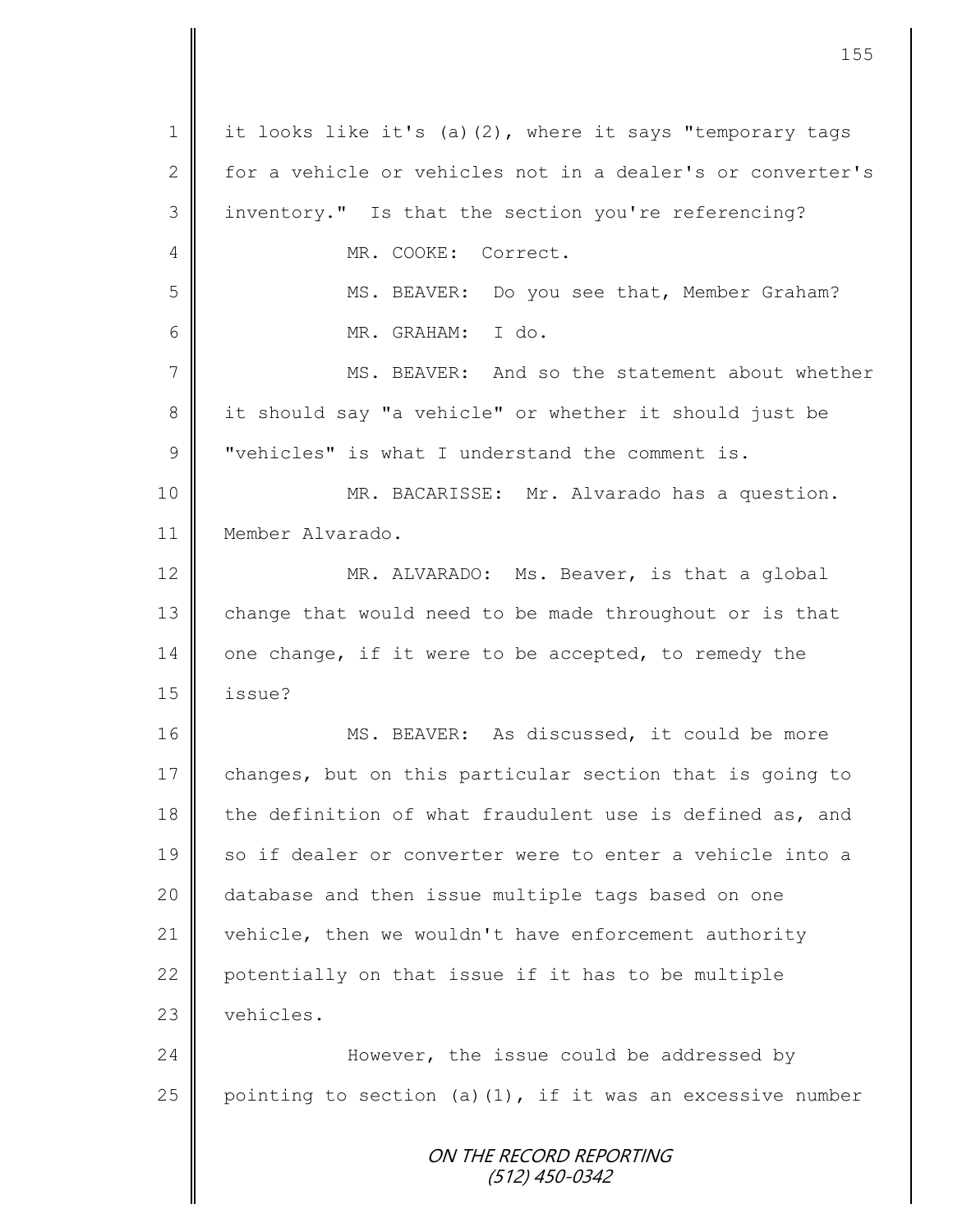ON THE RECORD REPORTING (512) 450-0342 1 | of tags. So the long explanation is that it's a vehicle 2 to prevent a loophole for somebody who used similar  $3$  information for a vehicle that is issued several tags 4 fraudulently. But that doesn't mean that there's not a  $5 \parallel$  fix or something that the Board would consider amending. 6 MR. BACARISSE: Member Ramirez. 7 || MR. RAMIREZ: And I appreciate the deep dive in 8 and the concern that it could be to shutter commerce for a 9 moment, one tag. However, I don't think by policy the 10 DMV, in what they've articulated their intent is, is to 11 Shutter a dealer's ability to print tags based upon a 12 violation of one tag. 13 || Now, I understand you're saying that there is  $14$  the opportunity for that and the ability written into 15 this, but I also think that if we don't include just a 16 vehicle, then we're limiting the scope of what our 17 Enforcement Division can do. 18 So if our Enforcement Division has a case where 19 they actually have to shutter somebody because of one 20 | violation, because maybe this person has a history or 21 charges, we're taking that tool out of the toolbox. 22 MR. COOKE: If they had a history, you would 23 actually have the other violations on top of that. 24 | MR. RAMIREZ: Understood. 25 MR. COOKE: And the other thing, as a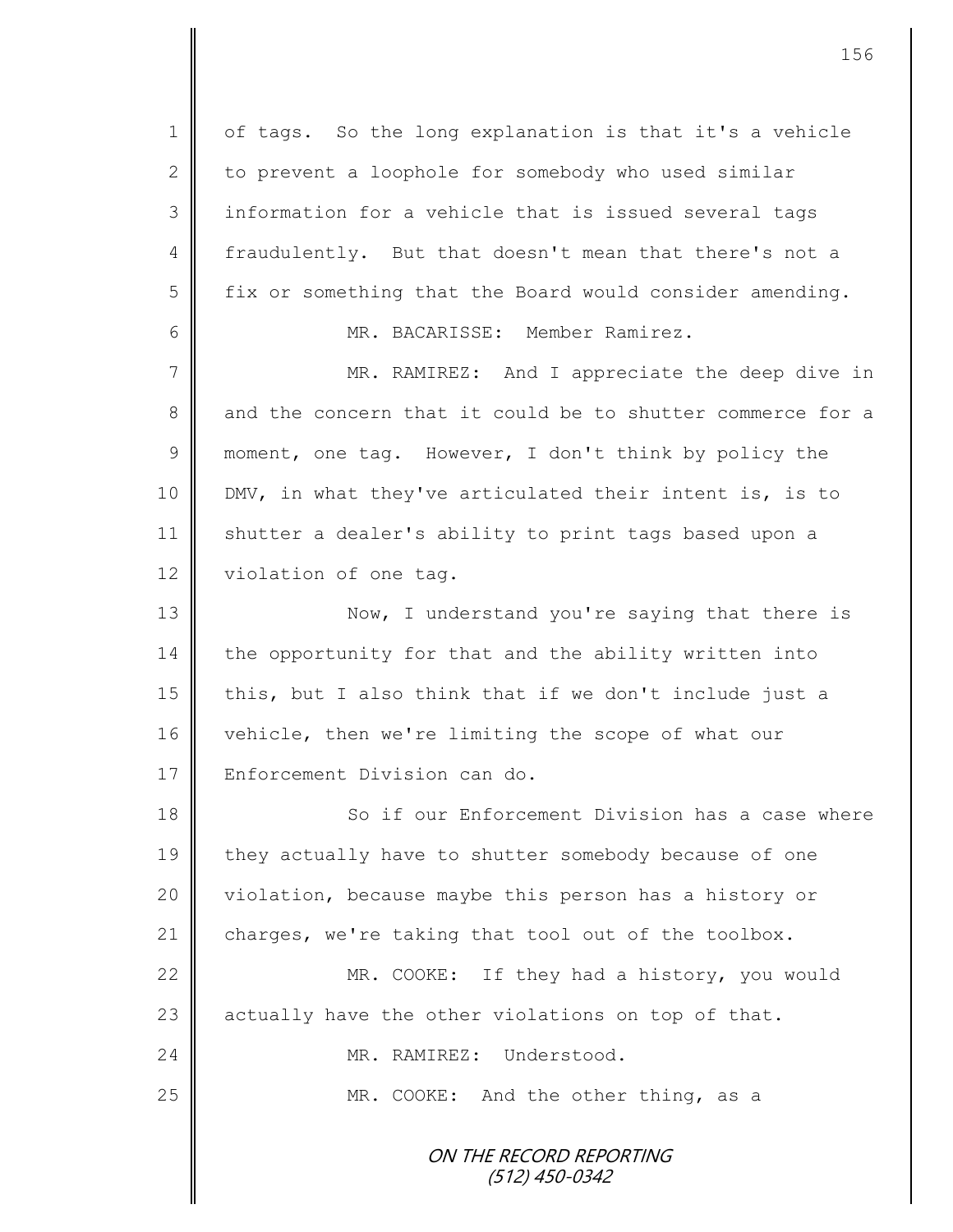ON THE RECORD REPORTING 1 constitutional republic, one of our foundations is that we 2 || want things in writing. You know, it's so important, it's  $3 \parallel$  so vital that we have written rules, because as much as I 4 trust and have faith in the current DMV, that may not be  $5 \parallel$  the case five years from now. 6 MR. BACARISSE: Yeah, people come and go. 7 Member Graham. 8 || MR. GRAHAM: So if I'm reading this correctly, 9 | I believe it is actually important for that to remain 10 there in the event that a dealer took one vehicle and 11 printed off a thousand paper tags. If we remove it, that 12 individual action, egregious action, would not be covered. 13 **Am** I understanding that right? 14 MR. BACARISSE: General Counsel? 15 || MS. BEAVER: Tracey Beaver, general counsel. 16 || The is possible that it could still be covered 17 under (a)(1); however, I do believe that it could also 18 remove some of the enforcement ability, a tool from our 19 toolbox, if we remove the words "a vehicle." 20 MR. COOKE: Alternatively, we could put the 21 prefatory clause "an excessive number of temporary tags 22  $\parallel$  for a vehicle or vehicles," kind of like it's done in the 23 first one. That would resolve the drafting problem. 24 MR. GRAHAM: Would you repeat that, please. 25 MR. COOKE: So the clause in (a)(1) "an

(512) 450-0342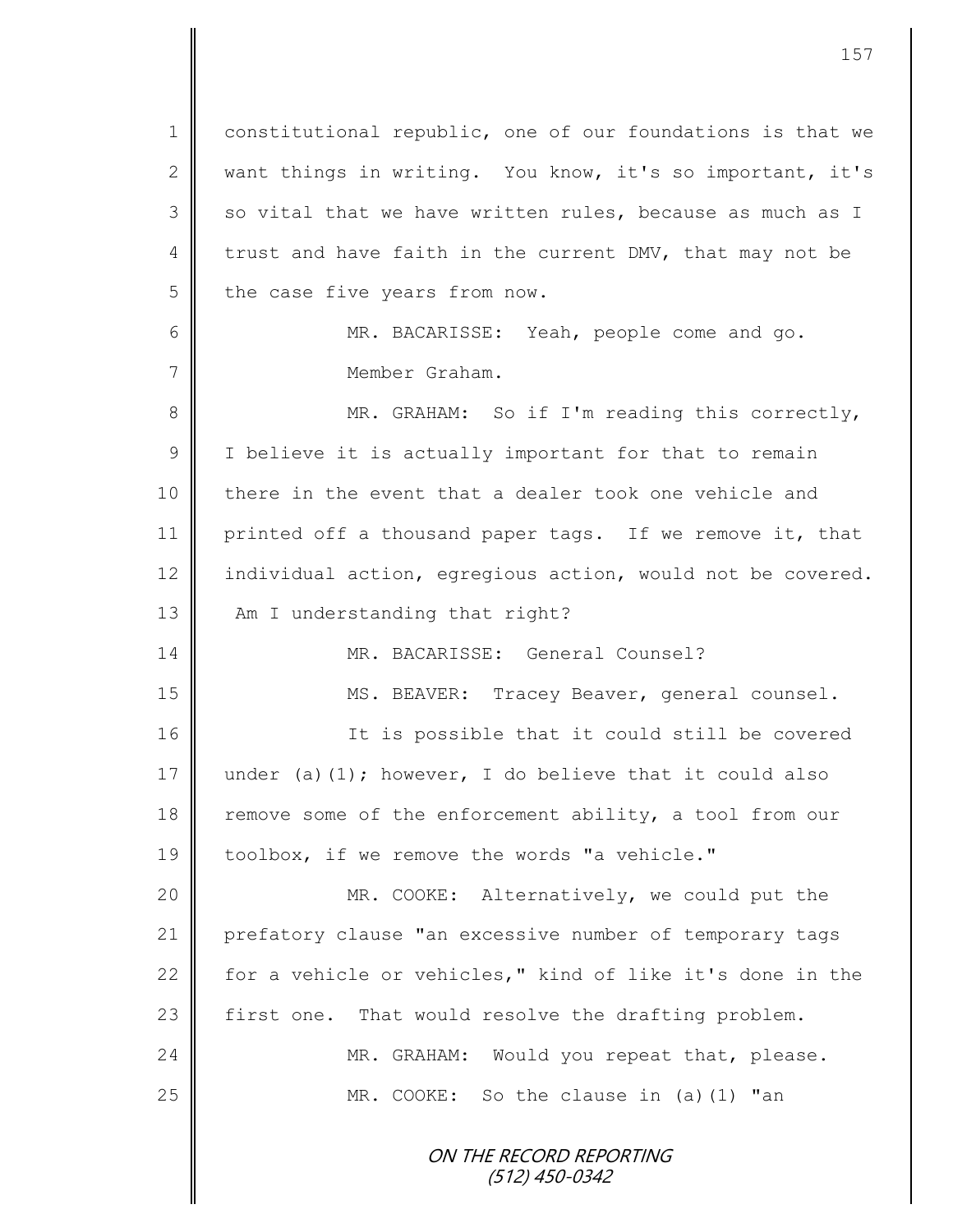ON THE RECORD REPORTING (512) 450-0342 1 excessive number of temporary tags"  $-$  so have (a)(2) 2 match that kind of statement. 3 || MR. GRAHAM: IN other words, (2) would begin 4 With "excessive number of temporary tags for a vehicle". 5 MR. COOKE: Or vehicles. 6 || MR. GRAHAM: Vehicle or vehicles, excessive. 7 MR. BACARISSE: Member Scott. 8 MR. SCOTT: So what's the process here? We've 9 | got a motion. 10 || MR. BACARISSE: We do have a motion and a 11 second. 12 MR. SCOTT: Made and seconded. We kind of got 13 that out of order. 14 | MR. BACARISSE: Yeah, may fault. My apologies. 15 || Any advice, General Counsel? 16 | MS. BEAVER: Tracey Beaver, general counsel. 17 | It's fine for the Board during the deliberation 18 portion to talk about any potential amendments might want 19 to be made, and if somebody wanted to make an amendment, 20 | this follows the same process if the maker of the motion 21 would accept a friendly amendment or could bring up the 22  $\parallel$  amendment for a vote before the full Board to change the 23 | language in the rule. 24 | I'm also happy to have a side conversation with 25 anybody who would like legal advice on the implications on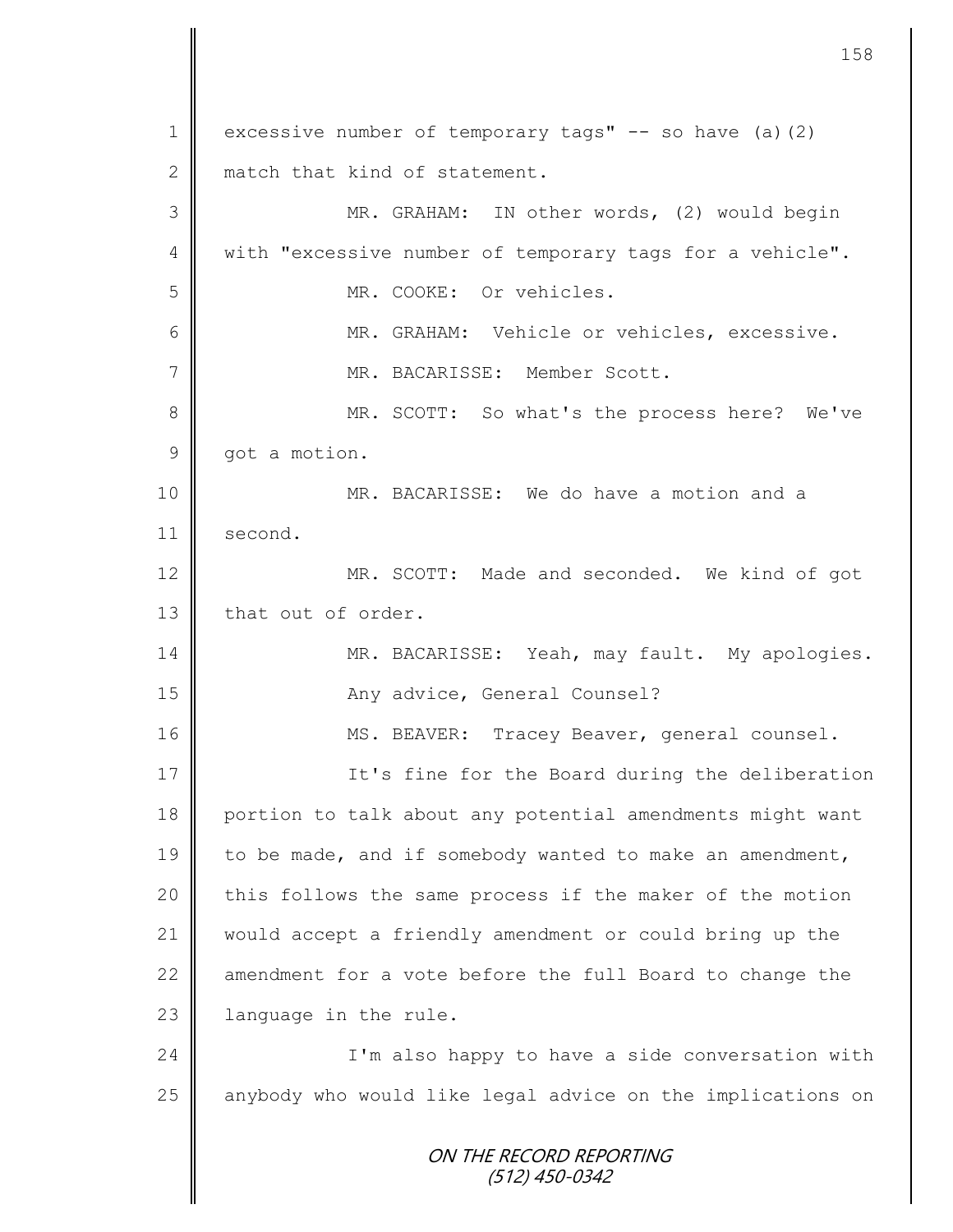ON THE RECORD REPORTING (512) 450-0342 1 || any changes in this section. 2 MR. BACARISSE: Members, do you have a question 3 for general counsel on the particulars of the language 4 here? 5 Member Graham. 6 || MR. GRAHAM: I'll just conclude that by saying  $7$  I know that this was  $-$  all these are important 8 stakeholders to this agency in consideration of these  $9 \parallel$  rules. I just want to be open to any of those 10 considerations. I will defer this to the folks on this 11 Board who, if they believe this is a critical change, we 12  $\parallel$  can explore that further, but I appreciate it. 13 MR. BACARISSE: Any other questions? We have a 14 motion and a second on the floor here. 15 (No response.) 16 MR. BACARISSE: I hear none, so I will call for 17 the vote, please. This is to approve the motion. 18 **Member Ramirez, would you like to just restate** 19 | your motion so that we have it fresh? 20 || MR. RAMIREZ: Yes. 21 | MR. BACARISSE: Go ahead. 22 MS. GILLMAN: I move that the Board approve the 23 adoption of amendments to Chapter 215 concerning access to  $24$  the temporary tag database on temporary tag requirements  $25$  and the new section concerning denial of access to the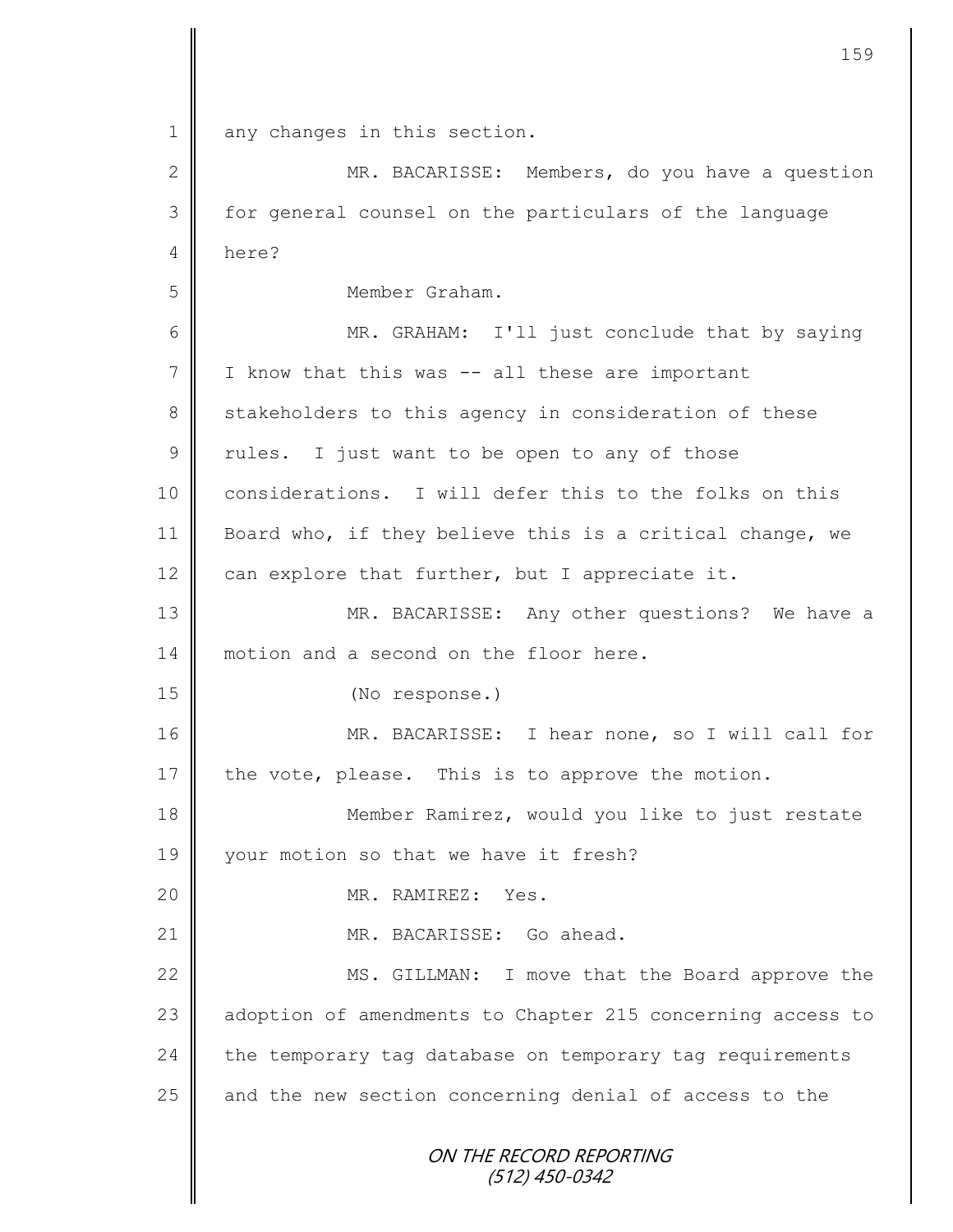| $\mathbf 1$     | temporary tag database for immediate effect upon filing,   |
|-----------------|------------------------------------------------------------|
| $\mathbf 2$     | as recommended by staff.                                   |
| 3               | I also move that the Board grant the department            |
| 4               | the ability to make changes to the adopted sections based  |
| 5               | on non-substantive corrections made by the Texas Register. |
| 6               | MR. BACARISSE: Okay. So that is the motion                 |
| $7\phantom{.0}$ | and we have a second, so I will call the vote.             |
| $8\,$           | Member Alvarado?                                           |
| $\mathcal{G}$   | MR. ALVARADO: Aye.                                         |
| 10              | MR. BACARISSE: Member Gillman?                             |
| 11              | MS. GILLMAN: Aye.                                          |
| 12              | MR. BACARISSE: Member Graham?                              |
| 13              | MR. GRAHAM: Aye.                                           |
| 14              | MR. BACARISSE: Member McRae?                               |
| 15              | MS. McRAE: Aye.                                            |
| 16              | MR. BACARISSE: Member Omumu?                               |
| 17              | MS. OMUMU: Aye.                                            |
| 18              | MR. BACARISSE: Member Prewitt?                             |
| 19              | MR. PREWITT: Aye.                                          |
| 20              | MR. BACARISSE: Member Ramirez?                             |
| 21              | MR. RAMIREZ: Aye.                                          |
| 22              | MR. BACARISSE: Member Scott?                               |
| 23              | MR. SCOTT: Aye.                                            |
| 24              | MR. BACARISSE: And I, Chairman Bacarisse, vote             |
| 25              | aye as well. That vote is unanimous. Thank you.            |
|                 | ON THE RECORD REPORTING<br>$(512)$ 450-0342                |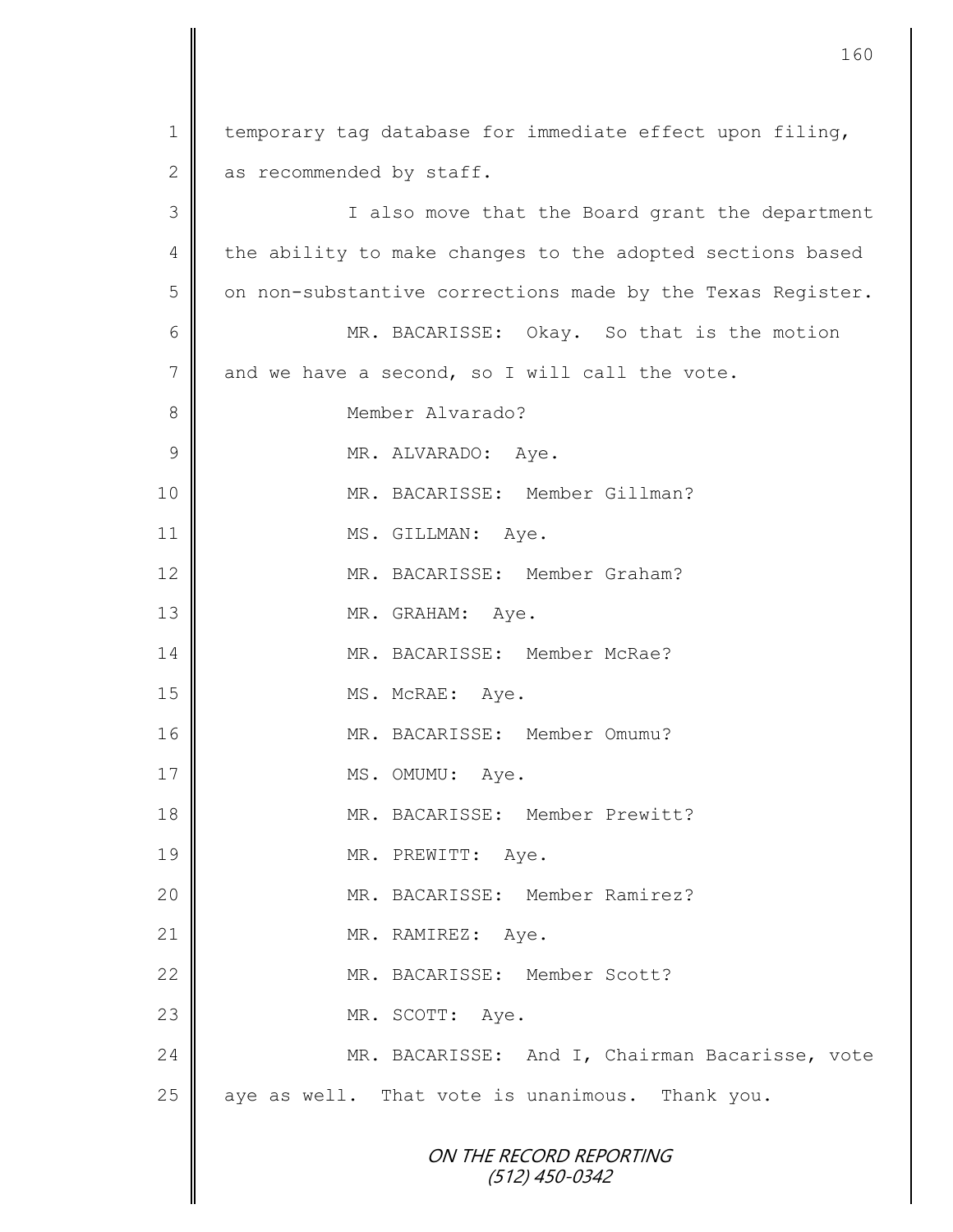ON THE RECORD REPORTING (512) 450-0342 1 || All right, we are now at item number 7, which 2 is closed session, so I just have a couple of things to  $3 \parallel$  say as we go into that. 4 | MS. BEAVER: Chairman? 5 MR. BACARISSE: Yes. 6 || MS. BEAVER: Tracey Beaver, general counsel, 7 for the record. 8 || I just wanted to confirm that there are no 9 public commenters for agenda number 9 that you were taking 10 || up before closed session. 11 Thank you. 12 MR. BACARISSE: Thank you, thank you. 13 We'll now take up agenda item number 7. We're 14 going into closed session, and it is now 12:52 p.m. on 15 January 27, and we'll go into closed session under Texas 16 Government Code Sections 551.071, 551.074, 551.076, and  $17 \parallel 551.089.$ 18 For those of you in the audience, I anticipate 19 being in executive session for approximately one hour and 20  $\parallel$  a half. We'll reconvene in open session after that. 21 We are recessed from the public meeting and 22 we're going to closed session. 23 || (Whereupon, at 12:52 p.m., the meeting was 24 recessed, to reconvene this same day, Thursday, January 25 | 27, 2022, following conclusion of the executive session.)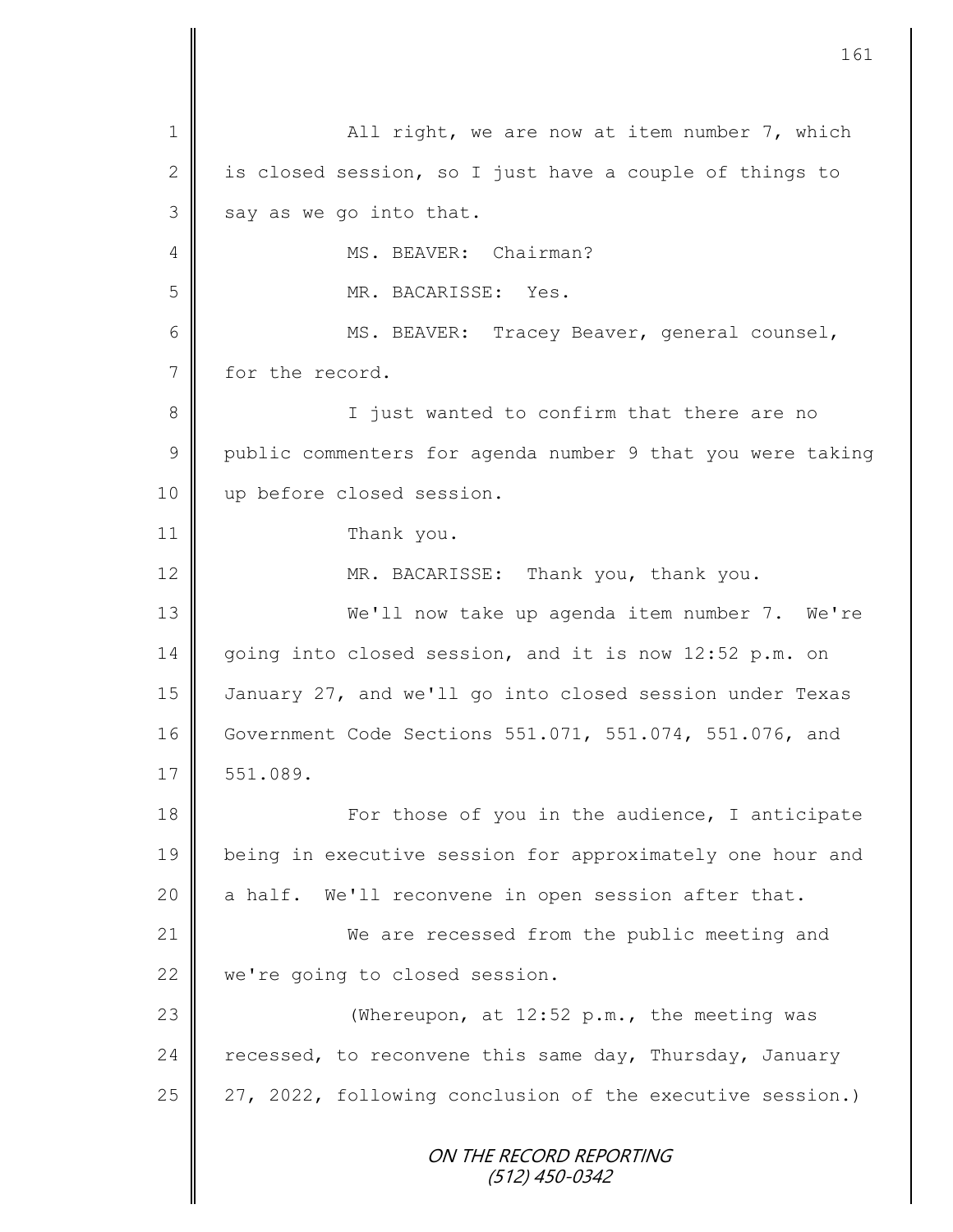|                | 162                                                       |
|----------------|-----------------------------------------------------------|
| $\mathbf 1$    | MR. BACARISSE: All right. It is now 1:54 in               |
| $\mathbf{2}$   | the afternoon, and the Board of the Texas DMV is now back |
| 3              | in open session.                                          |
| $\overline{4}$ | No action items will be taken up from the                 |
| 5              | closed session, and we will now move on to agenda item    |
| $6\,$          | number 10, adjournment. Does anybody have a motion to     |
| $\overline{7}$ | make there?                                               |
| 8              | MR. GRAHAM: So moved.                                     |
| $\mathcal{G}$  | MS. GILLMAN: Second.                                      |
| 10             | MR. BACARISSE: I have a motion and a second to            |
| 11             | adjourn. All in favor say aye.                            |
| 12             | (A chorus of ayes.)                                       |
| 13             | MR. BACARISSE: Opposed nay.                               |
| 14             | (No response.)                                            |
| 15             | MR. BACARISSE: Thank you. We are adjourned at             |
| 16             | 1:55.                                                     |
| $17$           | (Whereupon, at 1:55 p.m., the meeting was                 |
| 18             | adjourned.)                                               |
|                |                                                           |
|                |                                                           |
|                |                                                           |
|                |                                                           |
|                |                                                           |
|                |                                                           |
|                |                                                           |
|                | ON THE RECORD REPORTING<br>$(512)$ 450-0342               |